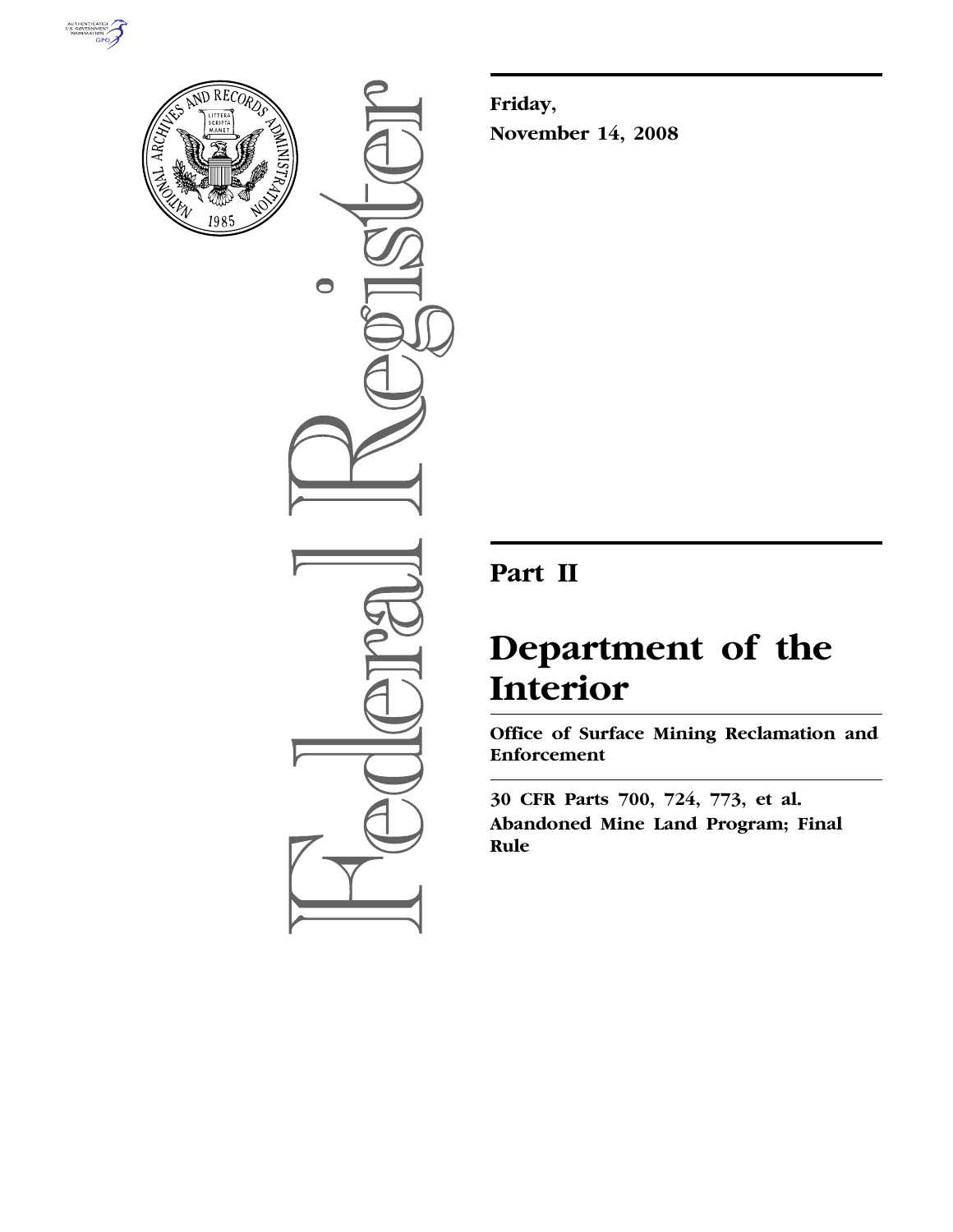# **DEPARTMENT OF THE INTERIOR**

# **Office of Surface Mining Reclamation and Enforcement**

**30 CFR Parts 700, 724, 773, 785, 816, 817, 845, 846, 870, 872, 873, 874, 875, 876, 879, 880, 882, 884, 885, 886, and 887** 

#### **RIN 1029–AC56**

# **[Docket ID: OSM–2008–0003]**

# **Abandoned Mine Land Program**

**AGENCY:** Office of Surface Mining Reclamation and Enforcement, Interior. **ACTION:** Final rule.

**SUMMARY:** We, the Office of Surface Mining Reclamation and Enforcement (OSM), are revising our regulations for the Abandoned Mine Reclamation Fund (Fund) and the Abandoned Mine Land (AML) program. This rule revises our regulations to be consistent with the Tax Relief and Health Care Act of 2006, Public Law 109–432, signed into law on December 20, 2006, which included the Surface Mining Control and Reclamation Act Amendments of 2006 (the 2006 amendments). The rule reflects the extension of our statutory authority to collect reclamation fees for an additional fourteen years and to reduce the fee rates. The rule also updates the regulations in light of the statutory amendments that change the activities State and Tribal reclamation programs may perform under the AML program, funding for reclamation grants to States and Indian tribes, and transfers to the United Mine Workers of America (UMWA) Combined Benefit Fund (CBF), the UMWA 1992 Benefit Plan, and the UMWA Multiemployer Health Benefit Plan (1993 Benefit Plan). Finally, our rule extends incentives reauthorized by the 2006 amendments pertaining to the remining of certain lands and water adversely affected by past mining. **DATES:** *Effective Date:* January 13, 2009.

**FOR FURTHER INFORMATION CONTACT:**  Danny Lytton, Chief, Reclamation Support Division, 1951 Constitution Ave., NW., Washington, DC 20240; Telephone: 202–208–2788; E-mail: *dlytton@osmre.gov.* 

#### **SUPPLEMENTARY INFORMATION:**

- I. Background on the Reclamation Fee and the Abandoned Mine Land Program
	- A. How did the reclamation fee work before the 2006 amendments?
	- B. How did the AML program work before the 2006 amendments?
	- C. How did the 2006 amendments change these programs?
- II. Outreach and Guidance
- III. Description of the Final Rule and
- Discussion of the Comments Received

A. General Comments B. Section By Section Analysis IV. Procedural Determinations

#### **I. Background on the Reclamation Fee and the Abandoned Mine Land Program**

# *A. How did the reclamation fee work before the 2006 amendments?*

Title IV of the Surface Mining Control and Reclamation Act of 1977 (SMCRA) created an AML reclamation program funded by a reclamation fee assessed on each ton of coal produced. The fees collected have been placed in the Fund. We, either directly or through grants to States and Indian tribes with approved AML reclamation plans under SMCRA, have been using money from the Fund primarily to reclaim lands and waters adversely impacted by mining conducted before the enactment of SMCRA and to mitigate the adverse impacts of mining on individuals and communities. Also, since Fiscal Year (FY) 1996, an amount equal to the interest earned by and paid to the Fund has been available for direct transfer to the UMWA CBF to defray the cost of providing health care benefits for certain retired coal miners and their dependents. *See* Energy Policy Act of 1992, Public Law 102–486, 106 Stat. 2776, 3056, § 19143(b)(2) of Title XIX.

Section 402(a) of SMCRA fixed the reclamation fee for the period before September 30, 2007, at 35 cents per ton (or 10 percent of the value of the coal, whichever is less) for surface-mined coal other than lignite, 15 cents per ton (or 10 percent of the value of the coal, whichever is less) for coal from underground mines, and 10 cents per ton (or 2 percent of the value of the coal, whichever is less) for lignite. As originally enacted, section 402(b) of SMCRA authorized collection of reclamation fees for 15 years following the date of enactment (August 3, 1977); thus, our fee collection authority would have expired August 3, 1992. However, Congress extended the fees and our fee collection authority through September 30, 1995, in the Omnibus Budget Reconciliation Act of 1990 (Pub. L. 101– 508, 104 Stat. 1388, § 6003(a)). The Energy Policy Act of 1992 (Pub. L. 102– 486, 106 Stat. 2776, 3056, § 19143(b)(1) of Title XIX), extended the fees through September 30, 2004. A series of short interim extensions in appropriations and other acts extended the fees through September 30, 2007.

# *B. How did the AML program work before the 2006 amendments?*

SMCRA established the AML reclamation program in response to concern over extensive environmental

damage caused by past coal mining activities. Before the 2006 amendments, the AML program reclaimed eligible lands and waters using money appropriated by Congress from the Fund, which came from the reclamation fees collected from the coal mining industry. Eligible lands and waters were those which were mined for coal or affected by coal mining or coal processing, were abandoned or left inadequately reclaimed prior to the enactment of SMCRA on August 3, 1977, and for which there was no continuing reclamation responsibility under State or other Federal laws.

SMCRA established a priority system for reclaiming coal problems. Before the 2006 amendments, the AML program had five priority levels, but reclamation was focused on eligible lands and waters that reflected the top three priorities. The first priority was ''the protection of public health, safety, general welfare, and property from extreme danger of adverse effects of coal mining practices.'' 30 U.S.C. 1233(a)(1) (unamended). The second priority was ''the protection of public health, safety, and general welfare from adverse effects of coal mining practices.'' 30 U.S.C. 1233(a)(2) (unamended). The third priority was ''the restoration of land and water resources and the environment previously degraded by adverse effects of coal mining practices \* \* \*.'' 30 U.S.C. 1233(a)(3) (unamended).

As the law required, the Fund was divided into State or Tribal and Federal shares. Each State or Indian tribe with a Federally approved reclamation plan was entitled to receive 50 percent of the reclamation fees collected annually from coal operations conducted within its borders. The ''Secretary's share'' of the Fund consisted of the remaining 50 percent of the reclamation fees collected annually and all other receipts to the Fund. The Secretary's share was allocated into three shares as required by the 1990 amendments to SMCRA. *See* Omnibus Budget Reconciliation Act of 1990, Public Law 101–508, 104 Stat. 1388, § 6004. First, we allocated 40% of the Secretary's share to ''historic coal'' funds to increase reclamation grants to States and Indian tribes for coal reclamation. However, all the funds which were allocated may not have been appropriated. Second, we allocated 20% to the Rural Abandoned Mine Program (RAMP), operated by the Department of Agriculture. However, funding for that program has not been appropriated AML funds since the mid 1990's. Last, SMCRA required us to allocate 40% to ''Federal expense'' funds to provide grants to States for emergency programs that abate sudden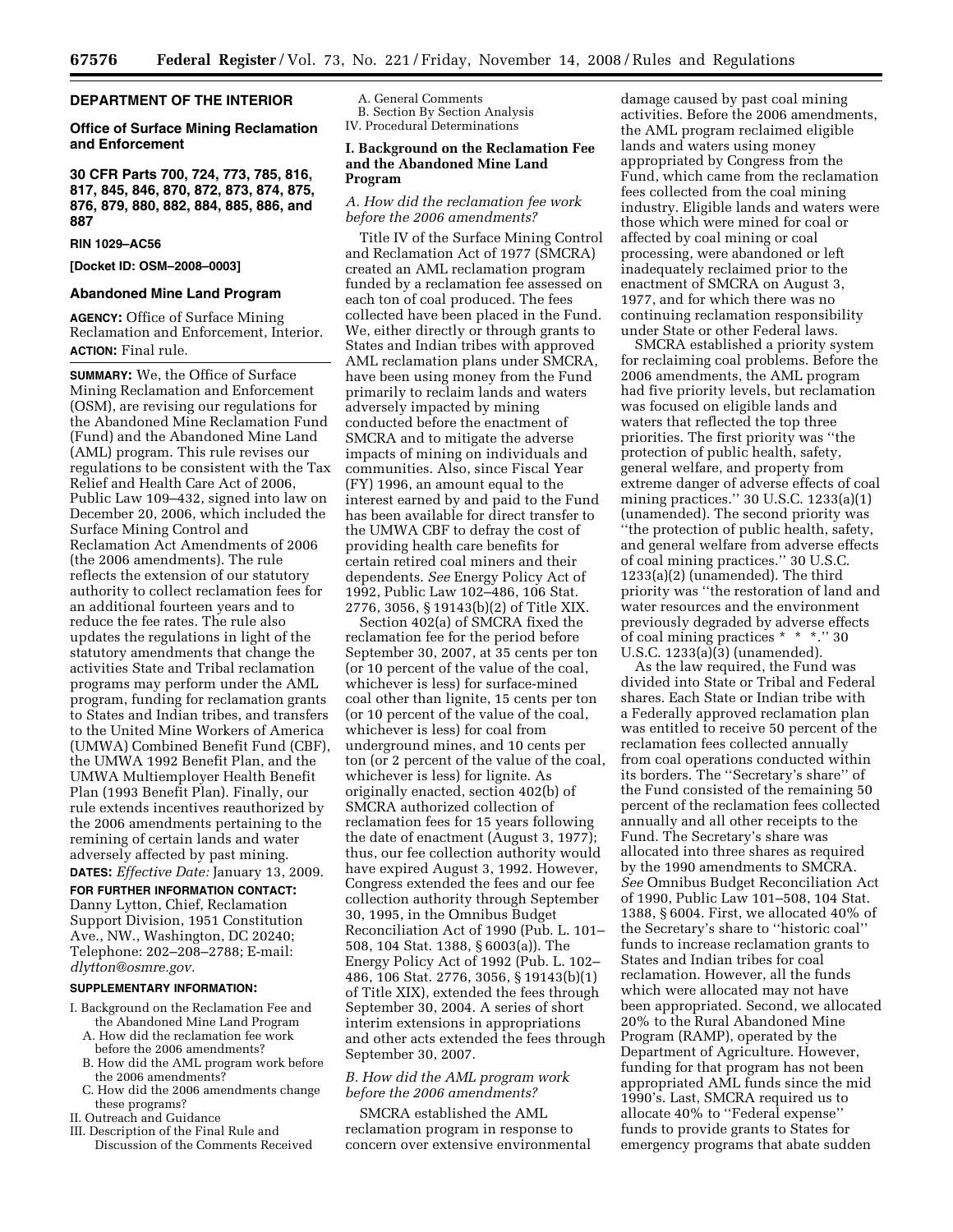dangers to public health or safety needing immediate attention, to increase reclamation grants in order to provide a minimum level of funding to State and Indian tribal programs with unreclaimed coal sites, to conduct reclamation of emergency and highpriority coal sites in areas not covered by State and Indian tribal programs, and to fund our operations that administer Title IV of SMCRA.

States with an approved State coal regulatory program under Title V of SMCRA and with eligible coal mined lands may develop a State program for reclamation of abandoned mines. The Secretary may approve the State reclamation program and fund it. At the time the 2006 amendments were enacted, 23 States received annual AML grants to operate their approved reclamation programs. Three Indian tribes (the Navajo, Hopi and Crow Indian tribes) without approved regulatory programs have received grants for their approved reclamation programs as authorized by section 405(k) of SMCRA.

Before the 2006 amendments, a State or Indian tribe was authorized to certify that it had addressed all known coal problems within the State or on Indian lands within its jurisdiction. These certified States and Indian tribes were able to use AML grant funds to abate the impacts of mineral mining and processing. SMCRA established the following priorities for the certified programs:

(1) The protection of public health, safety, general welfare, and property from extreme danger of adverse effects from mineral mining and processing practices.

(2) The protection of public health, safety, and general welfare from adverse effects of mineral mining and processing practices.

(3) The restoration of land and water resources and the environment previously degraded by the adverse effects of mineral mining and processing practices.

# 30 U.S.C. 1240a(c).

Certified States and Indian tribes could also use these funds to improve or construct utilities adversely affected by mineral mining and to construct public facilities in communities impacted by coal or mineral mining or processing. 30 U.S.C. 1240a(e). In addition, certified States and Indian tribes could use these funds for activities or construction of specific public facilities related to the coal or minerals industry in areas impacted by coal or minerals development. 30 U.S.C. 1240a(f).

In contrast, uncertified States and Indian tribes could use AML grant funds on noncoal projects only to abate extreme dangers to public health, safety,

general welfare, and property that arose from the adverse effects of mineral mining and processing and only at the request of the Governor or the governing body of the Indian tribe. 30 U.S.C. 1239.

The minimum program funding level provided additional grant funding to uncertified States and Indian tribes so that each reclamation program would receive enough annual AML funding to support a viable program. Before the 2006 amendments, SMCRA set the minimum program level at \$2 million. 30 U.S.C. 1232(g)(8) (as amended by the Omnibus Budget Reconciliation Act of 1990, Public Law 101–508, § 6004). However, appropriations have generally only funded the minimum program level at \$1.5 million. *See, e.g.*, Department of the Interior, Environment, and Related Agencies Appropriations Act, 2006, Public Law 109–54, 119 Stat. 513 (2005) (''[G]rants to minimum program States will be \$1,500,000 per State in fiscal year 2006.''). The Federal Fiscal Year runs from October 1 through September 30, so that FY 2006 is October 1, 2005, through September 30, 2006. SMCRA did not mandate a particular share of the Fund be used to support the minimum program, and we chose to use moneys from the Federal expense share of the Fund for this purpose.

Before the 2006 amendments, States and Indian tribes were allowed to deposit up to 10 percent of their State or Tribal share and 10 percent of their historic coal funds into set-aside accounts for either future coal reclamation or acid mine drainage abatement and treatment programs or both. 30 U.S.C. 1232(g)(6) (as amended by the Omnibus Budget Reconciliation Act of 1990, Public Law 101–508, § 6004). In addition, uncertified States and Indian tribes were allowed to spend up to 30% of their funds on water supply projects that protect, repair, replace, construct, or enhance water supply facilities adversely affected by coal mining practices. 30 U.S.C. 1233(b)(1) (as amended by the Omnibus Budget Reconciliation Act of 1990, Public Law 101–508, § 6005).

# *C. How did the 2006 amendments change these programs?*

The Surface Mining Control and Reclamation Act Amendments of 2006 were signed into law as part of the Tax Relief and Health Care Act of 2006, on December 20, 2006. Public Law 109– 432. The 2006 amendments revise Title IV of SMCRA to make significant changes to the reclamation fee and the AML program. The changes are summarized as follows:

• OSM's reclamation fee collection authority is extended through September 30, 2021. The statutory fee rates are reduced by 10 percent from the current levels for the period from October 1, 2007, through September 30, 2012. The fee rates are reduced by an additional 10 percent from the original levels for the period from October 1, 2012, through September 30, 2021. 30 U.S.C. 1232(a).

• The Fund allocation formula is changed. Beginning October 1, 2007, certified States are no longer eligible to receive State share funds. 30 U.S.C. 1231(f)(3)(B). Instead, amounts which would have been distributed as State share for fee collections for certified States are distributed as historic coal funds. 30 U.S.C. 1240a(h)(4). The RAMP share is eliminated. *See* 30 U.S.C. 1232(g). The historic coal allocation is further increased by the amount that previously was allocated to RAMP. 30 U.S.C. 1232(g)(5).

• Distributions of annual fee collections are made outside of the appropriations process. Once fully phased in, most fee collections will go to States and Indian tribes in annual mandatory distributions. Mandatory distributions from the Fund for uncertified States and Indian tribes include the State or Tribal share of all fees collected for coal produced the previous fiscal year, historic coal funds allocated from previous fiscal year production and also transferred from collections for certified States and Indian tribes for the previous fiscal year, and minimum program make up funding. 30 U.S.C.  $1232(g)(1)$ ,  $(g)(5)$ , and (g)(8)(A). These mandatory distributions are phased in at 50 percent for FY 2008 and FY 2009, and 75 percent for FY 2010 and FY 2011; full funding will be reached in FY 2012. 30 U.S.C. 1231(f)(5). After the end of the fee collection period, mandatory distributions of money from the Fund for FY 2023 and subsequent years will continue from balances in the Fund at the same level as FY 2022 to the extent funds are available. 30 U.S.C. 1231(f)(2)(B).

• Certified States and Indian tribes receive mandatory distributions of Treasury funds in lieu of the State and Tribal share they are no longer eligible to receive. 30 U.S.C. 1240a(h)(2). This mandatory distribution will be phased in at 25 percent for the first year, 50 percent for the second year, 75 percent for the third year, and fully distributed in the fourth year and thereafter. 30 U.S.C. 1240a(h)(3)(B). These funds may be used to address coal problems that arise after certification and for other purposes.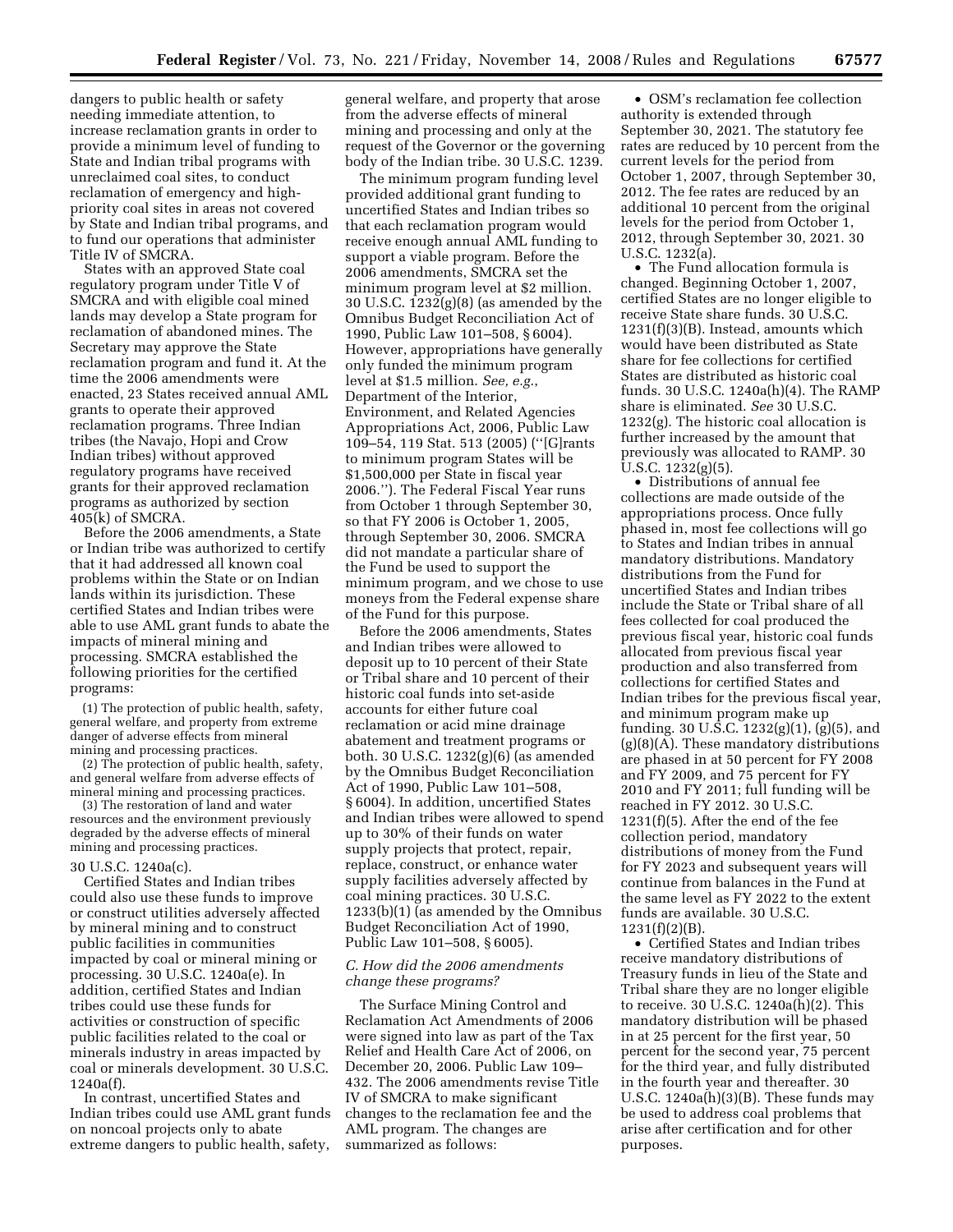• All States and Indian tribes with approved reclamation plans are paid amounts equal to their unappropriated prior balance of State and Tribal share funds from fees collected on coal produced before October 1, 2007. 30 U.S.C. 1240a(h)(1)(A)(i). Payments are made in seven equal annual installments beginning in FY 2008. 30 U.S.C. 1240a(h)(1)(C). Payments are mandatory distributions from Treasury funds. These payments must be used by uncertified States and Indian tribes for the purposes of section 403 of SMCRA. 30 U.S.C. 1240a(h)(1)(D)(ii). These payments must be used by certified States and Indian tribes for purposes established by the State legislature or Tribal council, with priority given for addressing the impacts of mineral development. 30 U.S.C.  $1240a(h)(1)(D)(i)$ . Amounts in the Fund previously designated as State or Tribal share equal to the unappropriated balance payments transferred to historic coal funds as payments are made and used for reclamation grants in FY 2023 and thereafter. 30 U.S.C. 1240a(h)(4).

• The minimum funding level for each State or Indian tribe with an approved reclamation plan and unfunded high priority coal reclamation problems is increased to not less than \$3 million annually. 30 U.S.C.  $1232(g)(8)(A)$ . This funding is a mandatory distribution from the Secretary's share of the Fund. However, like the rest of the distributions from the Fund, these distributions phased in at 50 percent for FY 2008 and FY 2009, and 75 percent for FY 2010 and FY 2011; full funding will be reached in FY 2012. 30 U.S.C. 1231(f)(5).

• The States of Tennessee and Missouri are each authorized to receive minimum program make up funding for their approved State reclamation programs even if they do not meet other requirements, such as having an approved coal regulatory program. 30  $\overline{U}$ .S.C. 1232(g)(8)(B).

• Federal expenses from the Secretary's share must be appropriated by Congress. 30 U.S.C. 1231(d)(a). Uses for Federal expense funding include the emergency reclamation program, Federal reclamation programs, the Watershed Cooperative Agreement Program, and our AML administrative expenses.

• The limit on set-aside funding for an acid mine drainage (AMD) abatement and treatment program (AMD set-aside) is increased from 10 percent to 30 percent of State or Tribal share funds and historic coal funds. 30 U.S.C. 1232(g)(6). In addition, States and Indian tribes are no longer required to get our approval for AMD plans. *Id.* Setaside funding for future coal reclamation is no longer authorized. *Id.*  The previous cap of 30 percent for water supply restoration projects is eliminated. 30 U.S.C. 1233(b).

• There are only three AML coal reclamation priorities because the previous priorities 4 and 5 have been removed. 30 U.S.C. 1233(a). Also, ''general welfare'' is eliminated as a component of priorities 1 and 2. 30 U.S.C. 1233(a)(1) and (a)(2). OSM must now ensure strict compliance with the coal priorities until the State or Indian tribe is certified. 30 U.S.C. 1232(g)(2). States and Indian tribes may initiate Priority 3 reclamation projects before completing all Priority 1 and 2 projects only if the Priority 3 reclamation is performed in conjunction with a Priority 1 or 2 project. 30 U.S.C. 1232(g)(7). Priority 3 lands and waters adjacent to past, present, and future Priority 1 and 2 project sites may be reclassified to Priority 1 or 2. 30 U.S.C. 1233(a)(1)(B)(ii) and 1233(a)(2)(B)(ii).

• The previous prohibition on filing a lien against the beneficiary of an AML reclamation project if the person owned the surface before May 2, 1977, is eliminated. 30 U.S.C. 1238(a). The automatic lien waiver is now extended to all landowners who did not consent to, participate in, or exercise control over the mining operations that necessitated the reclamation.

• We must approve amendments to the AML inventory system. 30 U.S.C. 1233(c).

• We may certify that a State or Indian tribe has completed coal reclamation without prior request from the State or Indian tribe. 30 U.S.C. 1240a(a)(2).

• There is a cap of \$490 million on total annual Treasury funding under this legislation. 30 U.S.C. 1232(i)(3)(A). This cap limits payments to States and Indian tribes under 30 U.S.C. 1240a(h) and the payments to the CBF, 1992 Benefit Plan, and the 1993 Benefit Plan, collectively known as the ''UMWA health care plans,'' under 30 U.S.C. 1232(h) and 1232(i)(1).

• Subject to certain limitations, to the extent payments from premiums and other sources do not meet the financial needs of the UMWA health care plans, all estimated Fund interest earnings for each fiscal year must be transferred to these plans. 30 U.S.C. 1232(h). The unappropriated balance of the RAMP allocation as of December 20, 2006, is also available for transfer to the UMWA health care plans. 30 U.S.C. 1232(h)(4)(B). These additional transfers to the CBF began in FY 2007, while transfers to the 1992 and 1993 Benefit Plans began in FY 2008. 30 U.S.C.

1232(h)(1). Transfers to the 1992 and 1993 Benefit Plans are phased in, with transfers in FY 2008–2010 limited to 25%, 50%, and 75% respectively, of the amounts that would otherwise be transferred. 30 U.S.C. 1232(h)(5)(C). If necessary to meet their financial needs, the UMWA health care plans are also entitled to payments from unappropriated amounts in the Treasury, subject to the overall \$490 million cap on all transfers from the Treasury under the 2006 amendments. 30 U.S.C. 1232(i)(1)(B) and (i)(3)(A). All interest earned by the Fund before December 20, 2006, and not previously transferred to the CBF is set aside in a reserve fund that will be used to make payments to the UMWA health care plans in the event that their financial needs exceed the annual cap. 30 U.S.C.  $1232(h)(4)(A)$ .

• The 2006 amendments removed the expiration date for remining incentives initially authorized on October 24, 1992, when SMCRA was amended to include a new section 510(e) that created an exemption from the section 510(c) permit-block sanction for remining operations and a new section 515(b)(20)(B) that provided incentives for certain eligible remining operations in the form of reduced revegetation responsibility periods (2 years in the East and 5 years in the West). Energy Policy Act of 1992, Public Law 102–486, section 2503. Until the 2006 amendments, those remining incentives had a statutorily defined expiration date of September 20, 2004, under 510(e) of SMCRA. *Id.* 

• The 2006 amendments authorized us to develop regulations to promote remining of eligible land under section 404 in a manner that leverages the use of amounts from the Fund to achieve more reclamation. 30 U.S.C. 1244.

• Upon our approval, an Indian tribe may develop '' a tribal program under section 503 [of SMCRA] regulating in whole or in part surface coal mining and reclamation operations on reservation land under the jurisdiction of the Indian tribe using the procedures of section 504(e).'' 30 U.S.C. 1300(j).

#### **II. Outreach and Guidance**

Shortly after the enactment of the 2006 amendments, we notified potentially affected parties of the statutory amendments and solicited comments on issues related to the 2006 amendments. In January and September 2007, we notified all fee payers in writing of the fee rate changes. In January, February, and May 2007, we met with representatives of States and Indian tribes with approved reclamation programs at meetings hosted by the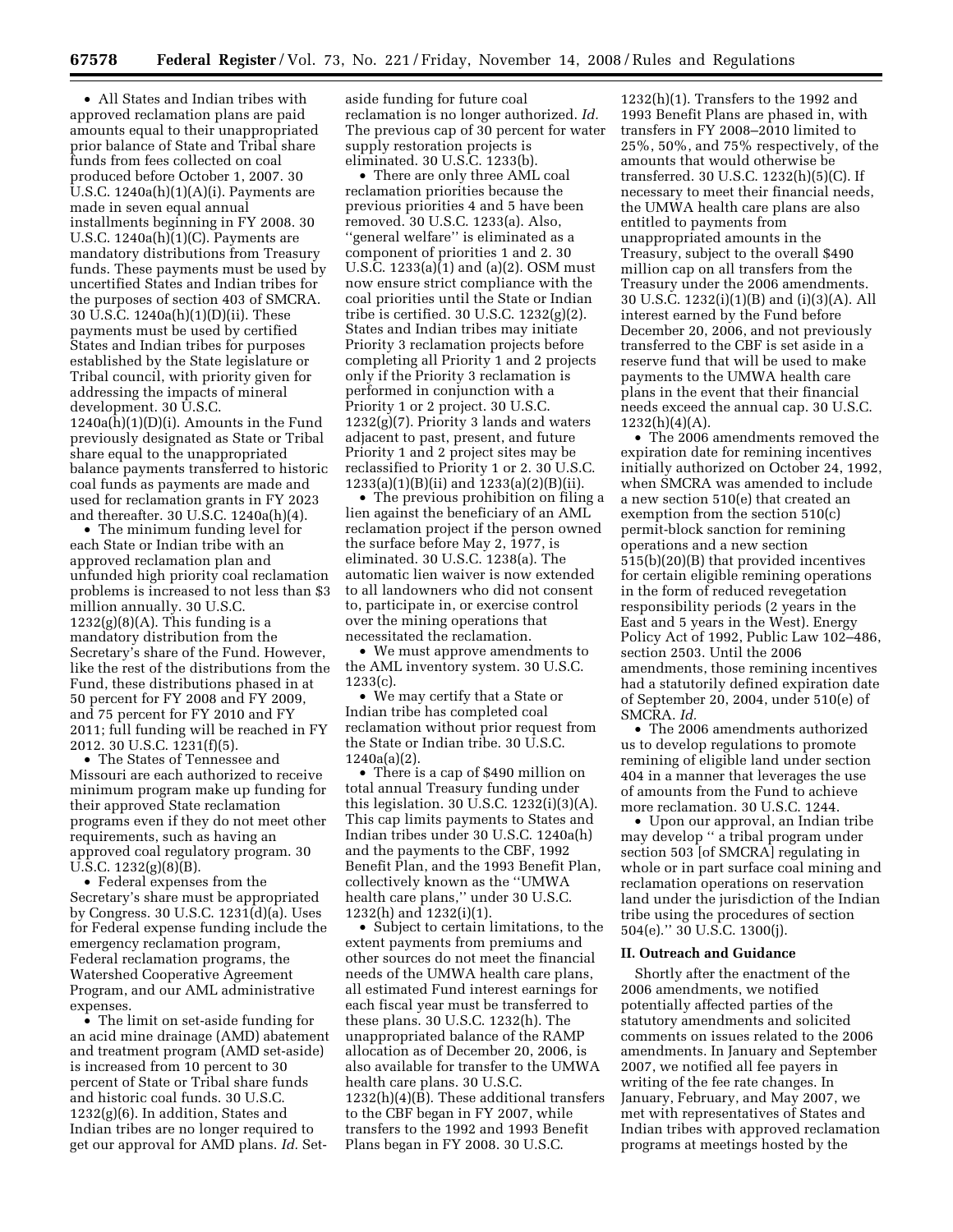Interstate Mining Compact Commission (IMCC) and the National Association of Abandoned Mine Land Programs (NAAMLP) to notify the States and Indian tribes of the 2006 amendments' changes to SMCRA and to seek their input on the amendments. IMCC and NAAMLP subsequently submitted joint written comments on specific provisions of the amendments. We summarized their comments in the preamble to the proposed rule and we took all of the comments into consideration when developing the proposed rule.

In order to facilitate distribution of funds for FY 2008, as required in the 2006 amendments, the Director of OSM issued written guidance in December 2007. To the extent feasible, we restated and expanded upon the content of that guidance in the proposed and final rules. We have included the December 2007 written guidance in the docket for this rulemaking.

The December 2007 written guidance was based in part on a December 2007 memorandum Opinion (M-Opinion), from the Department of the Interior, Office of the Solicitor, which analyzed three issues related to AML funding. *See*  Funding to States and Indian Tribes Under the Surface Mining Control and Reclamation Act of 1977, as Amended by the Tax Relief and Health Care Act of 2006, M–37014 (December 5, 2007). In this M-Opinion, the Office of the Solicitor advised us that:

• We are required to use grants to pay moneys to eligible States and Indian tribes under sections 411(h)(1) and (h)(2) of SMCRA;

• Uncertified States and Indian tribes may not use funds that they receive under section 411(h)(1) of SMCRA for noncoal reclamation or for the AMD setaside authorized by section 402(g)(6); and

• The minimum program make up funds that eligible uncertified States and Indian tribes are entitled to receive under section 402(g)(8)(A) of SMCRA are subject to the four year phase-in provision of section 401(f)(5)(B).

The comment period on the proposed rule was originally scheduled for 60 days, closing on August 19, 2008. We received requests from IMCC, NAAMLP, one State and one environmental group asking us to extend the comment period by an additional 60 days. In order to provide further opportunity to comment but to facilitate issuance of this final rule, we extended the comment period for ten days, through August 29, 2008. We believe that the number and quality of the comments we received, as discussed in the next section, indicate

that we provided adequate time for comment.

# **III. Description of the Final Rule and Discussion of the Comments Received**

This rulemaking revises our regulations to be consistent with all of the revisions to SMCRA contained in the 2006 amendments, except for those provisions relating to the remining incentives provisions leveraging amounts from the Fund and to tribal primacy. The remining incentives provisions that leverage amounts from the Fund are the subject of a separate rulemaking, primarily about incentives to reclaim refuse ''gob'' piles, proposed on May 1, 2008, at 73 FR 24120. Efforts by Indian tribes to develop programs to take over regulatory authority for coal mining under the 2006 amendments will be addressed separately for each Indian tribe applying for primacy.

Generally, this rulemaking sets forth standards and procedures for the coal reclamation fee, the Fund, and the AML program. This rule includes extensive regulations for long term operations of the amended Title IV program, including regulations that implement provisions of the 2006 amendments that will become effective at later dates. We are also taking advantage of this rulemaking opportunity to make other changes that we believe are needed to update and clarify related Parts of our existing regulations. Throughout this rule, the terms ''money'' and ''moneys'' are interchangeable with the terms ''fund'' or ''funds,'' but not with the term ''Fund,'' as defined in § 700.5.

We received approximately 51 comments on the proposed rule, including joint comments from IMCC and NAAMLP and ten comments from individual States and Indian tribes that currently have AML reclamation programs under Title IV of SMCRA. In addition, we received comments from five environmental groups, one township, and approximately 35 citizens, most of whom submitted identical letters. Many commenters specifically concurred in whole or in part with the IMCC/NAAMLP comments.

The comments that we received ranged from extremely specific to very general. We will first address the general comments. Any comment directed at a specific section of the proposed rules will be summarized and responded to in our section by section analysis. All comments timely submitted have been placed in the docket for this rule and are available for public review.

# *A. General Comments*

Several commenters, including IMCC/ NAAMLP, made general comments regarding the proposed rulemaking. Because these comments affect the rule as a whole, we will first address these comments.

IMCC/NAAMLP and one State commenter suggested that we withdraw the proposed rule because of the ''significant differences of opinion'' that exist between the States and OSM. The commenters alternatively recommended that if we chose not to withdraw the proposed rule that we seriously analyze their comments and consider significantly restructuring and modifying the final rule to be consistent with their suggestions.

Upon considering the commenters' request, we have decided that withdrawing the rule is not appropriate. Our overall general mission is to enforce and administer SMCRA, including all of its amendments. This final rule helps us to follow that mission because this rule is necessary to align our regulations with the 2006 amendments. Without this rulemaking, the existing regulations will not reflect the statutory changes and could create confusion. In addition, we believe this final rule will assist the States, Indian tribes, and the public by making our regulations easier to understand by using plain English and by providing the affected parties with more guidance and clarification when needed. Withdrawing the rule would delay the accomplishment of these purposes.

Several commenters expressed concern that OSM drafted proposed rules in a ''heavy handed'' or ''patriarchal'' manner that is a ''significant and detrimental departure from the cooperative spirit between OSM and the States and Tribes that has existed in the AML program for the last 25 years.'' As evidence of this point, the commenters mention that OSM is ''tak[ing] whatever approach is necessary [in interpreting the 2006 amendments] \* \* \* to limit the flexibility of the States and Tribes to conduct AML reclamation on the sites most important to them within their respective borders. \* \* \* We think OSM is merely seizing any justification it can to further limit the States and Tribes beyond what Congress intended.'' The commenters continued by pointing out that the preamble to the proposed rule frequently relies on our increased oversight responsibilities brought about by the 2006 amendments to justify the proposed rule. The commenters noted that by doing so, OSM is ''departing from the long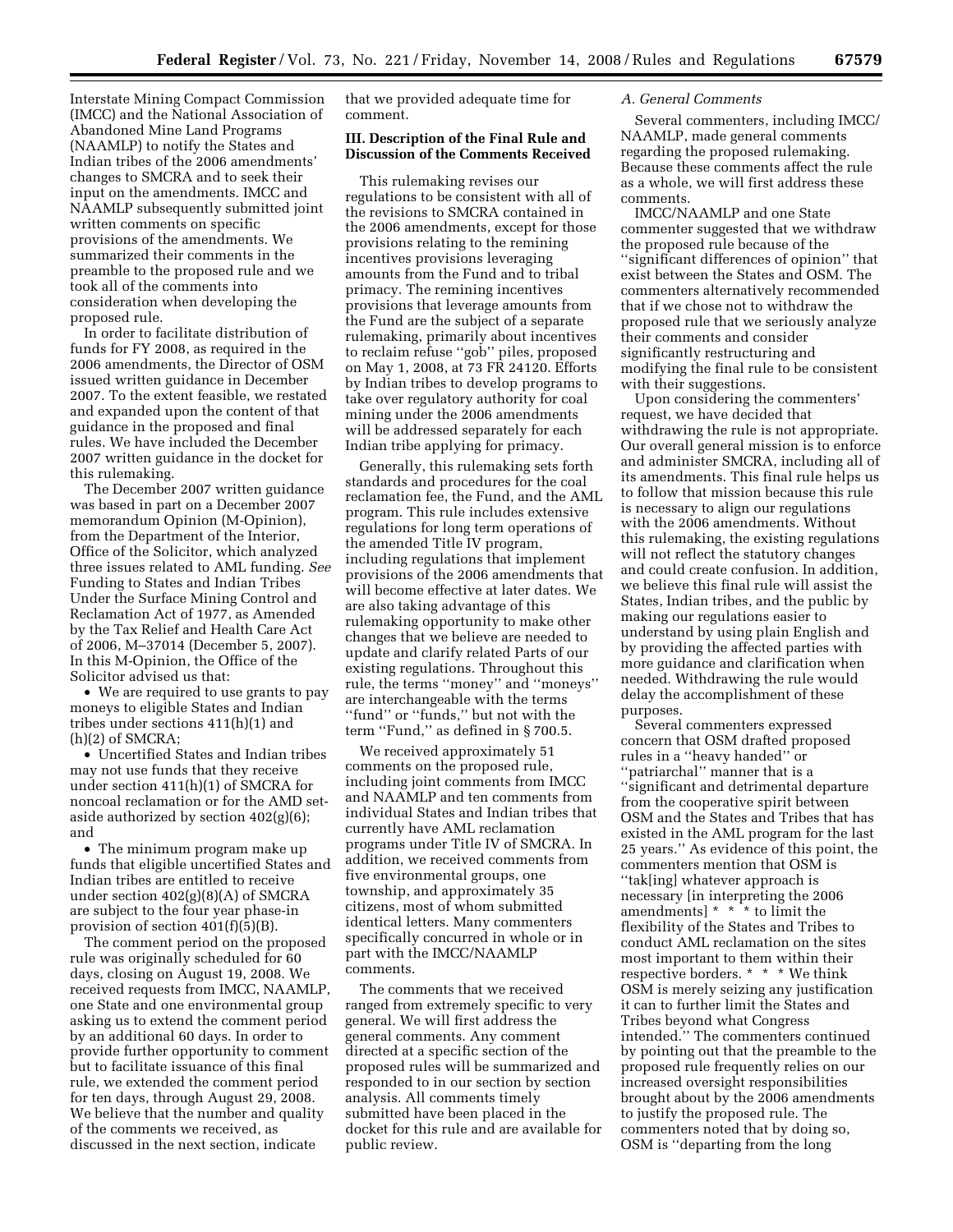established reliance on oversight as the tool of choice to monitor and guide State and Tribal programs in favor of a command and control approach. Because of that, the proposed rule has the tone of a Title V rule meant to achieve compliance from regulated entities rather than a Title IV rule promoting reclamation with partners.'' Another commenter stated that the rule violates the intent of Congress because it is ''micro-managing the methods of AML funding to States and Tribes \* \* \*.''

We appreciate hearing about these concerns from our State AML reclamation partners. In drafting both the proposed rule and this final rule, we did not attempt to be ''heavy handed'' in our approach or to increase oversight or OSM involvement except where mandated by the 2006 amendments. We value the collegial relationship we have had with the State and Tribal AML programs for many years and do not wish to see it erode. We recognize that the 2006 amendments significantly expanded all the programs' discretion to determine the most effective use of AML funds and have tried to reflect this in the proposed and final regulations. For instance, as discussed further in the section by section analysis, the regulations provide, consistent with the 2006 amendments, that uncertified programs can choose to direct more funding to water supply projects or AMD set-aside accounts with less OSM involvement or to address environmental problems adjacent to or in conjunction with high priority coal problems. This final rule does not extend our oversight role any further than is necessitated by the 2006 amendments.

With this rule, we have sought to reflect a balance that will promote and enhance the cooperative spirit that presently exists between State and Tribal AML programs and their Federal partners at OSM. To that end, we believe we have been working openly and closely with these State and Tribal programs and the organizations that represent them since the 2006 amendments were enacted. Even before the proposed rule was published, we met with the concerned States, Tribes, and their organizations, and even circulated draft proposed rule language to them on several occasions. Through these outreach efforts, we believe we have demonstrated that we have been open to comments and suggestions from the outset. This openness is further evidenced by the fact that we developed the proposed and final rules in order to incorporate changes suggested by the States and Indian tribes, including

revising methods of calculating fund distributions, such as the calculation of the minimum program adjustments as described in the preamble to § 872.27, and changing several key definitions including ''adjacent'' and ''in conjunction'' as described in § 874.13.

In addition, the commenters criticize our reliance on advice from the Department of the Interior's Solicitor on three issues addressed in the rule—the use of grants instead of payments, the effect of the phase-in on minimum program funding, and the use of funds received under section 411(h)(1) of SMCRA for noncoal reclamation and AMD set-aside accounts. We acknowledge that many of our decisions are based upon the Solicitor's M-Opinion. When the 2006 amendments were first enacted, we began extensive analysis of the statute and outreach to the States and Indian tribes. At that time, we discovered that there were differences regarding the interpretation of several provisions contained in the 2006 amendments, and we sought legal guidance from the Solicitor's Office on three specific issues. The result of this guidance was the M-Opinion, which we used to help draft the proposed rule and to make the FY 2008 distributions. The M-Opinion is part of the docket for this rulemaking. OSM is bound by the interpretations of the 2006 amendments contained in the M-Opinion. *See* 209 Departmental Manual (DM) 3.2(A)(11) (''M-Opinions \* \* \* shall be binding, when signed, on all other Departmental offices and officials and which may be overruled or modified only by the Solicitor, the Deputy Secretary, or the Secretary.''). Thus, our regulations must comply with the interpretations contained within the M-Opinion.

Similarly, a commenter complained about our reliance on section 402(g)(2) of SMCRA, which states that the Secretary of the Interior ''shall ensure strict compliance by the States and Indian Tribes with the priorities described in section 403(a) until a certification is made \* \* \*.'' 30 U.S.C. 1232(g)(2). We agree that the proposed and final rule is consistent with this statutory provision, just as with other provision of the 2006 amendments.

The commenters have also criticized what they perceive to be an implied sense in the proposed rule that the States and Tribes should be satisfied and comfortable with OSM's interpretation of the 2006 amendments because of the significant increases in grant money provided to most States and Indian tribes under the new law. One commenter states:

While the States and Tribes are very appreciative of Congressional action to return past unappropriated and current moneys to us, our focus has always been to use whatever moneys we receive to address public health and safety issues arising from the hazards of abandoned mines. For us, it is not just about the money—it's about programs and partnerships that work effectively and efficiently to accomplish the greatest amount of AML remediation possible. As a result, our comments regarding the proposed rule are intended to restore and structure the AML program in such a manner that it can make a difference for our citizens and the environment.

Congress decided to continue the important reclamation work that the States and Tribes are conducting by enacting the 2006 amendments. The 2006 amendments created many new opportunities for the States and Tribes, and we eagerly anticipate working with the States and Tribes—our reclamation partners—as this program moves forward. While the 2006 amendments created great opportunities, it is also quite specific in many areas. As we stated above, one of our goals for this rulemaking is to align our rules with the 2006 amendments. We believe this final rule does so.

Some commenters are concerned that we have no intention of considering their comments to the proposed rule and making revisions to the final rule because we have already distributed revised versions of some of the existing directives, guidelines, forms and manuals that accompany or are significantly related to our rules on the AML program, including the Federal Assistance Manual (FAM or GMT–10), and OSM Directive AML–1.

We would like to assure these commenters that no final decisions were made concerning the final rule until after we had read and analyzed all of the comments that we received. As mentioned above, we are bound by the interpretations in the Solicitor's M-Opinion since it was issued in December 2007. Pursuant to that M-Opinion as well as the decision documents issued with regard to the 2008 distributions, we updated the FAM in December 2007 and July 2008. The FAM is a series of OSM directives that relate to the management of grants provided to States and Tribes under SMCRA. The updates to the FAM allowed us to complete the FY 2008 grant distribution, to award and manage the FY 2008 grants, to provide streamlined grants procedures for certified States and Indian tribes, and to make other changes not related to the 2006 amendments. Because the FAM consists of internal OSM directives, we can easily make changes to these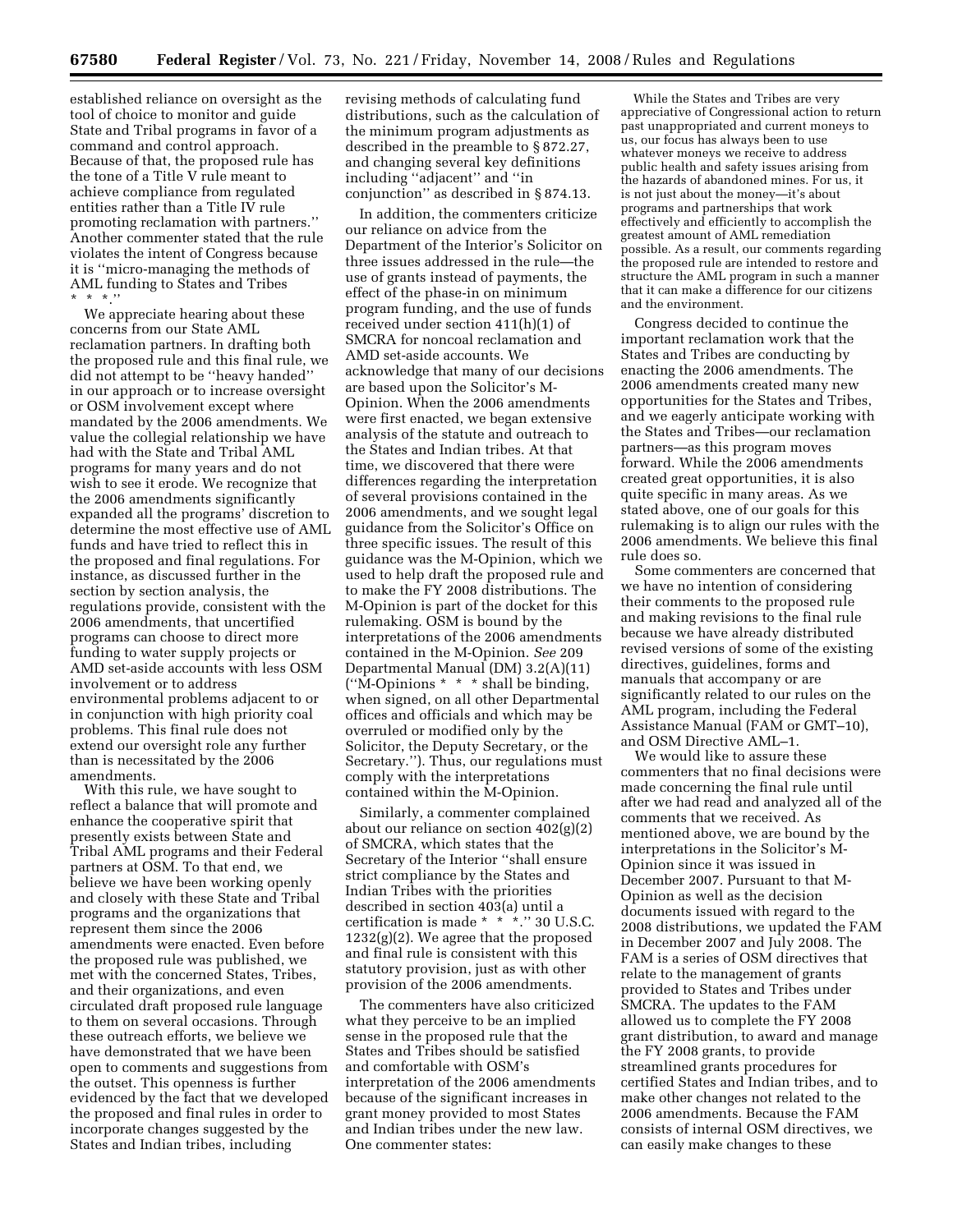directives to conform them to the current law and regulations. Thus, we are prepared to make additional changes that will be required to conform the contents of the FAM with the final rules that are enacted after consideration of the comments received on the proposed rule.

With respect to the AML–1, which is the directive that describes OSM's policies and procedures relating to the AML inventory (also known as Abandoned Mine Land Inventory System or AMLIS), we circulated a draft of this directive to States and Indian tribe to receive their input as we are currently in the process of migrating the AML inventory into a more usable database. The circulation of a draft of AML–1 has allowed us to receive many useful comments on the AML inventory and will greatly improve our new AML inventory system. We would like to emphasize that we have not yet finalized any changes to AML–1, and nothing we are doing to improve the AML inventory will prevent us from fully considering the comments received on the proposed rule.

We received several comments that included general support for the AML program and portions of the rule. For instance, one citizen commenter encouraged us to ''go through with the amendment to reauthorize the Abandoned Mine Land Program [because] our state, communities and people deserve to have the land reclaimed and brought back to something that can be used again rather than a dangerous eyesore that the land is now.'' We appreciate all of the comments we received in support of this rule.

Several environmental groups and one township submitted comments that generally support the 2006 amendments and the positive change that should result as programs address acid mine drainage in the coalfields. These commenters and others stressed the need to recognize that the States have diverse AML reclamation programs, and that there is no one-size-fits-all method to address AML reclamation. Flexibility was stressed by many commenters, including but not limited to the many commenters that expressed the sentiment that ''States should be given the latitude to use the funds for the construction or reconstruction of dams and waterways on public lands \* \* \*.''

We recognize that conditions vary at AML sites across the country—from climate to the terrain— and that SMCRA was implemented to provide the States with primary governmental responsibility over surface mining and reclamation operations. 30 U.S.C.

1201(f). The 2006 amendments did not alter the relationship between public and private lands and did not change the funding authorities related to the construction of dams and waterways. Project selection is the responsibility of each State and Indian tribe according to its approved reclamation plan. Thus, where possible, we have attempted to provide as much flexibility to States and Indian tribes as allowed by SMCRA, as amended in 2006.

We also received several comments on remining as part of AML reclamation. One commenter strongly encouraged us to continue to pursue remining incentives, as they state that remining incentives are one of the most cost effective means of AML reclamation. In contrast, another commenter took a strong position against a broader interpretation of remining as an effective way to reclaim abandoned mine lands because reclamation in the name of remining has had some unfortunate environmental consequences in at least one State. In particular, this commenter stated that it is ''opposed [to] any changes that would broaden the interpretation of remining beyond the scope of reclaiming coal refuse.''

We would like to state unequivocally that this final rule does not address remining in any meaningful way. As discussed below in conjunction with Parts 700, 773, 785, 816 and 817, the only changes we are making to the regulations related to remining are those that must be made to conform the existing regulations with the changes made by the 2006 amendments. As mentioned above, we proposed a separate rulemaking on May 1, 2008, that addresses our discretionary authority under section 415 of SMCRA to enact remining incentives related to AML reclamation. 30 U.S.C. 1244. This final rule does not promulgate any of the provisions proposed in that rule.

A commenter also specially criticized the Programmatic Environmental Impact Statement (PEIS) for the Federal program for the State of Tennessee, and stated that it does ''not support any proposed revision of regulations that would further undermine preparation of environmental assessments (EA) or findings of no significant impact (FONSI) or environmental impact statements (EIS).'' We appreciate the concerns raised by this commenter and do not believe that this rulemaking changes the preparation of environmental documents under the National Environmental Policy Act (NEPA) for Tennessee. Other comments related to the Tennessee PEIS are outside of the scope of this rule.

As one of our goals of this rulemaking was to make the AML regulations easier to understand, we have attempted to address a few comments that stated the proposed rule was hard to follow and should be clarified. Although one State commended our efforts to make the regulations clear, it still found that in some places the proposed rule was somewhat difficult to fully understand. For example, that same State commented that the preamble to the proposed rule referred to a separate rulemaking related to the 2006 amendments that was published in the **Federal Register** on May 1, 2008. The State suggested that we clarify this reference to note that this May 2008 proposed rule was primarily about incentives to reclaim refuse ''gob'' piles. We made this change in the final rule and have made every effort to present and explain all of the complex issues as easily and simply as possible.

One environmental group commented that it strongly supports our Watershed Cooperative Agreement Program and urges us to use our discretion to recommend to Congress in our upcoming FY 2010 budget request at least \$10 million for that program because restoration groups can leverage this funding several times over to provide an additional source of funding for AMD remediation. We appreciate the comment, but the Watershed Cooperative Agreement Program and future budget decisions are beyond the scope of this rule.

In their previous joint comments dated May 21, 2007, IMCC/NAAMLP commented that it will be very important for the States and Indian tribes to receive the training they will need to implement the provisions of the new rules once they are in place, and urged us to keep this in mind. Although it does not impact this rulemaking, we agree with the comment and plan to hold training and planning meetings with the States and Indian tribes after this rule takes effect.

#### *B. Section by Section Analysis*

#### Part 700—General

# Definitions (§ 700.5)

We are adopting the changes to § 700.5 as proposed. These changes include the addition of two new definitions (''AML'' and ''AML inventory'') and relocation of six existing definitions (''eligible lands and water,'' ''emergency,'' ''extreme danger,'' ''left or abandoned in either an unreclaimed or inadequately reclaimed condition,'' ''project,'' and ''reclamation activity'') from existing § 870.5 to § 700.5. Each of these terms apply to all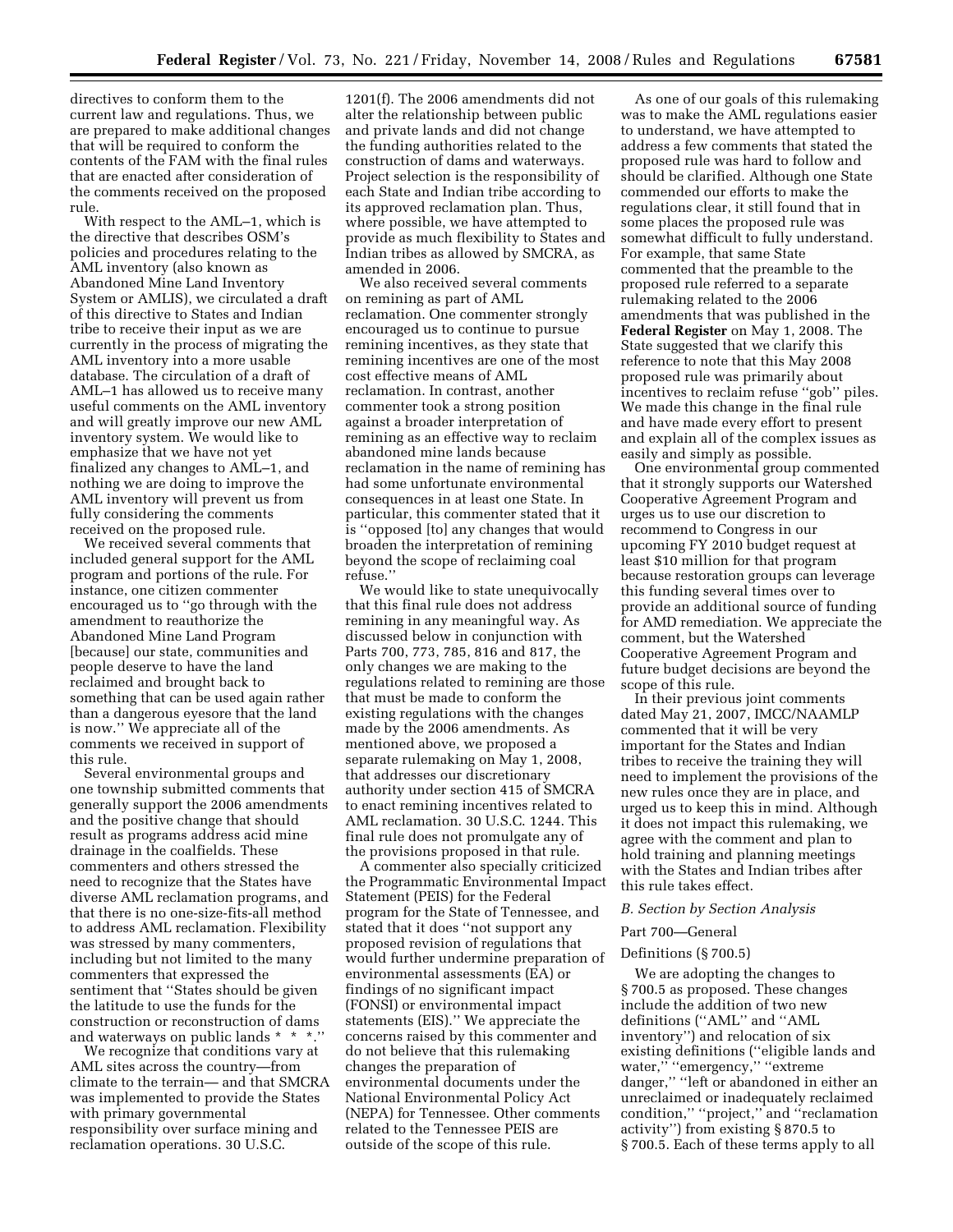of the regulations in Chapter VII of Title 30 of the Code of Federal Regulations, and we are making limited substantive changes to the text of the definitions of the six relocated terms. We are revising the first sentence of the definition of eligible lands consistent with the preamble to Part 884 to make it clear that certification qualifies a State or Indian tribe for a State or Tribal reclamation plan. However, the rest of the definition is substantively unchanged as it applies to AML programs. We are also correcting a mistaken reference to § 874.14 in this definition. As explained in the preamble to the proposed rule, the correct reference is § 875.14—Eligible lands and water subsequent to certification. In addition, we are rewording two definitions (''eligible lands and water,'' and ''left or abandoned in either an unreclaimed or inadequately reclaimed condition'') using plain English.

We are also combining two definitions from § 870.5 (''Indian reclamation program'' and ''State reclamation program'') into one definition in § 700.5 (''reclamation program''). The substance of the definition is not changing. In addition, we are moving the definition of "expended" from § 870.5 to § 700.5 and removing the existing limitation that it only applies to costs for reclamation in order to make the definition consistent with the entire chapter.

Last, we are expanding the definition of ''Fund'' in § 700.5. Previously, this term was defined slightly differently in both §§ 700.5 and 870.5. Under this rule, the definition of this term in § 700.5 is being expanded to include additional information that was contained in § 870.5 (''Abandoned Mine Reclamation Fund or Fund''). We believe this will eliminate any confusion that may have resulted from having different terminology and definitions to describe the same source of money in two Parts of the regulations.

#### Responses to Comments

We received one comment on our proposed changes to § 700.5. This commenter explained that the proposed changes might ''still lead to misinterpretations and inadequate decision making regarding the best method to reclaim an AML site, i.e. reclamation or remining.'' We have considered this comment, and we appreciate the commenter's concern but do not believe that any changes to the definitions are necessary. The definition of ''reclamation activity'' in this section explains what is considered reclamation of lands and waters eligible under Title IV of SMCRA. This definition is not

intended to provide guidance as to the best method for reclamation. Instead, each State or Indian tribal reclamation program has the choice and flexibility to determine what reclamation tools to use, including remining, as described in their reclamation plan and authorized by law.

Part 724—Requirements for Permits and Permit Processing

#### Payment of Penalty (§ 724.18)

We are revising § 724.18(d) to update the references in that section to reflect our division of existing § 870.15 into separate sections within Part 870 and to update information on how to find the interest rate for late payments. We received no comments on either this Part or Part 870, and we are adopting the changes as proposed.

Part 773—Requirements for Permits and Permit Processing

# Unanticipated Events or Conditions at Remining Sites (§ 773.13(a)(2))

We proposed a technical amendment to § 773.13(a)(2) to conform this section with changes made to section 510(e) of SMCRA by the 2006 amendments. 30 U.S.C. 1260(e). As explained in the preamble to the proposed rule, section 510(e) was added to SMCRA in 1992 and created an exemption from the section 510(c) permit-block sanction for remining operations. This statutory provision originally contained a statutorily defined expiration date of September 30, 2004, which was removed by the 2006 amendments.

# Responses to Comments

One environmental group commented that they oppose an open exemption from the section 510(c) permit-block sanction for remining operations. While we recognize the group's concern about remining and have considered their comment, we are only changing this regulation to conform to the 2006 amendments to SMCRA, which we believe are clear. Thus, we are adopting the revision to  $\S 773.13(a)(2)$  as proposed to make our regulations consistent with SMCRA.

# Part 785—Requirements for Permits for Special Categories of Mining

#### Information Collection (§ 785.10)

We revised this paragraph using plain language and the current format approved by the Office of Management and Budget (OMB). It describes OMB's approval of information collections in Part 785, our use of that information, and the estimated reporting burden associated with those collections. The

change is editorial in nature and has no substantive effect.

Lands Eligible for Remining (§ 785.25(c))

As explained in more detail in the preamble to the proposed rule, we are removing § 785.25(c) to conform our regulations with the 2006 amendments. As discussed above in connection with § 773.13(a)(2), the 2008 amendments removed the statutorily defined expiration date of September 30, 2004, under section 510(e) of SMCRA. 30 U.S.C. 1260(e). We received no comments on this section and are adopting this section as proposed.

# Part 816—Permanent Program Performance Standards—Surface Mining Activities

Revegetation: Standards for Success (§ 816.116)

We proposed a technical amendment to § 816.116(c)(2)(ii) and (c)(3)(ii) to conform this section with changes made to section 510(e) of SMCRA by the 2006 amendments. 30 U.S.C. 1260(e). As explained in the preamble to the proposed rule, sections 510(e) and 515(b)(20)(B) were added to SMCRA in 1992 and provided incentives for certain eligible remining operations in the form of reduced revegetation responsibility periods (2 years in the East and 5 years in the West), but those remining incentives had a statutorily defined expiration date of September 30, 2004. See 30 U.S.C. 1260(e) and 1265(b)(20)(B) (1993). The 2006 amendments removed this expiration date, and we are updating our regulations in conformance with this change. We are also rewording this section using plain English.

#### Responses to Comments

One environmental group commented that they ''do not support the concept in section 515(b)(20)(B) that provided incentives for certain eligible remining operations in the form of reduced revegetation responsibility periods (2 years in the East and 5 years in the West). Any revision of this section should allow for conditional requirements that reflect changes in seasonal averages due to extreme wet or dry conditions within the two or five year time frame.'' As we state in our response to  $\S 773.13(a)(2)$ , we recognize the commenter's concern but are only changing this regulation to conform to the 2006 amendments to SMCRA, which we believe are clear. Thus, we adopt the revision to  $\S 816.116(c)(2)(ii)$  and (c)(3)(ii) as proposed to make our regulations consistent with SMCRA.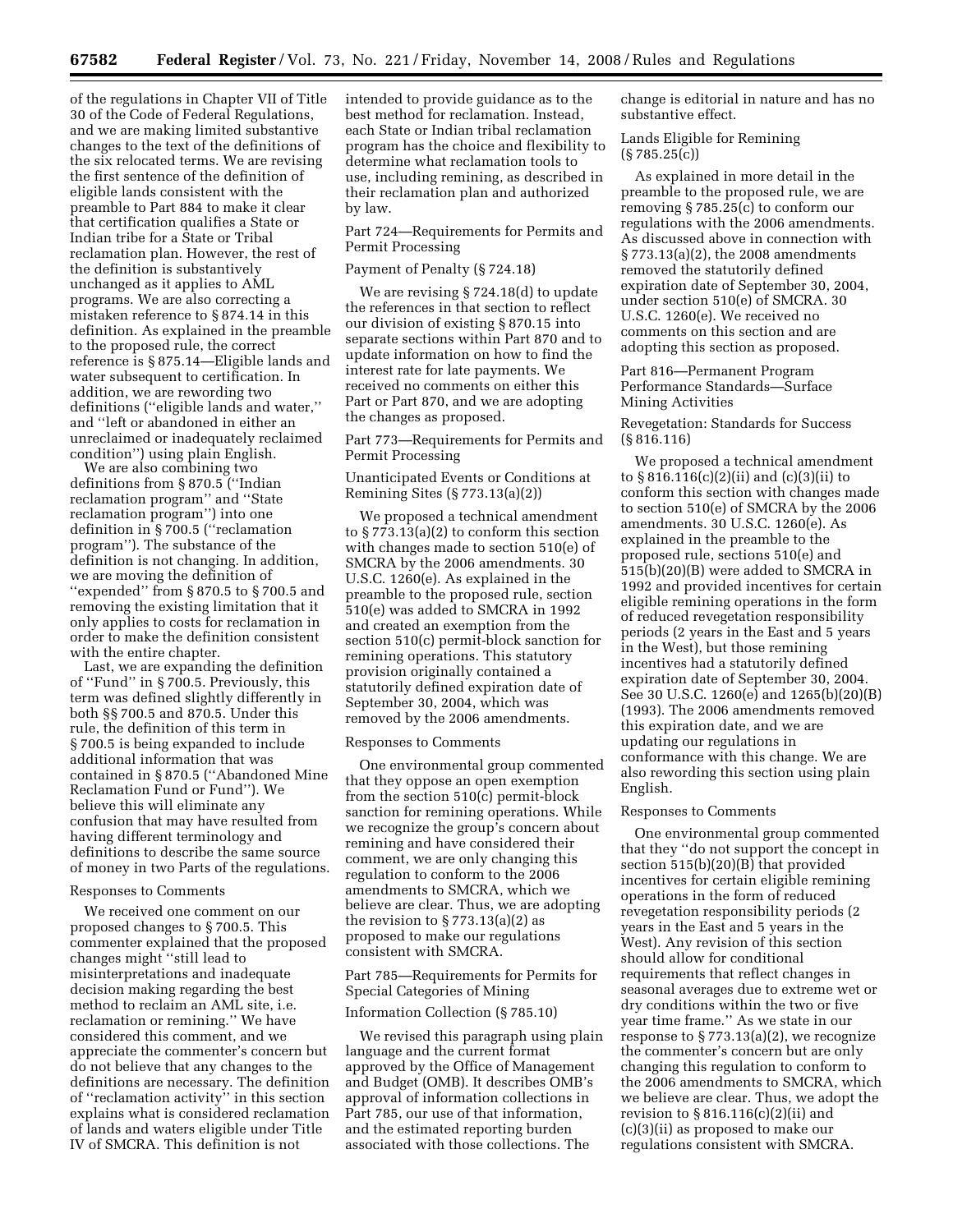Part 817—Permanent Program Performance Standards—Underground Mining Activities

# Revegetation: Standards for Success (§ 817.116)

We also proposed a technical amendment to  $\S 817.116(c)(2)(ii)$  and (c)(3)(ii) to conform this section with changes made to section 510(e) of SMCRA by the 2006 amendments. 30 U.S.C. 1260(e). The revisions to this section are identical to those adopted in § 816.116, except that this section relates to underground mining activities instead of surface mining activities. As explained in the preamble to the proposed rule, sections 510(e) and 515(b)(20)(B) were added to SMCRA in 1992 and provided incentives for certain eligible remining operations in the form of reduced revegetation responsibility periods (2 years in the East and 5 years in the West), but those remining incentives had a statutorily defined expiration date of September 30, 2004. 30 U.S.C. 1260(e) and 1265(b)(20)(B). The 2006 amendments removed the expiration date, and we are updating our regulations in conformance with this change. We are also rewording this section using plain English.

#### Responses to Comments

One environmental group commented that they do not support the language proposed for this section for the same reasons they do not support the revision to § 816.116. Likewise, after consideration of this comment and for the same reasons stated in § 816.116, we are adopting the revisions to 817.116(c)(2)(ii) and (c)(3)(ii) as proposed.

# Part 845—Civil Penalties

Use of Civil Penalties for Reclamation (§ 845.21)

We are revising  $§ 845.21(b)(1)$  as proposed to reflect our move of the definition of ''emergency'' from § 870.5 to § 700.5 of this chapter. We received no comments on this Part.

#### Part 846—Individual Civil Penalties

# Payment of Penalty (§ 846.18)

We are revising § 846.18(d) to update the references in that section to reflect our division of existing § 870.15 into separate sections within Part 870 and to update information on how to find the interest rate for late payments. We received no comments on either this Part or Part 870 and are adopting this section as proposed.

Part 870—Abandoned Mine Reclamation Fund—Fee Collection and Coal Production Reporting

Part 870 describes the requirements and process for you, the coal mine operator, to report coal production and to pay the AML reclamation fee. We did not receive any comments on our proposed revisions for Part 870, and we are adopting the proposed changes to this Part for the reasons described in the preamble to the proposed rule

Part 872—Moneys Available to Eligible States and Indian Tribes

We are revising Part 872 to address the changes to SMCRA that the 2006 amendments made. Generally, our revisions to Part 872 describe the moneys that make up the Fund and other sources of funding under SMCRA that are available to you, the eligible States and Indian Tribes with approved reclamation programs, including otherwise unappropriated funds in the U.S. Treasury. This Part also describes how we convey these funds to you and the purposes for which you may use them. In addition, we are dividing, removing, and renumbering parts of existing §§ 872.11(a) through 872.11(c) and § 872.12, changing headings, adding new sections and headings as appropriate, and more clearly describing the different types of funds available under this Part. We are making these additional changes to make the regulations easier to read and understand. Each change, a summary of the comments we received, if any, and our responses to these comments are described below in more detail.

Throughout this Part, the terms ''money'' and ''moneys'' are interchangeable with the terms ''fund'' or ''funds,'' but not with the term ''Fund,'' as defined in § 700.5.

#### What does this Part do? (§ 872.1)

This section explains that the purpose of Part 872 is to set forth the responsibilities for administering reclamation programs and the procedures for managing funds used to finance these programs. We received no comments on this section and, for the reasons set forth in the preamble to the proposed rule, we are adopting this section as proposed.

#### Definitions (§ 872.5)

This new section contains definitions pertinent to Part 872, including four definitions (''allocate,'' ''Indian Abandoned Mine Reclamation Fund or Indian Fund,'' ''reclamation plan,'' and ''State Abandoned Mine Reclamation Fund or State Fund'') that we are moving from existing § 870.5 and two

new definitions (''award'' and ''distribute''). We received no comments on this section and are adopting § 872.5 generally as proposed and for the reasons discussed in the preamble to the proposed rule. For clarity, we are summarizing here our discussion of the terms ''allocate,'' ''distribute,'' and ''award'' because they are important in describing the process that we follow to make funds available to States and Indian tribes. Our accounting process first allocates funds to a particular share in the Fund when we receive the collected fees. Next, we distribute funds annually after the end of each Federal FY to specific States and Indian tribes according to the statutory provisions and the regulations governing those funds. After the funds are distributed, we award funds to States and Indian tribes in grants when they apply for such grants. Also, we did make a few minor edits to ''Indian Abandoned Mine Reclamation Fund or Indian Fund'' and ''State Abandoned Mine Reclamation Fund or State Fund'' for clarity.

# Information Collection (§ 872.10)

In this section, we discuss the Paperwork Reduction Act requirements and the information collection aspects of Part 872. We are updating this section and rewording it using plain English. We did not receive any comments on this section and are adopting the section as proposed.

# Where Do Moneys in the Fund Come From? (§ 872.11)

This section describes the funds we collect, recover, and otherwise receive that are the sources of revenue to the Fund. We proposed several changes to this section, including rephrasing the section heading, and renumbering existing  $\S$  872.11(a) through (a)(6) as §§ 872.11 through 872.11(f).

Substantively, we proposed removing language from existing § 872.11(a)(6) (now renumbered as § 872.11(f)) that made interest earned after September 30, 1992, available for possible future transfer to the UMWA CBF under section 402(h) of SMCRA because the 2006 amendments added new provisions related to our transfers to the UMWA health care plans. We also proposed to revise and reorganize the information in existing §§ 872.11(b), including paragraphs (b)(1) through (b)(8). For instance, existing § 872.11(b)(1) is now included in §§ 872.14 and 872.15 on State share funds and § 886.20 on unused funds. Similarly, existing § 872.11(b)(2) is now included in §§ 872.17 and 872.18 on Tribal share funds and § 886.20 on unused funds. Existing § 872.11(b)(3)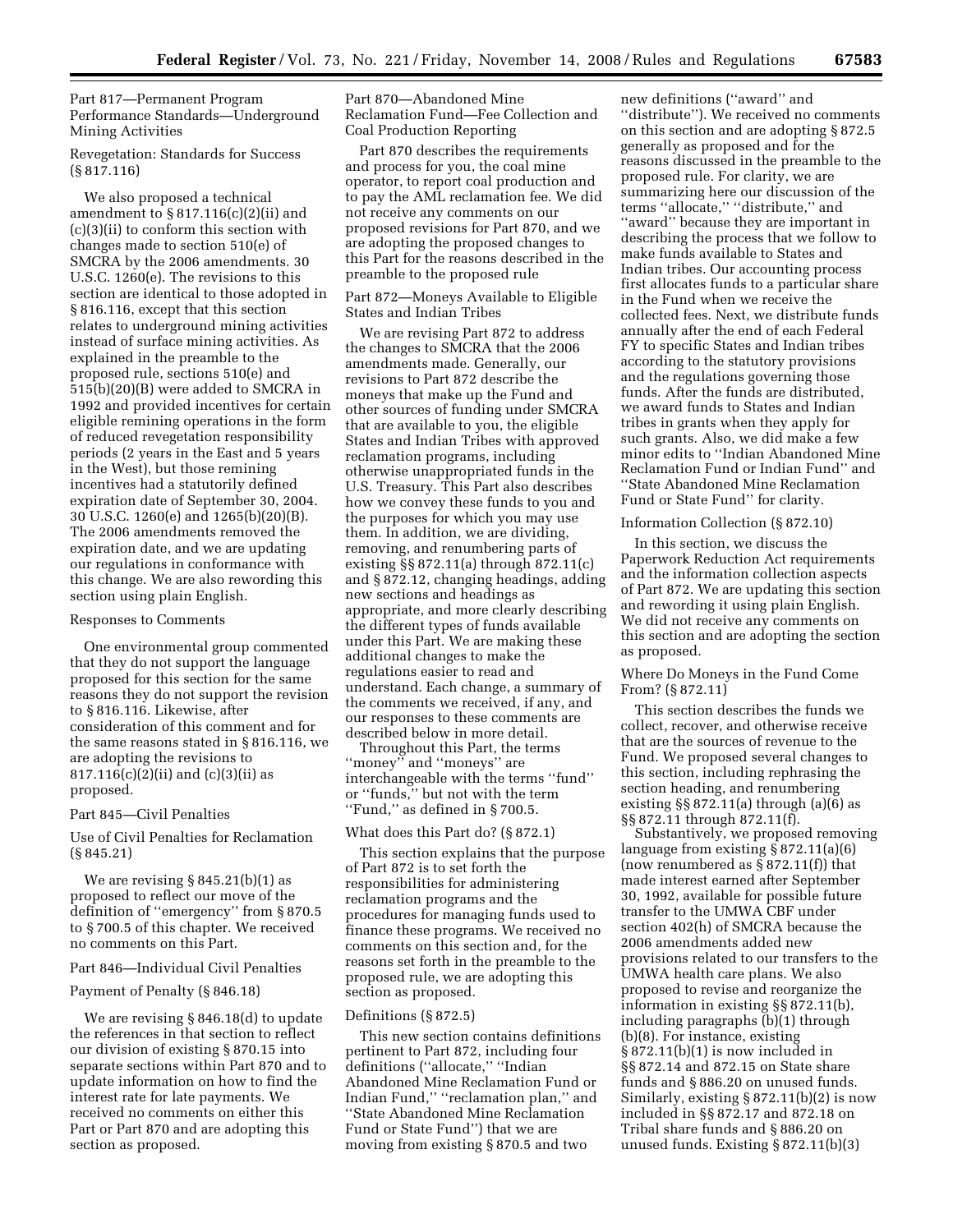related to the RAMP program is moved to § 872.20, and existing § 872.11(b)(4) is included in §§ 872.21 and 872.22 on historic coal funds. Existing § 872.11(b)(5), as well as §§ 872.11(b)(7) and (b)(8), are moved to §§ 872.24 and § 872.25 on Federal expense funds. Existing § 872.11(b)(6) is included in §§ 872.26 and 872.27 on minimum program makeup funds. We are moving existing § 872.11(c) to § 872.12(c). We are revising all these provisions to be consistent with the 2006 amendments and to use plain English.

# Responses to Comments

A State commented on proposed § 872.11(f), which provides that revenue to the Fund includes ''[i]nterest and other income earned from investment of the Fund. We will credit interest and other income only to the Secretary's share.'' The commenter reasoned that the interest earned on moneys in the Fund that have been allocated to States and Indian tribes as State or Tribal share funds ''should be credited to the respective state/tribe'' and that this interest would be used for the purposes of Title IV.

Although we agree with the commenter that sections  $402(g)(1)(A)$ and (B) direct us to allocate moneys deposited in the fund to the State and Indian tribal shares, after consideration of this comment we must respectfully disagree with the commenter's conclusion that State and Indian tribes should also receive the interest on this allocation. Until the Abandoned Mine Reclamation Act of 1990 was enacted, there was no provision in SMCRA that allowed the Fund to contain any interest it earned. Compare the Omnibus Budget Reconciliation Act of 1990 (Pub. L. 101– 508, 104 Stat. 1388–290, § 6002) with SMCRA (Pub. L. 95–87 (1977)). The 1990 amendments to SMCRA added sections 401(b)(5) and 401(e). 30 U.S.C. 1231(b)(5) and 1232(e). Section 401(e) directs the Secretary of the Treasury to ''invest such portion of the [Fund that is not required to meet current withdrawals] in public debt securities \* \* \*.'' Under SMCRA, as amended in 2006, we must credit the interest earned on these investments to ''the fund for the purpose of the transfers'' to the UMWA health care plans referred to in section 402(h) of the Act. Thus, as noted in section 401(b)(5), the Fund will contain ''interest credited to the fund under subsection (e)'' but this interest can only be used for transfers to the UMWA health care plans. We do not have the statutory authority to credit the interest earned on State and Tribal shares to individual States and Tribes for their use under Title IV. Therefore,

we adopted § 872.11(f) as proposed so that interest earned on the fund is properly credited to enable us to meet our obligations as prescribed by sections 401(e) and 402(h) of SMCRA.

Where Do Moneys Distributed From the Fund and Other Sources Go? (§ 872.12)

We did not receive any comments on this section and are adopting our proposed changes to § 872.12 for the reasons stated in the preamble to the proposed rule.

What Money Does OSM Distribute Each Year? (§ 872.13)

Section 872.13 is a new section that we proposed to add to describe how we distribute moneys each year to States and Indian tribes under SMCRA. Section 872.13(a) is intended as a tool that can be used to locate specific regulatory provisions relating to each type of funding that States and Tribes receive under sections 401, 402, and 411 of SMCRA. These distributions include State share (§ 872.14), Tribal share (§ 872.17), historic coal (§ 872.21), minimum program make up (§ 872.26), prior balance replacement (§ 872.29), and certified in lieu funds (§ 872.32). Each type of funding is described in greater detail elsewhere in the rule.

Paragraph (b) explains that we use fee collections for coal produced in the previous Federal FY on a net cash basis to calculate the annual distribution. In other words, collections from the most recent FY include any adjustments to fees collected in previous years. In order to meet our customer service obligation, we must quickly determine how much money we collected each FY so that we can complete the mandatory distribution of AML funds to you as early in the FY as possible. When we make adjustments to the fees collected in an earlier FY due to refunds or additional fee payments, we must make these changes to the FY in which we learn that the adjustments are necessary because we cannot go back and revise the prior year fee collection amounts and distributions that we have already made to you.

Paragraph (c) briefly states that we distribute Congressionally-appropriated Federal expense funds when the appropriation becomes available.

Last, paragraph (d) states that you may apply for funds any time after we distribute them. Certified States and Indian tribes apply for grants using the procedures of Part 885 and uncertified States and Indian tribes use the procedures of Part 886.

#### Responses to Comments

A State commented on the mandatory annual distributions we described under § 872.13, and asked whether the distributions will occur in mid-December of each year as they have under our past practice for timing annual distributions.

Section 402(f)(2)(i) of SMCRA only requires us to distribute amounts deposited into the Fund for the preceding fiscal year. It does not specify when this distribution should occur. Because the fourth quarter of the fiscal year ends on September 30, with collections due 30 days after that, we expect to cut off collections as of November 30 of each year to capture most of the fourth quarter's collections. As we did for the FY 2008 distribution, we distribute these funds to States and Indian tribes as soon as practicable thereafter, generally in mid-December. However, after consideration of this comment, we decided not to address the timing of the distribution in this rulemaking in order to maintain flexibility to address unforeseen circumstances in future years, and we are adopting the rule as proposed.

#### What are State share funds? (§ 872.14)

To add clarity and establish a consistent structure for the types of funding in this Part, and as discussed in the preamble to the proposed rule, we proposed adding this section to explain that State share funds are 50 percent of the reclamation fees collected on coal mined in your State (excluding Indian lands) and allocated to you under section 402(g)(1)(A) of SMCRA for coal produced in the previous fiscal year. We did not receive any comments on this section, and we are adopting it as proposed.

How does OSM distribute and award State share funds? (§ 872.15)

We are adding § 872.15 to explain how we distribute and award State share funds to you if you are eligible to receive them. Section  $872.15(a)\overline{(1)}$ replaces the third sentence of existing § 872(b)(1) and provides that for you to be eligible to receive State share funds, you must have and maintain an approved reclamation plan. Section 872.15(a)(2) incorporates section 401(f)(3)(B) of SMCRA and provides that States certified under section 411(a) are ineligible to receive moneys from their State share of the Fund as of October 1, 2007. 30 U.S.C. 1231(f)(3)(B). In accordance with section  $401(f)(3)(B)$ , we did not distribute State share funds to certified States in FY 2008.

In § 872.15(b), we describe how we distribute and award State share funds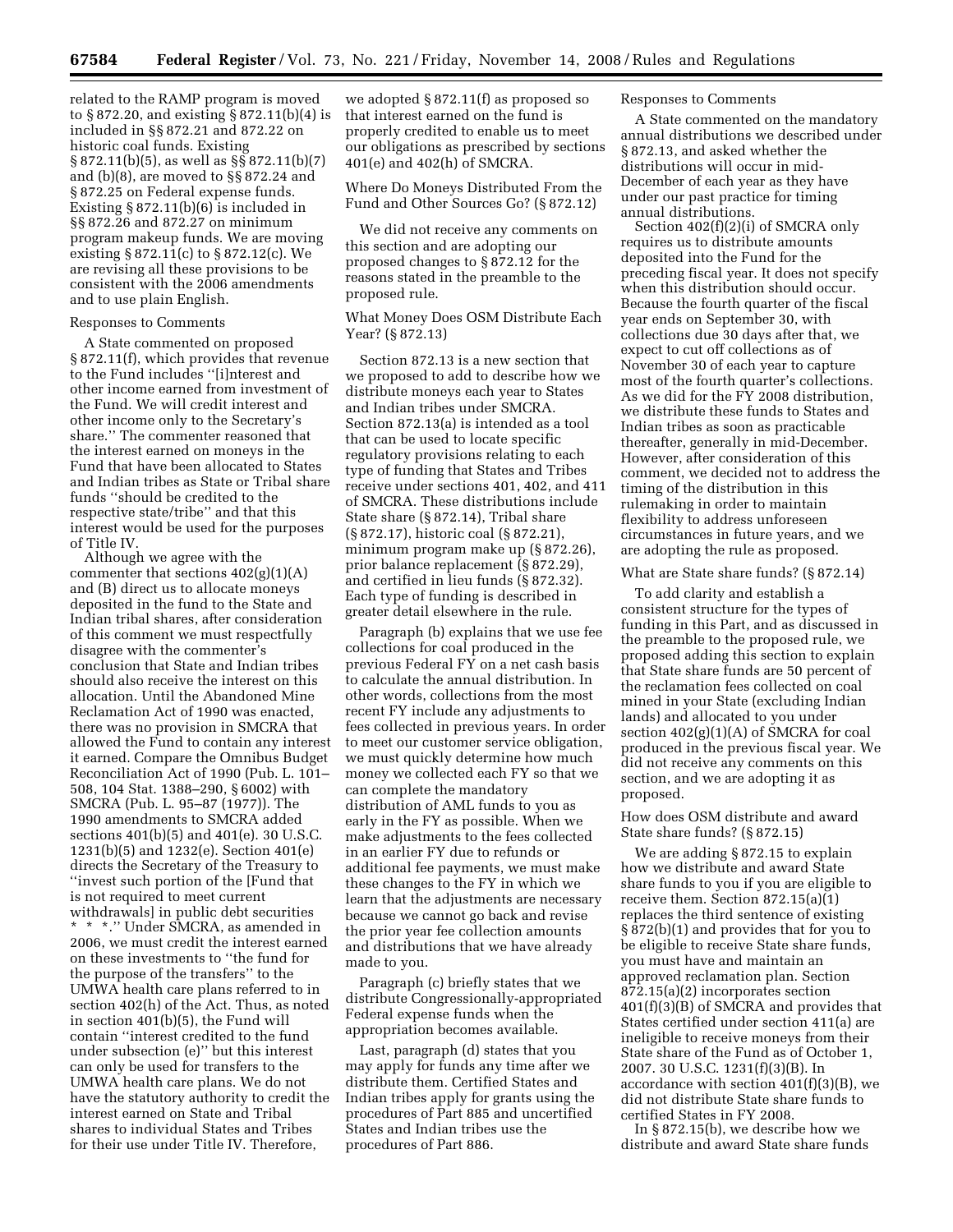if you meet the eligibility criteria of paragraph (a). In paragraph (b)(1), we include a table explaining the distributions of State share funds, which are required to be phased in under 401(d)(3) and (f) of SMCRA. 30 U.S.C.  $1231(d)(3)$  and (f). Section  $402(g)(1)$  of SMCRA generally requires us, acting on behalf of the Secretary, to distribute annually to an uncertified State 50 percent of the reclamation fees we collect in that State for the previous FY without prior Congressional appropriation. However, section 401(f)(5) of SMCRA, as added by the 2006 amendments, requires us to phase in the mandatory distribution of these funds. 30 U.S.C. 1231(f)(5)(B). As a result, for FY 2008 and FY 2009, which begin on October 1, 2007, and October 1, 2008, respectively, we are distributing to you, the uncertified State, only 50 percent of the State share allocated to you. Because the State share is 50 percent of the reclamation fees collected on production in your State, for FY 2008 and FY 2009, you received only 25 percent of the reclamation fees collected on coal produced in your State (a 50 percent phase-in of the 50 percent in reclamation fees for the State share). Likewise, State shares that we distribute in FY 2010 and FY 2011, which begin October 1, 2009, and October 1, 2010, respectively, will be 75 percent of your 50 percent share, which is 37.5 percent of the reclamation fees collected on coal produced in your State. We will distribute to you your full 50 percent State share from the Fund each year beginning with FY 2012, which starts on October 1, 2011, and lasting through FY 2022, which ends on September 30, 2022. In FY 2023, we expect to distribute to you all moneys remaining in your State share of the fund.

Consistent with section 402(g)(1)(C) of SMCRA, § 872.15(b)(2) explains that we are continuing to award funds under this paragraph in grants in accordance with Part 886. 30 U.S.C. 1232(g)(1)(C).

#### Responses to Comments

IMCC/NAAMLP and two States commented on various aspects of this section as proposed. First, as part of a broader comment that affects historic coal funds (§ 872.22), minimum program make-up funds (§ 872.27), prior balance replacement funds (§ 872.30), and certified in lieu funds (§ 872.33), as well as State and Tribal share funds (this section and § 872.18), IMCC/ NAAMLP suggested that we change our proposed regulations to allow States and Indian tribes a choice to receive these funds either in grants or by direct payments. The commenters prefer allowing each State and Indian tribe to

choose whether to use a grant or direct payment because it maximizes flexibility. In support of this position, the commenter asserts that Congress did not dictate in the 2006 amendments that we must use grants to award funds under SMCRA.

After consideration of SMCRA and this comment, we have determined to finalize § 872.15(b)(2) as proposed with minor edits made for clarity. Thus, under this regulation State share funds will be awarded as grants to uncertified States and Indian tribes. Section 402(g)(1)(C) of SMCRA requires that funds the Secretary allocates to State and Indian tribal shares under paragraph (g)(1) of section 402 ''shall only be used for annual reclamation project construction and program administration *grants*.'' 30 U.S.C.  $1232(g)(1)(C)$  (emphasis added). This provision clearly requires us to award State share funds in grants.

Second, IMCC/NAAMLP and two separate State commenters suggested that we modify the proposed rule to specify what will happen to the State share funds that are not distributed during FY 2008 through FY 2011 under section 401(f)(5)(B) of SMCRA and proposed § 872.15(b)(1). IMCC/ NAAMLP mentioned several possible ways in which these withheld funds could be treated, including returning them to the States as part of the prior balance replacement funds, holding them in the Fund until the end of the AML program in FY 2023, or placing them in the historic coal fund. However, IMCC/NAAMLP and one State commenter settled on requesting that we add paragraph (c) to this section that states: ''We will distribute to you the amounts we withhold under subparagraph (b) of this section in two equal installments. We will do this in Federal fiscal years 2018 and 2019.''

IMCC/NAAMLP expressed concerns about whether the States can spend these withheld funds on noncoal reclamation and the AMD set-aside once they are returned. Similarly, another State commenter requested that we allow the amounts that are withheld under the phase-in provision to be used as part of the AMD set-aside when they are distributed to the States. Specifically, this State commenter was unsatisfied with our apparent decision in the proposed rule to ''plac[e] these withheld funds into the unappropriated balance category for distribution along with the Prior Balance Replacement Payments in subsequent years.'' This commenter asserted that we should treat these withheld funds differently ''because Prior Balance Replacement

Payments carry the October 1, 2007 cutoff date.''

We appreciate the questions and concerns that we received regarding what happens to State share funds withheld according to the phase-in provision of section 401(f)(5). After careful consideration of the alternative approaches presented in the comments, we have decided not to modify the proposed rule and are adopting it as proposed with minor editorial modifications for clarity.

In coming to this conclusion, we first reviewed the language provided by IMCC/NAAMLP and one State that would have us distributing the withheld amounts over two years. As the commenters pointed out, such a provision would make the return of these withheld moneys consistent with the return of the phased-in certified in lieu funds that certified States and Indian tribes receive under section 411(h)(3)(C). Although this approach has an appeal because it promotes consistency as to how to treat the separate phase-in provisions contained in the 2006 amendments, after a thorough analysis of this issue we have determined that we do not have statutory authority to make such a distribution. SMCRA unambiguously states that certified States will receive ''[a]mounts withheld from the first 3 annual installments [of certified in lieu funds] in 2 equal annual installments beginning with fiscal year 2018.'' There is no such comparable provision for State share moneys that uncertified States receive, and we cannot read such a provision into the statute where it does not exist. Therefore, we reject the suggested addition of § 872.15(c).

In addition, after reviewing the proposed language of § 875.15, we determined that the language of § 872.15(b)(1)(iv) is clear that in FY 2023 and thereafter, uncertified States will begin to receive moneys ''remaining in their State share of the Fund.'' *See also* 30 U.S.C. 1231(f)(2)(B). We believe this language is clear because the only State share funds remaining in the Fund in FY 2023 and thereafter are those amounts withheld from the phase-in provision of section 401(f)(5)(B) of SMCRA.

There are two reasons why the only State share money remaining in the Fund in FY 2023 and thereafter is the withheld money from the phase-in provision. First, the prior balance replacement fund provisions of section 411(h)(1) provide that an amount equivalent to all of the State share moneys allocated, but not appropriated, to States for reclamation fee collections received on coal produced before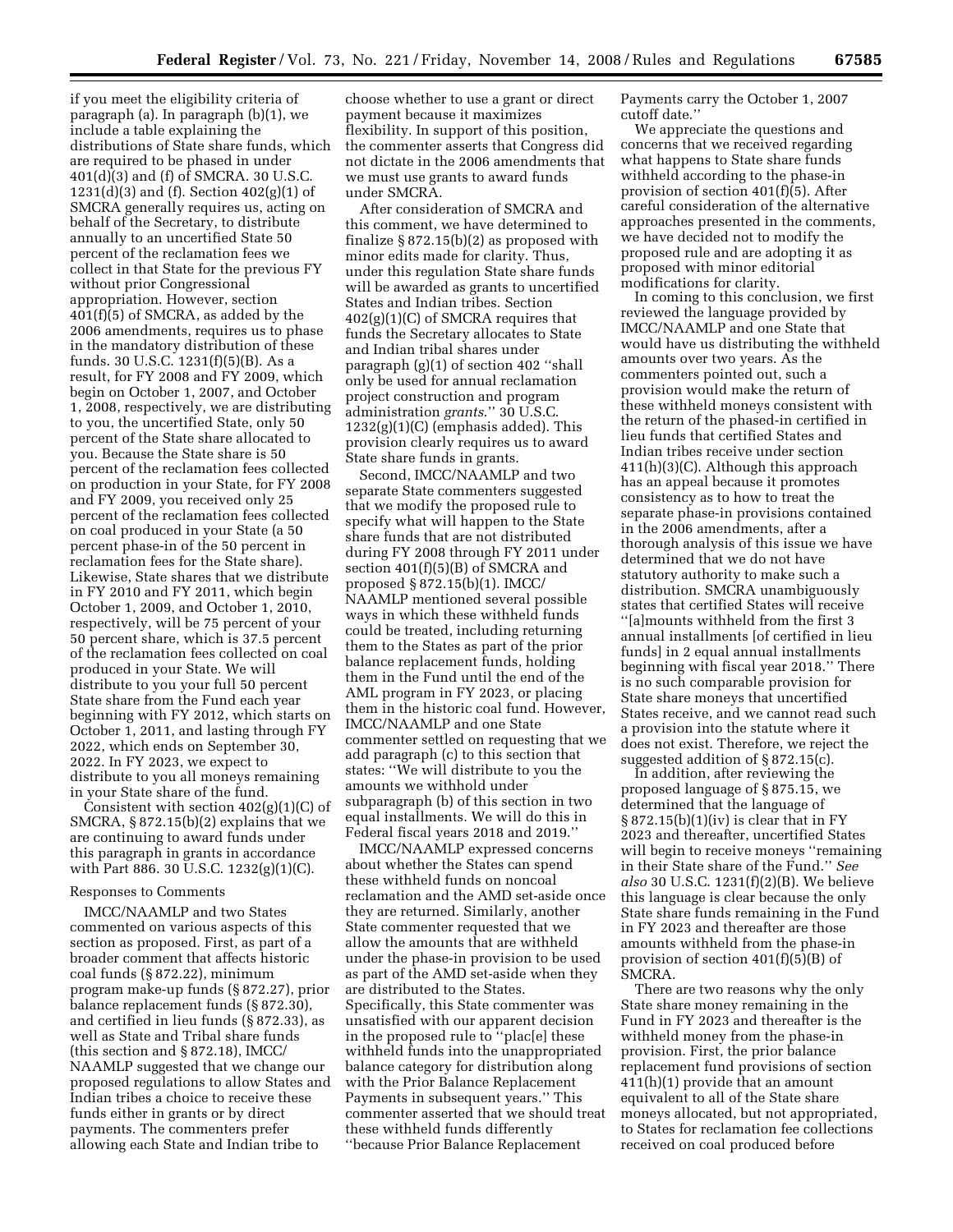October 1, 2007, will be returned to the States through Treasury funds. 30 U.S.C. 1240a(h)(1). As explained in the preamble to § 872.30(c), the actual State share moneys that remain in the Fund will then become historic coal funds that will also be distributed in FY 2023 and thereafter. 30 U.S.C. 1240a(h)(4)(A). In other words, after the prior balance replacement funds are paid, there will be no State share moneys in the Fund for moneys collected on coal produced prior to October 1, 2007. Second, because State share funds are now permanently appropriated at their full allocation amount, subject to the section 401(f)(5)(B) phase-in for four fiscal years, the only State share funds that will remain in the Fund that can be paid out in FY 2023 are those that are withheld by the phase-in. These funds can be used for any of the purposes enumerated in § 872.16, including noncoal reclamation and inclusion in an AMD set-aside account. Thus, § 872.15(b)(1)(iv), as proposed, adequately addresses this issue.

We would also like to mention that we agree with one State's analysis that section 411(h)(1)(B) of SMCRA defines the amount that will be distributed for prior balance replacement funds as ''the unappropriated amount allocated to a State or Indian tribe before October 1, 2007 under subparagraph (A) or (B) of section  $401(g)(1)$ ." 30 U.S.C.  $1240a(h)(1)(B)$ . Thus, we are not authorized to use prior balance replacement funds to return the withheld amounts of the State share for collections received on coal produced after October 1, 2007. Section 872.31 explains the purposes for which prior balance replacement funds can be used.

We recognize, however, that only States that remain uncertified in FY 2023 and thereafter will receive funds under § 872.15(b)(1)(iv). Given the tenor of the comments, we anticipate that some States that are currently uncertified may have phased-in State share amounts withheld but may certify before they would be eligible to receive these funds back in FY 2023 and thereafter. Therefore, as authorized by section 411(h)(2)(A) and described further in the preamble to § 872.33, we are adding language to § 872.33 to clarify that if a certified State has unpaid State share funds withheld in the phase-ins, we will distribute certified in lieu funds to it at the next annual distribution after it certifies. This certified in lieu payment will then cover both the State share funds withheld during the phase-in and State share allocations from fee collections in the previous FY. Thus, States that are currently uncertified and subject to the

phase-in of State share funds will receive an amount equivalent to the withheld amount from Treasury funds as part of their certified in lieu payments if they become certified before they have this withheld amount returned as State share funds in 2023 and thereafter. As such, these funds can be used without restriction as described in § 872.34.

Are there any restrictions on how States may use State share funds? (§ 872.16)

For the reasons described in the preamble to the proposed rule, we are adopting § 872.16(a) through (e) generally as proposed, although we have changed the title and added a word to the introductory language for clarity. Moreover, as described below, we are also adding paragraph (f) in response to comments received. These paragraphs now provide that you, the uncertified State, may use your State share grant funds only for the following purposes: (1) To reclaim coal lands and waters under § 874.12; (2) to restore water supplies under § 874.14; (3) to reclaim noncoal lands and waters under § 875.12 as requested by the Governor under section 409(c) of SMCRA; (4) to deposit into an AMD set-aside fund under Part 876; (5) to acquire land under § 879.11; and (6) to maintain the AML inventory under section 403(c) of SMCRA.

# Responses to Comments

One State and IMCC/NAAMLP commented that States should be allowed to use their State share funds to maintain the AML inventory. They observed that, by not specifically saying States may use funds other than prior balance replacement funds to maintain the AML inventory, the regulations could be interpreted to mean the only types of funds that States could use to maintain the AML inventory would be prior balance replacement funds.

After reviewing this comment, we have revised § 872.16 to include paragraph (f), which specifies that uncertified States can use State share funds ''to maintain the AML inventory under section 403(c) of SMCRA.'' This addition recognizes that maintaining the AML inventory will help uncertified States measure progress toward addressing all known coal problems.

# What are Tribal share funds? (§ 872.17)

To add clarity and establish a consistent structure for the types of funding in this Part, and as discussed in the preamble to the proposed rule, we proposed adding this section to explain that Tribal share funds are 50 percent of the reclamation fees we collect and

allocate under 402(g)(1)(A) of SMCRA to you, the Indian tribe(s), in the Fund for coal produced in the previous fiscal year from the Indian lands in which you have an interest. We did not receive any comments on this section, and we are adopting it as proposed.

# How does OSM distribute and award Tribal share funds? (§ 872.18)

This section largely is a duplicate of § 872.15 except that it applies to Indian tribes and the Tribal share funds instead of States and State share funds. So, the explanations in the preamble for § 872.15 are largely the same for distributing and awarding Tribal share funds under this section (including the phase-in provisions), and we will not repeat them. In the preamble to the proposed rule, we did note a few distinctions involving the distribution of Tribal share funds to Indian tribes, including why § 872.18 excludes all certified Indian tribes from receiving Tribal share funds after October 1, 2007, and the reason why the Crow Indian tribe received a Tribal share distribution for FY 2008. We received no comments on these points. We are retaining the relevant provisions in the final rule and are adopting them as proposed with minor modifications to the wording for clarity.

#### Responses to Comments

All of the comments we received on § 872.18 were the part of the comments made by IMCC/NAAMLP and the two States that commented on § 872.15. Essentially, one State and IMCC/ NAAMLP commented that we should give Indian tribes the option of receiving their Tribal share funds in grants or by direct payments. For the same reasons we give in our response to that comment under § 872.15 relating to State share funds, we adopt  $\S 872.18(b)(2)$  as proposed, with a minor modification for clarity. Thus, we would continue to award Tribal share funds to any uncertified Indian tribes in grants.

In addition, also as part of a broader comment, IMCC/NAAMLP and one State commented that we should distribute Tribal share funds held back for the phase-ins in two equal payments in FY 2018 and 2019. Another State commenter was unsatisfied with our apparent decision to make withheld funds part of the prior balance replacement funds, thereby effectively restricting their use in noncoal reclamation and AMD set-aside accounts. For the same reasons we give in our response to that comment under § 872.15 relating to State share funds, we adopt § 872.18 as proposed, with minor modifications made for clarity.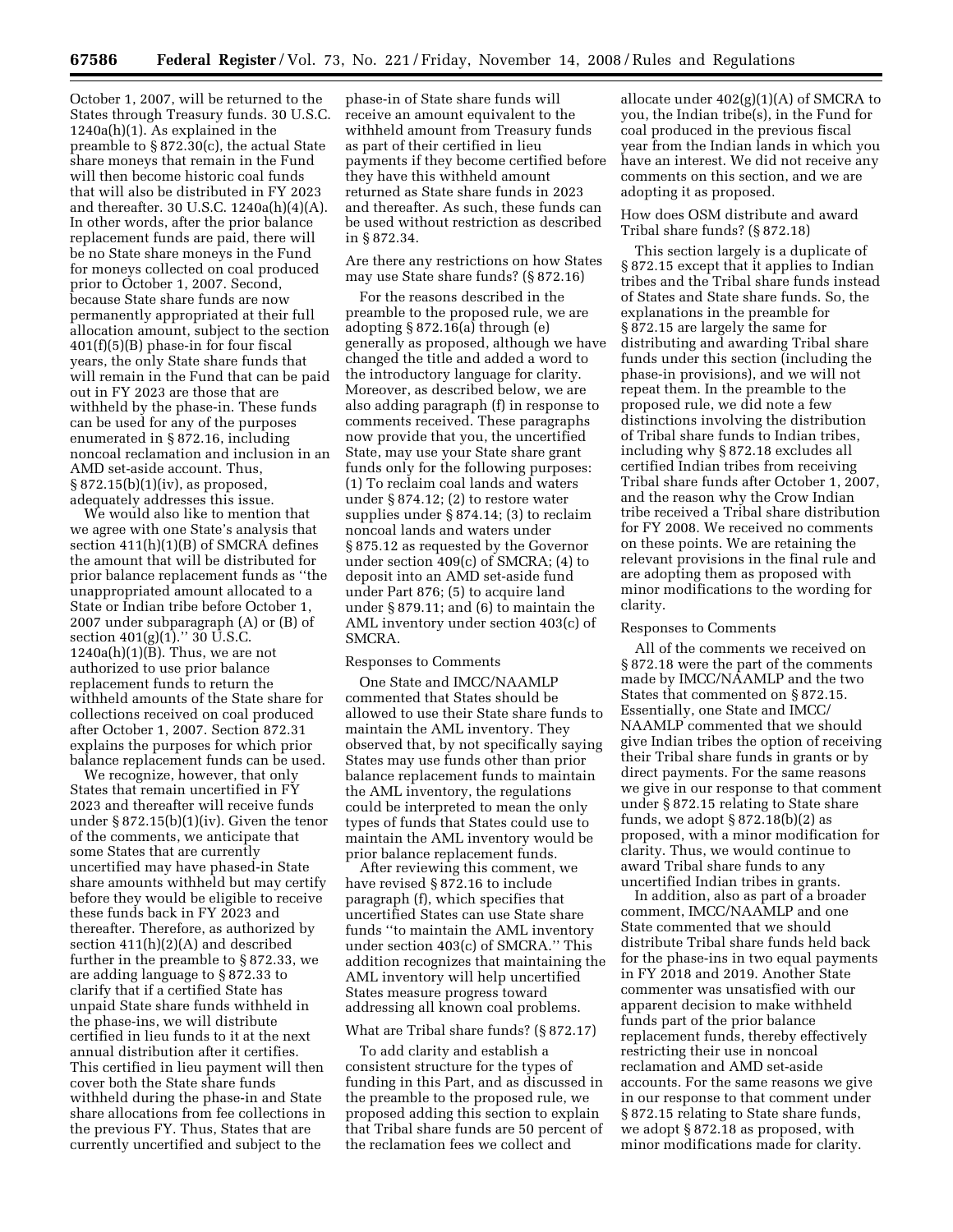Thus, we will distribute any Tribal share moneys withheld under the phase-in provision for reclamation fee collections for coal produced after October 1, 2007, in FY 2023 and thereafter when it will be returned to any remaining uncertified Tribes.

Are there any restrictions on how Indian tribes may use Tribal share funds? (§ 872.19)

For the reasons described in the preamble to the proposed rule, we are adopting § 872.19(a) through (e) generally as proposed, although we have changed the title and added a word to the introductory language for clarity. Moreover, as described below, we are also adding paragraph (f) in response to comments received. These paragraphs now provide that you, the uncertified Indian tribe, may use your Tribal share grant funds only for the following purposes: (1) To reclaim coal lands and waters under § 874.12; (2) to restore water supplies under § 874.14; (3) to reclaim noncoal lands and waters under § 875.12 as requested by the governing body of the Indian tribe according to section 409(c) of SMCRA; (4) to deposit into an AMD set-aside fund under Part 876; (5) to acquire land under § 879.11; and (6) to maintain the AML inventory under section 403(c) of SMCRA.

#### Responses to Comments

As part of a comment related to the almost identical provision related to the use of State share funds, IMCC/ NAAMLP commented that we should allow use of funds other than prior balance replacement funds to maintain the AML inventory. Similarly, one State specified that we should add paragraph (f) to § 872.16, related to State share funds, that provides that State share funds be allowed to maintain the AML inventory. To promote consistent uses of State share and Tribal share funds and for the same reasons we decided to include that paragraph (f) in § 872.16, we have also decided to include it here. So, § 872.19(f) now clearly allows uncertified Indian tribes to use their Tribal share funds to maintain the AML inventory under section 403(c) of SMCRA.

What will OSM do with unappropriated AML funds currently allocated to the Rural Abandoned Mine Program? (§ 872.20)

We received no comments on this section. For the reasons discussed in the preamble to the proposed rule, we are adopting § 872.20 as proposed.

# What are historic coal funds? (§ 872.21)

Section 872.21 describes historic coal funds, which are provided under section 402(g)(5) of SMCRA based on the amount of coal produced before August 3, 1977, in your State or on Indian lands in which you have an interest. 30 U.S.C. 1232(g)(5). Under § 872.21(a), we determine the amount of the historic coal funds by allocating 60 percent of the amount of money left in the Fund after we allocate the 50 percent of reclamation fees to the State or Tribal shares under section  $402(g)(1)$ . We distribute these historic coal funds for each FY to supplement grants awarded to uncertified States and Indian tribes that have not completed reclamation of their Priority 1 and 2 coal problems as defined by section 403(a). Under § 872.21(b), we describe other moneys included in historic coal funds as a result of the reallocations we must make during our annual fund distribution. We received no comments on this section. For the reasons discussed in the preamble to the proposed rule, we are adopting § 872.21 as proposed.

How does OSM distribute and award historic coal funds? (§ 872.22)

We are adding § 872.22 to describe how we distribute and award historic coal funds. We distribute these funds by determining which States and Indian tribes are eligible for historic coal funds. We also determine the total amount of funds available from fee collections for coal produced in the previous FY and from reallocations based on Treasury payments. Then we divide the available total between the eligible States and Indian tribes according to each State's or Indian tribe's percentage of the total tons of coal produced prior to August 3, 1977, from all eligible States and Indian tribal lands. We also are removing existing  $§ 872.11(b)(4)(i)$  and (ii) and including similar provisions at §§ 872.22(d) and (e) as explained below.

Section 872.22(a) includes three criteria you must meet to be eligible to receive historic coal funds. First, in paragraph (a)(1), you must have and maintain an approved reclamation plan under Part 884 to be eligible to receive historic coal funds. Second, you cannot be certified under section 411(a) of SMCRA. Third, because section  $402(g)(5)(A)$  of SMCRA states that you can receive historic coal funds only if you have unfunded Priority 1 and 2 coal problems under section 403(a), to meet the criterion of paragraph (a)(2) you cannot have reclaimed all your Priority 1 and 2 coal problems. Thus, if you are an uncertified State or Indian tribe that

has no remaining unfunded Priority 1 or 2 problems, you cannot receive historic coal funds.

Section 872.22(b) provides that once the eligibility criteria listed in § 872.22(a)(1) and (2) are met, we calculate the amount of historic coal funds that you receive using a formula based on the amount of coal historically produced before August 3, 1977, in your State or from the Indian lands concerned. We will continue to use the formula described in paragraph (b) of this section to distribute historic coal funds to you even after reclamation fee collections end.

The table in § 872.22(c) describes how we distribute historic coal funds, and how these distributions are affected by the four year phase-in contained in section  $401(f)(5)(B)$  of SMCRA.

Section 872.22(d) states that we only distribute the historic coal funds you need to reclaim your unfunded Priority 1 or 2 coal problems and includes the provisions that we are moving from existing  $\S 872.11(b)(4)(i)$  and (ii). Specifically, this paragraph addresses the situation where the cost to reclaim all your, the uncertified State's or Indian tribe's, remaining Priority 1 and 2 coal problems is more than the amount you receive for your State or Tribal share alone, but is less than the amount that you receive for your State or Tribal share, unused funds from prior allocations, and historic coal funds combined. If this event occurs, we will reduce the amount of historic coal funds that you receive to the amount needed for you to fund reclamation of your remaining Priority 1 or 2 coal problems.

Under § 872.22(e), we are continuing the long-standing practice of awarding historic coal funds to you in grants following the provisions of Part 886.

#### Responses to Comments

We received six comments regarding paragraphs (b), (c), and (e) of § 872.22. However, after careful consideration of these comments and for the reasons stated below, we are adopting all paragraphs of this section as proposed with only minor revisions to clarify some of the references in the regulation.

As explained in detail above and in the preamble to the proposed rule, § 872.22(b) provides that we distribute historic coal funds to eligible States and Indian tribes according to an existing formula based on the amount of historic coal production before SMCRA was enacted. We received comments on this paragraph from IMCC/NAAMLP and two States.

To begin, IMCC/NAAMLP asked whether we would ''recalculate the percentages used in the formula each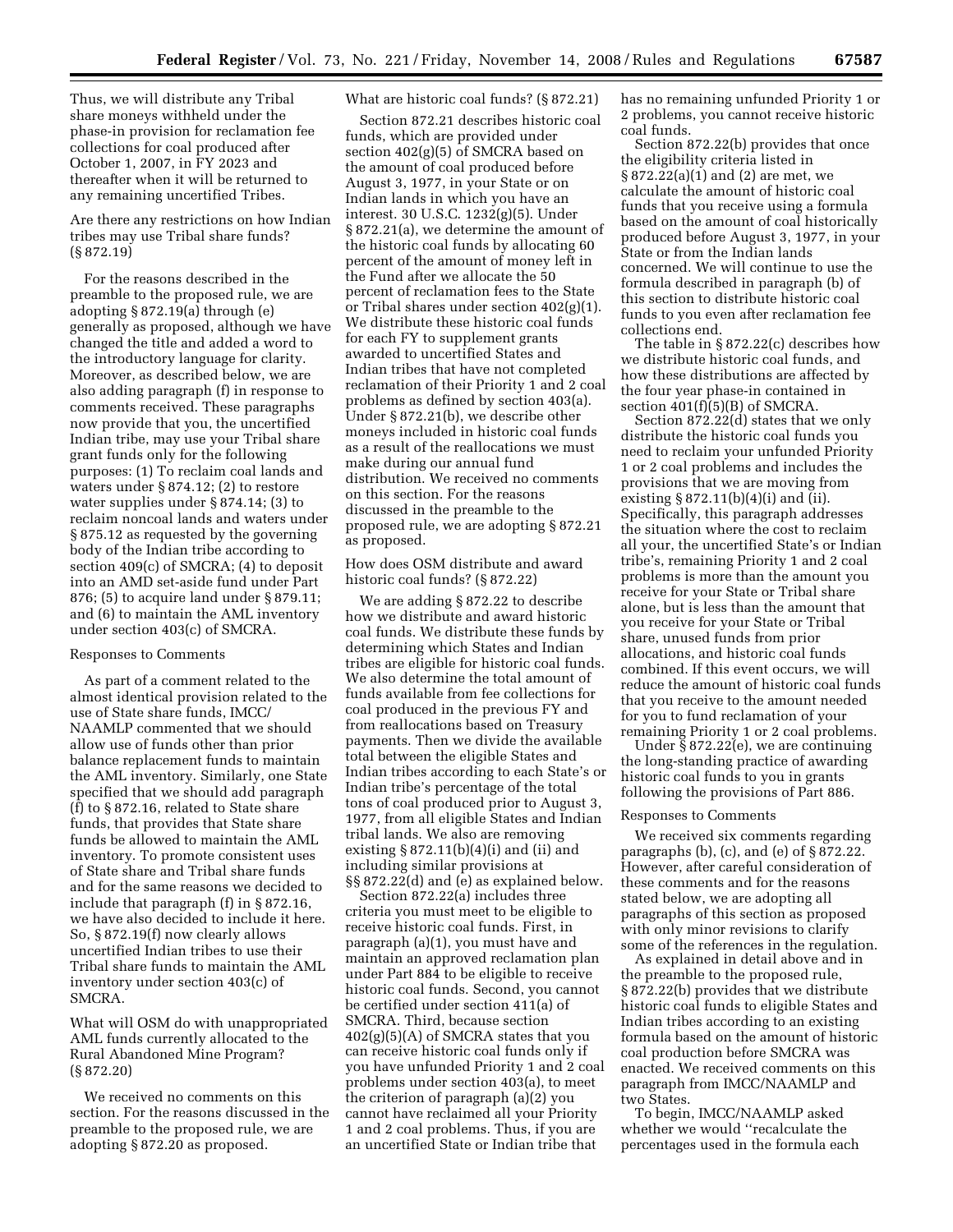year \* \* \*?'' The answer to this question is that we recalculate the percentages in the formula every year. The formula is based on the tons of coal produced in your State or on your Indian lands prior to August 3, 1977, and these historic coal production numbers do not change. We calculate the distribution percentages by determining the percentage your State or Indian tribe has of the total coal tonnage produced in the States and Indian tribes eligible for historic coal funding that year. The percentages will only change only in two instances: (1) When a State or Indian tribe that was not previously eligible for historic coal funding becomes eligible by establishing an approved reclamation program or by entering sufficient Priority 1 or 2 coal problems in the AML inventory; or (2) when a previously eligible State or Indian tribe loses eligibility by certifying coal completion or falling below the requirement for inventoried Priority 1 or 2 coal problems. Thus, we expect the formula to remain the same in many years. Because the formula does change, but we expect that it can only change in the limited instances described above, we have decided not to place the formula into the regulations. The formula and calculations to make the annual historic coal fund distribution are published on OSM's Web site each year as part of the fund distribution package.

In addition, two States suggested that we revise the historic coal formula. One State suggested that we revise the formula to take into account ''the hazards left to be abated.'' Similarly, the other State commenter proposed that we revise the formula to take into ''consideration the inability of a State to complete its [high priority reclamation] by September 30, 2022 and beyond.'' As these States point out, such revisions would help to ensure minimum program States could complete their high priority reclamation projects before the AML programs end.

We appreciate these suggested revisions to the formula and recognize that some States with large inventories of high priority coal problems receive small distributions of historic coal funds. We also recognize that increasing the amount of historic coal funds distributed to these States would help them reclaim their coal problems more quickly. However, section 402(g)(5)(A) of SMCRA requires us to allocate historic coal funds ''through a formula based on the amount of coal historically produced in the State or from the Indian lands concerned prior to August 3, 1977.'' 30 U.S.C. 1232(g)(5)(A). Because SMCRA does not give us the discretion

to consider the amount of high priority coal problems for each State as listed in the AML inventory when we allocate and distribute historic coal funds, we did not make any substantive changes to § 872.22(b).

As with the State share funds under § 872.15 and the Tribal share funds under § 872.18, we received several comments inquiring into and proposing suggestions for the distribution of historic coal funds withheld under the phase-in provision of section  $401(f)(5)(B)$ . For instance, IMCC/ NAAMLP noted that our proposed rule was unclear about what happens to these withheld funds, and IMCC/ NAAMLP and one State recommended that we distribute the amounts of historic coal funds withheld because of the phase-in provision in two equal distributions in FY 2018 and 2019. These commenters also expressed concerns regarding the purposes that the withheld historic coal funds may be used for once returned.

In the discussion in the preamble to §§ 872.15 and 872.18, we explained that SMCRA does not authorize us to distribute State and Tribal share moneys withheld under the section 401(f)(5)(B). Likewise, SMCRA does not authorize us to distribute withheld historic coal moneys through two payments in FY 2018 and 2019, as we do for the certified in lieu moneys withheld from certified States and Indian tribes under the phase-in provision of section 411(h)(3). We think that § 872.22 explains what happens to these withheld historic coal moneys. We slightly expanded § 872.22(c)(4) to clarify that in FY 2023 and thereafter, States that remain uncertified will receive the amount calculated using the historic coal formula each year ''until funds are no longer available or you have reclaimed your remaining Priority 1 and 2 coal problems.'' So, the amount of historic coal funds withheld during the phase-in period will remain in the Fund along with other undistributed historic coal funds, which will primarily consist of the large amounts transferred from unappropriated State and Tribal share balances upon payment of prior balance replacement funds under section 411(h)(1) of SMCRA. In FY 2023 and thereafter, we expect these historic coal funds to provide the bulk of funding to States that still have high priority coal reclamation. States that receive historic coal funds in FY 2023 and thereafter can use them for any of the purposes described in § 872.23, including noncoal reclamation and inclusion in the AMD set-aside account. Certified States and Indian tribes, however, cannot receive certified in lieu funds to make up for

any withheld historic coal funds. Section 411(h)(2)(A) of SMCRA, which governs the use of certified in lieu funds, refers only to State and Tribal share funds that were allocated after October 1, 2007, and not to historic coal funds. So we could not add a paragraph to § 872.33 that would allow an amount equal to any withheld historic coal funds to be distributed from certified in lieu funds if a State is certified before FY 2023.

As part of its larger comment discussed in more detail in the preamble to § 872.15, IMCC/NAAMLP also requested that we change our proposed regulations to allow you to have the option of receiving historic coal funds in grants or by direct payments. Although we considered this comment, we cannot adopt this suggestion for the same reason we cannot allow State and Tribal share funds to be paid as direct payments in §§ 872.15 and 872.18. SMCRA specifies that historic coal funds are awarded as ''annual *grants* to States and Indian tribes which are not certified under section 411(a) to supplement [State and Tribal share] *grants* received by such States and Indian tribes \* \* \* until the priorities stated in paragraphs (1) and (2) of section 403(a) have been achieved \* \* \*.'' 30 U.S.C. 1232(g)(5)(A) (emphasis added). Thus, we must distribute historic coal funds as grants.

Are there any restrictions on how you may use historic coal funds? (§ 872.23)

For the reasons described in the preamble to the proposed rule, we are adopting § 872.23(a) through (e) generally as proposed, although we have changed the title and added a word to the introductory language for clarity. Moreover, as described below, we are also adding paragraph (f) in response to comments received. These paragraphs now provide that you, the uncertified State or Indian tribe, may use your historic coal funds only for the following purposes: (1) To reclaim coal lands and waters under § 874.12; (2) to restore water supplies under § 874.14; (3) to reclaim noncoal lands and waters under § 875.12 as requested by the Governor or the governing body of an Indian tribe under section 409(c) of SMCRA; (4) to deposit into an AMD setaside fund under Part 876; (5) to acquire land under § 879.11; and (6) to maintain the AML inventory under section 403(c) of SMCRA.

#### Responses to Comments

IMCC/NAAMLP and one State commented that States and Indian tribes should be allowed to use their historic coal funds to maintain the AML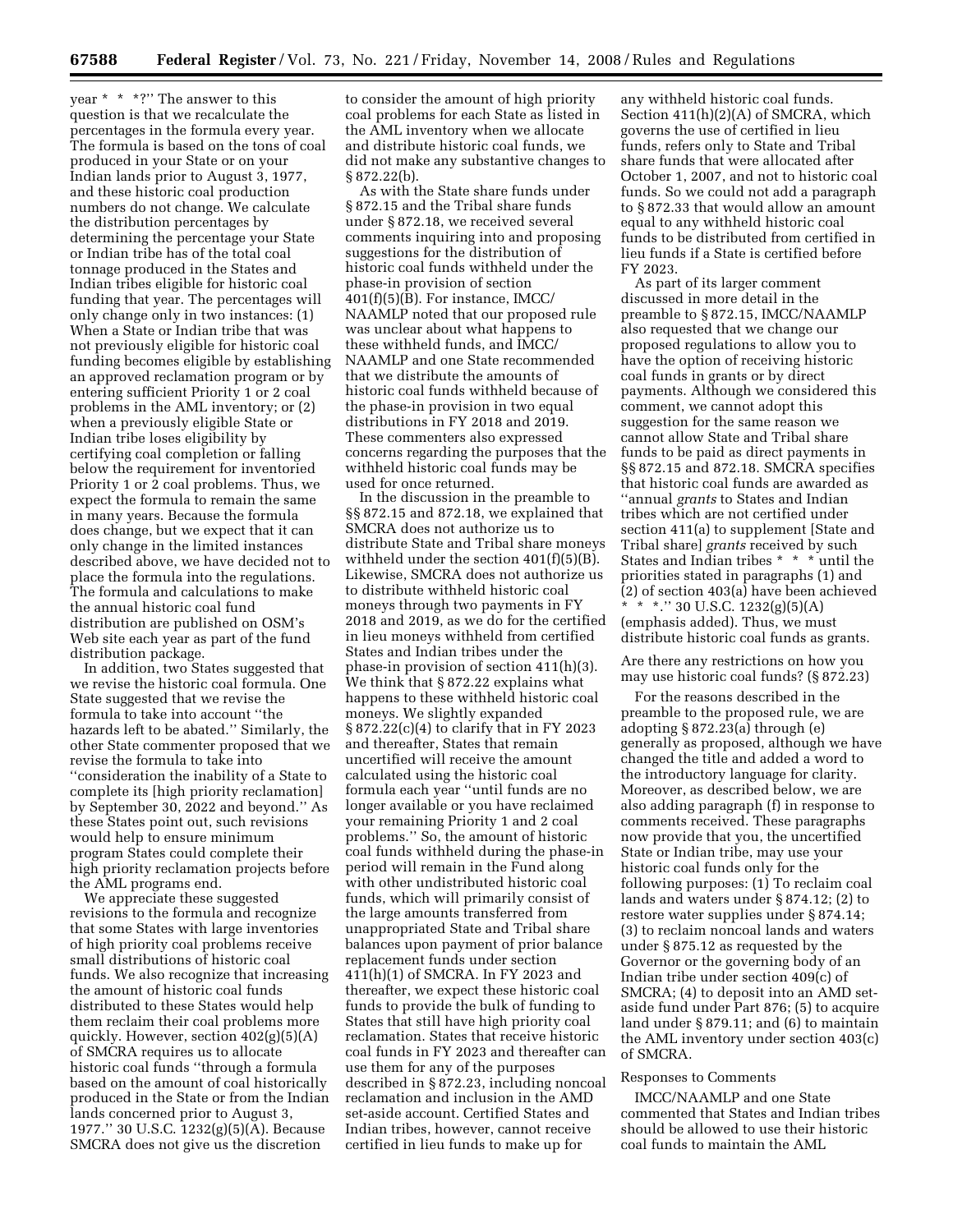inventory. As with their similar comments directed at §§ 872.16 and 872.19, they observed that, by not specifically saying States and Indian tribes may use funds other than prior balance replacement funds to maintain the AML inventory, the regulations could be interpreted to mean that the only type of funds that States could use to maintain the AML inventory would be prior balance replacement funds.

After reviewing this comment, we have revised § 872.23 to include paragraph (f), which specifies that uncertified States and Indian tribes are allowed to use historic coal funds to maintain the AML inventory. This addition recognizes that maintaining the AML inventory will help uncertified States and Indian tribes measure progress toward addressing all known coal problems.

In the preamble to the proposed rule, we specifically requested comments on whether or not the requirement in section 402(g)(2) of SMCRA for ''strict compliance'' by uncertified States and Indian tribes with the priorities for reclamation of coal problems also impacts the authorization in section 409(b) that allows historic coal funds to be expended on noncoal reclamation. IMCC/NAAMLP commented that they do not believe the requirement of section 402(g)(2) applies to the use of historic coal funds or prior balance replacement funds.

We agree with the comment to the extent it describes the purposes for which historic coal funds can be used. Amended section 402(g)(2) of SMCRA, which requires "strict compliance" by uncertified States and Indian tribes with the priorities for reclamation of coal problems, does not impact the authorization in section 409(b) that allows you to spend historic coal funds on noncoal reclamation. Once requests are made under section 409(c) of SMCRA, uncertified States and Indian tribes may use historic coal funds provided under section 402(g)(5) ''for those reclamation projects which meet the priorities stated in section 403(a)(1)''. 30 U.S.C. 1239(c)(1). Thus, we are adopting § 872.23(c), as proposed, to explicitly allow uncertified States and Indian tribes to continue using historic coal funds for noncoal reclamation consistent with section 409(b) of SMCRA. Although we agree that historical coal share funds can be used for noncoal reclamation, the same is not true for the use of prior balance replacement funds. We will discuss this comment as it relates to why a different analysis applies to prior balance replacement funds, in conjunction with § 872.31.

What are Federal expense funds? (§ 872.24)

As proposed, we are dividing existing § 872.11(b)(5) into two sections and renumbering those sections as §§ 872.24 and 872.25. These sections address what previously were known as ''Federal share funds'' under section 402(g)(3) of SMCRA. With the exception of minimum program make up funds, which the 2006 amendments added to section  $402(g)(3)$  in paragraph (E), we called them ''Federal expense'' funds in the proposed rule and this final rule. The new sections address the 2006 amendments and use plain English.

Section 872.24 replaces the introductory paragraph at existing § 872.11(b)(5) and identifies Federal expense funds as moneys in the Fund that are not allocated as State share, Tribal share, historic coal, or minimum program make up funds. Under section 401(d)(1) of SMCRA, we may use Federal expense funds only if Congress appropriates them.

### Responses to Comments

Comments we received from IMCC/ NAAMLP and one State revealed that our description of Federal expense funds under proposed § 872.24 and our explanation for removing a reference to minimum program make up funds in proposed § 872.25(b) were inconsistent. Specifically, the comments noted that, under proposed § 872.24, Federal expense funds are considered moneys in the Fund that are not allocated or distributed as State and Tribal share funds, historic coal funds, and minimum program make up funds. Yet, we stated in proposed § 872.25(b) that we may not deduct the amount of funds we allocate or distribute as Federal expense funds from your State or Tribal share funds and historic coal funds, and we proposed to remove a reference to minimum program make up funds in proposed § 872.25(b) because ''under section  $402(g)(3)(E)$  of SMCRA, as revised by the 2006 amendments, minimum program make up funds are expressly included in Federal expenses so the additional reference is no longer necessary.'' 73 FR 35225. The commenters wanted us to clarify whether or not minimum program make up funds are Federal expense funds.

We agree with the commenters that this language in proposed §§ 872.24 and 872.25 could be confusing, and as explained below, we are revising § 875.25 to remove any potential inconsistency. Thus, for the reasons stated in the preamble to the proposed rule, we are adopting § 872.24 as proposed. As such, Federal expense

funds are considered to be moneys in the Fund that we do not allocate or distribute as State and Tribal share funds, historic coal funds, or minimum program make up funds. Section 402(g)(3) of SMCRA addresses uses of the Secretary's 20 percent share of the Fund, which we divide into two subsets: ''Federal expense funds'' that Congress must appropriate, which include funding for expenses under sections 402(g)(3)(A) through (D); and minimum program make up funds under section  $402(g)(3)(E)$  that are provided under section 402(g)(8) of SMCRA and are not subject to Congressional appropriation. Though minimum program make up funds come out of the Secretary's 20 percent share (sometimes called the ''Federal share''), we do not consider them ''Federal expense funds'' because Congress does not specifically appropriate them (other than the appropriation contained within the 2006 amendments).

Are there any restrictions on how OSM may use Federal expense funds? (§ 872.25)

Section 872.25 describes how we may use Federal expense funds. For clarity, we have changed the title of this section from that proposed. However, with the exceptions described below, we are generally adopting this section as proposed. Section 872.25 replaces existing  $\S$  872.11(b)(5)(i) through (v) as well as §§ 872.11(b)(7) and 872.11(b)(8) and is worded in plain English.

Paragraphs (a) through (a)(5) detail that we may, for instance, use these funds to perform nonemergency and other projects for States and Indian tribes that do not have approved reclamation programs and for the Secretary's administration of Title IV of SMCRA and subchapter R of the Federal regulations. These paragraphs are based on section  $402(g)(3)(A)$ –(D) and 402(g)(4) of SMCRA.

We are renumbering existing § 872.11(b)(7) as § 872.25(b) and rewording this provision using plain English to describe the Federal expense distributions. This paragraph reflects the provision in the last sentence of section 402(g)(5)(A) of SMCRA, which states ''[f]unds made available under paragraph (3) or (4) of this subsection for any State or Indian tribe shall not be deducted against any allocation of funds to the State or Indian tribe under paragraph (1) or under this paragraph.'' 30 U.S.C. 1232(g)(5)(A). This paragraph clarifies that we are prohibited from deducting the amount of funds we allocate or distribute as Federal expense funds, described at § 872.25, from your State or Tribal share funds and historic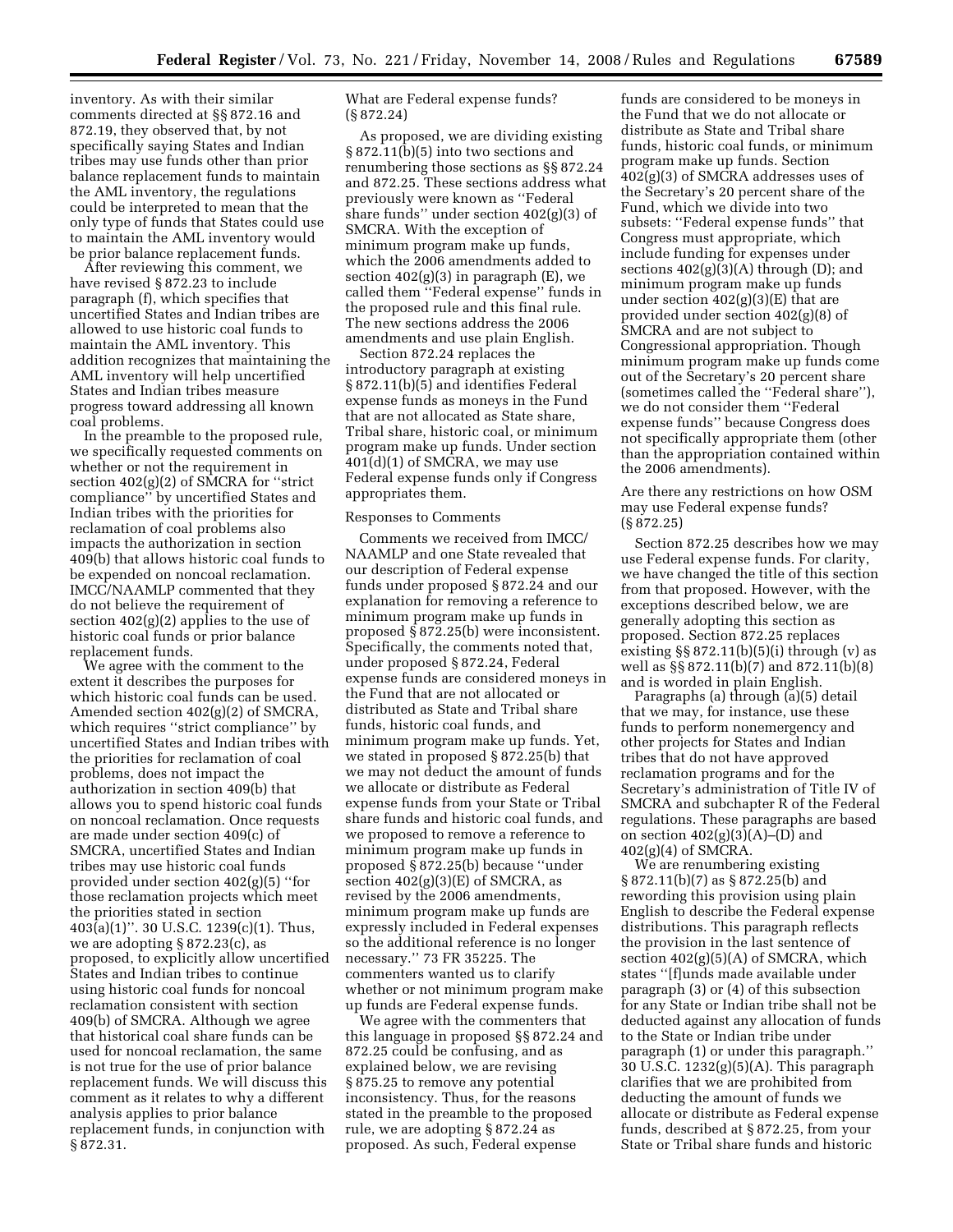coal funds. Section 872.25(b) also removes a reference in former § 872.11(b)(7) to minimum program make up funds provided under section  $402(g)(\overline{8})$  of SMCRA. After considering the comments described with regard to § 872.24 and this section, we are removing the reference to minimum program make up funds that we had included in the proposed rule. We do not consider minimum program make up funds to be Federal expense funds because, unlike the funds listed in sections  $402(g)(3)(A)$  through (D) and 402(g)(4) of SMCRA, minimum program make up funds have already been appropriated by Congress in the 2006 amendments and do not require any further annual appropriation before distribution can occur. 30 U.S.C. 1232(g)(3)(E).

In addition, we are renumbering existing § 872.11(b)(8) as § 872.25(c) and rewording it using plain English. This paragraph is consistent with section 402(g)(3)(C) of SMCRA. That section allows us to use Federal expense funds to address Priority 1, 2, and 3 coal problems that meet the eligibility requirements of section 404 in States and on Indian lands where the State or Indian tribe does not have an abandoned mine reclamation program approved under section 405. 30 U.S.C.  $1232(g)(3)(C)$ .

#### Responses to Comments

As discussed above in connection with § 872.24, comments from IMCC/ NAAMLP and one State pointed out an inconsistency in our description of Federal expense funds under § 872.24 and our explanation for removing a reference to minimum program make up funds in § 872.25(b). More specifically, the comments noted that our proposed rule in § 872.24 essentially said minimum program make up funds are not Federal expense funds, yet proposed § 872.25(b) said they are.

As we explained in the discussion of § 872.24 in this final rule, we agree with the comments and are making changes in the text of § 872.25(a) and (b) in the final rule to clarify that minimum program make up funds are not Federal expense funds, although both minimum program make up funds and Federal expense funds are subsets of the Secretary's 20 percent share of collections to the Fund. We believe these changes we made to this section are consistent with sections 401(d)(1) and 402(g)(5)(A) of SMCRA. Section 401(d)(1) of SMCRA specifically provides that ''[m]oneys from the fund for expenditures under subparagraphs  $(A)$  through  $(D)$  of section  $402(g)(3)$  shall be available only when appropriated for

those subparagraphs.'' 30 U.S.C. 1231(d)(1). In contrast, minimum program make up funds are covered by section 401(d)(3) which says ''[m]oneys from the fund shall be available for all other purposes of this title without prior appropriation \* \* \*.'' 30 U.S.C. 1231(d)(3). This section would include minimum program make up funds as set out in sections  $402(g)(3)(E)$  and  $402(g)(8)(A)$ . It is because of this distinction that for the final rule we removed the reference to section 402(g)(8) of SMCRA from § 872.25(b). It also is why we addressed minimum program make up funds separately in §§ 872.26 through 872.28 instead of including them with Federal expenses in § 872.24.

We also received comments from IMCC/NAAMLP that said we should include minimum program make up funding in the list of authorized uses of Federal expense funds in § 872.25(a). The comments asserted that we ''can use any number of funds to make these [minimum program] payments, including the federal expense fund.''

After consideration of this comment, we decided not to make any additional changes to § 872.25. As we stated previously, we consider minimum program make up funds to be distinct from Federal expense funds even though both minimum program make up funds and Federal expense funds come out of the Secretary's 20 percent share of annual fee collections, as authorized under section 402(g)(3). The primary distinction is that Congress must appropriate Federal expense funds while minimum program make up funds do not need a Congressional appropriation other than that contained in the 2006 amendments. Section  $401(f)(5)(A)$  of SMCRA allows us in any fiscal year to request, and Congress to appropriate, Federal expense funds from the Fund in addition to the mandatory appropriations made for grants to States and Indian tribes in the 2006 amendments. We believe, however, that it is not necessary to list in this regulation all the possible budget choices future administrations and Congress may make.

IMCC/NAAMLP and two States commented that we should revise § 872.25(a)(2) to state more affirmatively our responsibility to administer emergency powers under section 410 of SMCRA either through our Federal Reclamation Program in States and for Indian tribes without approved emergency programs or through approved State and Indian tribal emergency programs. The comments maintained that section 410(a) of SMCRA makes OSM, and not States and

Indian tribes, responsible for funding emergency projects. In support, the commenters assert that we have not given States with approved emergency programs full autonomy to operate them, and that recently some States' proposed emergency projects have not been approved. The commenters expressed their concern that we intend to reduce or eliminate emergency program funding.

After considering these comments, we have decided not to change proposed § 875.25(a)(2). While we appreciate these comments, they address issues that are beyond the scope of this rulemaking. For example, the 2006 amendments did not amend section 410 of SMCRA or otherwise address the scope of OSM's emergency powers. Thus, whether, and to what extent, OSM expends money on AML emergencies is unaffected by the 2006 amendments and this rulemaking. While we are adding § 875.25, this section does not expand or constrict the scope of OSM's emergency powers. We certainly recognize that AML emergencies can pose extreme hazards to public health and safety and property, and we do not in any way suggest that it is acceptable for such emergencies to go unabated. As always, we will work in a cooperative manner with our State co-regulators to assure that AML emergencies will be abated.

What are minimum program make up funds? (§ 872.26)

As proposed, part of our changes to existing § 872.11(b)(6) included moving that section to §§ 872.26 and 872.27. These sections are consistent with the provisions of section 402(g)(8) of SMCRA, as revised by the 2006 amendments, for what commonly has been called ''minimum program funding'' or the ''minimum program make up.''

Section 872.26 addresses what we call ''minimum program make up funds'' in this rule. First, § 872.26(a) describes these funds as additional moneys that we distribute to eligible States and Indian tribes each year to make up the difference between their total distribution of other funds and \$3 million. After consideration of the comments received, we have amended § 872.26(a) to identify the source of these funds as moneys in the Secretary's 20 percent share of the Fund that are authorized for mandatory distribution and are not included in the Federal expense share under §§ 872.24 and 872.25. Section 402(g)(3)(E) of SMCRA requires us to use the Secretary's 20 percent share of the Fund provided under section 402(g)(3) for this mandatory distribution. 30 U.S.C.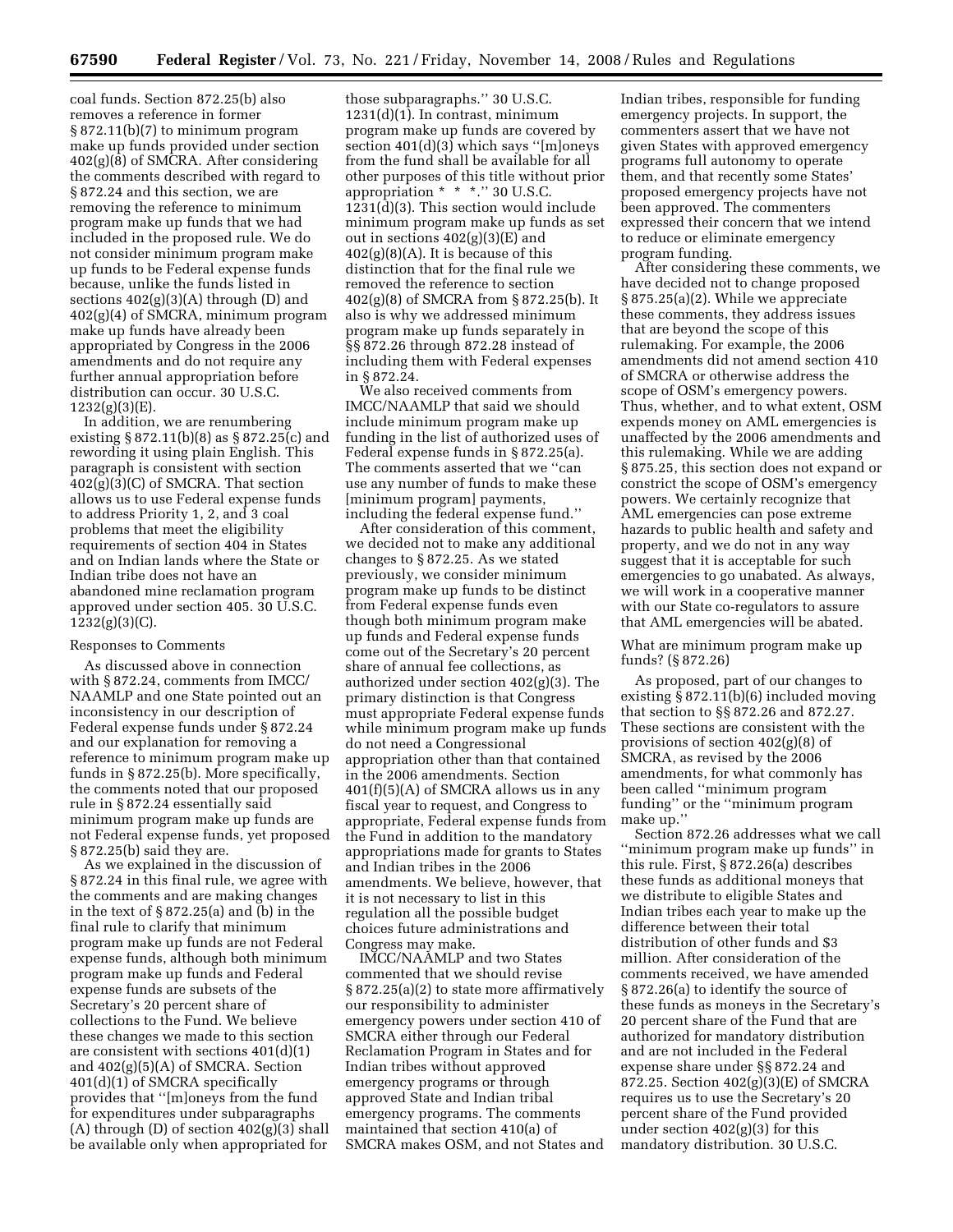$1232(g)(3)(E)$ . However, unlike the Federal expense funds provided under paragraphs (A) through (D) of section 402(g)(3) and §§ 872.24 and 872.25 of the regulations, these funds do not need additional Congressional appropriation. 30 U.S.C. 1231(d)(1).

Second, § 872.26(b) describes four criteria that you must meet to be eligible to receive minimum program make up funds. First, you must have and maintain an approved reclamation plan under Part 884. Next, you cannot be certified under section 411(a) of SMCRA. Third, the total amount of State or Tribal share, historic coal, and prior balance replacement funds you receive annually must be less than \$3 million. Last, you must have unfunded Priority 1 and 2 coal problems greater than your total annual amount of State or Tribal share, historic coal, and prior balance replacement funds. Other than minor modifications for clarity, we did not change these requirements from the proposal.

Last, consistent with section 402(g)(8)(B) of SMCRA, § 872.26(c) makes the same amount of funding available to the States of Missouri and Tennessee to reclaim Priority 1 and 2 coal problems provided they have abandoned mine reclamation plans under Part 884. This paragraph was adopted as proposed.

#### Responses to Comments

The calculation and use of minimum program make up funds was a subject of several comments. These commenters were primarily concerned with the amount of money minimum program States will be receiving under the 2006 amendments and these regulations. In particular, the general comments reflected two primary concerns: first, that if minimum program States receive only the minimum level of funding annually they will not complete the reclamation of the coal problems listed in the AML inventory during the life of the AML program; and, second, whether the phase-in provision of SMCRA section 401(f)(5)(B) should apply to minimum program make up funds. We will discuss the first concern below, but because § 872.27 contains language implementing the phase-in provision, we will discuss the second under that section.

Two States expressed concern that OSM is interpreting the 2006 amendments in such a manner as to guarantee that minimum program States will not receive enough funds to reclaim the sites listed in the AML inventory during the life of the program. One of these commenters notes that it has ''an AML inventory which exceeds \$200

million [and it] would never be able to complete reclamation on all the Priority 1 and 2 hazards in the State by the end of fee collection in 2022 at \$3 million per year minimum,'' which would leave the citizens of that State ''in great danger of being injured or even killed through some type of contact with one of these [unreclaimed] hazards.'' Another State asserted the same concerns: ''At an annual \$3 million funding distribution [this State] will not get the Priority 1 and Priority 2 AML problems reclaimed by September 30, 2022.'' Three environmental groups generally commented that minimum program States deserve and are due \$3 million annually.

A specific suggestion that these two State commenters and IMCC/NAAMLP made was to add the words ''or greater'' at the end of the first sentence of § 872.26(a) and at the end of § 872.27(a)(1). These commenters indicate that these changes will allow the Secretary to give a State or Indian tribe more than the minimum program mandatory funding of \$3 million per year, if he so chose. This language could be used, as two States note and IMCC/ NAAMLP appears to agree, to allow the Secretary to give more funds to minimum program States, particularly in the later years of the program after more States and Indian tribes certify coal completion and more historic coal funds are available to distribute among uncertified States and Indian tribes with large AML inventories remaining. One State asked that throughout the rule we make it clear that ''minimum program funding is not less than \$3 million annually and can be greater than \$3 million on an annual funding basis.'' In regard to a similar suggested change to § 872.27, IMCC/NAAMLP stated that they did not care how OSM was able to get the minimum program States more funds, but that ''it simply needs to be done in order to meet the minimum \$3 million [annual] award beginning immediately.''

We appreciate the concerns that commenters raise on this point, but after careful consideration we have determined that we cannot change paragraph (a) of this section (or of § 872.27 as explained below) as suggested. We agree with the commenters' point that a static funding level of \$3 million a year will not enable some States to complete their high priority coal reclamation by the time the fee collections end. We regret this situation because, as IMCC/NAAMLP and one State pointed out, '' 'minimum program' does not refer to [a] lack of AML hazards that a State has to address,'' and dangerous AML sites will

likely continue to exist after FY 2022 in minimum program States and could pose grave danger to those States' citizens and visitors.

Unfortunately, the 2006 amendments do not provide us with the statutory authorization to augment the \$3 million floor to ensure that the minimum program States can complete high priority coal reclamation using any funds appropriated for mandatory distribution under section 401 of SMCRA, although we may increase funding above this floor for appropriated Federal expenses such as State emergency program funding.

Section 402(g)(8) of SMCRA requires us to ''ensure that the grant awards total not less than \$3,000,000 annually to each State and each Indian tribe having an approved abandoned mine reclamation program \* \* \*.'' 30 U.S.C. 1232(g)(8)(A). All this section does is establish the threshold amount that minimum program States will receive; it does not alter the underlying calculation that determines how much every uncertified State will receive. To calculate whether any uncertified State will meet this minimum threshold, you must look at section 401(f)(3), which states:

[F]or each fiscal year, \* \* \* the Secretary shall distribute—

(i) The amounts allocated under [the State and Tribal share provisions], the amounts allocated under [the historic coal funds provision], and any amount reallocated [because of equivalent amount is paid out of Treasury as certified in lieu funds], for grants to States and Indian tribes [as historic coal funds]; and

(ii) The amounts allocated [for the minimum program make-up] under section 1232(g)(8).

30 U.S.C. 1231(f)(3). For uncertified States with a total amount to be distributed less than \$3 million, section 401(f)(3)(ii) authorizes us to distribute minimum program make up funds in order to get them up to the threshold amount in section  $402(g)(8)(A)$ . It is the provisions of section 401 that authorize and appropriate these moneys from the Fund to uncertified States in mandatory distributions, and nothing in section 402(g)(8) changes the formula allocation set forth in section 401(f)(3). Thus, we are only authorized by SMCRA to provide minimum program make up funds, if needed, to bring the funding for each uncertified State up to \$3 million. We are not authorized to use minimum program make up funds to give mandatory distributions in excess of these amounts to minimum program States.

To use Federal expense funds to provide the States with amounts greater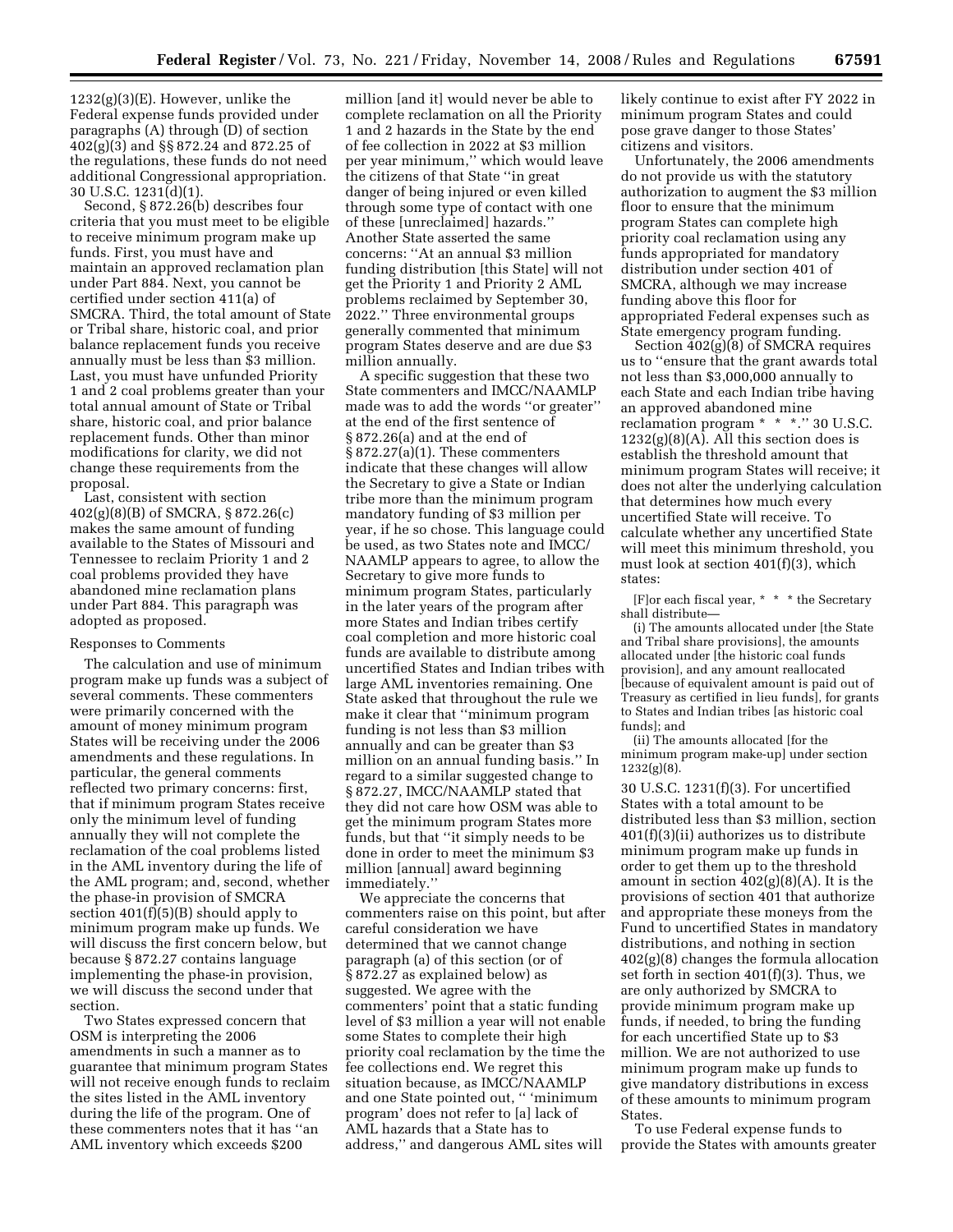than \$3 million, we would need a specific Congressional appropriation. Section 401(f)(5)(A) says that ''the amount distributed under this section shall be in addition to the amount appropriated from the fund during the fiscal year.'' 30 U.S.C. 1231(f)(5)(A). Although section 401(f)(5)(A) of SMCRA authorizes us to provide additional grants from Federal expense funds, it does not require us to provide such grants. Instead, the language of individual appropriations acts and our budgetary discretion, which are outside the scope of this rulemaking, govern how we expend the Federal expense funds.

We agree that more historic coal funds will be available to the remaining uncertified States as other States finish their coal problems and become certified. This occurs because the historic coal distribution percentages are increased for the remaining States, and also because amounts in the Fund equal to the certified in lieu funds the newly certified States will now receive are reallocated to historic coal funds under section 411(h)(4) and used to increase total historic coal distributions. We expect that as States certify, minimum program States will receive more historic coal funds and eventually will no longer require minimum program make up funds because the increase in historic coal funds will raise their funding over the \$3 million threshold.

We also note that the comments we received in conjunction with §§ 872.24 and 872.25 about an inconsistency between the description of Federal expense funds and minimum program make up funds in the proposed rule also apply to this section. As we previously clarified in this final rule, we do not consider minimum program make up funds to be Federal expense funds, and, to be consistent with the changes we made in §§ 872.25(a) and (b), we are also changing § 872.26(a) to clarify that the source of minimum program make up funds is the moneys in the Secretary's 20 percent share of the Fund that are authorized for mandatory distribution.

How does OSM distribute and award minimum program make up funds? (§ 872.27)

Section 872.27 describes how we distribute and award minimum program make up funds. Paragraph (a) provides that we distribute these funds to you if you meet the eligibility requirements of § 872.26(b). In paragraph (a)(1), we describe how we calculate the amount of the Secretary's share funds, if any, we use to supplement the other funds you receive under Title IV of SMCRA. We

add up the annual distributions you receive for your prior balance replacement funding under § 872.29, your State or Tribal share moneys under §§ 872.14 or 872.17, and your historic coal funds under § 872.21. If your distribution of these funds is equal to or greater than \$3 million annually, you do not receive any minimum program funding under this section. If your distribution of these funds is less than \$3 million annually, we add Secretary's share funds to increase your total distribution to \$3 million.

Although we use Secretary's share funds to ensure that you receive at least \$3 million in your distributions, we are required to reduce the amount of these minimum program make up distributions for the first four years to comply with the phase-in provision of section  $401(f)(5)(B)$ . The table in paragraph (a)(2) describes how we phase-in funding beginning October 1, 2007, until you reach the full funding level beginning October 1, 2011.

We are phasing-in this funding based on sections  $401(f)(2)(A)(ii)$ , 401(f)(3)(A)(ii), and 401(f)(5) of SMCRA. We are calculating the phased-in distribution using the method that we chose for the 2008 distribution because we believe it maximizes funding for the minimum program States. To calculate the distribution, we first add up your annual prior balance replacement, State or Tribal share, and historic coal fund distributions. Then we calculate how much additional minimum program make up funding you would need to reach \$3 million. We apply the phasein only to that additional minimum program make up funding.

The following example illustrates the phase-in method: The distribution of State A's prior balance replacement funds and its phased-in State share funds and historic coal funds totals \$400,000. The amount of minimum program funds we would add to bring State A's total distribution to \$3 million is \$2.6 million. In FY 2008 and FY 2009, we would have added 50 percent of the \$2.6 million in minimum program make up funds, or \$1.3 million, to the \$400,000 sum of the State's other funding. State A's total distributions for FY 2008 and FY 2009 therefore would have been \$1.7 million each. In FY 2010 and FY 2011, we would add 75 percent of the \$2.6 million amount of minimum program funds, or \$1,950,000, to the \$400,000 sum of State A's other funding (assuming, for this example, that those other funding levels remain constant). State A would therefore receive \$2,350,000 in both FY 2010 and FY 2011.

The table in  $\S 872.27(a)(2)(iii)$  shows that beginning in FY 2012, your total annual distribution will not be less than \$3 million unless the estimated reclamation cost of your remaining Priority 1 and 2 coal problems is less than \$3 million. Section  $872.27(a)(2)(iv)$ explains that if you have Priority 1 and 2 coal problems remaining after September 30, 2022, we will continue to fund your total annual distribution at no less than \$3 million (to the extent funds still are available) until the estimated cost of reclaiming your Priority 1 and 2 coal problems is less than \$3 million.

If the estimated cost of reclaiming your Priority 1 and 2 coal problems is less than \$3 million but more than your total annual distribution of all other types of Title IV funds, we will provide minimum program make up funding up to the unfunded reclamation costs of your Priority 1 and 2 coal problems.

Last,  $\S 872.27(b)$  says we are awarding minimum program make up funds to you in grants following the procedures of Part 886 for uncertified States and Indian tribes, as we have for many years. After careful consideration of the comments received and explained below, we decided to adopt § 872.27 as proposed.

#### Responses to Comments

As mentioned in the comments to § 872.26, the comments we received on minimum program make up funding generally related to two primary concerns—the need to complete high priority reclamation before the end of the AML program and the application of the phase-in provision to minimum program make up funds. With regard to the first concern, the commenters who suggested that we add ''or greater'' to § 872.26 also suggested we add that phrase to  $\S 872.27(a)(1)$ . For the reasons described in § 872.26, we have decided not to add the suggested language to this section.

The rest of the comments on this section, from IMCC/NAAMLP, four States, and three environmental groups, generally related to § 872.27(a)(2), which incorporates SMCRA's phase-in provision of Fund moneys. The commenters asserted that SMCRA requires that minimum program States receive at least the full \$3 million as soon as possible, and some of them presented specific reasons why. In particular, IMCC/NAAMLP and State commenters specified that we should not phase in distributions of minimum program make up funds. To justify this position, IMCC/NAAMLP provided an extensive discussion of section 401(f) and 402(g)(8). Particularly they quoted section  $401(f)(5)(B)$ , which states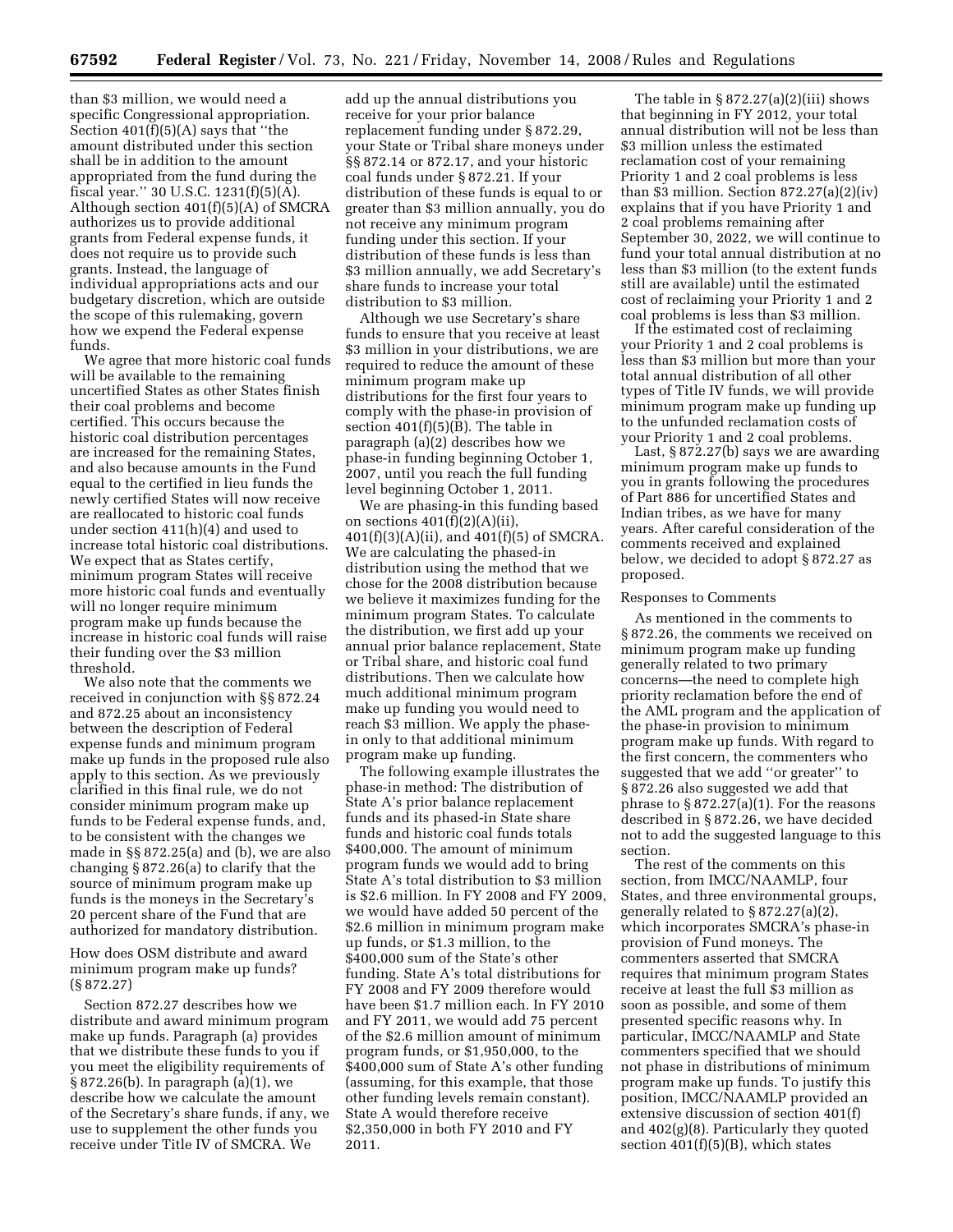''notwithstanding paragraph (3), the amounts distributed under this subsection'' will be phased in for the first four years beginning with FY 2008. 30 U.S.C. 1231(f)(5)(B). The commenter relies on this provision and states that OSM ignores this provision, and ''by its own terms (i.e. the 'notwithstanding' phrase), [the phase-in provision] only overrides the requirements of section 401(f)(3).'' The commenter finds independent justification in sections 401(f)(1), 401(f)(2), and 402(g)(8) to support a conclusion that ''section 401(f)(5) only applies to such additional funds as might otherwise be provided to OSM to the minimum program States and Tribes above the guaranteed distributions required elsewhere in the statute. This means that OSM cannot contribute more than \$1.5 million in additional funding to each minimum program States and Tribes in fiscal years 2008 and 2009, and not over \$2.3 million in additional funding in each of fiscal years 2010 and 2011, and not over \$3.0 million in additional funding in each subsequent year through fiscal year 2024.''

IMCC/NAAMLP and one State described the history of minimum program make up funding and how it has neither been fully appropriated nor met the needs of eligible States and Indian tribes for several years. IMCC/ NAAMLP and one State detailed portions of the legislative history of SMCRA and some of its amendments as it related to historical guarantees made to the States and Indian tribes for funding of at least \$2 million. The legislative history included ''Congressional letters from committee chairmen [confirming] that Congress did not intend for funding to minimum program states to be phased-in.''

The commenters pointed out that despite these guarantees, Congress has generally only appropriated the minimum funding level at \$1.5 million. Moreover, IMCC/NAAMLP provided a chart of the funding increases for States and Indian tribes in FY 2008 showing that every State and Indian tribe, except minimum program States, received an increase in funding ranging from 29 to 269 percent. IMCC/NAAMLP also asserted that minimum program States would not expect an increase until FY 2012. It continued by pointing out that large numbers of serious coal problems remain in some eligible States despite Congressional and State intent and efforts to strengthen provisions for abating them, and stresses that the purpose of Title IV is to help States and Indian tribes abate abandoned mine problems. Thus, IMCC/NAAMLP encouraged us to '' 'look outside the box' and consider the real reason that Title IV was enacted almost 30 years ago'' to justify amending the rule as proposed to fund the full \$3 million in minimum program make up funds immediately. As one State commented, to provide less than the full \$3 million would be a breach of faith between OSM and the States and Indian tribes.

As we stated in response to the comments under § 872.26, we agree that minimum program States and Indian tribes face widespread and significant abandoned coal mine problems that have yet to be addressed despite the Fund's 30-year existence. We acknowledge that eligible States and Indian tribes historically have not received the full \$2 million that the previous version of section 402(g)(8) of SMCRA indicated they were authorized to receive. With the 2006 amendments, Congress addressed this underfunding by increasing the minimum level of distributions under this paragraph and making them mandatory. *See* 30 U.S.C. 1231(d)(3) and 1232(g)(8)(A). But it also enacted the phase-in provision of section 401(f)(5)(B), which effectively makes the minimum program States wait until FY 2010 to receive any significant increase in funding. 30 U.S.C. 1231(f)(5)(B).

We must, moreover, disagree with the conclusions that the commenters drew from the chronic underfunding of minimum program States and the changes to SMCRA made by the 2006 amendments. To begin, we must correct a misperception made by some of the commenters. As we described in the preamble to the proposed rule and repeated here, the formula that the regulations establish to determine the amount of funds that minimum program States receive give them an increase, however slight, over the \$1.5 million annually that they previously received. In our calculation example above, we increased State A's funding from \$1.5 million to \$1.7 million, a 13% increase. Our records show that all of the 10 States that received minimum program funding in FY 2007 received more total funding in FY 2008 than they did in the FY 2007 distribution, with increases ranging from 4% to 168%.

Most importantly, the commenters have not provided any statutory authority under the language of SMCRA as written that supports our not applying the phase-in provision of section  $401(f)(5)(B)$  to minimum program make up funds. When the 2006 amendments were enacted, we recognized the complicated interconnectedness of sections 401 and 402 of SMCRA. As described above, at our request, the Solicitor issued an M-

Opinion that provides the Department's interpretation of SMCRA on the issue of whether the section  $401(f)(5)(B)$  phasein provision applies to minimum program make up funds. The Solicitor determined that section 401(f)(3) plainly requires us to reduce the total amount of annual grants in FY 2008 through FY 2011, including State or Tribal share, historic coal, and minimum program make up funds, to eligible States and Indian tribes by applying the phase-in provision of section 401(f)(5)(B). The M-Opinion recognizes that Congress's reason for imposing the phase-in is not readily apparent. At the same time, however, it concludes that the language of SMCRA that makes the State or Tribal share, historic coal, and minimum program make up funds subject to the phase-in is clear.

After extensively reviewing the rationales presented by the commenters, we still believe that the analysis contained in the M-Opinion is correct. As described, IMCC/NAAMLP asserts that SMCRA only applies the phase-in provision in section  $401(f)(5)(B)$  to funds that the Secretary may provide to the minimum program States after the other guaranteed distributions are made, including the minimum program fund distribution that would bring them up to the \$3 million floor. We believe that such an interpretation of SMCRA is incorrect and ignores the statutory scheme of section 401. Section 401(f) of SMCRA clearly requires the Secretary to distribute to States and Indian tribes the amounts determined under section 401(f)(2). Section 401(f)(2), in turn, provides a calculation of funds that are then distributed under section 401(f)(3). The phase-in provision of section 401(f)(5)(B) unambiguously applies to all amounts distributed under section  $401(f)(3)$ . Nothing in section  $401(f)(3)$ indicates that it only refers to funds distributed in addition to other funds distributed under Title IV. Indeed, it clearly states it applies to ''the amount to be distributed to States and Indian tribes pursuant to" section  $401(f)(2)$ . Thus, we disagree with the analysis presented by the commenters.

Even though it may be unfortunate that some States do not receive as much critical funding as they need to reclaim their high priority coal projects, we are only authorized to provide as much funding as SMCRA allows. As much as we appreciate the desire of these States to reclaim the high priority coal problems as quickly as practicable, we cannot interpret SMCRA in such a way as to go against its plain meaning. Therefore, we are not changing § 872.27 in response to these comments.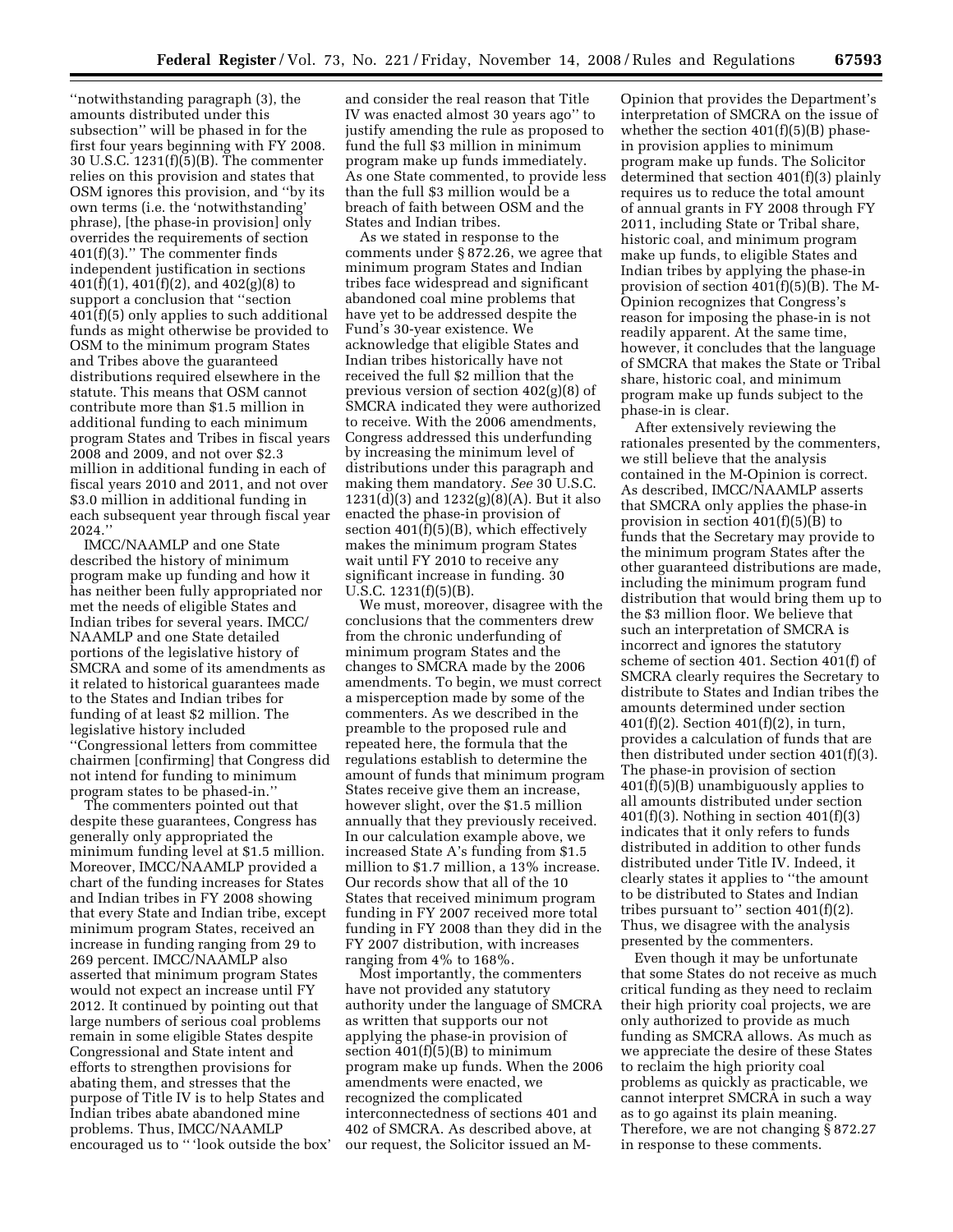Because we recognize the importance of reclaiming high priority coal problems in all uncertified States and Indian tribes, including minimum program States, in the proposed rule we specifically invited comments on ''other ways to calculate minimum program make up funding that meet SMCRA's requirements.'' 73 FR 35226. IMCC/ NAAMLP responded that they do not prefer a specific approach as long as it provides a minimum grant award of \$3 million beginning in FY 2008. But as we explained, SMCRA's requirements do not allow us provide the full \$3 million.

Another comment from IMCC/ NAAMLP addressed the last line of the table in  $\S 872.27(a)(2)(iv)$ . On that line we stated that, if you have Priority 1 and 2 coal problems remaining after September 30, 2022, we will continue to fund your total annual distribution at no less than \$3 million (to the extent funds still are available) until the estimated cost of reclaiming your Priority 1 and 2 coal problems is less than \$3 million. IMCC/NAAMLP commented that we should revise this section to state that, if a State or Indian tribe has more than \$3 million in Priority 1 or 2 problems remaining after that date and funds still are available, we can and will distribute more than \$3 million, not just a minimum of \$3 million.

We understand the commenter's position, but we included § 872.27(a)(2)(iv) to make clear that we will add minimum program make up funds to your distribution amount until you have less than \$3 million in Priority 1 and 2 coal problems remaining. This is consistent with section  $402(g)(8)(A)$ , which authorizes us to set \$3 million as the floor amount of your total annual mandatory distribution, including minimum program make up funds if you qualify for them under this section. This is also consistent with section 401(f)(2)(B) of SMCRA, which requires that, for FY 2023 and each fiscal year after that, to the extent funds are available, we must distribute an amount equal to the amount we distributed under 401(f)(2)(A) during fiscal year 2022. Further, we use the word ''and'' to include Priority 1 and 2 coal problems consistent with the wording of section 402(g)(8) of SMCRA.

As with State and Tribal share funds and historic coal funds, IMCC/NAAMLP and two States requested that we change our regulations in §§ 872.26 and 872.27 to allow States and Indian tribes a choice to receive minimum program make up funds either in grants or by direct payments. Section 402(g)(8), however, refers to the Secretary's ensuring that ''the *grant* awards'' are

made to each minimum program State and Indian tribe. Thus, as discussed further in the preamble in regard to §§ 872.15, 872.18, and 872.22 and because section 402(g)(8)(A) clearly contemplates that minimum program make up funds will be distributed as grants, we are not making the suggested change to these sections.

As with the State share funds under § 872.15, Tribal share funds under § 872.18, and historic coal funds under § 872.22, we received comments about historic coal funds withheld pursuant to the phase-in provision of section 401(f)(5)(B). For instance, IMCC/ NAAMLP recommended that we distribute the amounts of minimum program make up funds withheld because of the phase-in provision in two equal distributions in FY 2018 and 2019. As we explained in §§ 872.15, 872.18, and 872.22, SMCRA does not authorize us to distribute moneys withheld because of the phase-in of State share, Tribal share, historic coal and minimum program make up funds in two payments in FY 2018 and 2019. Minimum program make up funding withheld during the phase-in period will remain in the Fund as part of the Secretary's share until it is either distributed as minimum program make up funding in FY 2023 and thereafter under  $\S 872.27(a)(2)(iv)$ , or otherwise appropriated by Congress and expended by OSM for Federal expenses under § 872.25. As we explained for historic coal funds in § 872.22, certified in lieu funds can only be used to pay for withheld State share or Tribal share funds, so when a State certifies we cannot distribute certified in lieu funds equal to withheld minimum program funds.

Are there any restrictions on how you may use minimum program make up funds? (§ 872.28)

Section 872.28 lists what you may use minimum program make up funds for. We first revised the title and introductory text for clarity. Furthermore, after considering the comments, we have revised this section so that it now allows you to use minimum program make up funds for: (a) Priority 1 and 2 coal reclamation under sections 403(a)(1) and (2) of SMCRA; and (b) Priority 3 coal reclamation that is part of Priority 1 and 2 coal reclamation under sections 403(a)(1) and (2) of SMCRA and § 874.13 of this chapter. You may not use minimum program make up funds for AMD set-asides because section 402(g)(6)(A) of SMCRA allows only State share, Tribal share, or historic coal funds to be used for this purpose.

Similarly, you may not use minimum program make up funds for water supply restoration under section 403(b) or noncoal reclamation under section 409(b) because those sections also allow only State share, Tribal share or historic coal funds to be used. You may not use minimum program make up funds for stand alone Priority 3 problems or other work because section  $402(g)(8)$  of SMCRA allows us to distribute minimum program make up funds only so long as they are necessary to achieve the priorities in section 403(a)(1) and (a)(2).

# Responses to Comments

IMCC/NAAMLP and one State commented on this section. As proposed, § 872.28 would have allowed States and Indian tribes to use minimum program make up funding only for Priority 1 and 2 coal reclamation. Both comments suggested we change this section to allow States to use minimum program make up funds to reclaim certain Priority 3 coal problems as part of addressing Priority 1 or 2 hazards. The State clarified that it was not proposing to do ''stand alone'' Priority 3 coal reclamation with minimum program make up funds. Both, however, asserted that reclaiming Priority 3 problems such as spoil ridges as part of abating Priority 1 or 2 hazards such as highwalls allows them to leverage their limited funding to get the best reclamation at the lowest cost. They observed that we historically allowed this practice, under which States and Indian tribes save considerable amounts of money while providing valuable reclamation.

We agree with the comments. Section  $402(g)(8)(A)$  of SMCRA provides that we will ensure grant awards total not less than \$3,000,000 ''so long as an allocation of funds to the State or tribe is necessary to achieve the priorities stated in paragraphs (1) and (2) of section 403(a)''. 30 U.S.C. 1232(g)(8)(A). This section does not limit expenditures of minimum program funds to Priority 1 and 2 coal problems. However, we believe that there must be a strong connection between expenditures of these funds and the Priority 1 and 2 coal problems which made them necessary. We recognize that States have an interest in getting the most reclamation for their limited funds, and we share that interest. Also, we recognize that it can be economically and logistically advantageous to address lower priority problems, such as spoil ridges or waste piles, as part of abating higher priority problems such as highwalls, portals, and vertical openings. This approach reclaims more AML problems overall, in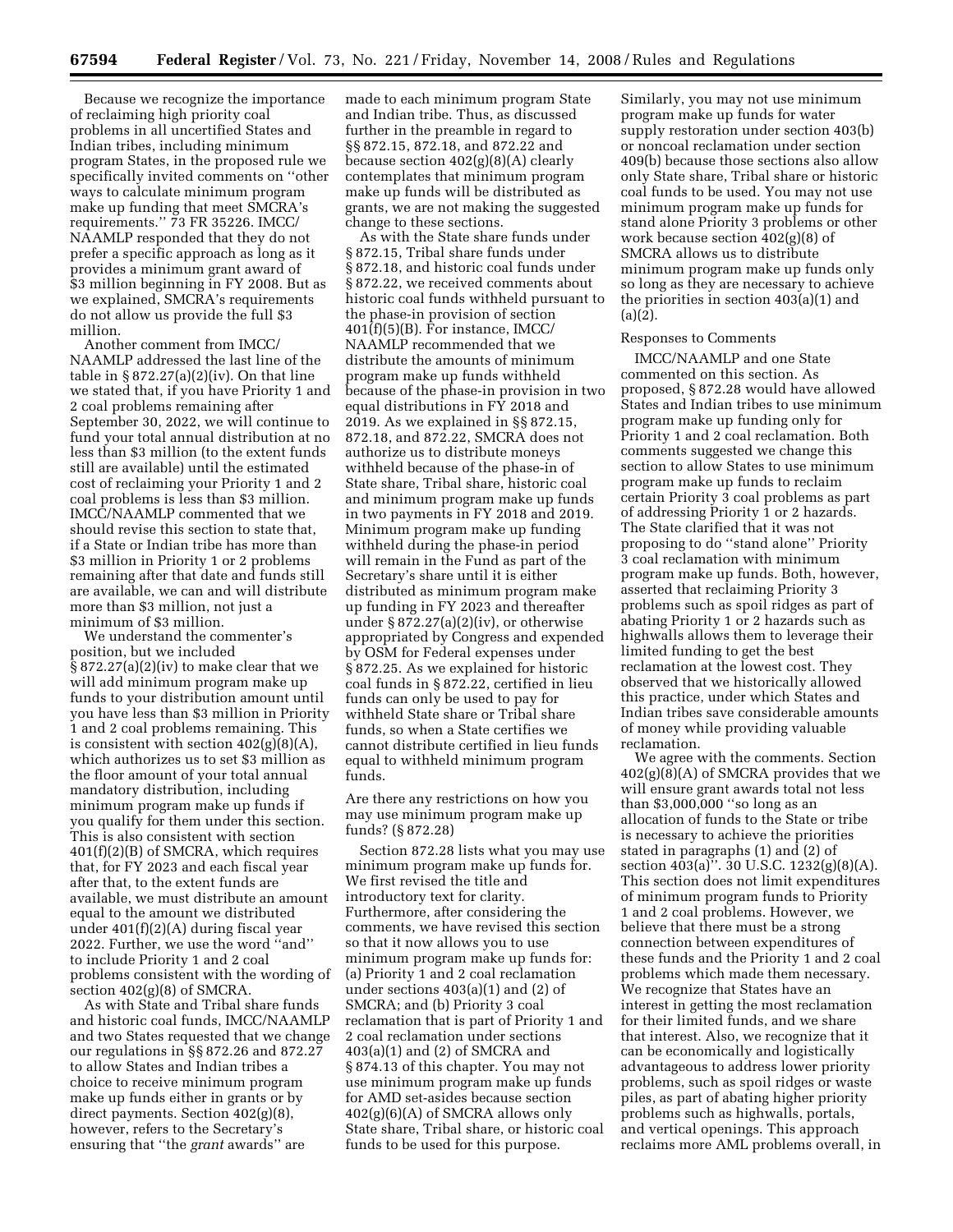some cases can more effectively abate and reclaim hazards and can reduce the cost of reclaiming the higher and lower priority problems. In that context, paragraph § 872.28(b) is added to allow you, the eligible States and Indian tribes, to use minimum program make up funds for Priority 3 coal reclamation that is part of Priority 1 and 2 coal reclamation under sections 403(a)(1) and (2) of SMCRA and § 874.13 of this chapter.

# What are prior balance replacement funds? (§ 872.29)

Section 872.29 is one of three new sections we are adding regarding section 411(h)(1) of SMCRA and what we have termed ''prior balance replacement funds.'' This section describes these funds as moneys we must distribute to you instead of the moneys that we allocated to your State or Tribal share of the Fund before October 1, 2007, but that we did not actually distribute to you because Congress never appropriated them. It identifies the source of these funds as general funds of the U.S. Treasury that are otherwise unappropriated, not the Fund. Under SMCRA, distributions of prior balance replacement funds from general funds of the U.S. Treasury are mandatory and are not subject to Congressional appropriation. These distributions start in FY 2008 and continue through FY 2014. Other than comments related to new § 872.35 and discussed in the preamble to that section, we did not receive any comments on this section and adopt it as proposed.

How does OSM distribute and award prior balance replacement funds? (§ 872.30)

We are adding § 872.30 to describe how we distribute and award prior balance replacement funds. Under paragraph (a)(1), we distribute U.S. Treasury funds to you, all States and Indian tribes with approved reclamation plans, equal to the moneys that we allocated to your State or Tribal share before October 1, 2007, but that were not distributed before then. Under paragraph (a)(2), we distribute these funds to you if you are, or are not, certified under section 411(a) of SMCRA. Consistent with section  $411(h)(1)(C)$  of SMCRA, paragraph  $(a)(3)$ requires us to distribute these funds to you in seven equal annual installments, beginning in FY 2008.

Under § 872.30(b), we are awarding prior balance replacement funds to you in grants under Part 885 if you are a certified State or Indian tribe or under Part 886 if you are uncertified. Section 411(h)(1) of SMCRA says "\* \* \* the

Secretary shall make payments to States or Indian tribes for the amount due \* \*.'' 30 U.S.C. 1240a(h)(1)(A)(i).

Section 872.30(c) addresses sections  $411(h)(1)(A)(ii)$  and  $411(h)(4)(A)$  of SMCRA, as revised by the 2006 amendments. 30 U.S.C.  $1240a(h)(1)(A)(ii)$  and  $1240a(h)(4)(A)$ . It requires us to transfer to historic coal funds the moneys in your State or Tribal share of the Fund that were allocated, but not appropriated to you, before October 1, 2007. The amount of this transfer is the same amount that we pay you as prior balance replacement funds under this section and 411(h)(1) of SMCRA. Section 872.30(c) further requires us to make the amounts transferred to the historic coal funds available for annual grants beginning in FY 2023, which is the same time we distribute the remaining moneys under Title IV. Finally, it requires us to allocate, distribute, and award the transferred amounts to you according to the provisions applicable to historic coal funds under §§ 872.21, 872.22, and 872.23.

#### Responses to Comments

We received comments on this section from IMCC/NAAMLP and two States. Two commenters advocated that we amend our proposed rule text to allow States and Indian tribes the option of receiving prior balance replacement funds under this section and certified in lieu funds under § 872.32 either in grants or by direct payments. The third commenter simply asserted that ''OSM's interpretation that the payments to certified States must be accomplished by the grant process is in error and the funds should be distributed by a direct payment.''

More specifically, IMCC/NAAMLP and one State contend that SMCRA does not directly address the issue of the system that should be used to disburse Treasury funds to States and Indian tribes and acknowledge that the ''Secretary has the discretion to design a payment mechanism that meets the needs of the States and tribes.'' At the same time, these two commenters advocate that we choose a system that allows the States and Indian tribes to have the flexibility to choose between grants, which would give States and Indian tribes the '' 'protection' and guidance that such a process affords,'' and some type of direct payment mechanism, which would ''provide more unrestricted and immediate access to these moneys for States and Tribes who desire maximum discretion with regard to the use of these moneys \* \* \*.'' These commenters never identified a specific mechanism that we

could use to provide the direct payment but urged us to create a system similar to that used to pay mineral royalties to States under the Mineral Leasing Act. They also stated that State legislatures and Tribal councils will ensure States and Indian tribes use the funds legally and appropriately under SMCRA and State and Tribal contracting law and that Federal audits will scrutinize project selection and expenditures.

We disagree with the commenters' assertions either that we should distribute Treasury funds to you as direct payments or allow you to choose between receiving the funds in grants or some type of direct payment. We agree with the Solicitor's M-Opinion that we are required to use grant agreements to make the Treasury payments under section 411(h) of SMCRA, and we incorporate its reasoning by reference. Furthermore, even if we did have some discretion, we would still choose to distribute these funds as grants. As explained further in the preamble to the proposed rule, we identified at least four reasons why it is advantageous to use grants to distribute funds under section 411(h). These reasons include allowing us to continue the established and effective process we have been using for almost 30 years to disburse moneys from the Fund to States and Indian tribes, helping us to address our programmatic responsibilities concerning certified and uncertified States and Indian tribes under sections 201(c)(1) and (4) of SMCRA, maintaining financial accountability for the distributed moneys, and maintaining consistency with Treasury regulations associated with grants (31 CFR Part 205).

In a separate but related comment, IMCC/NAAMLP requested that we change this section to allow distributions of prior balance replacement funds to occur on October 1 of each fiscal year. This would be in contrast to our proposal, which would have us distribute funds in the mandatory distribution after we account for all reclamation fees collected for the previous year.

We agree that we have the authority and the ability to distribute the prior balance replacement funds earlier in the fiscal year than the other funds in the annual mandatory distribution. Prior balance replacement funds are the only funds we are required to distribute that will usually not change in amount based on annual collections. For two reasons, however, we do not believe it advisable to provide for earlier distribution of the prior balance replacement funds. First, in order to distribute these funds earlier than other funds, we would have to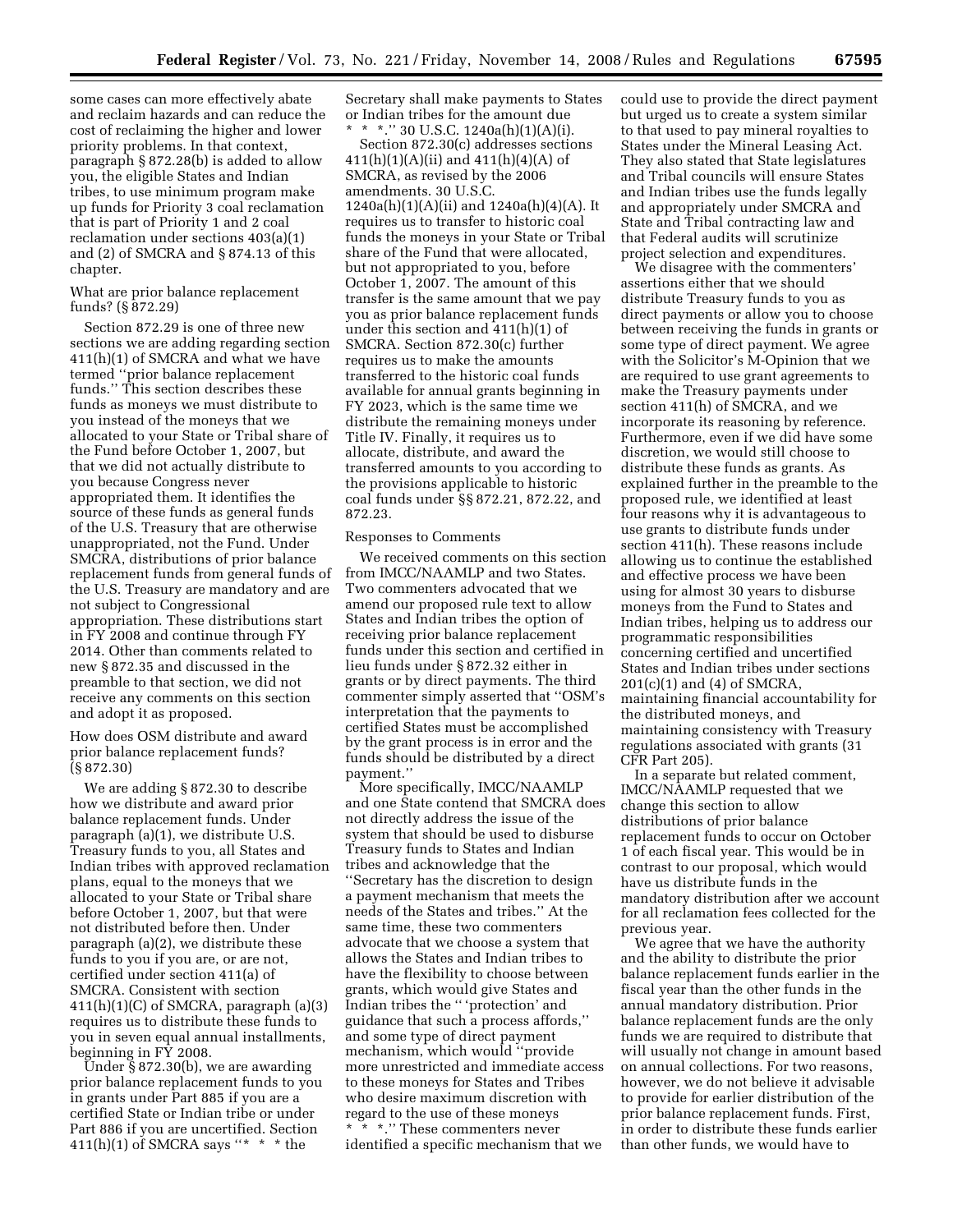conduct a separate distribution and grants process. This, we believe, would be a waste of our administrative resources. Second, distributing these funds in advance of others could create a significant problem in years where proposed distributions of Treasury funds exceed the \$490 million cap provided in section 402(i)(3)(A) of SMCRA. 30 U.S.C. 1232(i)(3)(A). In such years, we would have to reduce the amount of prior balance replacement funds that we distribute. We could not determine that amount of reduction, however, until we calculate the total amount of fee collections for the FY in question. Distributing prior balance replacement funds before we have made that calculation would create a significant administrative burden. Consequently, we did not change the regulatory text to specifically provide for earlier distributions. However, because we are not including any regulations mandating that distributions be made on a specific date, we reserve the right to use our discretion at some point in the future to reconsider the circumstances and allow for an earlier distribution of prior balance replacement funds.

In sum, we are adopting § 872.30 generally as proposed, but, for the reasons explained in the preamble to new § 872.35 we are adding a reference to make clear that prior balance replacement funds will be reduced if the \$490 million cap set forth in section 402(i)(3) is exceeded.

Are there any restrictions on how you may use prior balance replacement funds? (§ 872.31)

Consistent with section  $411(h)(1)(D)(i)$ of SMCRA, § 872.31(a) requires you, a certified State or Indian tribe, to use the prior balance replacement funds you receive only for the purposes that your State legislature or Tribal council establishes, giving priority to addressing the impacts of mineral development. 30 U.S.C. 1240a(h)(1)(D)(i). Under SMCRA, as revised by the 2006 amendments, the State legislature or Tribal council has broad and sole discretion to determine how prior balance replacement funds will be spent. Because OSM has no basis for approving or disapproving individual projects to be undertaken with these funds, we do not believe that projects paid for with prior balance replacement funds would be subject to our review requirements under laws such as the National Environmental Policy Act of 1969 (NEPA) and the National Historic Preservation Act (NHPA). Certified States or Indian tribes would be solely responsible for determining what other Federal laws are

applicable to their activities. Therefore, we are not requiring an Authorization to Proceed (ATP) from OSM with an accompanying NEPA review.

Sections  $872.31(b)$  through  $(b)(3)$ require that uncertified States and Indian tribes use their prior balance replacement funds only for activities related to abandoned coal mine problems. Section 411(h)(1)(D)(ii) specifies that uncertified States ''shall use any amounts provided under this paragraph for the purposes described in section 403.'' 30 U.S.C. 1240a(h)(1)(D)(ii). So, uncertified States and Tribes must use prior balance replacement funds to reclaim Priority 1, 2, and 3 coal problems under § 874.12, to restore water supplies under § 874.14, and to maintain the AML inventory under section 403(c) of SMCRA. Though not a required use in § 872.31(b), we believe uncertified States and Indian tribes may use these funds to acquire lands under § 879.11 as needed to address coal problems under section 403.

#### Responses to Comments

We received numerous comments on this section. We will begin by discussing the comments we received on § 872.31(a) from IMCC/NAAMLP, one Indian tribe, and two States regarding compliance with the National Environmental Policy Act (NEPA). IMCC/NAAMLP and State commenters generally preferred not to have us do the NEPA review or an ATP for prior balance replacement funds expended by certified States and Indian tribes, but these commenters asked that we clarify why we will not require NEPA review. In contrast, IMCC/NAAMLP added that if ''a Tribe is still required to perform a NEPA review due to other federal requirements (i.e. federal fiduciary responsibilities), the Tribes would prefer to work with OSM to accomplish this.'' Likewise, an Indian tribe commented that it was required to have NEPA documentation, and that we should conduct the NEPA reviews and issue ATPs for projects funded with prior balance replacement funds under section 411(h)(1) upon receipt of a certified State's or Indian tribe's written request because we have ''provided well-timed review and approval of [their] SMCRA projects resulting in the timely completion of these projects.''

After reviewing these comments, we have decided not to change § 872.31(a) to specifically incorporate NEPA. As IMCC/NAAMLP suggested, we do not believe that a Federal nexus exists on individual projects undertaken by certified States and Indian tribes using prior balance replacement funds for the

purposes set forth by their State legislatures or Tribal councils. We do not need to address this point in these regulations because other statutes, regulations, and case law support that principle. For example, the Department's NEPA regulations state: ''If Federal funding is provided with no Federal agency control as to the expenditure of such funds by the recipient, NEPA compliance is not necessary.'' 43 CFR 46.100(a); *see also*  40 CFR 1508.18 ('' 'Major Federal Action' includes actions with effects that may be major and which are potentially subject to Federal control and responsibility.''). Because SMCRA clearly requires us to make the prior balance replacement fund payments to certified States and Indian tribes and gives the State legislatures and Tribal councils sole discretion as to how the funds are spent, we do not need to document NEPA compliance or issue ATPs. The exception to this lack of Federal nexus exists when certified States and Indian tribes use prior balance replacement funds, as directed by their State legislature or Tribal council, to maintain certification status under section 411 of SMCRA by reclaiming any remaining or newly discovered coal problems following the requirements of sections 403 and 404 of SMCRA and Parts 874 and 875 of this chapter.

We also would like to stress that it is possible certified States or Indian tribes will undertake projects with prior balance replacement funds that involve Federal decisions by some other Federal entity, and, as such, NEPA compliance may be required. Moreover, it is possible that some certified States and Indian tribes will have their own requirements to comply with NEPA or its State or Tribal counterparts. It is the responsibility of each certified State and Indian tribe to determine what requirements, if any, apply to individual projects (other than any coal reclamation they do under Part 874) that they fund with moneys they receive under § 872.31(a) and section 411(h)(1) of SMCRA. Thus, it is the responsibility of all States and Indian tribes to ensure that they meet all the applicable requirements they identify including NEPA requirements, and a specific regulation relating to NEPA requirements is not needed.

In much the same way, while we are appreciative that at least one Indian tribe would like for us to remain involved in their NEPA compliance process, given the limitation on our discretion on the use and control of the funds under section 411(h)(1), we do not believe it is appropriate to provide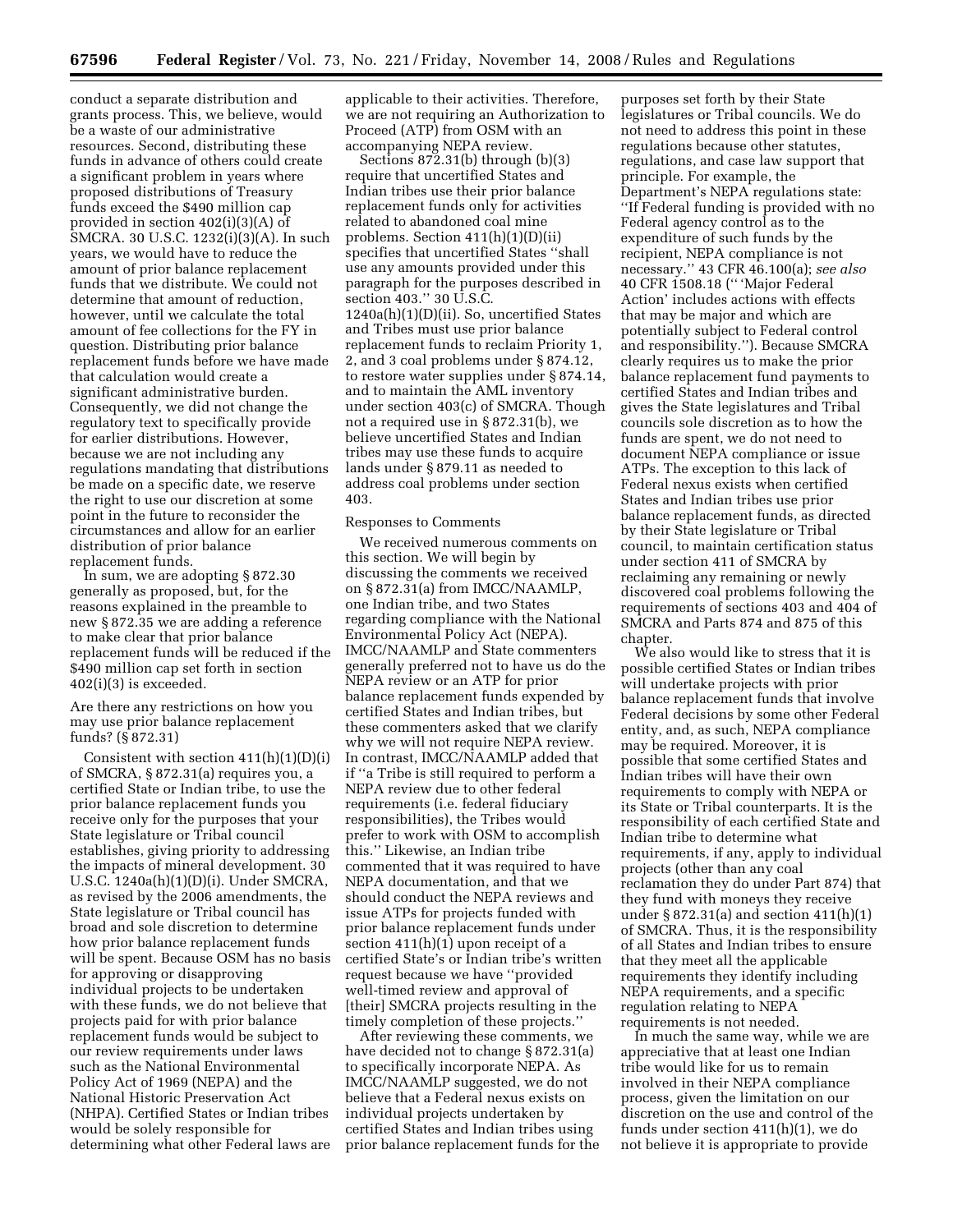a formal option for us to do NEPA reviews and issue ATPs for Indian tribes (other than for coal projects under Part 874). However, we will fulfill the Secretary's trust responsibilities for Indian tribes and continue to work cooperatively with them while respecting the roles and jurisdictions of other Federal entities.

With regard to § 872.31(a), we received two additional comments from States in response to our request for comments on the wording of the regulation to describe the purposes for which certified States and Indian tribes may use prior balance replacement fund moneys distributed to them under section 411(h)(1). In the proposed rule, we explained that § 872.31(a) may significantly affect certified States' and Indian tribes' reclamation programs and invited comments on it. The commenters specified that no additional explanation is needed; therefore, we are adopting § 872.31(a) as proposed, with a minor change for clarity to conform to the new title for the section.

Most of the comments submitted on § 872.31 related to paragraph (b). These comments came from IMCC/NAAMLP, one Indian tribe, five uncertified States, one certified State, and three environmental groups. In particular, they were concerned with two purposes for which, under proposed § 872.31(b), uncertified States and Indian tribes cannot use prior balance replacement funds—namely for placement in the 30 percent AMD set-aside accounts and for noncoal reclamation under section 409(c). Most of the comments received were similar because they generally urged us to allow uncertified States and Indian tribes to use prior balance replacement funds for these two additional purposes. But there were subtle differences between them. For instance, IMCC/NAAMLP and most State commenters asserted that we should change this section to give uncertified States and Indian tribes the ability to use prior balance replacement funds for the 30% AMD set-aside and for noncoal reclamation under section 409(c). IMCC/NAAMLP and two States proposed specific language consistent with their interpretation. One State went further and commented that we do not have the authority under SMCRA to limit the use of prior balance replacement funds for noncoal reclamation, and, if we did so, it would be at least considered arbitrary and capricious, violate NEPA, and be tantamount to a taking of their property under the Fifth Amendment. However, we did receive one comment in support of our interpretation because that State perceived that our interpretation gives it greater flexibility on how certified States and Indian tribes can spend their prior balance replacement funds.

To begin, IMCC/NAAMLP and most States maintained that prior balance replacement funds are ''colored'' as State and Tribal share moneys because they are being provided by Congress to compensate them for the State and Tribal share balances that had been allocated, but never appropriated to them, based on past reclamation fees collected from coal producers in those States and from Indian lands. Because uncertified States and Indian tribes had historically been able to use the State and Tribal share moneys that they did receive for noncoal reclamation and the AMD set-aside, these commenters advance the argument that they should be allowed, if they so choose, to use prior balance replacement funds for these purposes as well.

These commenters take issue with the discussion in the preamble to the proposed rule that asserts a fundamental distinction exists between the Treasury funds we distribute under section 411(h)(1) and Fund moneys allocated under section 402(g)(1) for State and Tribal share funds. They refer to section  $411(h)(1)(A)(i)$  of SMCRA, which says ''the amount due for the aggregate unappropriated amount allocated to the State or Indian tribe under subparagraph  $(A)$  or  $(B)$  of section  $402(g)(1)$ " and in 411(h)(1)(B) to ''the unappropriated amount allocated to a State or Indian tribe before October 1, 2007, under subparagraph (A) or (B) of section  $402(g)(1)$ ." According to these commenters, these statutory provisions recognize that prior balance replacement funds are considered and always have been considered State and Tribal share funds allocated under section 402(g)(1) of SMCRA regardless of the funding source used to provide the moneys to the States and Indian tribes. In that context, they urge that we base the use of prior balance replacement funds on the original uses for State and Tribal share funds, which would include noncoal reclamation and the AMD set-aside. In contrast, one State supported our statement that there is a fundamental distinction between prior balance replacement funds and section 402(g) moneys distributed from the Fund because this State perceives that such a distinction allows it greater flexibility on how certified States can use prior balance replacement funds.

What is more, one State advocated that a better reading of this provision relies on the references to the ''amount due'' in sections 411(h)(1)(A)(i) and 411(h)(1)(B). Because section 411(h)(1)(B) refers to the past allocation,

this State advances that ''funds may be allocated, on the one hand, but unappropriated, on the other. \* \* \* The fact that funds have not been appropriated or are appropriated from one source as opposed to another, does not change the fact that they have been allocated under [section 402(g)(1)].'' Using this approach, the State concludes that because section 409 allows State and Tribal share funds and historic coal funds to be used for noncoal reclamation, and the prior balance replacement funds are simply Treasury fund appropriations used to satisfy the State and Tribal share allocations under section 402(g)(1), then prior balance replacement funds must be allowed to be used for noncoal reclamation, just as the State and Tribal share allocations may be used.

The same State questioned our use of section  $411(h)(1)(D)(ii)$  to prevent uncertified States from using prior balance replacement funds on noncoal reclamation projects. It and other States pointed out that, under section 411(h)(1)(D)(ii), uncertified States are required to use prior balance replacement funds ''for purposes described in section 403.'' 30 U.S.C.  $1240a(h)(1)(D)(ii)$ . Section 403 lists three priorities, all of which are coal based. This State correctly noted that section 403 applies to ''all expenditures from the Fund, including [section 402(g)] allocations'' and that section 402(g)(2) provides that ''the Secretary shall ensure strict compliance by the States and Indian tribes with the priorities described in section 403(a)'' in making grants under sections 402(g)(1) and  $402(g)(5)$ .

That State continued by pointing out that section 409(c)(1) provides: ''The Secretary may make expenditures and carry out the purposes of this section

\* \* \* for those reclamation projects which meet the purposes of this section, the reference to coal in section 403(a)(1) of this title shall not apply.'' 30 U.S.C. 1239(c)(1). The State contends that this provision ''specifically broadens the scope'' of section 403 and that OSM has no basis for interpreting the reference to section 403(a)(1) differently in section 402(g)(2).

Some commenters also maintained that prior balance replacement funds are not fundamentally distinct from State and Tribal share funds when SMCRA is read as a whole. IMCC/NAAMLP and other commenters emphasized that we must read the entire statute in context when interpreting the meaning of section 411. The comments maintained: ''Section 403 \* \* \* is modified by Section 409, which provides for the expenditure of AML funds at any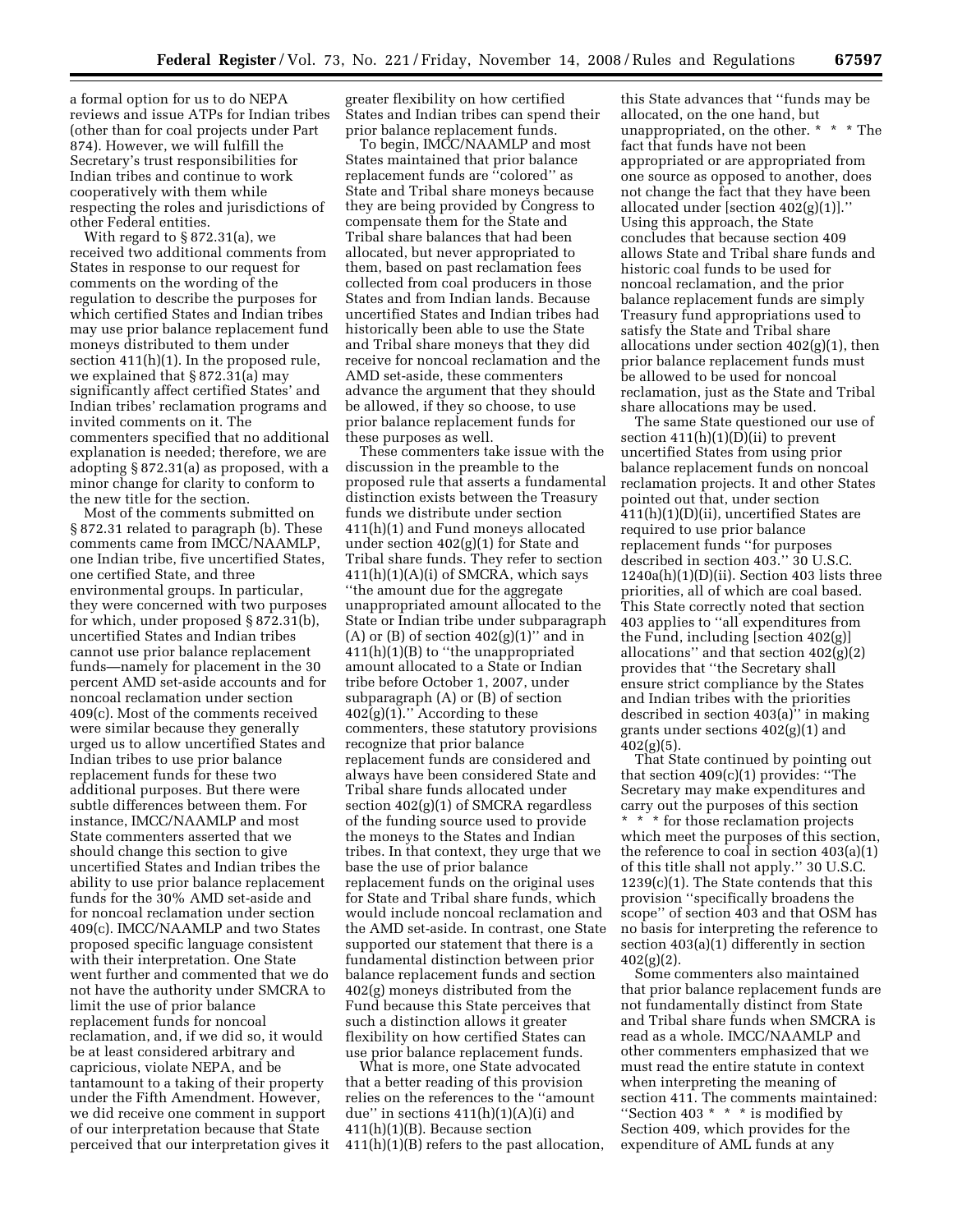Priority 1 or 2 site, regardless of the commodity mined.'' Because the wording of section 409(b) indicates that State or Tribal share funds (from  $402(g)(1)$ or  $(g)(2)$ ) and historic coal funds (402(g)(5)) may be used for noncoal reclamation, these commenters contend that Congress easily could have changed section 411(h)(1), section 409, or both to limit the use of the unappropriated State and Tribal share balances that are being distributed under section 411(h)(1) if it wanted to, but did not. Thus, the commenters assert that because Congress left section 409 unchanged, uncertified States and Indian tribes should be allowed to use all funds distributed under SMCRA to reclaim extremely dangerous noncoal mine problems that threaten public health, safety, and property. *See* 30 U.S.C. 1233(a)(1)(A) and 1239(c).

One comment made by IMCC/ NAAMLP provided that section 402(g)(2) does not apply to the use of historic coal funds or prior balance replacement funds. As support, the commenters explained that section 411(h)(1) allows these funds to be ''expended pursuant to the 'priorities' of section 403'', and expenditures made pursuant to section 409(b), which refers to those priorities, are indeed part of the section 403 priorities. As additional support, they point out that section 401 of SMCRA, which ''speaks to the 'purposes' of the Fund,'' specifically includes coal reclamation under section 403 and noncoal reclamation under section 409.

Moreover, IMCC/NAAMLP and two States commented that they believe our position on the use of prior balance replacement funds would force them to spend years working on high-cost, lowpriority coal projects that present little threat to public health and safety at the expense of leaving tens of thousands of hazardous abandoned noncoal mines unattended. They stated that all fatalities in recent decades in two western States were related to abandoned noncoal mines. Additionally, they observed that the danger to public health and safety from abandoned noncoal mines throughout the country is increasing due to increased urban sprawl into undeveloped areas and outdoor recreation. One Indian tribe stated that allowing uncertified States to use as much funding as possible would allow timely completion of AML problems that would benefit both Tribal and State stakeholders. One State maintained that we could be held liable if people are hurt or injured in abandoned noncoal mines that we refuse to fund.

Furthermore, comments from IMCC/ NAAMLP and some States described events that occurred after the enactment of the 2006 amendments that they maintain demonstrates Congressional intent to allow uncertified States and Indian tribes to use prior balance replacement funds for noncoal reclamation. They point to a June 6, 2007, letter in which six Senators of three western States expressed their view that a fair reading of the amended Act allows using historic coal funds and prior unappropriated balance allocations for high priority noncoal sites because section 409 did not change in the amendments, allowing it to operate as it did in the past. The comments also described legislation introduced into the 2008 Congressional session and testimony given in support of that legislation to clarify Congress's intent that prior balance replacement funds be used for noncoal reclamation.

After a thorough analysis of the comments, we determined that our interpretation of the 2006 amendments as presented in the proposed rule is consistent with the plain meaning of SMCRA and the Solicitor's M-Opinion, which also analyzes section 409(b). For those reasons, and as explained in the preambles to our proposed rule and this final rule, we are adopting § 872.31(b) as proposed, with a minor change for clarity to conform to the new title for the section.

A proper analysis of this issue must begin with section 409(b) of SMCRA because it specifically provides that ''[f]unds available for use in carrying out the purpose of this section shall be limited to those funds which must be allocated to the respective States or Indian tribes under the provisions of paragraphs (1) and (5) of section  $402(g).$ " 30 U.S.C. 1239(b). Thus, the plain meaning of this subsection is that moneys uncertified States and Indian tribes can use for noncoal reclamation are restricted to those moneys we must allocate to their State or Tribal share and historic coal funds. While it is true that section  $411(h)(1)(B)$  also discusses the ''unappropriated amount allocated to a State or Indian tribe before October 1, 2007'' for State or Tribal share funds, we believe the statute makes a clear distinction between those Treasury funds (i.e., prior balance replacement funds) based on unappropriated, but previously allocated, State and Tribal share payments, and those that continue to be allocated from current revenue collections. Section 409(b) is written in the present tense—''limited to those funds which *must* be allocated'' as State share funds (emphasis added). 30 U.S.C. 1239(b). The only funds that must be

allocated are those from current reclamation fee collections, and not the funds that already have been allocated prior to the beginning of fiscal year 2008, which are the ones that the prior balance replacement funds seek to replace.

In any event, the prior balance replacement funds are not ''allocations'' under section  $402(g)(1)$ ; they are distributions under section 411(h). Prior balance replacement funds provide a payment equal to the amount of what had been allocated, but had never been appropriated. It is Congress's prerogative to allocate moneys to entities, but not appropriate the full amount. It happens frequently. *See, e.g.*, the discussion in § 872.27 of Congress authorizing \$2 million as the minimum program funding level but only appropriating \$1.5 million. Just because SMCRA now appropriates the amount of money as prior balance replacement funds that the States and Indian tribes would have received as State and Tribal share funds had it fully appropriated the allocated amount in the first place, it does not follow that the conditions that apply to allocated State and Tribal share funds also attach to the prior balance replacement funds. The prior balance replacement funds are a separate appropriation whose calculation just happens to depend on the difference between the amounts of a prior allocation and a prior appropriation.

We also do not perceive any conflict between the different uses of the moneys distributed under sections  $402(g)(2)$  and  $411(h)(1)(D)(ii)$  even though they both refer to section 403(a)(1). We do not view section 409(c)(1) as a general broadening of the scope of section 403(a)(1) to allow noncoal reclamation; instead, section 409(c)(1) is restrictive and only allows for noncoal reclamation to occur on lands otherwise meeting the criteria of section 403(a)(1) when funds specifically mentioned by section 409(b) are used—the State or Tribal share and historic coal funds. As such, we are acting within the authority that SMCRA grants under section 201(c)(2) ''to publish and promulgate such rules and regulations as may be necessary to carry out the purposes and provisions of this Act.''

Likewise, although we recognize how important noncoal reclamation is to several States, the primary purpose of the enactment of SMCRA relates to coal. *See* 30 U.S.C. §§ 1201, 1202. Allowing uncertified States to continue to use the same type of funds that they have used in the past to fund noncoal reclamation (i.e., State or Tribal share and historic coal funds), while providing that some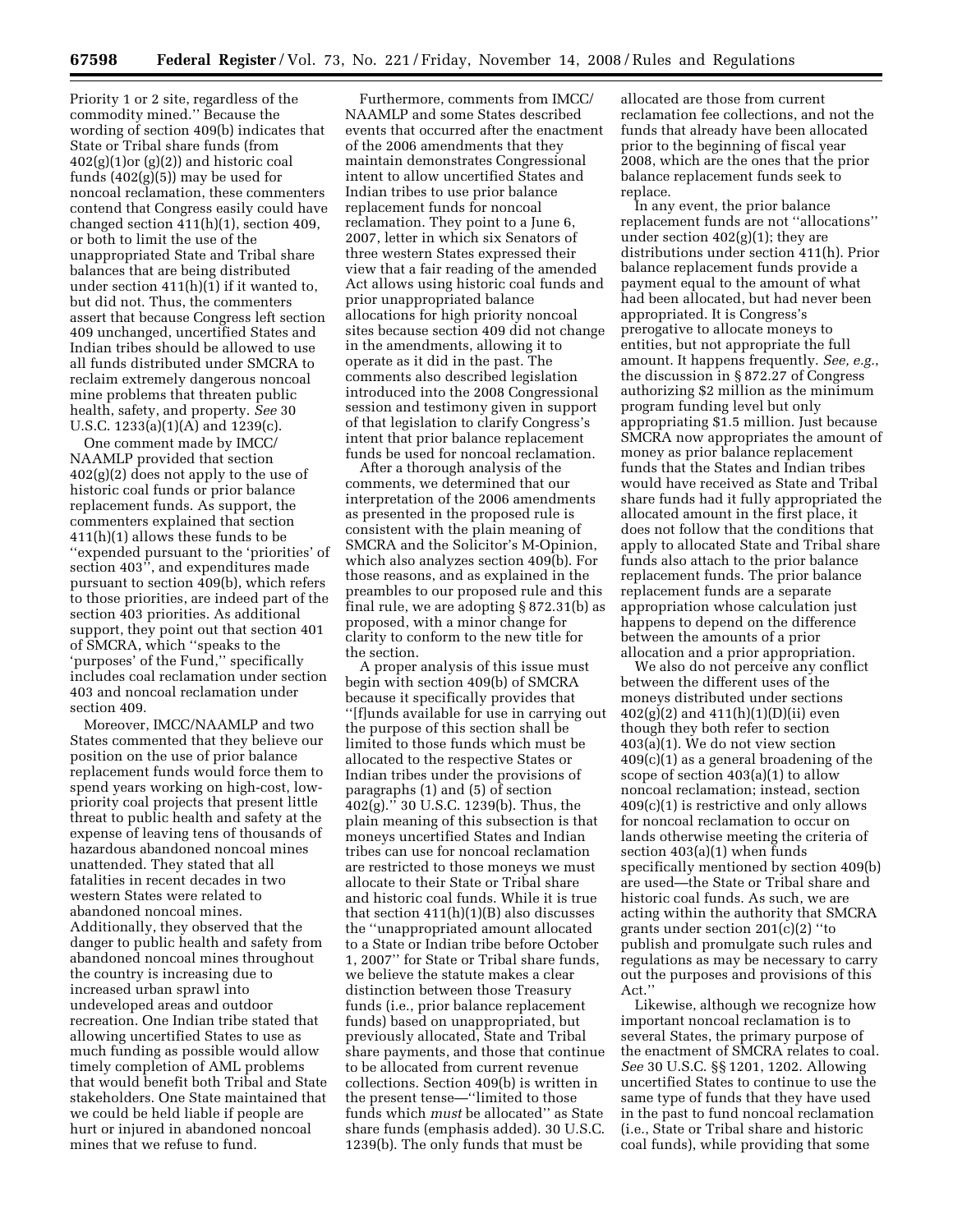funds must be used toward coal reclamation (i.e., prior balance replacement funds), is consistent with the purposes of SMCRA.

We recognize the extreme hazards posed by unreclaimed noncoal mine lands. Uncertified States and Indian tribes may continue to use their State or Tribal share and historic coal funds to abate Priority 1 noncoal problems under section 403(a)(1) as provided in section 409(b) and (c) of SMCRA. Nothing in this rulemaking prevents that. In fact, most uncertified States and Indian tribes will have roughly the same amount of those funds available for noncoal reclamation that they have had in the past, even considering the phase-ins. We note that some uncertified western States commonly partner with Federal land management agencies to abate high priority noncoal problems on public lands. Those States receive additional funding from those agencies and in their legislative appropriations that enable them to address a wider range of noncoal AML problems. One Indian tribe commented that uncertified States should be allowed to use prior balance replacement funds for noncoal reclamation to enable an adjacent uncertified State to continue partnering with that Tribe on noncoal projects that impact members of that tribe in areas outside Indian lands. Our interpretation of section 411(h)(1) should not adversely affect such ongoing partnerships or prevent uncertified States and Indian tribes from addressing Priority 1 noncoal problems.

It is possible some uncertified States may find they have more funds for noncoal reclamation than they expected. By using prior balance replacement funds exclusively for coal purposes under section 403, uncertified States no longer would have to split their State share and historic coal funds between coal and noncoal reclamation to the extent they did in the past and could use more State share and historic coal funds for noncoal if they so choose. Moreover, as the phase-in years are completed and as some States certify coal completion, more State share and historic coal funds will become available to uncertified programs for coal and noncoal reclamation. Uncertified States therefore should be able to address Priority 1 noncoal problems to no less an extent than they did before Congress enacted the 2006 amendments. Once States complete reclamation of all known coal problems and certify, their legislatures have the authority to use all the funding States will receive under sections 411(h)(1) and (2) for noncoal reclamation.

IMCC/NAAMLP, five States, and three environmental groups also commented that we should change § 872.31 to allow uncertified States and Indian tribes to use prior balance replacement funds for the 30% AMD set-aside. IMCC/ NAAMLP commented that much of its reasoning for using prior balance replacement funds for noncoal reclamation also applies to allowing States and Indian tribes to use those funds for the 30% AMD set-aside, so we do not repeat all of it here. IMCC/ NAAMLP and States asserted that AMD treatment projects typically are Priority 3 projects. They maintained that to allow them to use prior balance replacement funds for AMD projects under § 874.13, but not for the AMD setaside, is inconsistent because both treat the same type and priority of coalrelated problems under section 403 of SMCRA. As one State noted, in its opinion, ''OSM is essentially authorizing the use of prior balance replacement funds for current AMD work on one hand, while denying the use of these funds for further AMD work on the other.'' Further, it noted such work clearly is one of the purposes of section 403 of SMCRA, so any restriction on the use of these funds for AMD remediation is inappropriate. It also maintained that section  $402(g)(6)(B)(ii)(I)$  of SMCRA, which states that a qualified hydrologic unit destined for AML abatement must have land and water that ''include[s] any of the priorities described in section 403,'' establishes and defines the use of AMD set-aside funds. It asserted that this passage, along with the statement at section 411(h)(1)(D)(ii), provided a clear nexus to section 403 of SMCRA, and thus prior balance replacement funds can be used for AMD set-aside because it is effectively a priority of section 403. It cited the fact that the references in sections 402 and 411 to section 403 are identical and concluded that ''Treasury funds should not be artificially excluded for use in set-aside for AMD.''

One State commented that Congress created the AMD fund language in SMCRA to allow States and Indian tribes to address this ''eligible priority problem type'' well into the future beyond the expiration of the fee collections and the end of grants to States under SMCRA. That State's comment described its chronic and acute acid mine drainage problem. The comment added that funding the AMD set-aside at the highest level of deposits available is of great importance to the citizens of that State. IMCC/NAAMLP added that Congress has included language in the recent appropriation

bills that affirms its support of Title IV funds being set aside for the purpose of environmental restoration related to treatment or abatement of acid mine drainage without restriction.

We agree with the comments that acid mine drainage is a widespread and serious problem and recognize how important it is to the States to address it. Nothing in this rulemaking reduces a State's authority to address acid mine drainage in projects it funds under § 874.13 with State share and historic coal funds. In addition, because prior balance replacement funds must be expended for the reclamation of coal problems, which as many commenters pointed out often includes Priority 3 problems related to AMD, uncertified States can use these funds for those purposes. In sum, as the regulation reflects, funding Priority 1, 2, or 3 acid mine drainage projects with prior balance replacement funds distributed under section 411(h)(1) of SMCRA is consistent with all subsections of section 403 of SMCRA, including section 403(a)(3).

For the reasons in the preamble to the proposed rule, the Solicitor's M-Opinion, and those we provided in this preamble in our responses to comments on uncertified States and Indian tribes using these funds for noncoal reclamation, we do not believe that prior balance replacement funds can be used for the same purposes as State or Tribal share funds simply because an equal amount was allocated but not appropriated as State or Tribal share. The actual appropriation of these funds occurred in the 2006 amendments, and section  $411(h)(1)(d)(2)$  of SMCRA now clearly authorizes prior balance replacement funds to be used only for the ''purposes described in section 403.''

Section 403 of SMCRA does include Priority 1, 2, and 3 coal problems, the restoration of water supplies, and the maintenance of the AML inventory. Priority 1, 2, or 3 coal problems include AMD projects. As § 872.31(b) provides, uncertified States and Indian tribes can use prior balance replacement funds for any of these purposes.

Section 403 does not include the AMD set-aside. So, § 872.31 does not allow uncertified States to place prior balance replacement funds into the AMD set-aside accounts established under State law under section 402(g)(6) of SMCRA. That section explicitly authorizes uncertified States and Indian tribes to set-aside up to 30 percent of ''the total of the grants made annually to the State under paragraphs (1) and (5)'' to address AMD. The requirement in section  $402(g)(6)(B)$  that funds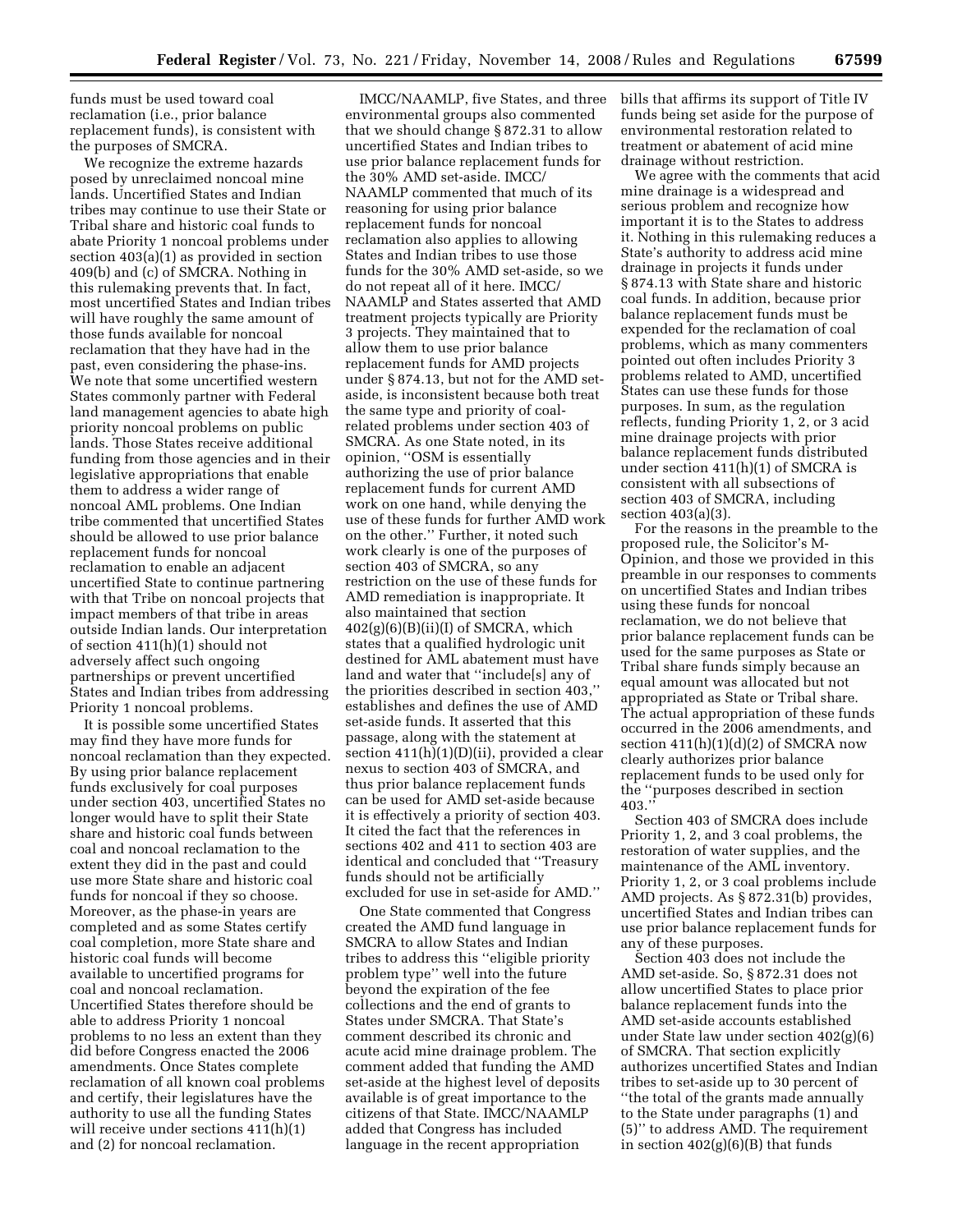deposited in the set-aside be used to address AMD in a qualified hydrologic unit that contains land and water that are eligible pursuant to section 404 and include any of the ''priorities described in section 403(a)'' provides the flexibility and assurance that those funds will be used to address AMD ''in a comprehensive manner'' and that their use will not be limited to addressing only part of a problem.

Though Priority 3 AMD projects and funds in the AMD set-aside will address similar problems, section 403 does not refer to the AMD set-aside in its description of the priorities for which funds can be expended under that section. Congress could have said you may use section 411(h)(1) funds for the AMD set-aside under section 402(g)(6), but it did not do so in sections 402(g)(6) or 411(h)(1). It also could have referred to the AMD set-aside in section 403, but did not do that either. Instead, it explicitly worded section 402(g)(6) to say you may use funds you receive under sections 402(g)(1) (State or Tribal share funds) and  $(g)(5)$  (historic coal funds) for the AMD set-aside and referred to the ''purposes described in section 403'' for prescribing the use of funds available under section 411(h)(1).

We realize our interpretation means you can use prior balance replacement funds for current AMD projects but not for deposit into the AMD set-aside. We acknowledge that moneys set-aside in such State accounts should be used at some future date to address AMD abatement and treatment problems, but we think there is a distinction between expending funds directly for reclamation costs and depositing funds in a trust account to earn interest. We believe our interpretation of section  $411(h)(1)(D)(ii)$  and of section 403 is consistent with the amended wording of SMCRA.

# What are certified in lieu funds? (§ 872.32)

We are adding three new sections addressing funds distributed to States and Indian tribes described in section 411(h)(2) of SMCRA. 30 U.S.C. 1240a(h)(2). We call these moneys ''certified in lieu funds'' in this rule. As the first of these three sections— § 872.32—describes, certified in lieu funds are moneys that we distribute to you, a certified State or Indian tribe, in lieu of moneys otherwise allocated to your State or Tribal share of the Fund after October 1, 2007. We are prohibited from distributing State and Tribal share moneys to you because of the exclusion in section  $401(f)(3)(B)$  of SMCRA. 30 U.S.C. 1231(f)(3)(B). This section also identifies the source of these certified in

lieu funds as otherwise unappropriated funds in the United States Treasury, not the Fund. The annual distribution of certified in lieu funds is mandatory and not subject to prior Congressional appropriation. These distributions start in FY 2009 because section 411(h)(2) of SMCRA specifies that our payments must equal the State and Tribal share funds ''allocated on or after October 1, 2007.'' 30 U.S.C. 1240a(h)(2)(A). So, the first fees collected that can serve as the basis for calculating certified in lieu payments are those allocated on coal produced during FY 2008. As a result, we are distributing certified in lieu funds for the first time in FY 2009. Other than comments related to new § 872.35 and discussed in the preamble to that section, we did not receive any comments on this section and adopt it as proposed.

# How does OSM distribute and award certified in lieu funds? (§ 872.33)

Section 872.33 describes how we distribute and award certified in lieu funds. Paragraph (a) states that you must be certified under section 411(a) of SMCRA to receive certified in lieu funds, as required in section 411(h)(2) and defined in section 411(h)(2)(B). If you meet that requirement, we follow the steps described in paragraph (b) to distribute these moneys to you. Under paragraph (b)(1), we annually distribute to you, beginning in FY 2009, an amount based on 50 percent of the reclamation fees we received for coal produced during the previous FY in your State or on Indian lands within the jurisdiction of your Indian tribe. Paragraph (b)(2) states that the funds we annually distribute to you are in lieu of moneys you would have received from your State or Tribal share of the Fund if section  $401(f)(3)(B)$  of SMCRA, as revised by the 2006 amendments, did not specifically exclude you from receiving those funds. 30 U.S.C. 1231(f)(3)(B). Although the Fund is not the source of these moneys that we distribute to you, you receive moneys each year as though you were still receiving them from your State or Tribal share of the Fund.

Section 872.33(b)(3) explains, using a table, how we are phasing in our distribution of certified in lieu funds to you over the first three years beginning October 1, 2008. This paragraph is consistent with section 411(h)(3)(B) of SMCRA, which requires that in the first three fiscal years beginning with FY 2009, the amount we annually distribute to you is equal to 25 percent, 50 percent, and 75 percent, respectively, of 50 percent of the annual reclamation fee collections in your State or from Indian

lands within your jurisdiction. 30 U.S.C. 1240a(h)(3)(B). You will receive an amount equal to 100 percent of your 50 percent State or Tribal share of annual reclamation fee collections in the fiscal year beginning October 1, 2011, and in the following fiscal years.

Section 872.33(c) states that we use grants to pay these funds to you. Section 411(h)(2) of SMCRA says ''the Secretary shall pay to each certified State or Indian tribe \* \* \*.'' 30 U.S.C.  $1240a(h)(2)(A)$ . As with the section 411(h)(1) prior balance replacement fund ''payments,'' we must use grants to pay certified in lieu funds to you. *See*  the discussion of § 872.30 above.

Paragraph § 872.33(d) addresses the provisions of sections 401(f)(3)(A)(i) and 411(h)(4) of SMCRA. It requires us to transfer to historic coal funds the same amount of funds that we distribute to you as certified in lieu funds. The transferred amounts come from moneys in your State or Tribal share of the Fund that are otherwise allocated to you for the prior fiscal year, but which you are barred from receiving. We must make those transferred amounts available for annual grants beginning in FY 2009, and are doing so at the same time we distribute all other moneys under Title IV. Finally, § 872.33(d) requires us to allocate, distribute, and award the transferred amounts to uncertified States and Indian tribes according to the provisions applicable to historic coal funds under §§ 872.21, 872.22, and 872.23.

Section 411(h)(3)(C) of SMCRA requires us to distribute to you, in two equal annual installments in FY 2018 and FY 2019, the amounts we withhold from the first three payments of certified in lieu funds as a result of the phasedin distribution. 30 U.S.C. 1240a(h)(3)(C). Section 872.33(e) incorporates that provision into the regulations.

#### Responses to Comments

As part of a broader comment, IMCC/ NAAMLP commented that we should give States and Indian tribes the option of receiving their certified in lieu funds in grants or by direct payments. In addition, one State stated that SMCRA required certified in lieu funds to be distributed by direct payments.

As we explained in response to similar comments we received on § 872.30, we conclude that we are required to distribute all funds to States and Indian tribes in grants, including certified in lieu funds we distribute under this section. Our detailed explanation of our decision to use grants appears in the discussion of our responses to comments we received on that section, and we do not repeat it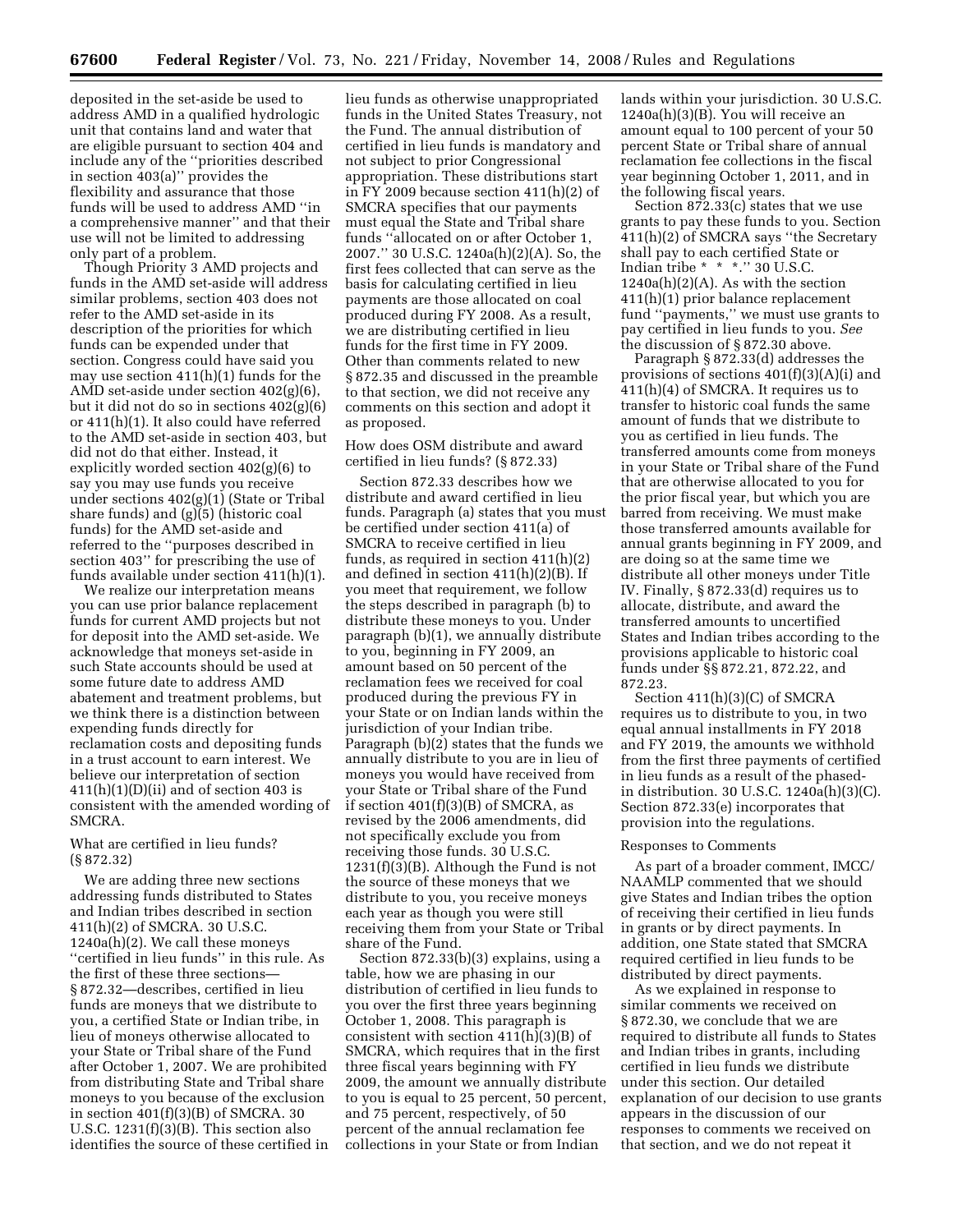here. Therefore, we are adopting the § 872.33 as proposed with one minor addition to (b) for clarity.

Are there any restrictions on how you may use certified in lieu funds? (§ 872.34)

As proposed, § 872.34 stated that you may use certified in lieu funds for any purpose. After considering the comments described below, we have interpreted SMCRA to place no restrictions on the use of certified in lieu funds. This is because Congress did not place any limits on the use of these funds in the 2006 Amendments. Thus, we have revised the title and language for clarity. Because section  $411(h)(2)$ does not specify the purpose(s) for which the funding it provides may be used, we interpret it to mean that the use of the funds it provides is not restricted.

As a certified State or Indian tribe, you must address coal problems that arise after certification under existing § 875.14(b), and we are not changing this requirement. In addition, when each State and Indian tribe became certified under the existing regulations at  $\S 875.13(a)(3)$ , it had to provide an agreement to ''give top priority'' to any coal problems that occur after certification. So, certified States and Indian tribes must address these coal problems, regardless of the funding source.

#### Responses to Comments

In the proposed rule, we requested comments on an alternative interpretation of section 411(h)(2). At that time, we explained that section 411(h)(2) of SMCRA, as revised by the 2006 amendments, is silent on how certified in lieu funds may be used, and that an argument could be made that this section's silence on the use of these funds does not mean certified States and Indian tribes may use them for any purpose. Instead, it might be viewed as meaning that the other provisions of section 411 of SMCRA, specifically 411(b) through (g), apply to the use of certified in lieu funds. We asked for comments because we recognized this interpretation would make a major difference in not only how these funds may be used but in our role in overseeing that use.

IMCC/NAAMLP, one State, and three environmental groups representing a coalition of conservation districts and watershed groups responded to our request for comments. The IMCC/ NAAMLP and State commenters agreed with our interpretation that the use of the funds we distribute under section 411(h)(2) is not restricted by SMCRA.

Moreover, they pointed out that provisions in section 411(b) through (g) would be difficult to apply to certified States and Indian tribes. Both the IMCC/ NAAMLP and the State commenter maintained that the provisions of sections 411(b) and (c) could possibly apply to newly discovered coal problems because we could require newly discovered coal problems to meet the eligibility criteria of paragraph (b) and the priorities described in paragraph (c). Those commenters added that paragraph (d) would not apply because it refers to expenditures from the Fund and certified States and Indian tribes no longer receive moneys from the Fund. Further, they maintained that paragraphs (e) and (f) would not apply because they restrict the use of funds certified States and Indian tribes receive.

In contrast, the three environmental groups agreed with the alternative approach mentioned in the preamble. Specifically, they contended that sections 411(b) through (g) provide context and guidance for and set the rules on how all funds for the AML program must be used, regardless of their origin. These commenters stated that ''[t]he absence of explicit provision[s] in SMCRA addressing how certified in lieu funds may be used does not authorize organizations that receive such funds to use them for any purpose \* \* \*. [A]n explicit provision in the statute would be required in order to use certified in lieu funds for any purpose'' (emphasis omitted).

After careful consideration of the comments that both agree and disagree with our proposed rule, we agree with the rationale presented in the preamble to the proposed rule and generally espoused by the IMCC/NAAMLP and State commenters. Thus, in the final rule we have clarified that our interpretation of SMCRA is that there are no restrictions on the use of certified in lieu funds. Because we believe there are no restrictions on certified in lieu funds, we disagree with the portion of the IMCC/NAAMLP comment that said the language of the 2006 amendments specifically allows these funds to be used for any purpose. We find SMCRA contains no specific instruction on the use of these funds, but at the same time, it places no restrictions upon them. We also believe that section 411(b) and (c) of SMCRA only apply to certified States and Indian tribes that conduct noncoal reclamation programs with State or Tribal share funds distributed prior to October 1, 2007. As further explained in the preamble to § 875.13, our intention is to work cooperatively with certified States or Indian tribes to ensure coal

problems that exist after certification are appropriately addressed.

When will OSM reduce the amount of prior balance replacement funds or certified in lieu funds distributed to you? (§ 872.35)

In the proposed rule, we specifically invited comments on whether we should add a provision to the regulations that describes how we would reduce our distribution of prior balance replacement funds and certified in lieu funds, as well as transfers made to the UMWA health care plans under section 402(i) of SMCRA, if we exceed the annual funding cap of \$490 million for disbursement of Treasury funds.

Two States and IMCC/NAAMLP responded to this invitation. IMCC/ NAAMLP asserted that such a provision was not necessary, but that we should adopt the language in section 402(i)(3)(B) of SMCRA verbatim if we chose to add one. The State commenters did not take a position on whether or not we should add such a provision, but they also suggested we use the exact wording of section 402(i)(3)(B) if we did.

Although our current funding projections do not indicate that we will ever need to invoke this section, we have decided to add this section so that we can more completely address future funding scenarios. We tried to incorporate the language of section  $402(i)(3)(B)$ , while still placing it in plain English. Thus, § 872.35(a) provides that for any FY when moneys distributed from Treasury under section 402(i), including prior balance replacement funds, certified in lieu funds, and transfers to the UWMA health care plans, total more than \$490 million, we will adjust all of the disbursed amounts by the same percentage to reduce total payments to the level of the cap. For that FY, we would reduce distributions of prior balance replacement funds by that same percentage from the amount otherwise required under § 872.30. Similarly, we would reduce distributions of certified in lieu funds by that same percentage from the amount otherwise required under § 872.33. Section 872.35(b) incorporates the language of section  $402(i)(3)(B)(ii)$ , which states we will not include funds under section 402(h)(5)(A) as part of this calculation.

IMCC/NAAMLP also suggested that if we add a section about the \$490 million cap it should say: ''This adjustment does not apply to the minimum program make up funds.'' Although we are not adding this language, we agree with this statement to an extent. The cap applies only to Treasury funds, but minimum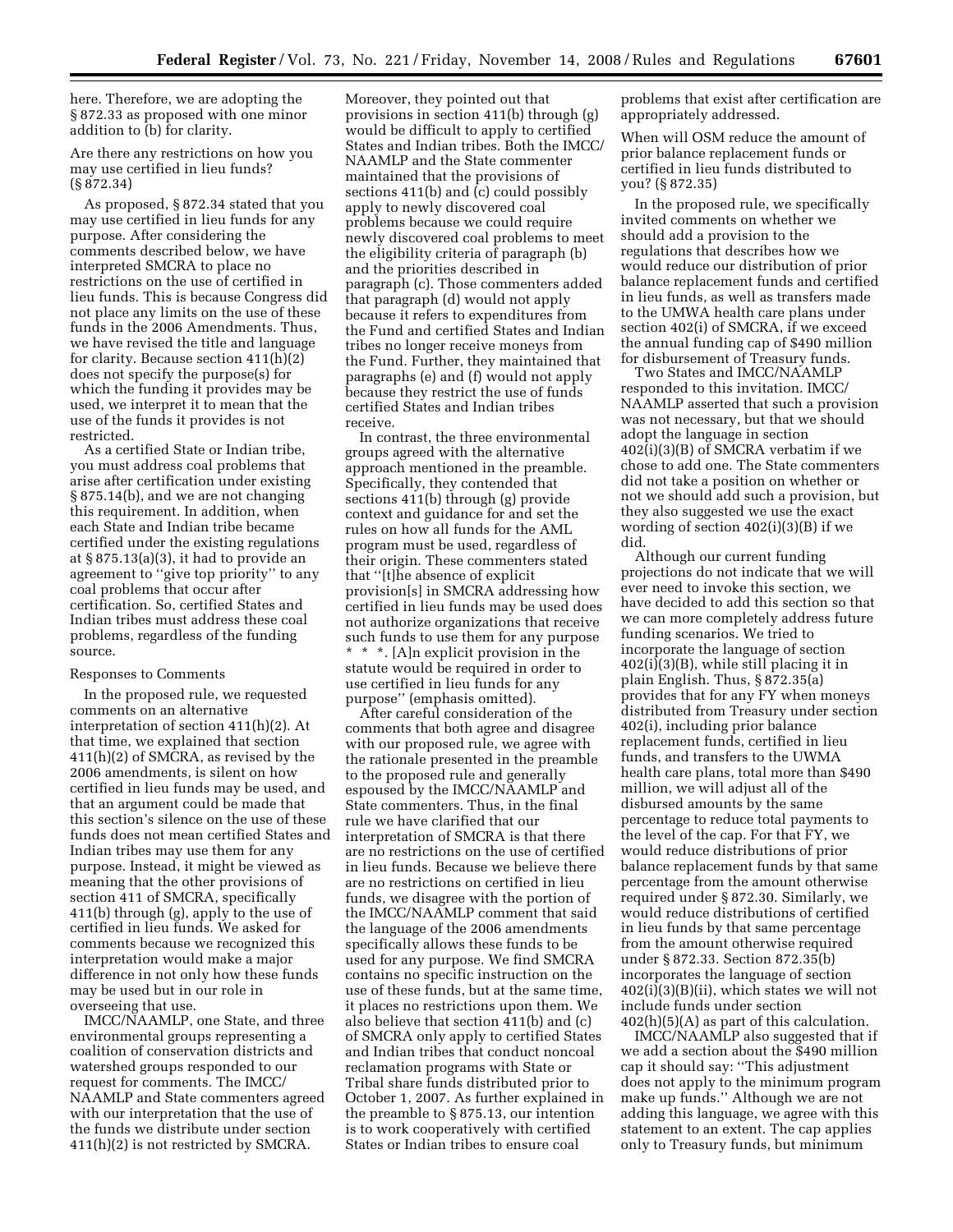program make up funds come from the Fund not Treasury. So minimum program funds distributed under § 872.27 will not be reduced under this section.

However, we must disagree with a similar comment made by one State that if we add this provision, we need to provide that every State and Indian tribe is guaranteed \$3 million because that is the level of funding that States, OSM, Congress, and others recognized as being the minimum funding level to support a viable AML program. We appreciate this comment, but after review, we believe the regulations as written already provide that minimum program States will receive the full \$3 million, subject to applicable phase-ins, even if the \$490 million cap is reached. The only type of Treasury funds provided to minimum program States is prior balance replacement funds during FY 2008 through 2014. If the cap were reached during that time, their prior balance replacement funding would be reduced by the same percentage as every other recipient of Treasury funds under section 402(i). However, under § 872.27 we calculate minimum program make up funding by adding up the distributions of all other types of funds for that FY, including prior balance replacement funds, then adding the amount of minimum program make up funding needed to increase the total distribution to \$3,000,000, subject to phase-ins. Thus, if the \$490 million cap is exceeded and prior balance replacement funding is reduced, the Fund will effectively supplement any reduction of the prior balance replacement funds with increased minimum program make up funds, and the total funding for minimum program States will be unchanged.

# Part 873—Future Reclamation Set-Aside Program

We proposed to make changes to §§ 873.11 and 873.12 primarily to reflect the elimination of the authority for States and Indian tribes to set aside funds for future reclamation that was once contained in section 402(g)(6). The changes to §§ 873.11 and 873.12 reflect that change by restricting future setaside actions to funding received prior to December 20, 2006, while preserving the requirements that existing funds contained in the set-aside account be used for their intended purpose. We received no comments on our proposed changes to this part, and are adopting them as proposed.

Part 874—General Reclamation Requirements

# Definitions (§ 874.5)

We proposed to add this section to Part 874 to include the definition of the term ''Reclamation plan or State reclamation plan'' as it is defined in § 872.5. We received no comments on this section and adopt it as proposed.

# Information Collection (§ 874.10)

In this section, we discuss the Paperwork Reduction Act requirements and the information collection aspects of Part 874. We are updating this section and rewording it using plain English. We did not receive any comments on this section and are adopting the section as proposed.

# Applicability (§ 874.11)

As explained in the preamble to the proposed rule, we proposed to revise this section to clarify how the provisions of Part 874 apply to the types of funding made available under the 2006 amendments and to reword it using plain English. We received no comments on this section, but for reasons explained in connection to comments received on Part 875, we have made some changes to this section for consistency. Other than minor editorial changes, the significant revision to the final rule merges proposed paragraphs (c) and (d) into a new paragraph (c) that requires certified States and Indian tribes to comply with Parts 874 and 875 to maintain their certification status under section 411(a) of SMCRA, regardless of the funding they use to accomplish the reclamation.

# Eligible Coal Lands and Water (§ 874.12)

As explained in the preamble to the proposed rule, we are revising existing paragraphs (c), (e), and (f) of § 874.12 to reflect our changes to the funding applicability in § 874.11, to correct minor errors in the existing regulations, and to reword these paragraphs using plain English. We have not extended the eligibility criterion in paragraph (d) to certified States and Indian tribes because the AML inventory does not show that any sites would be eligible under this section in certified States and Indian tribes and because certified States and Indian tribes would not need any special authority due to their generally unrestricted authority to expend Title IV funds as described in Part 872. We received no comments on this section and adopt it as proposed.

Reclamation Objectives and Priorities (§ 874.13)

We are changing § 874.13 to reflect expenditure priorities outlined in section 403(a) of SMCRA, as revised by the 2006 amendments, and to clarify how reclamation programs should address Priority 3 reclamation objectives. Paragraph (a) of § 874.13 contains the most recent date for our ''Final Guidelines for Reclamation Programs and Projects'' published in 2001. 66 FR 31250, 31258. In addition, it contains the long-standing requirement in section 403(a) of SMCRA that expenditures must ''reflect the \* \* \* priorities in the order stated.'' 30 U.S.C. 1233(a).

The remainder of § 874.13(a) is generally the same as the text of sections 403(a)(1), (a)(2), and (a)(3) of SMCRA, as revised by the 2006 amendments. However, we are adding the last sentence of § 874.13(a)(3) to clarify the term ''adjacent,'' which was added by the 2006 amendments. More specifically, sections 403(a)(1)(B)(ii) and  $(a)(2)(B)(ii)$  of SMCRA allow for certain lands and waters that have been degraded by past coal mining practices to be restored as either a Priority 1 or Priority 2 expenditure if they are adjacent to a Priority 1 or Priority 2 site. This new statutory provision also extends to certain degraded lands and waters adjacent to Priority 1 or 2 sites that have already been reclaimed under the approved reclamation plan. In effect, the 2006 amendments allow reclamation programs to offer amendments to the AML inventory, where applicable, that would reclassify certain current Priority 3 lands and waters as Priority 1 or Priority 2 expenditures.

We are defining the term ''adjacent'' as Priority 3 eligible lands and waters that are ''geographically contiguous.'' Land and water resources that are spatially connected to a Priority 1 or Priority 2 site, even those sites previously reclaimed, may now be recorded in the AML inventory as Priority 1 or Priority 2 unfunded costs, funded costs, or completed expenditures, as applicable.

Paragraph (b) of § 874.13 incorporates the 2006 amendments' complete revision of section 402(g)(7) of SMCRA. Previously, section 402(g)(7) contained the requirements for developing hydrologic unit plans consistent with the AMD set-aside trust provision of section 402(g)(6). The amended language of section 402(g)(7) now addresses how Priority 3 work can be undertaken; it states:

In complying with the priorities described in section 403(a), any State or Indian tribe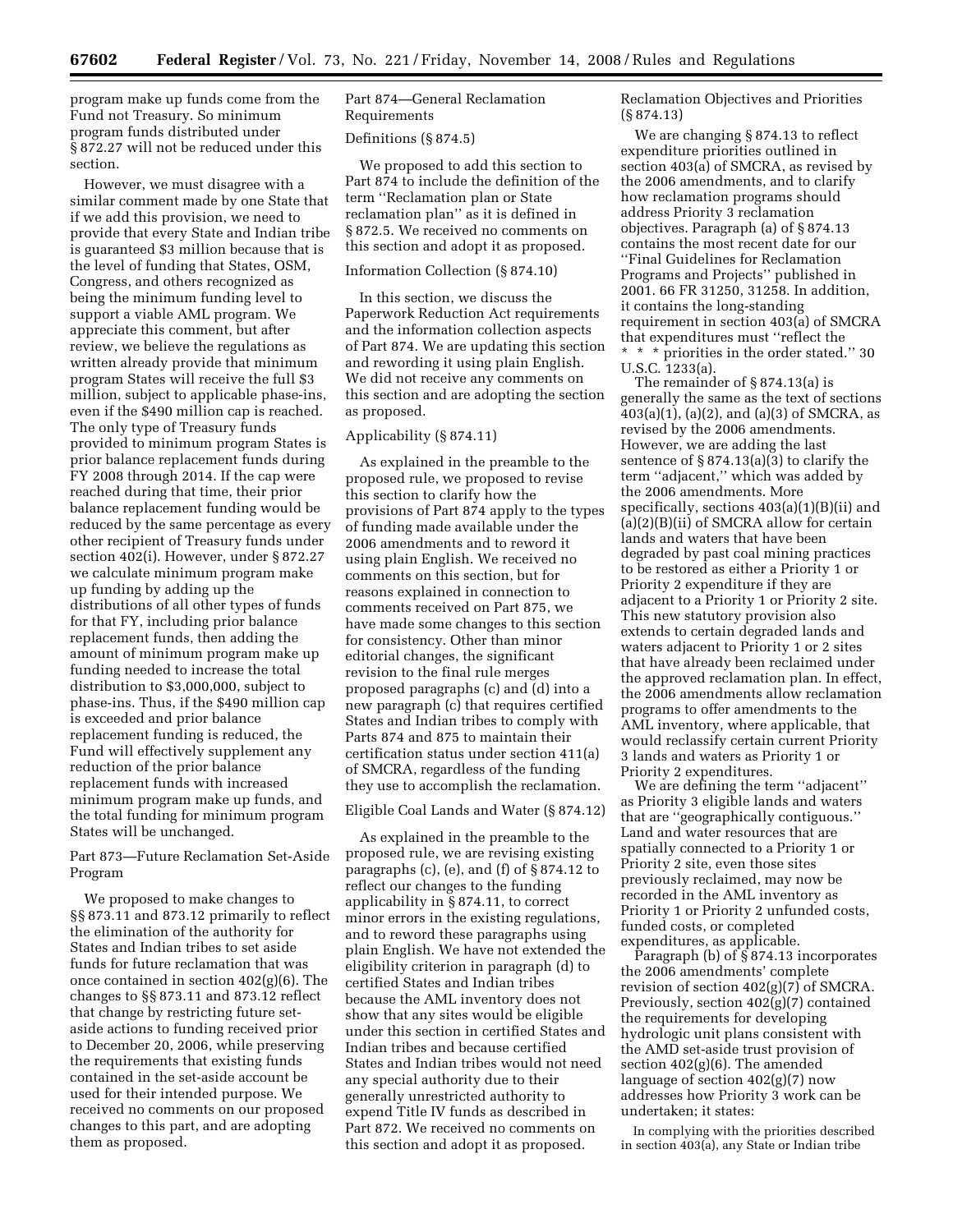may use amounts available in grants made annually to the State or tribe under paragraphs (1) and (5) for the reclamation of eligible land and water described in section 403(a)(3) before the completion of reclamation projects under paragraphs (1) and (2) of section 403(a) only if the expenditure of funds for the reclamation is done in conjunction with the expenditure before, on, or after the date of enactment of the Surface Mining Control and Reclamation Act Amendments of 2006 of funds for reclamation projects under paragraphs (1) and (2) of section 403(a).

# 30 U.S.C. 1232(g)(7).

In effect, section  $402(g)(7)$  prevents uncertified States or Indian tribes from using State or Tribal share funds, as discussed in section 402(g)(1) of SMCRA, and §§ 872.14 and 872.17, and historic coal funds, as discussed in section 402(g)(5) of SMCRA and § 872.21, for the reclamation of Priority 3 lands and water before they have completed their Priority 1 and 2 reclamation projects. However, section 402(g)(7) does provide an exception that allows State or Tribal share funds and historic coal funds to be used for Priority 3 lands and waters, but only if that reclamation is done in conjunction with the expenditure of funds before, on, or after December 20, 2006, for Priority 1 and Priority 2 reclamation.

To be consistent with this section, we are applying section 402(g)(7) of SMCRA in a manner that is slightly more restrictive than the way we have promoted Priority 3 land and water reclamation in the past. Our longstanding approach, based on the first sentence of section 403(a), has been that reclamation programs can reclaim Priority 3 land and water projects before the completion of all Priority 1 and 2 projects as long as the overall reclamation program generally reflects the priorities in section 403(a) of SMCRA. The Department of the Interior initially expressed this approach in a May 18, 1982, memorandum by the Office of the Solicitor that recognized the discretion program officials have in selecting projects based upon a wide range of qualitative and quantitative data. This memorandum also concluded that the States and the Secretary have ample authority and rationale to select projects based upon such factors as are outlined in § 874.13 and to fund lower priority projects together with higher priority projects as long as the total program reflects the achievement of objectives in section 403(a) of SMCRA.

Through the life of the AML program, we published and maintained an advisory document titled ''Final Guidelines for Reclamation Programs and Projects'' (*see* latest version 66 FR 31250, June 11, 2001). These guidelines

direct that, generally, reclamation of lower priority projects should not begin until all known higher priority projects have been completed, are in the process of being reclaimed, or have been approved for funding by the Secretary. *See* 66 FR 31252 (''Reclamation Site Ranking''). Our guidance further explains that lower priority projects or contiguous work may be undertaken in conjunction with high priority projects, but it sets forth factors to weigh to determine if the lower priority projects should be considered over higher priority projects. Examples of these factors include: When a landowner consents to participate in post reclamation maintenance activities of the area; when the reclamation provides many benefits to the landowner and those benefits have a greater cumulative value than other projects; and when reclamation provides offsite public benefits. *Id*. We also promote the reclamation of lower priority lands and waters when it is cost effective. *See* 66 FR 31253 (''Reclamation Extent''). To date, we have encouraged stand-alone Priority 3 projects and Priority 3 work that is contiguous with higher priority work based upon the efficiencies gained for the program and the environmental and community benefits.

To be consistent with the revised language of section 402(g)(7) of SMCRA, we are replacing the existing language under § 874.13(b) with language that specifies that this provision applies to uncertified States and Indian tribes who seek to use State or Tribal share funds and historic coal funds for Priority 3 reclamation. However, based on section  $402(g)(7)$  and our past experience, this provision also requires uncertified States and Indian tribes to meet one of two conditions before being allowed to reclaim Priority 3 sites.

Under the first condition, described in § 874.13(b)(1), uncertified States and Indian tribes may only complete standalone Priority 3 projects after the State or Indian tribe has completed all Priority 1 and 2 reclamation projects in its jurisdiction. We believe this provision to be slightly more restrictive than the existing regulations because it prohibits stand-alone Priority 3 projects until all known Priority 1 or 2 sites have been completed, unless the uncertified State or Indian tribe meets the conditions detailed in § 874.13(b)(2).

Section 874.13(b)(2) allows uncertified States and Indian tribes to reclaim Priority 3 lands and waters before all higher priority sites are reclaimed, as long as they are being done ''in conjunction with'' a Priority 1 or Priority 2 project. Specifically, § 874.13(b)(2) allows you to expend

State or Tribal share and historic coal funds for the reclamation of Priority 3 lands and water that are related to past, present, or future projects, but only if you determine that such expenditures would or would have (i) facilitate(d) the Priority 1 or Priority 2 reclamation or, (ii) provide(d) reasonable savings at the time of the project towards the objective of reclaiming all Priority 3 land and water problems. We are adding these two conditions because they will promote Priority 3 reclamation while emphasizing the elevated Priority 1 and 2 reclamation objectives contained in the 2006 amendments. Under our revision, program officials could not only use State and Tribal share and historic coal funds for Priority 3 sites that would aid in the reclamation of higher priority sites or would be cost efficient to do so, but they could also revisit each completed project and determine if there are Priority 3 lands and waters related to those past projects that still need to be reclaimed. These Priority 3 sites could then be reclaimed before the all Priority 1 and 2 problems have been addressed.

While we anticipate that most Priority 3 lands that fall within § 874.13(b)(2)(i) would have been addressed during the initial project, there may be areas where, at the time, the efficiencies of combined contracting or other cost saving factors would have satisfied § 874.13(b)(2)(ii). Reasons why such lands may not have been incorporated in the initial project could include past landowner restrictions, shortage of available grant funding, staffing and administrative considerations, or the potential for remining.

We believe that the language of § 874.13(b)(2) does not specifically preclude allowing Priority 3 work as a separate phase of construction within a Priority 1 or 2 project. However, Priority 3 work that is undertaken as a separate phase may not realize the administrative and contracting efficiencies of combined design and development, one-time mobilization and demobilization costs, or reduced unit costs that can be attributed to larger projects. These types of factors would be central to an analysis to determine whether there are reasonable savings under  $§ 874.13(b)(2)(ii).$ 

As described above, the 2006 amendments substantially elevated and redirected resources towards the uncertified programs with the most hazardous—Priority 1 and 2—coal sites. This was accomplished through the mandatory distributions of State or Tribal share funds and historic coal funds, the reallocation of the section 402(g)(1) funding away from certified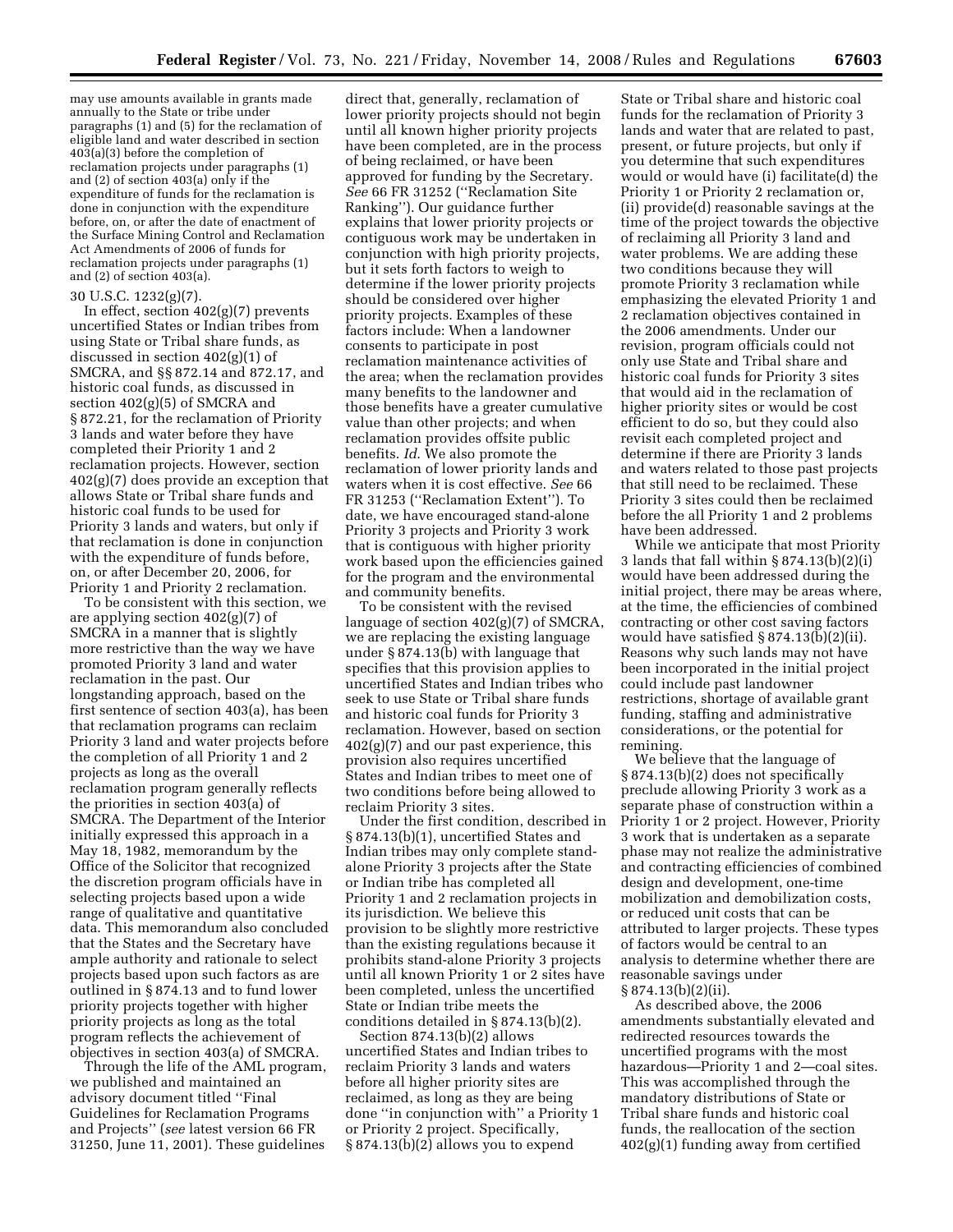programs, and raising the minimum program make up funding level. 30 U.S.C. 1231(f)(3)(B), 1232(g)(1)(A), 1232(g)(1)(B), 1232(g)(5), 1232(g)(8)(A), and 1240a(h)(4). In addition, the 2006 amendments strengthened our responsibilities towards oversight of reclamation by obliging us to ensure that uncertified States and Indian tribes strictly comply with the priorities in section 403, by requiring us to review amendments to the AML inventory, by granting us the authority to unilaterally certify the completion of coal problems, and by restricting the use of prior balance replacement funds to address coal problems under section 403. 30 U.S.C. 1232(g)(2), 1233(c), 1240a(a)(A), and 1240a(h)(1)(D)(ii).

Given these new funding directives and our enhanced oversight responsibilities, we believe that limiting the number and types of Priority 3 projects that could be addressed under the ''in conjunction with'' provision is consistent with the intent of SMCRA, as revised by the 2006 amendments, particularly section 402(g)(7). To ensure that high priority site reclamation is promoted while we observe our longterm commitment to eliminate all coal problems, we are providing that you may use State or Tribal share funds or historic coal funds to reclaim Priority 3 sites even if you have not completed all Priority 1 and Priority 2 problems if the reclamation of those sites facilitates the reclamation of Priority 1 and 2 problems or if you determine that there would be reasonable savings towards the objective of reclaiming all Priority 3 land and water problems.

Generally, we expect reasonable savings to be composed of a number of reduced expenditures in project development and construction, such as reduced design costs, reduced mobilization and demobilization charges, reduced unit prices, and administrative efficiencies, and that as the Priority 3 work increases in size or cost, the amount of potential savings diminishes. As part of our oversight and AML inventory management responsibilities, we will review individual State or Indian tribe determinations under § 874.13(b)(2)(ii) that the reclamation of specific Priority 3 lands and waters are appropriate because they facilitate reclamation or provide reasonable savings towards the long-term objective of reclaiming all coal problems.

We do not believe that our efforts to define the use of ''in conjunction with'' will significantly reduce the types of Priority 3 projects that are reclaimed. While our § 874.13(b)(2) is intended to address Priority 3 reclamation

undertaken as part of the process of developing and undertaking traditional reclamation projects under 403(a) of SMCRA, there are a number of activities that are performed by reclamation programs to address eligible lands and waters that are not subject to this provision, including water supply restoration, the 30 percent set-aside for AMD projects, the use of prior balance replacement funds, projects authorized under the AML Enhancement Rule, Appalachian Clean Streams projects, Watershed Cooperative Agreement projects, and any AML sites reclaimed under the remining incentives provided under section 415 of SMCRA, as revised by the 2006 amendments. These activities primarily address Priority 3 lands and waters but are not affected by the limitation contained in § 874.13(b)(2) for a variety of reasons. Water supply restoration projects and the AMD 30% set-aside program are authorized by sections 403(b) and 402(g)(6)(A) of SMCRA, respectively. 30 U.S.C. 1233(b) and 1232(g)(6)(A). Prior balance replacement funds may be used for Priority 3 reclamation because they are specifically directed to be used for the purposes of section 403 of SMCRA, as provided in § 872.31. Although funded from the Federal expense share of the Fund, Appalachian Clean Streams projects and Watershed Cooperative Agreement projects are authorized through specific Congressional appropriations. AML Enhancement Rule projects were established through a specific rulemaking process where the Secretary used the powers and authority under section 413(a) of SMCRA to provide States and Indian tribes with the authority to reduce project costs to the maximum extent practicable on abandoned mine sites which have deposits of coal or coal refuse remaining. 30 U.S.C. 1242(a); *see also*  64 FR 7470. Qualifying sites are specifically provided for as an exception to SMCRA under section 528. 30 U.S.C. 1278. Neither section 413(a) nor section 528 was revised by the 2006 amendments, and we do not believe anything in the 2006 amendments would affect the existing AML Enhancement Rule. Finally, many of the AML sites that may be reclaimed pursuant to the remining incentives contained in the 2006 amendments would be Priority 3 sites. These remining incentives are specifically authorized by section 415 of SMCRA, as amended. In conclusion, while our requirements at § 874.13(b)(2) will prevent the reclamation of some standalone Priority 3 sites previously undertaken as part of the traditional

reclamation program, the programs discussed above still offer many Priority 3 land and water reclamation opportunities.

#### Responses to Comments

We received a range of comments disagreeing and agreeing with various portions of our proposed revisions to § 874.13. Some comments regarding this section were very general, while some suggested specific revisions. We begin with a discussion of the general comments. Some commenters did not agree that the new statutory provisions restricted Priority 3 land and water reclamation. These commenters viewed the proposed revisions to § 874.13 as unwarranted and unnecessary restrictions on the discretion of the State to decide how Priority 3 lands should be addressed prior to the completion of all health and safety problems within their borders. In contrast, two State commenters recognized that the new statutory provisions emphasized the reclamation Priority 1 and Priority 2 AML coal problems first and foremost, but they urged us to be very cautious in defining terms in the new regulations. They supported restraint on both the types and extent of land and water reclamation problems that might qualify for reclamation as a Priority 1 or 2 expenditure so as to not reclaim an inappropriate amount of Priority 3 AML problems.

IMCC/NAAMLP stated that they disagreed with our description in the preamble to the proposed rule that the 2006 amendments substantially elevated and redirected resources towards the reclamation of hazardous coal sites. They assert that Congress did not intend to upset the existing programmatic design; a design they characterize as allowing discretion and flexibility for the States and Indian tribes to undertake stand-alone Priority 3 projects along with other Priority 1 and/or 2 projects. As support, the commenters reviewed the AML inventory and determined that Priority 3 projects are only 15 percent of total projects being reclaimed by the States and Indian tribes; thus, their reclamation work already reflects the priorities in section 403(a).

Moreover, IMCC/NAAMLP contended that the proposed rule would place an unreasonable burden on the States and Indian tribes and would further indicate that we are unwilling to work with the States and Indian tribes to accomplish as much Priority 3 work as is appropriate and feasible under SMCRA. They questioned this perceived approach because ''lower priority, environmental restoration work has paid some of the largest dividends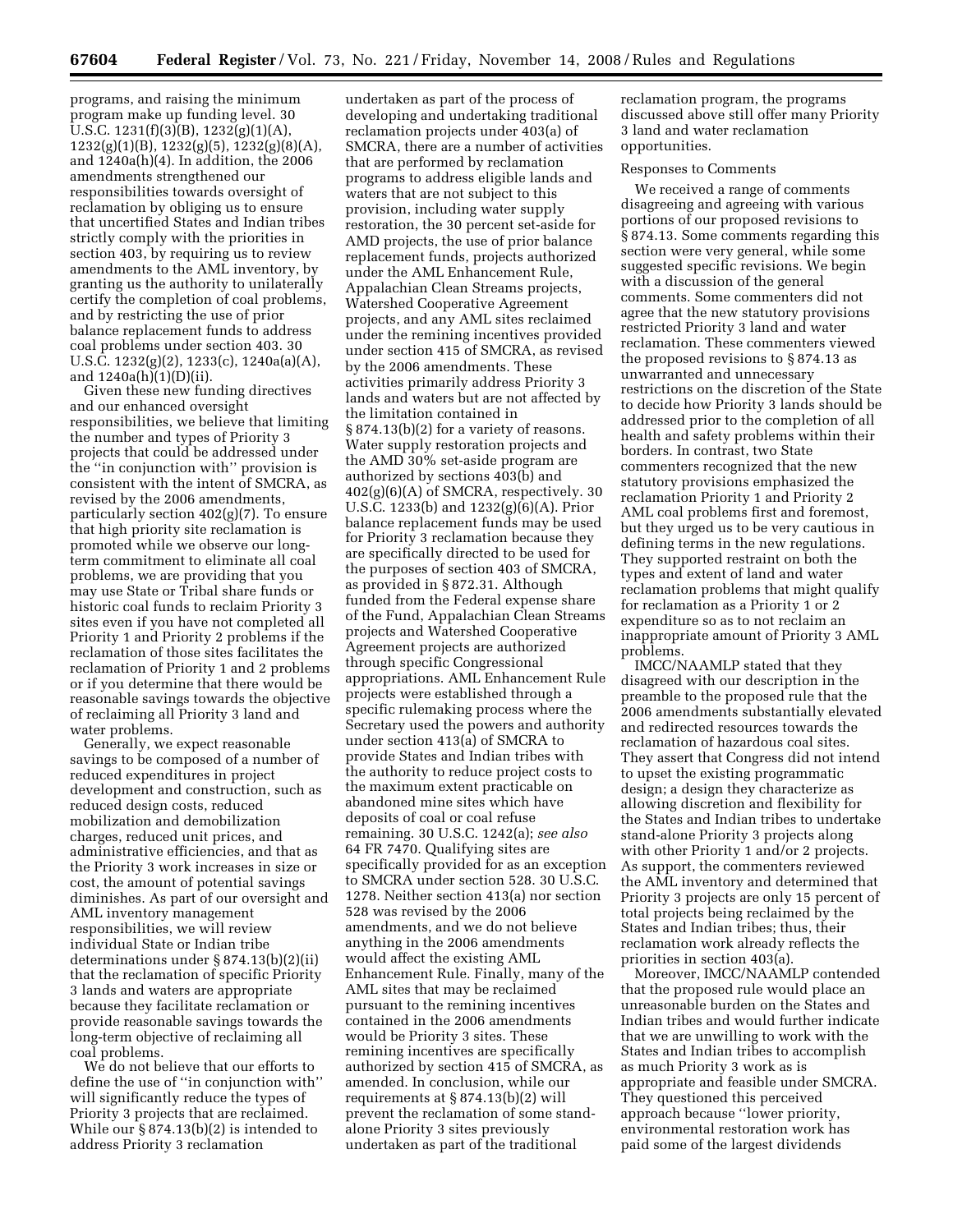under the AML program and received some of the greatest accolades from our citizens.'' These commenters pointed to the proposed language of § 874.13 as another example of OSM taking a heavyhanded approach that further erodes the heretofore cooperative relationship between OSM and the States and Indian tribes in reclaiming AML problems. Although IMCC/NAAMLP recognizes that ''OSM has attempted to pave the way for a variety of priority 3 projects to continue, the restrictions and limitations that are contained in [this regulation] will only serve to stifle the flexibility that has been the hallmark of this program since 1982.''

Four State commenters repeated the sentiments expressed by IMCC/ NAAMLP. For instance, one State summarized its position that ''it should be the State/Tribe that determines if they have met the requirements and if the Priority 3 features meet eligibility requirements.'' All State commenters and three environmental groups specifically advocated flexibility in State decisions.

After carefully considering the comments by IMCC/NAAMLP, States, and environmental groups regarding these provisions, we have concluded that the 2006 amendments did change the programmatic focus of the AML program by changing how Priority 3 lands and waters can be addressed prior to a State's completion of all Priority 1 or 2 health and safety problems within its borders. In the proposed rule, we observed that the 2006 amendments substantially elevated and redirected resources towards the uncertified State and Tribal reclamation programs with the most hazardous—Priority 1 and 2 coal sites. We base this conclusion on the mandatory distributions of funds, the reallocation of the section 402(g)(1) funding away from certified programs, and raising the minimum program make up funding level, which are all contained in the 2006 amendments. 30 U.S.C. 1231(f)(3)(B), 1232(g)(1)(A), 1232(g)(1)(B), 1232(g)(5), 1232(g)(7), 1232(g)(8)(A), and 1240a(h)(4).

In addition, although we recognize that some commenters disagree, the 2006 amendments clearly imposed additional oversight responsibilities on us by obliging us to ensure that uncertified States and Indian tribes strictly comply with the priorities in section 403 of SMCRA, by requiring us to review amendments to the AML inventory, by granting us the authority to unilaterally certify the completion of coal problems, and by directing the use of prior balance replacement funds to reclaiming coal problems under section 403. 30 U.S.C. 1232(g)(2), 1233(c),

1240a(a)(A), and 1240a(h)(1)(D)(ii). Although we do not intend for this rule to weaken our cooperation with our State co-regulators, it is clear that the 2006 amendments intentionally altered the design of the program to accelerate the reclamation of Priority 1 and 2 problems and to restrict the amount of Priority 3 reclamation prior to the completion of projects addressing health and safety problems. Thus, we are required to take a more active role in monitoring progress towards these goals.

Although IMCC/NAAMLP acknowledged that they did not dispute our ability and authority ''to review individual State or Tribal determinations on these matters as part of our oversight and inventory management responsibilities,'' they expressed major concerns that this regulatory section and all of these rules will create an adversarial relationship between us and our co-regulators. After having closely reviewed these concerns and SMCRA, as revised by the 2006 amendments, we do not believe the regulations will have such an effect.

Our commitment to cooperatively work with our State and Indian tribal partners on the reclamation of such problems, including Priority 3 lands and waters to the extent provided for under SMCRA, remains as strong as it has been in the past. We view our working relationship with the individual State and Indian tribal programs as a mutually cooperative partnership. As the commenters point out, for close to 30 years, individual States and Indian tribes have implemented effective AML programs, assisted each other as partners, directly supported our training efforts, and worked with us to implement our oversight role. We anticipate that States and Indian tribes will quickly adjust to the new emphasis placed on completing Priority 1 and 2 problems and will incorporate Priority 3 lands and waters under section 402(g)(7) consistent with SMCRA.

In addition to the general comments, IMCC/NAAMLP and several States disagreed with portions of the proposed revisions to §§ 874.13(a)(1), 874.13(a)(2), and 874.13(a)(3). To begin, many comments expressed concern about our use and definition of the term ''adjacent to'' to mean ''geographically contiguous.'' As mentioned above, in § 874.13(a)(3) we provided that ''Priority 3 land and water resources that are geographically contiguous with existing or remediated Priority 1 or 2 problems will be considered adjacent under paragraphs (a)(1)(ii) or (a)(2)(ii) of this section.'' At that time, we requested input from commenters concerning the

types and extent of land and water reclamation problems that could be elevated to Priority 1 or Priority 2 expenditures under the ''adjacent to'' provision. For example, we provided a list of questions to help frame comments, including whether we should adjust our definition of ''adjacent to'' to encompass hydrologic connections and/or disturbances by a single mining operation or company, whether large and expensive Priority 3 problems next to small and inexpensive Priority 1 or 2 problems would be appropriate to elevate to Priority 1 or 2 status, and whether water lines or AMD abatement activities specifically provided for under other sections of SMCRA (sections 403(b) and 402(g)(6), respectively) should be excluded from coverage.

We received a range of answers on these questions and this provision as a whole. Generally, IMCC/NAAMLP and several States opposed any restrictions on the type or extent of land and water reclamation problems subject to the ''adjacent to'' provision of section  $403(a)(1)$  and  $(a)(2)$ . These commenters were against any limitations, monetary or otherwise, relative to adjacent lands and waters, and they oppose restrictions on the types of Priority 3 problems or costs that can qualify, including any restrictions on including AMD problems and water supply problems. These commenters generally promoted a rule that would make no limits on the ''adjacent to'' provision and would defer entirely to the discretion of the individual State or Indian tribe. IMCC/ NAAMLP stated that the language of SMCRA did not support any restrictions on the types of land and water resources eligible for consideration under the ''adjacent to'' provision. Another State commented that the definition of ''adjacent to'' would be an undue limitation. Moreover, IMCC/NAAMLP and one State cautioned that we not create a situation where we effectively create ''high'' Priority 3 projects and ''low'' Priority 3 projects.

Specifically, we received many comments that suggested alternative definitions for ''adjacent to.'' IMCC/ NAAMLP, two State commenters, and three environmental groups proposed that we allow for the watershed connection, and could do so by adding ''and/or hydrologically connected'' after ''geographically contiguous'' in § 874.13(a)(3). IMCC/NAAMLP and one State also indicated that they would not object to the regulations further defining ''hydrologically connected'' to mean ''all watershed areas bounded by a third order stream.'' They promoted this position as being consistent with the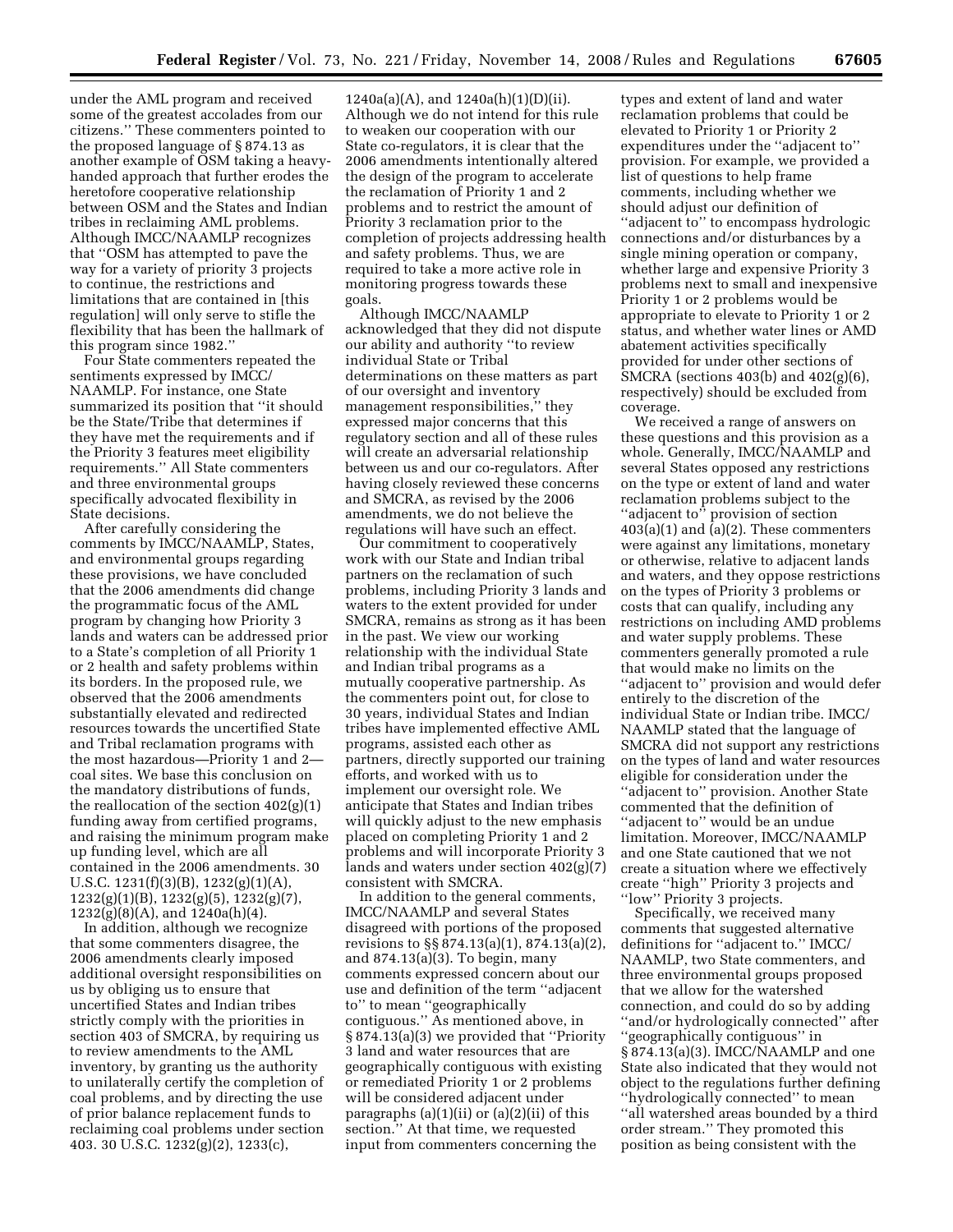Total Maximum Daily Load (TMDL) process and representing a

''compromise between no limitations on use and directly connected features.'' In addition, three environmental groups suggested we change § 874.13 to allow both geographically contiguous or hydrologically connected Priority 3 sites to be elevated, and that we should add the following sentence to the end of § 874.13(a)(3): ''Priority 3 water resources will be considered hydrologically connected to the problem if the problem is the source of at least 50% of the acid mine drainage that the Priority 3 water resource discharges or receives.'' They point out that mining does not just affect the surface and often affects hydrology, which does not follow surface borders, but the 50 percent limitation will prevent Priority 3 sites whose connection to a Priority 1 or 2 site is highly attenuated from being elevated in priority. What is more, an environmental group explained that the ''[d]efinition of the term 'adjacent' should include all disturbances by a single mining operation. If there is a hydrologic connectivity with sites that might be distant, those should be included in the definition of 'adjacent.' ''

On the other hand, one State supported our proposed definition limiting ''adjacent to'' to land and water resources that are geographically contiguous with existing or remediated Priority 1 or 2 problems. This State requested that if we expanded the definition, then we should do so carefully ''in order to reduce the 'opportunity' for abuse of reclaiming excessive (acres) amount of Priority 3 AML problems.'' Another State generally agreed with limiting ''adjacent to'' to mean ''geographically contiguous,'' and it further commented that it could see no reason to include water supply replacement problems as eligible under a definition of ''adjacent to'' because they currently are assigned no priority and up to 100% of the grant can be spent on them. Thus, it recommended we delete ''and water'' from the last sentence of the proposed § 874.13(a)(3). This State further expressed concern for any definition of ''adjacent to'' that would allow adjacent Priority 3 problems to be used to elevate other Priority 3 problems adjacent to them; in effect creating a domino effect where ''adjacent to'' determinations would elevate the expenditure priority beyond the initial connection to the original health and safety problem. This State, however, suggested we change "will" to "can" in the last sentence of § 872.13(a)(3). According to the

commenter, this change would give the States flexibility to determine whether or not it wanted to have a Priority 3 project elevated in priority.

We thank all commenters for their suggestions, but we have decided not to make any changes to the definition of the term ''adjacent to'' under § 874.13(a)(3). As explained above, we have incorporated the language from sections 403(a)(1) and (a)(2) of SMCRA into § 874.13(a)(1) and (a)(2). We do not believe further regulatory guidance as to that language is needed at this time. As for  $\S 874.13(a)(3)$ , we believe the plain meaning of ''adjacent to'' clearly limits the types of Priority 3 projects that can be elevated to those that are geographically contiguous or share a border with at least one Priority 1 or 2 site. Even if it were not clear, there are many reasons why we would choose to define ''adjacent to'' to relate only to those land and water resources and the environment that are physically next to the Priority 1 or 2 site. We are not including within the definition of ''adjacent to'' the possibility that a hydrologic connection alone could elevate the expenditure priority of land and water reclamation problems. In addition, we are not including in the definition the possibility that all AML problems within a specific watershed or all problems created by a single mining operation would automatically qualify for elevated expenditure priority. We have concluded that to provide such expansions to the definition of ''adjacent to'' would not be consistent with the intent of the 2006 amendments to substantially elevate and redirect resources towards the uncertified programs with the most hazardous— Priority 1 and 2—coal sites.

We considered the comments received from IMCC/NAAMLP that advocated few restrictions on the ''adjacent to'' definition while also observing that, prior to the 2006 amendments, Priority 3 work only comprised about 15 percent of the completed reclamation. We have concluded that there is no need at this time to incorporate limitations on the types and costs of Priority 3 land and water reclamation that may be elevated to a Priority 1 or Priority 2 expenditure under revised § 874.13(a)(1) and (a)(2). Given the requirement in section 402(g)(2) that the Secretary must ensure strict compliance by the States and Indian tribes with the priorities described in section 403(a) until a certification is made under section 411(a), we will continue to perform our oversight duties and monitor the accomplishments of reclamation programs. If we determine that

limitations are appropriate for § 874.13(a)(1) and (a)(2), we will develop proposed changes consistent with SMCRA. In summary, all types of land and water reclamation problems, including water supply projects and AMD projects (sections 403(b) and 402(g)(6), respectively) may be elevated in expenditure priority under § 874.13(a)(1) and (a)(2) as long as they are physically contiguous (meaning spatially connected) to a Priority 1 or 2 health or safety problem.

With regard to how many projects could be elevated under our interpretation of ''adjacent to,'' one State raised the possibility of the domino effect where a Priority 3 problem that is elevated to a Priority 1 or 2 expenditure could be used to elevate other Priority 3 problems that are not ''adjacent to'' a Priority 1 or 2 health and safety problem. After considering the comment, we have concluded that the specific language contained in sections  $403(a)(1)(B)$  and  $(a)(2)(B)$  does not allow adjacent Priority 3 problems to be used to elevate the expenditure priority of other adjacent Priority 3 problems that are beyond the physical connection to the original health and safety problem. The plain language of 403(a)(1)(B) and (a)(2)(B) requires that the Priority 3 land and water reclamation problems be adjacent to the Priority 1 or 2 health and safety site.

Although we understand the commenter's concerns, we are also not adopting its suggestion that we change ''will'' to ''can.'' We have concluded that sections  $403(a)(1)$  and  $(a)(2)$  of SMCRA unambiguously define the expenditure priorities for lands and waters, and Priority 1 and 2 sites clearly include Priority 3 projects that are adjacent to a current or previously addressed health and safety problem. States and Tribes still have discretion to decide whether or not to address lands and waters that are adjacent to a health and safety problem. However, once they commit to address them, such lands and waters must be identified as Priority 1 or Priority 2 expenditures when reporting on program activities.

Another group of comments on this section focused on § 874.13(b). The introductory text of § 874.13(b) allows uncertified States and Indian tribes to use State or Tribal share funds and historic coal funds to reclaim Priority 3 lands and waters when one of two conditions apply. IMCC/NAAMLP and one State requested that we add references to §§ 872.26 and 872.29 to this paragraph to allow uncertified States and Indian tribes to use minimum program make up funds and prior balance replacement funds under this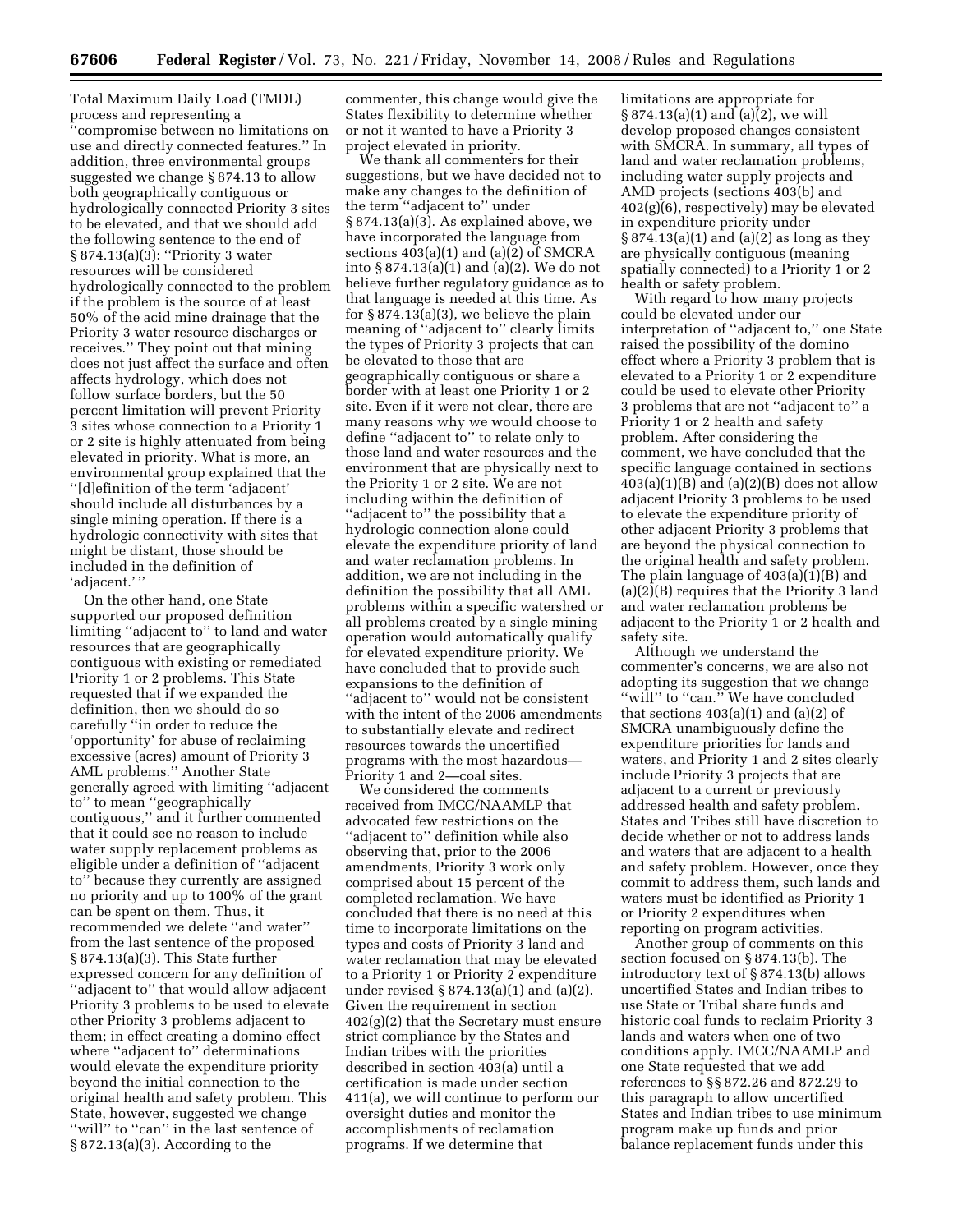paragraph. In a similar manner, IMCC/ NAAMLP and one State suggested we add a new paragraph (c) to state that prior balance replacement funds could be used to reclaim Priority 3 sites.

The provision as proposed reflects our interpretation that the ''in conjunction with'' provision of section 402(g)(7) of SMCRA does not apply to prior balance replacement funds received under section 411(h)(1) of SMCRA. As provided by section 411(h)(1), uncertified programs must use prior balance replacement funds for the ''purposes described in section 403.'' Section 403 of SMCRA includes the basic land and water reclamation priorities (section 403(a)), the construction of water supply projects (section 403(b)), and the maintenance of the AML inventory (section 403(c)). Because section 402(g)(7) directs the expenditure of section 402(g)(1) and  $(g)(5)$  funds and not section 411 $(h)(1)$ funds, and because section 411(h)(1) states that the funds received under that section must be used for the ''purposes described in section 403,'' we have concluded that Priority 3 land and water reclamation may be addressed with section 411(h)(1) funds. Uncertified States and Indian tribes may use prior balance replacement funds to fund Priority 3 projects as long as the total program reflects the achievement of objectives in section 403(a) of SMCRA.

One State also suggested we modify § 874.13(b)(1) to state explicitly that States can only conduct stand-alone Priority 3 reclamation after all Priority 1 and Priority 2 reclamation is complete. We are not making any changes in response to this comment. We have concluded that § 874.13(b)(1) is clear that until you completed all of Priority 1 or 2 reclamation, you may only expend funds for Priority 3 reclamation if it is in conjunction with a Priority 1 or 2 project.

We received numerous comments on suggested changes to § 874.13(b)(2). As proposed this paragraph provides: ''The expenditure for Priority 3 reclamation is made in conjunction with the expenditure of funds for Priority 1 or Priority 2 reclamation projects, including Priority 1 or Priority 2 reclamation projects conducted before December 20, 2006. Expenditures under this paragraph must either: (i) Facilitate the Priority 1 or Priority 2 reclamation; or (ii) Provide reasonable savings towards the objective of reclaiming all Priority 3 land and water problems within the jurisdiction of your State or Indian tribe.''

IMCC/NAAMLP suggested that in the introductory text of § 874.13(b)(2), we substitute the words ''past, current or

future'' to define the scope of Priority 3 projects that can be undertaken in conjunction with Priority 1 and 2 projects. We disagree with this comment and have not incorporated this change. The comment suggested that § 874.13(b)(2), as it refers to § 874.13(b)(2)(i) and (b)(2)(ii), concerns entire Priority 3 projects. Section 874.13(b)(2) implements the amendments to section 402(g)(7) of SMCRA, and to the extent that a State has not completed all of the Priority 1 or 2 sites within its jurisdiction, using the term ''Priority 3 projects'' would be incorrect.

One State noted that the first sentence of § 874.13(b)(2) appeared confusing and suggested that it be changed to read: ''The expenditure for Priority 3 reclamation is made in conjunction with the expenditure of funds for Priority 1 or Priority 2 reclamation projects including past, current, and future Priority 1 or Priority 2 reclamation projects.'' We agree with this comment and are making the suggested change.

IMCC/NAAMLP also suggested that we remove the requirements of § 874.13(b)(2)(i) and (b)(2)(ii) and adopt a provision that would allow Priority 3 in conjunction with higher priority work as long as the ''overall reclamation program generally reflects the priorities in section 403(a) of SMCRA.'' The commenter agreed with the May 18, 1982, memorandum by the Solicitor's Office that we described in the preamble to the proposed rule. 73 FR 35230. Upon review of this comment and the memorandum, we have determined that the 2006 amendments no longer support a strong adherence to that memorandum. The memorandum addressed Priority 3 reclamation conducted with those types of funds prior to the 2006 Amendments. Our deference in this rulemaking to section 402(g)(7) of SMCRA which prohibits certain types of Priority 3 reclamation before the completion of all high priority problems recognizes these limitations and has nothing to do with how States may or may not have exercised discretion prior to the 2006 amendments to SMCRA.

Two States did not express specific concerns about the proposed language but did urge us to keep the final rules general in nature. One State commented that each site may have its own unique situation and the rules should allow the State programs the greatest flexibility in resolving the concerns at each site. We are not making any changes in response to these comments. We have revised existing rules consistent with the 2006 amendments while maintaining

flexibility for AML reclamation programs.

IMCC/NAAMLP and two States submitted comments expressing concern that we are significantly limiting the types of Priority 3 projects that may be reclaimed by imposing requirements that Priority 3 projects facilitate higher priority projects or result in reasonable savings at the time of the project towards the objective of reclaiming all Priority 3 land and water problems. One State, however, agreed with our statement in the preamble to the proposed rule and that we reiterate here. We appreciate this State's support and reiterate that we do not believe that our efforts to define ''in conjunction with'' will significantly reduce the types of Priority 3 projects that are reclaimed.

In response to our request for comment, one State noted that Priority 3 work requested by a property owner as a condition of agreeing to provide entry to address health or safety problems should not fall within the scope of § 874.13(b)(2)(i) which allows expenditures that facilitate the reclamation of Priority 1 or 2 problems. We agree with this commenter that the States and Indian tribes have the necessary authority under their reclamation plan and regulations to gain entry to sites with Priority 1 and 2 problems, and so we did not change the regulation.

We received a comment from two States that related to the practice of phasing reclamation activities under the ''in conjunction with'' provision. One State urged flexibility in applying the ''conjunction'' standard, as it relates to phases of a project that may be subject to a three-year or longer grant. Another State commented that OSM should not include language that would specifically preclude allowing Priority 3 work that is adjacent to or within a Priority 1 or 2 site as a separate phase of construction. This State cited that efficiency in reclamation should dictate phasing and not the priority designation.

We find that the language of § 874.13(b)(2) as proposed does not specifically preclude Priority 3 work as a separate phase of construction within a Priority 1 or 2 project. However, we also note that Priority 3 work that is undertaken as a separate phase may not realize the administrative and contracting efficiencies of combined design and development, one-time mobilization and demobilization costs, or reduced unit costs that can be attributed to larger projects and that these types of factors would be central to an analysis to determine whether there are reasonable savings under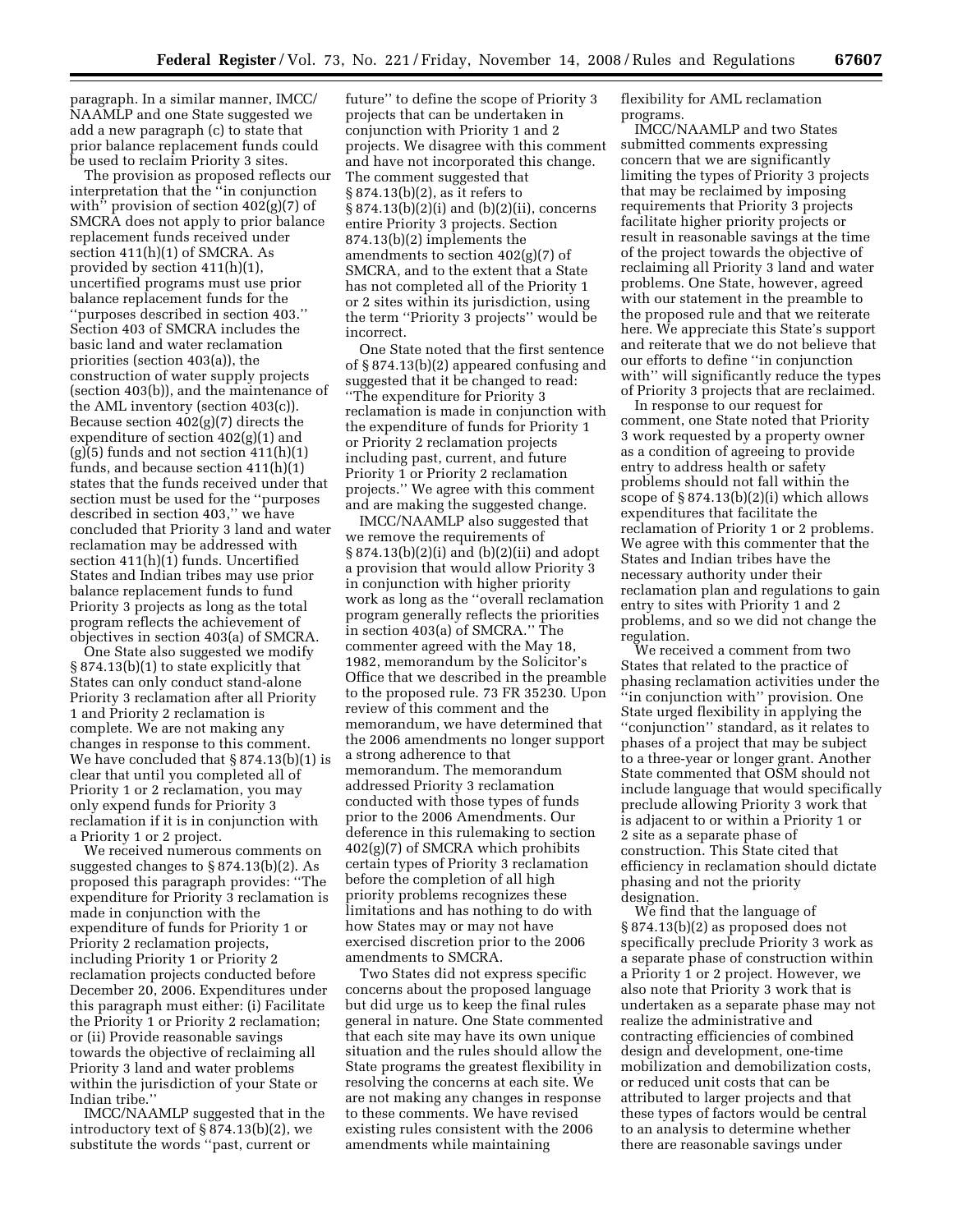§ 874.13(b)(2)(ii). States and Indian tribes have qualified staff with years of mine land reclamation and contracting experience. As one commenter noted ''States and Indian tribes have been reclaiming lands and water for over 30 years. This experience and efficient management of AML funds give the States and Indian tribes the ability to define 'reasonable' without OSM providing the definition in its proposed rules.'' We agree with this commenter and are confident that each State and Indian tribe is capable of reviewing Priority 3 lands and waters to determine if delaying reclamation to a separate phase will prevent a determination under § 874.13(b)(2) that the reclamation will provide reasonable savings towards the objective of reclaiming all Priority 3 land and water problems within their jurisdiction.

One State suggested that the ''in conjunction with'' provision of § 874.13 (b)(2) should be implemented in a manner that allows Priority 3 problems to be addressed ''as long as the Priority 3 that is being reclaimed is necessary to complete the reclamation of a Priority 1 or Priority 2 project.'' This suggested requirement appears to be a more stringent requirement than we have proposed. Generally, we are endeavoring to give States and Indian tribes as much flexibility and discretion as we can within the bounds of SMCRA. We do not believe that section 402(g)(7) of SMCRA requires such as a restrictive approach, and we think that such an approach would fail to take advantage of the reclamation efficiencies that may be present on a site-by-site basis. Thus, we are not adopting this suggestion.

IMCC/NAAMLP and one State requested that we confirm that projects conducted under the Appalachian Regional Reforestation Initiative (ARRI) and no-cost AML projects are not subject to the ''in conjunction with'' provision at  $\S 874.13(b)(2)$ . ARRI is an OSM initiative that encourages the planting of trees on reclaimed AML sites. Approval by AML program managers to incorporate ARRI tree planting techniques into an AML project design in no way determines the applicability of § 874.13(b)(2). With regard to no-cost AML projects, as we stated in the preamble to the proposed rule, projects conducted under the AML enhancement rule of 1999 are not subject to the ''in conjunction with'' provision at § 874.13(b)(2) because they are provided for under a separate rulemaking by the Secretary. To the extent that a no-cost contract is implemented under that rulemaking, we agree that it too is not subject to § 874.13(b)(2). Thus, no changes are

being made in accordance with these comments.

Several comments were submitted that relate to the interplay between the ''adjacent to'' standard in § 874.13(a)(3) and the ''in conjunction'' language of § 874.13(b)(2). One concern raised by numerous commenters, including IMCC/NAAMLP and several States, regards the potential unnecessary administrative burdens that they perceive that the regulations are placing on the States and Indian tribes. Specifically they were concerned that they will need to devote precious time and resources to demonstrate to us that their Priority 3 projects meet the requirements of this section. Moreover, IMCC/NAAMLP asserted that the requirements are too elusive and subjective, are difficult to define, and will result in significant disputes and conflicts between OSM and the States and Indian tribes. The commenters questioned the level of detail, proof, and justification we will require to obtain project approval and whether we would set a specific timeframe for the qualifying Priority 3 work to be completed. But one State commented that it did not want a formal definition of reasonable.

We are not making changes to the rule as a result of the above comments on the level of detail, proof, and justification we will require to obtain project approval and whether there would be a specific timeframe for the qualifying Priority 3 work to be completed within. We originally proposed these two conditions because they will promote Priority 3 reclamation while emphasizing the elevated Priority 1 and 2 reclamation objectives contained in the 2006 amendments. We continue to believe that these objectives are central to the 2006 amendments. We do not agree that the requirements are too elusive and subjective, are difficult to define, or will result in significant disputes and conflicts, as suggested by IMCC/NAAMLP. Rather, we believe that experienced State and Indian tribal program officials will have little difficulty recognizing when Priority 3 reclamation facilitates higher priority work, and also in understanding the mechanics and costs of site reclamation to be able to conclude when reclamation of Priority 3 lands and waters represents a reasonable savings through program efficiencies. In those cases where State or Indian tribal officials are uncertain, we remain available to assist in making the determination. In terms of the level of detail and justification needed to confirm that the provision is being implemented properly, each site will be different. Some sites will be located in

a manner so favorable that assessments of potential savings on the mobilization/ demobilization costs, reduced unit prices, or other such efficiencies will be straightforward and obvious. Some sites, however, may require more detailed assessments of potential savings. AML reclamation programs have been operating for close to 30 years. We remain confident that they possess the technical and administrative expertise to perform adequate assessments.

IMCC/NAAMLP and two States commented that States and Tribes should have sole discretion to determine which type of Priority 3 designation is applicable in the event that a Priority 3 problem would qualify for funding as being both ''adjacent to'' and ''in conjunction with'' a high priority problem. IMCC/NAAMLP suggested a revision to the proposed regulations to support the requested discretion. One State went further by commenting that it should be the State or Indian tribe that determines if it has met the requirements of our definitions for the terms ''adjacent to'' and ''in conjunction with'' and that the burden of proof should be on us to prove that a Priority 3 feature does not meet the stated requirements. Another State proposed we add paragraph (b)(3) to specify States and Indian tribes ''will determine the eligible subparagraphs for eligibility and priority determination.''

We agree with the premise of these comments. States and Indian tribes are responsible for determining whether they have met the requirements of our definitions for the terms ''adjacent to'' and ''in conjunction with,'' but we do not believe explicit language needs to be added to the rule. Determinations made under this section are consistent with essentially all of the other programmatic functions, such as the eligibility requirements in section 404 of SMCRA, that our State and Tribal co-regulators make routinely. We intend to provide assistance to the States and Indian tribes through program guidance, if needed, and will conduct oversight as necessary to ensure that the provisions are being implemented properly. To the extent that we become concerned with individual site or program-wide implementation by a State or Indian tribe, we will address the matter consistent with our oversight process. However, given the new funding directives of the 2006 amendments, it is possible that our oversight process will have to be adjusted. As has been our practice in the past, the States and Indian tribes will be invited to participate in the process of refining the oversight process and the guidance that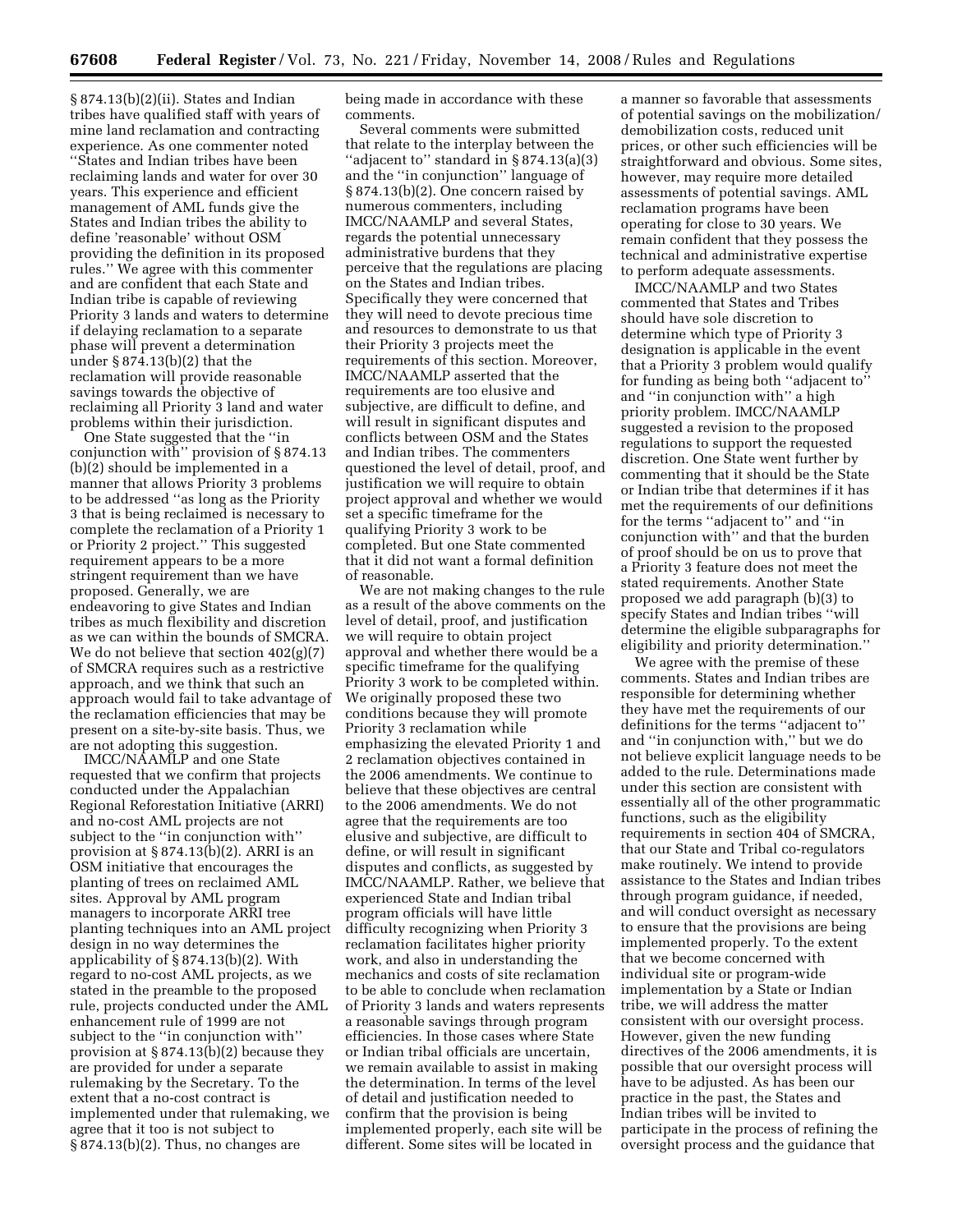helps define the State/Federal partnership in the reclamation program.

In response to one statement that alluded to uncertainty as to what we will require to obtain project approval, we remind the commenter that the environmental clearance and the ATP process is governed by our directive GMT–10, FAM chapter 5–11. We do not believe that the reclamation of Priority 3 lands in conjunction with Priority 1 or 2 problems will require more than minimal additional environmental clearance or inventory review time. In accordance with the simplified grants process implemented in the early 1990s, we rely on the oversight process for conducting in-depth reviews of project implementation and inventory management. Under that process, States can participate with us in studies and reviews that will help staff exchange information and ideas on how best to document program decisions related to the requirements of  $\S 874.13(b)(2)(i)$  and (b)(2)(ii).

One State commented that the terms ''adjacent,'' ''geographically contiguous,'' and ''spatially connected'' appear ambiguous and requested further guidance from OSM in the final rule. The term ''adjacent to'' is defined as being geographically contiguous. We further explained that such sites must be spatially connected. If needed, we will provide additional guidance as situations arise.

One State commented that OSM Directive AML–1 should be used to make keyword-specific determinations of ''in conjunction with''. This comment is beyond the scope of this rulemaking, but we intend to consider it if and when we review the OSM Directive AML–1.

Although beyond the scope of the rule, we intend to address how the AML inventory is to be revised to provide for the proper recording and reporting of lands and waters adjacent to Priority 1 or 2 health and safety problems. At that time we will consider the detailed comments that IMCC/NAAMLP and some States provided on this rule that relate to changes that could be made to the AML inventory.

One State commented that the differences in how the State or Tribal share, historic coal, and prior balance replacement funds can be applied to Priority 3 expenditures raises the issue of how OSM intends to track Priority 3 reclamation relative to the type of fund expended. This commenter stated that tracking Priority 3 expenditures at a project-by-project level would create a substantial administrative burden on OSM and the States and Indian tribes. The commenter suggested that we revise FAM to require Priority 3 expenditures

to be tracked on an overall grant basis. We are not making any changes in response to this comment. We agree that administrative effort will be expended to properly track expenditures from the various funding sources. However, State reclamation programs have performed similar tracking and management duties relative to administrative funding, minimum program funding, set-aside funding, water projects, and any special appropriations received in the past. We are confident that reclamation programs have or will have the accounting tools in place to accurately track expenditures and preserve funding flexibility. However, we will consider making this change to FAM in the future if it becomes appropriate.

One commenter strongly encouraged us to allow modification to the reclamation processes and authorize expenses for Priority 1 and 2 sites to include water quality improvements as a main objective. They stated that Priority 1 and 2 reclamation conducted solely for the purpose of removing a safety hazard may be overlooking the potential water quality benefits that could be derived if alkaline addition occurred as part of the reclamation process. This commenter promoted the use of alkaline material at Priority 1 and 2 sites as a way to significantly reduce the amount of acid mine drainage being produced and then discharged at Priority 3 sites. We did not make any changes in response to this comment. First, we believe that the main objective of reclamation at every Priority 1 or 2 site is the elimination of all health and safety hazards. However, State reclamation programs should review all coal related problems at each Priority 1 or 2 site and address those lower priority problems, including water quality problems, which can be integrated into the reclamation plan consistent with § 874.13(b)(2). The use of alkaline material at Priority 1 or 2 sites to reduce mine drainage produced at nearby Priority 3 sites will have to be evaluated on a site-by-site basis to determine if such expenditures provide reasonable savings towards the objective of reclaiming all Priority 3 land and water problems within the jurisdiction of a State or Indian tribe.

#### Water Supply Restoration (§ 874.14)

As explained in the preamble to the proposed rule, we are changing this section primarily to reflect the 2006 amendments' removal of section 403(a)(4). We received no comments on this section, and adopt it as proposed.

# Contractor Eligibility (§ 874.16)

As explained in the preamble to the proposed rule, we are revising § 874.16 to reflect our changes to the funding applicability section in § 874.11. We received no comments on this section, but as explained further in the preamble to Part 875, this section has been changed to apply to both uncertified States and Indian tribes receiving moneys under Title IV as well as certified States or Indian tribes conducting coal AML reclamation as required to maintain certification under this Part.

Part 875—Certification and Noncoal Reclamation

As proposed, we are amending the title of this Part to more accurately describe the subject matter covered by these regulations. Our proposed revisions to this Part contained a new definition section at § 875.5 and changes to existing §§ 875.10 (Information collection), 875.11 (Applicability), 875.12 (Eligible lands and water prior to certification), 875.13 (Certification of completion of coal sites), 875.14 (Eligible lands and water subsequent to certification), 875.16 Exclusion of certain noncoal reclamation sites), and 875.20 (Contractor eligibility).

In 1994, we explained:

Congress has created a two-tiered process for addressing noncoal problems. Prior to completing all known coal problems, Congress has limited a State's/Indian tribe's ability to do noncoal work. This is shown in [existing] § 875.12. A State/Indian tribe desiring to implement a greatly expanded noncoal reclamation program (see [existing] §§ 875.14–19), or what could be called the second tier, would first have to certify that it had completed all known coal problems and the Director would have to concur in the finding (see [existing] § 875.13).

Section 409 of SMCRA, as enacted in 1977, authorized States and Indian tribes to undertake noncoal reclamation activities if: (a) The Governor of a State or the Chairman of an Indian tribe requested funding and the State had either completed all known coal reclamation objectives or (b) if coal problems remained, the project for which funding was requested was necessary to protect the public health and safety.

# 59 FR 28160.

As with the proposed rule, the changes we are adopting in the final rule update certification procedures and how certified States and Indian tribes must address remaining or newly discovered coal problems. As indicated in the preamble to the proposed rule, we are also finalizing one major substantive change from the existing regulations, namely that this Part generally does not apply to certified States and Indian tribes that are expending prior balance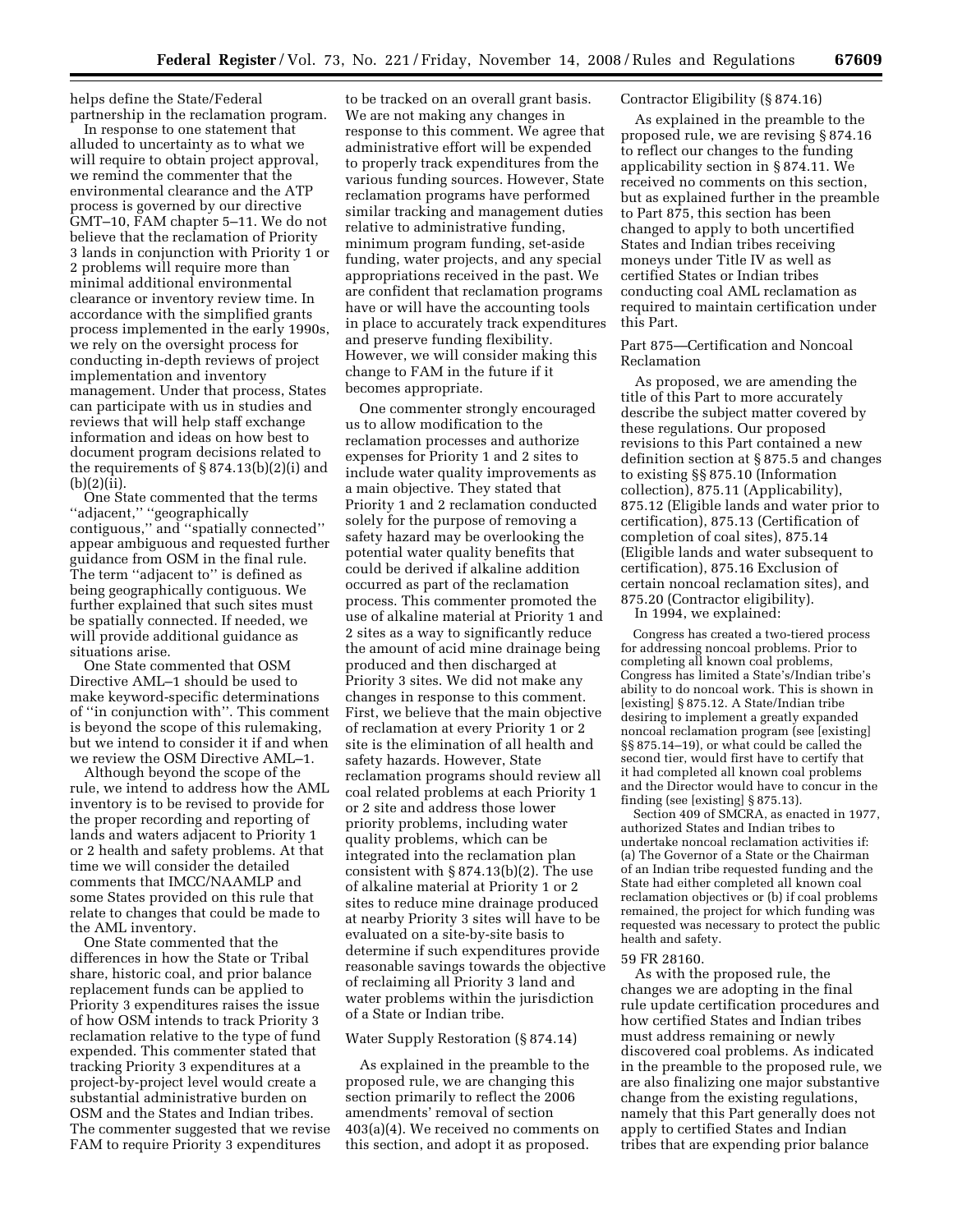replacement funds or certified in lieu funds. 73 FR 35232–35233.

#### Responses to Comments

In general comments, IMCC/NAAMLP and one State referred to our proposed changes to Part 875 as a major area of concern. First, they questioned whether our proposed revisions could be interpreted to require certified States and Indian tribes to complete all known noncoal reclamation projects using certified in lieu funds, or alternatively, to require a certified State or Indian tribe that decides to do noncoal reclamation to follow the priority list in the regulations. These two commenters disagreed with either potential interpretation. To further expand on these points, the two commenters noted a perceived conflict between §§ 872.31 and 872.34, which generally allows certified States and Indian tribes to use prior balance replacement funds and certified in lieu funds with few, if any, restrictions and our proposed rule in Part 875, which did not propose any changes to § 875.15 (Reclamation priorities for noncoal program). In other words, the commenters expressed concern that any application of § 875.15 to certified States or Indian tribes would place ''unsupported and illegal restraints'' on their use of prior balance replacement funds and certified in lieu funds. The commenters recommended language be included in the regulations that confirmed that certified States and Indian tribes are not required to spend these types of funds according to Part 875, including according to the noncoal reclamation priorities in § 875.15, and to clarify that a certified State can elect to do noncoal reclamation outside the framework of this Part.

After a careful review of SMCRA and consideration of the comments, we determined to retain Part 875, with the revisions discussed below. We believe it is important to retain these regulatory provisions because they implement sections 411(b) through (g) of SMCRA and are still applicable to any State or Tribal share funds distributed to certified and uncertified States and Indian tribes under section 402(g)(1) before October 1, 2007. We agree with commenters, however, that certified States and Indian tribes are not required to use prior balance replacement funds and certified in lieu funds received under sections  $411(h)(1)$  and  $(h)(2)$  to conduct reclamation under this Part. As the commenters pointed out, any other interpretation of Part 875 would be inconsistent with §§ 872.31 and 872.34. However, using the interpretation of SMCRA contained in §§ 872.31 and 872.34, we are no longer authorized to

support a noncoal reclamation program under SMCRA that uses prior balance replacement funds or certified in lieu funds because sections 411(b) through (g), which authorized noncoal reclamation programs in certified States and Indian tribes, are expressly not applicable to any funds other than State or Tribal share funds. Thus, as discussed below, we are using § 875.11(b) to clarify the applicability of this part as it applies to certified States and Indian tribes. Noncoal reclamation programs conducted by uncertified States and Indian tribes and funded by State or Tribal share and/or historic coal share funds are authorized by section 409 and are still covered by this Part.

# Definitions (§ 875.5)

We are adding a new section to Part 875 to include the definition of the term ''Reclamation plan or State reclamation plan.'' We received no comments on this section and are adopting it as proposed.

#### Information Collection (§ 875.10)

In this section, we discuss the Paperwork Reduction Act requirements and the information collection aspects of Part 875. We are updating this section and rewording it using plain English. We did not receive any comments on this section and are adopting the section as proposed.

#### Applicability (§ 875.11)

Except in connection with the sources of funding that may be used for reclamation, our revisions to this section make minimal changes for uncertified States and Indian tribes with approved reclamation plans. Generally, our changes relate to the use of certified in lieu funds and prior balance replacement funds by certified State and Indian tribes because, as explained in Part 872 (Moneys Available to Eligible States and Indian Tribes) and Part 884 (State Reclamation Plans), certified States are not required to spend these funds according to Part 875.

In paragraph (a) we are clarifying that when you, an uncertified State or Indian tribe, expend State share funds, Tribal share funds, and historic coal funds for noncoal reclamation, you are subject to the limitations on the use of those funds contained in this Part and in §§ 872.16, 872.19, or 872.23. This portion of our rule does not change the existing requirements and is consistent with section 409 of SMCRA, which requires that moneys provided by sections  $402(g)(1)$  and  $(g)(5)$  of SMCRA may be used to address high priority noncoal hazards at the request of the Governor or governing body of an Indian tribe. 30

U.S.C. 1239(b) and (c). We did not include minimum program make up funds or prior balance replacement funds as a source of moneys that uncertified States may use for noncoal reclamation under this Part for the reasons discussed in the preamble to §§ 872.28 and 872.31, respectively.

In paragraph (b) of the proposed rule, we had proposed to limit the applicability of this part to certified States and Indian tribes. As proposed, certified States and Indian tribes could, but were not required to, expend prior balance replacement funds and certified in lieu funds to address eligible coal problems to maintain certification as required by §§ 875.13 and 875.14 or to implement any other requirements of this Part as provided by the approved reclamation plan. After consideration of the comments and discussed in more detail below, we have decided to adopt an amended version of this paragraph to dispel commenters' concerns that the proposed language would require certified States and Indian tribes to spend prior balance replacement funds and certified in lieu funds under Part 875. A sentence has been added at the end of this section to make this point clear.

#### Responses to Comments

As explained in the general comments to Part 875, we received comments from IMCC/NAAMLP and one State concerning a possible inconsistency between §§ 872.31 and 872.34 and the applicability of Part 875 regarding restrictions on the use of prior balance replacement funds and certified in lieu funds by certified States and Indian tribes. In response, we have amended the regulatory language to clearly express in § 875.11(b)(1) that certified States and Indian tribes are only required to comply with all of the provisions in Part 875 when they expend State or Tribal share funds distributed to them before October 1, 2007. In contrast, under revised § 875.11(b)(2), they may choose to expend prior balance replacement funds and certified in lieu funds under this Part to address eligible coal problems to maintain certification as required by §§ 875.13 and 875.14. If they choose to address eligible coal problems, this reclamation would be governed by Part 874.

In addition, IMCC/NAAMLP and one State responded to our request for alternative approaches to our proposal that certified States and Indian tribes be required to use prior balance replacement funds or certified in lieu funds to address eligible coal problems to maintain certification. Specifically,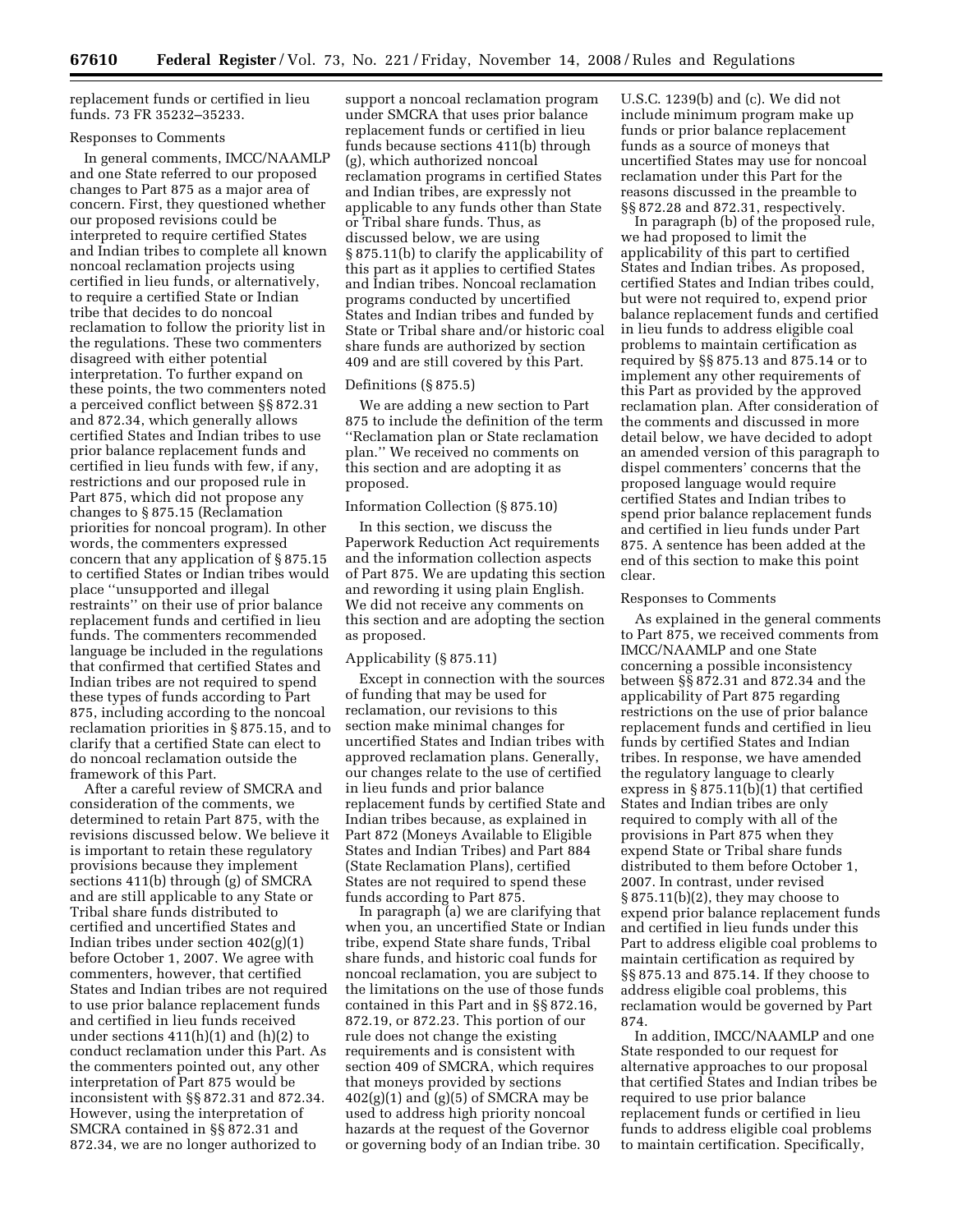they commented that a certified State or Indian tribe should be able to use either prior balance replacement funds or certified in lieu funds to maintain certification. However, to use prior balance replacement funds, a certified AML program would be required to gain the approval of the State legislature or Tribal governing body to do so. These commenters suggested that our proposed § 875.11(b) should be rewritten to clarify prior balance replacement funds can be used for the purposes stated only if approved by the State legislature or Tribal governing body.

After consideration of this comment, we have decided not to include any language in § 875.11 that specifies that States and Indian tribes would have to gain approval from their State legislature or Tribal council before using prior balance replacement funds to maintain certification status. We believe that any such provision would simply repeat what is already contained in § 872.31(a) of these regulations. In accordance with this comment and as discussed above, we also clarified that § 875.11(b)(2) gives certified States and Indian tribes discretion on whether to spend any prior balance replacement funds and/or certified in lieu funds to maintain certification status as required by §§ 875.13(a)(3) and 875.14(b).

IMCC/NAAMLP and one State also responded to our request for comments on a possible alternative approach under which our regulations would require certified States and Indian tribes to continue to conduct noncoal reclamation under this Part and to use certified in lieu funds only for reclamation of lands or water affected by the mining of minerals and materials other than coal. These commenters asserted that such an approach would be contrary to SMCRA because SMCRA ''mandates the use of the funds received by a certified State or Tribe.'' They followed that ''the decision to do noncoal reclamation should be up to the individual States and Tribes, as noncoal reclamation is an option in SMCRA and not a requirement.''

These comments relate to our discussion of the comments received under § 872.34 regarding the alternative approach that would require certified in lieu funds to be expended under this Part. As discussed in more detail in the preamble to that section, § 872.34 makes clear that we have decided not to place any restrictions on the use of certified in lieu funds. We do not believe that we need to repeat a similar provision here.

Importantly, however, as a consequence of this decision, we must remove proposed § 875.11(b)(2) from the rule altogether. This provision had been proposed to allow certified States and Indian tribes the choice to expend prior balance replacement funds or certified in lieu moneys to fund a noncoal reclamation program under SMCRA. *See, e.g.*, 73 FR 35236. Under the existing rules, after a State or Indian tribe certified, the State or Indian tribe could ''implement a noncoal reclamation program pursuant to the provisions in Section 411 of SMCRA.'' 30 CFR 875.13(c) (2005). Sections 411(b) through 411(g) of SMCRA, which provide the authority for certified States' and Indian tribes' noncoal reclamation programs, by their own terms apply only to grants of State or Tribal share funds. *See, e.g.*, 30 U.S.C. 1240a(b) (''If the Secretary has concurred in a State or tribal certification under subsection (a), for purposes of determining the eligibility of lands and waters for annual grants under section  $402(g)(1) * * *$ ."). After October 1, 2007, certified States and Indian tribes no longer receive grants under section 402(g)(1). *See* 30 U.S.C. 1231(3)(B) (''Beginning on October 1, 2007, certified States shall be ineligible to receive amounts under section 402(g)(1).''). Because sections 411(b) through (g) allow only State or Tribal share funds to be expended for a noncoal reclamation program under SMCRA and because these funds are no longer distributed to certified States and Indian tribes, SMCRA no longer authorizes a noncoal reclamation program for certified States and Indian tribes. Thus, we cannot allow certified States and Indian tribes a choice to expend the funds they do get, namely prior balance replacement funds and certified in lieu funds, for a SMCRA sponsored noncoal reclamation program.

This approach is consistent with our 1994 statement that ''[t]he Secretary has no independent authority to undertake noncoal reclamation activities, and only the States and Indian tribes, utilizing AML funds allocated pursuant to Section  $402(g)(2)$  (as amended in 1990, this section is now Section 402(g)(1)), could carry out such tasks.'' 59 FR 28160. The only difference is that now certified States and Indian tribes are prohibited from receiving moneys under section 402(g)(1) of SMCRA. We do recognize that certified States and Indian tribes may choose to use prior balance replacement funds, certified in lieu funds, or other funds to conduct their own program to reclaim noncoal hazards. Such a program, however, would not be conducted under SMCRA, and Part 875 would not be applicable.

Finally, one State commenter suggested a revision to § 875.11(a) to enable uncertified States and Indian tribes to use prior balance replacement funds under § 872.31 to conduct reclamation projects on land or water affected by mining of minerals and materials other than coal. As described in our discussion of comments received in the preamble to § 872.31, we have decided not to make the proposed revisions.

Eligible Lands and Water Prior to Certification (§ 875.12)

We proposed to make minor revisions to § 875.12. We received no comments on this section, and we adopt it as proposed.

## Certification of Completion of Coal Sites (§ 875.13)

We proposed to make some changes to paragraphs (a) and (a)(1) of this section and add a new paragraph (d). We did not receive any comments on these proposed changes and are adopting them as proposed. However, we also invited comments as to whether we should add language to the rule detailing how we would suspend or remove certification from a State or Indian tribe that is unable or unwilling to address coal problems once they are known to exist after certification.

## Responses to Comments

In their comments, IMCC/NAAMLP recognized our authority to suspend or remove certification from a State or Indian tribe under SMCRA as revised by the 2006 amendments, but they believe OSM should never use this authority. They suggest that the addition of such a provision would only continue to highlight what they perceive as a undeserved heavy handed approach that we are taking against our State and Tribal co-regulators in this rule.

After consideration of this comment, we have decided not to add any additional provisions regarding a certification suspension or removal process. We view our authority to suspend or remove certification of a State or Indian tribe as an action of last resort, if necessary. We intend to focus our efforts to work cooperatively with certified States or Indian tribes to ensure coal problems that exist after certification are appropriately addressed.

We have also decided to retain § 875.13(c). As discussed in the responses to comments under § 875.11, existing § 875.13(c) allows certified States and Indian tribes to conduct reclamation programs under section 411 of SMCRA. Because certified States and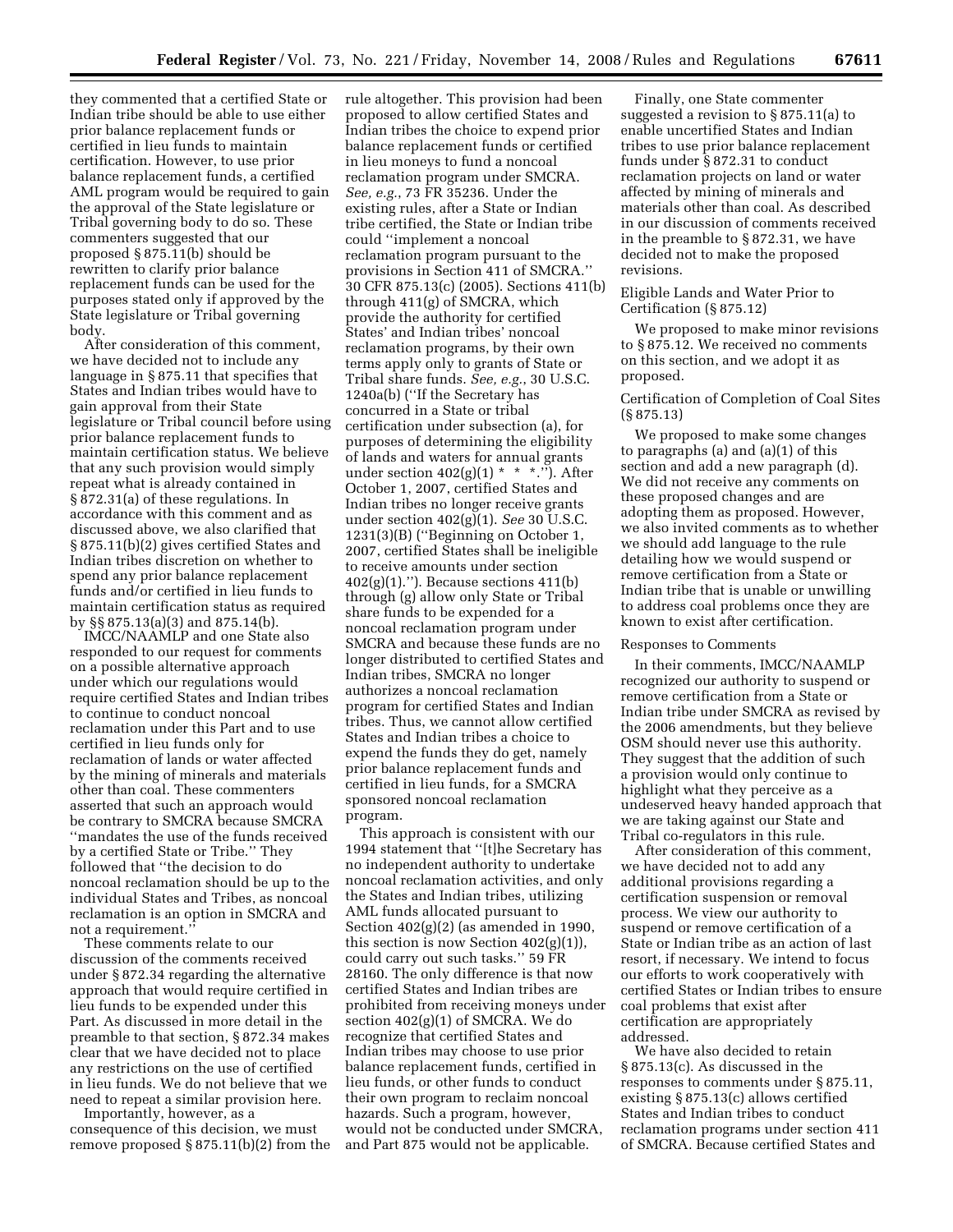Indian tribes still have active grants that use State and Tribal share funds distributed before October 1, 2007, we believe it is important to recognize that those funds may be used for SMCRA's noncoal reclamation program authorized by sections 411(b) through (g). However, our decision to retain § 875.13(c) does not authorize certified States and Indian tribes to expend prior balance replacement funds and certified in lieu funds under their SMCRA noncoal reclamation program. Thus, as explained below, any reclamation of noncoal hazards that uses prior balance replacement funds and certified in lieu funds will not benefit from the provisions in Part 875, including limited liability.

Eligible Lands and Water Subsequent to Certification (§ 875.14)

We proposed revisions to § 875.14(a) to clarify eligibility dates and reword it using plain English. We did not receive any comments on this section and adopt it as proposed. We note, however, that because this paragraph is related to a SMCRA noncoal reclamation program, certified States and Indian tribes cannot use it to expend prior balance replacement and certified in lieu funds. We only retained it because of the remaining active grants that certified States and Indian tribes have that contain State share or Tribal share funds distributed under section 402(g)(1) and that can be used for a noncoal reclamation program under sections 411(b) through (g) of SMCRA.

We also proposed revisions to § 875.14(b) to clarify the timing of reclamation efforts and the sources of funds that may be used to address coal problems after certification. Under existing § 875.14(b), you, the certified State or Indian tribe, were required to address coal problems no later than the next grant cycle, subject to the availability of funds distributed. Under our proposed rules we would require you to submit to us a plan that describes the approach and funding sources that you will use to address any coal problems in a timely manner. Our proposed rules acknowledged that certified in lieu or prior balance replacement funds would, most likely, be identified as a funding source in any plans submitted to us. In our proposed rule, we stated that we would review plans submitted to us to ensure they represent a timely approach to reclamation of existing coal problems. We also confirmed that we will monitor progress towards completion of any plans submitted. Finally, we proposed retaining the requirement that any coal reclamation projects, regardless of

funding source, must conform to sections 401 through 410 of SMCRA and Part 874 of this chapter. 30 U.S.C. 1231– 1240.

## Responses to Comments

IMCC/NAAMLP and one State responded to our request for comments on how we might review plans submitted under § 875.14(b) by certified States and Indian tribes to address newly discovered coal sites. The commenters said that it is appropriate that a certified State or Indian tribe submit to OSM a notice that an eligible coal problem has been discovered and that the notice should contain an estimated timeframe for addressing the problem and the source of funding. They also commented that our review should be limited to the reasonableness of the State's or Indian tribe's approach to address the problem. IMCC/NAAMLP said that to conduct an investigation of the coal lands, obtain clearances, and to physically mitigate the problem may take several years. Both commenters stated that the notice should not be required to be submitted as a formal reclamation plan amendment. They observed that the reclamation plan should already contain a commitment to address any newly discovered eligible coal problem as part of the certification process and, therefore, a revision to the reclamation plan is not required.

We agree with the commenters that the discovery of a new coal problem should not require an amendment to the reclamation plan as long as the State or Indian tribe maintains certification. We also agree that each coal problem will present its own unique set of circumstances when developing and reviewing any plans. Because we received no adverse comments, we are adopting § 875.14(b) generally as proposed. However, we are removing the ''at the direction of the State legislature or Tribal council'' because this language is redundant with the regulations contained in § 872.31. Under this provision then, certified States and Indian tribes must comply with all of the applicable coal provisions contained in sections 401 through 410 of SMCRA and Part 874 of this chapter, the applicable regulations that address existing or newly discovered coal problems.

## Reclamation Priorities for Noncoal Program (§ 875.15)

In our proposed rule, we did not include any revisions to the language in § 875.15 (Reclamation priorities for noncoal program) stating that we believed that fund applicability requirements in Part 872 along with any reclamation plan revisions completed under Part 884 will properly define how the section applies to a project conducted by a certified program under Part 875.

### Responses to Comments

IMCC/NAAMLP and one State commented on our original proposal that § 875.15 would remain unchanged; thus requiring a certified State or Indian tribe to get a determination from the Governor or Tribal Chairman in order to do public facilities projects under Part 875. The commenters objected that our proposed § 875.15 went on to list priorities that a certified State or Tribe must meet to gain approval from us. IMCC/NAAMLP and the State said that the clear wording in SMCRA contains no restrictions on certified States or Indian tribes other than responding to newly discovered coal sites and expending prior balance replacement funds as directed by the State or Tribal legislative body. The commenters concluded that requiring a certified State or Indian tribe to comply with all provisions of this section is contrary to SMCRA.

We respect this comment but have decided not to make changes to § 875.15. We believe it is necessary to retain this section because it is still applicable to State or Tribal share funds distributed before October 1, 2007, that certified States and Indian tribes are using to fund SMCRA noncoal reclamation programs. However, as previously discussed, § 875.15 would not apply to any project, either related to noncoal reclamation or otherwise, that uses prior balance replacement funds or certified in lieu funds. Section 875.15 is authorized by sections 411(b) through (g), which does not apply to prior balance replacement funds or certified in lieu funds.

Exclusion of Certain Noncoal Reclamation Sites (§ 875.16)

We proposed revisions to § 875.16 to exclude you, an uncertified State or Indian tribe, from expending moneys from the Fund or prior balance replacement funds provided under § 872.29 for the reclamation of sites and areas designated for remedial action pursuant to the Uranium Mill Tailings Radiation Control Act of 1978 (UMTRCA), 42 U.S.C. 7901 *et seq.*, or that have been listed for remedial action pursuant to the Comprehensive Environmental Response Compensation and Liability Act of 1980 (CERCLA), 42 U.S.C. 9601 *et seq.* We proposed this revision to maintain consistency with the existing prohibitions on the use of moneys from the Fund and the statutory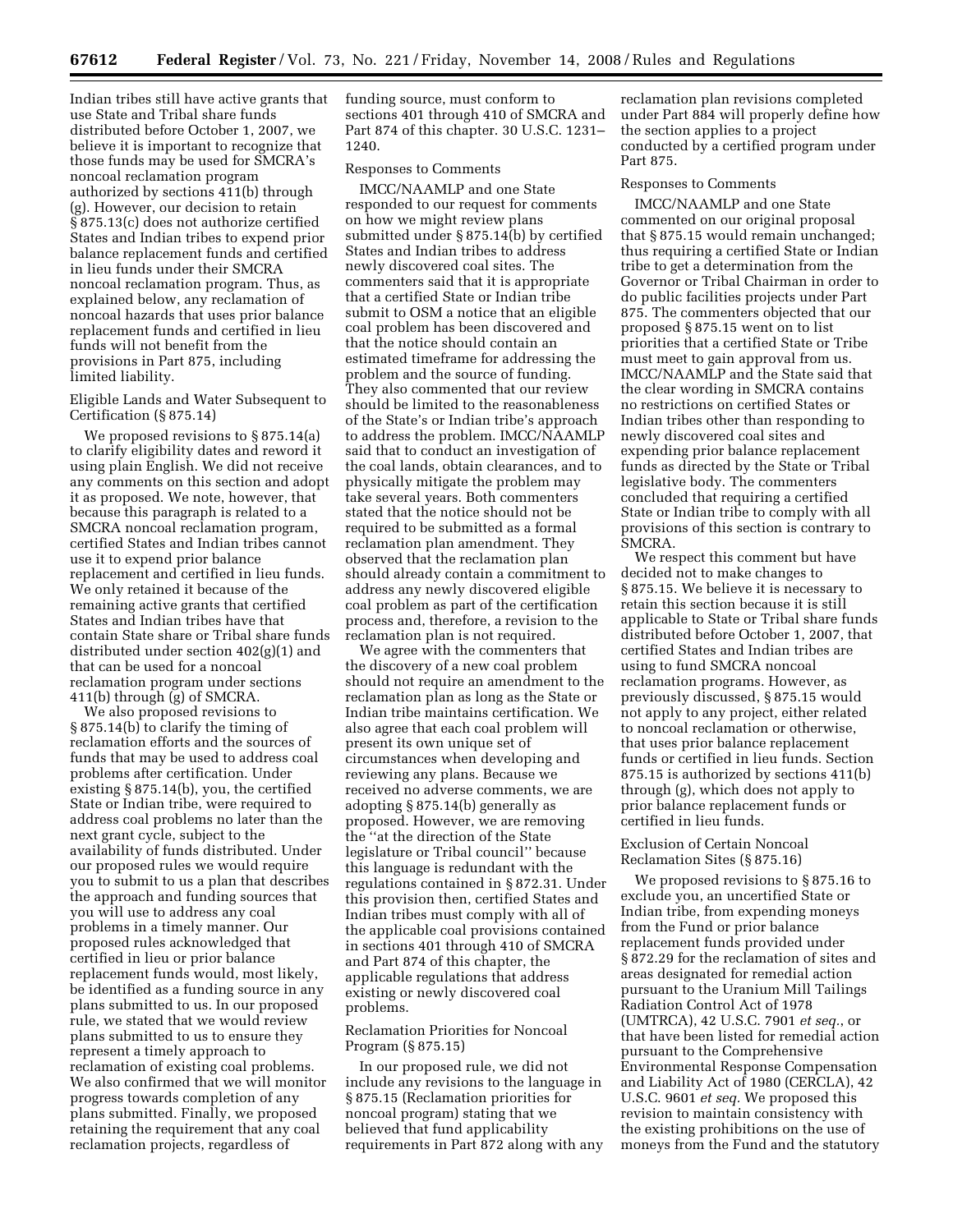restrictions on the use of prior balance replacement funds as explained in the preamble to § 872.29. In our proposed rule we also clarified that certified States and Indian tribes may use prior balance replacement funds or certified in lieu funds for these purposes provided they comply with the general statutory and regulatory restrictions of those funds. Finally, we invited you to comment on whether this paragraph is still needed.

## Responses to Comments

IMCC/NAAMLP and one State supported our proposal, which allows certified States and Indian tribes to use prior balance replacement funds or certified in lieu funds for reclamation projects identified under UMTRCA or the CERCLA provided they comply with the general statutory language and restrictions of those funds. IMCC/ NAAMLP also noted that the Tribes handle these sites by working with the U.S. Department of Energy and the U.S. Environmental Protection Agency. IMCC/NAAMLP and one State commented that the proposed rules currently dictate that uncertified States may not use money from the Fund or from the prior balance replacement fund for those purposes and requested that the proposed rule be revised to expressly allow certified States and Indian tribes to use those funds for these purposes should they choose to do so.

However, one Indian tribe commented that they did not support our proposal to allow the certified States and Indian tribes to use their prior balance replacement funds or certified in lieu funds for UMTRCA or CERCLA remedial action projects. The Tribe commented that these projects are very expensive environmental activities and that current legislation exists that clearly defines the regulatory authority for these two programs, which would be in direct conflict with SMCRA authority. Finally, the Tribe noted that Congress continues to fund the U.S. Department of Energy to carry out remedial action of the UMTRA sites and that the U.S. Environmental Protection Agency (EPA) takes the lead on CERCLA sites. They commented that the EPA should be responsible for all costs associated with CERCLA sites.

We appreciate the comments from the IMCC/NAAMLP and one State supporting our proposal allowing certified States and Indian tribes to use prior balance replacement funds or certified in lieu funds for reclamation projects identified under the UMTRCA or CERCLA. Consistent with our discussions above, we have included paragraph (b) to state that certified

States and Indian tribes are only restricted in using moneys from the Fund distributed under section 402(g)(1) for UMTRCA and CERCLA projects. This provision was necessary because certified States and Indian tribes may still have State or Tribal share moneys distributed before October 1, 2007. Because prior balance replacement funds and certified in lieu funds are not ''moneys distributed from the Fund,'' these moneys do not contain the same restriction. Moreover, we do not believe it is necessary to expressly state that certified States and Indian tribes may use their prior balance replacement funds or certified in lieu funds for UMTRCA or CERCLA remedial action projects because we believe that the authority for such expenditures is clear under Part 872. We also cannot accommodate the comment made by the Indian tribe because of the generally unrestrictive nature of our interpretation of the use of prior balance replacement funds or certified in lieu funds contained in §§ 872.31 and 872.34. We do note, however, that a certified State or Indian tribe is not required to use these moneys for UMTRCA or CERCLA remedial action projects, and our regulations simply give certified States and Indian tribes discretion on the use of these funds.

IMCC/NAAMLP and one State commented that in our proposed rule this subsection used the phrase ''of this chapter'' twice. One should be deleted. We agree with the comment and have revised the final language of § 875.16.

### Limited Liability (§ 875.19)

In our proposed rule, we did not include any revisions to the language in § 875.19 (Limited liability), but we did note that under the proposed rule, the only scenario in which a certified State or Indian tribe could avail itself of the limited liability provision of § 875.19 would be if it decided to maintain a noncoal reclamation program under section 411 of SMCRA. 73 FR 35236.

## Responses to Comments

IMCC/NAAMLP and one State commented that ''certified AML programs should not be required to follow all of Part 875 to enjoy the protection of the limited liability provisions of  $§ 875.19$  \* \* \*.'' The commenters supported this position by noting that ''the limited liability provisions are tied to a State or Tribe following approval of the reclamation plan not, to the other provisions of Section 875.''

We disagree with the implication of this comment and have not made any changes to this section. As explained

elsewhere in this Part, a certified State or Indian tribe must comply with all provisions of Part 875 in order to expend all State and Tribal share funds distributed to certified States and Indian tribes before October 1, 2007. Thus, they would receive the benefit of § 875.19 in these circumstances. However, prior balance replacement funds and certified in lieu funds cannot be used to fund a noncoal reclamation program under SMCRA; therefore, the only provisions in Part 875 applicable to those funds relate to existing or newly discovered coal problems in certified States and Indian tribes. If a certified State or Indian tribe decides to use prior balance replacement funds and/or certified in lieu funds to reclaim existing or newly discovered coal problems, they must do so under sections 401 through 410 of SMCRA and Part 874 of this chapter. In that case, the limited liability provision of § 874.15 would apply. As we interpret SMCRA in this regulation, the limited liability provision contained in § 875.19 will not apply to the reclamation of noncoal hazards by certified States and Indian tribes regardless of whether they use prior balance replacement funds and/or certified in lieu funds as a funding source since such expenditures are not subject to this Part.

We are not persuaded by the commenters' statement that the limited liability provisions of our regulations are tied to the approval of the reclamation plan and not Part 875. Section 405(l) provides:

No State shall be liable under any provision of Federal law for any costs or damages as a result of action taken or omitted in the course of carrying out a State abandoned mine reclamation plan approved under this section. This subsection shall not preclude liability for cost or damages as a result of gross negligence or intentional misconduct by the State. For purposes of the preceding sentence, reckless, willful, or wanton misconduct shall constitute gross negligence.

As the commenters mention, it is this statutory subsection that provides the basis for §§ 874.15 and 875.19. However, the reclamation plans under section 405 only contain information regarding Title IV of SMCRA. Because prior balance replacement funds and certified in lieu funds cannot be used to fund a noncoal reclamation program under SMCRA, section 405(l) does not support an interpretation that limited liability protection is extended to noncoal reclamation programs that are not conducted under Title IV. Under the general framework of § 875.11, however, this provision still provides limited liability protection to noncoal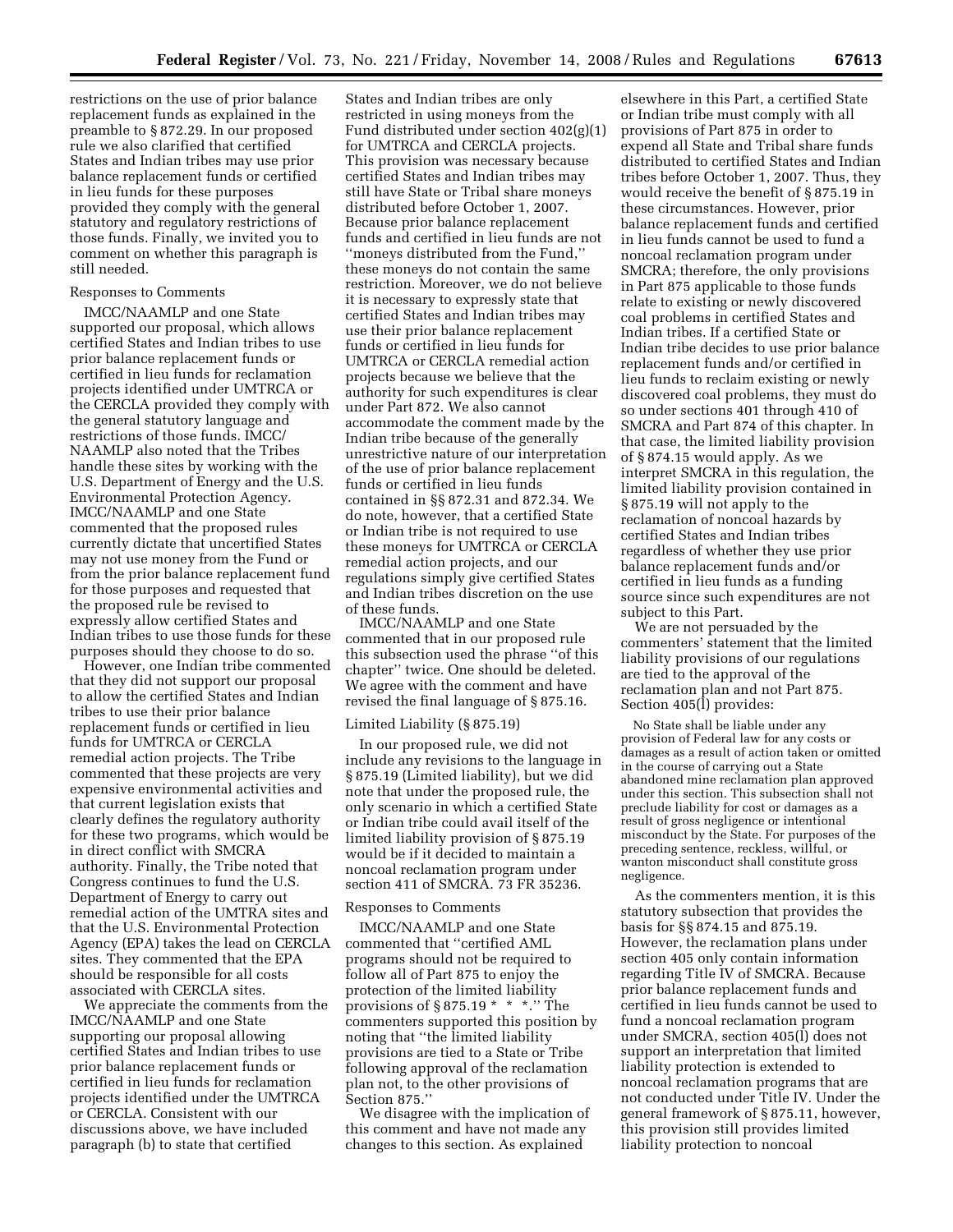reclamation performed by uncertified States or Indian tribes using State or Tribal share funds and/or historic coal funds, as well as certified States and Indian tribes that expend State or Tribal share moneys distributed before October 1, 2007.

### Contractor Eligibility (§ 875.20)

We proposed revisions to § 875.20 to remove the phrase ''[t]o receive AML funds for noncoal reclamation'' to clarify that prior balance replacement funds received by uncertified States and Indian tribes are also subject to the restrictions of this section. We also proposed that this section applies to contracts by certified States and Indian tribes only when used to address coal problems as necessary to maintain certification and that this section is not intended to apply to use of section 411(h) funds by certified States and Indian Tribes for any purpose other than coal AML reclamation.

We did not receive any comments on this proposed section. However, we made some changes to the proposed language consistent with the other changes to this Part. This section now clearly applies to uncertified State or Indian tribes conducting noncoal reclamation under this Part and certified States or Indian tribes undertaking noncoal reclamation using moneys distributed from the Fund under section 402(g)(1) of SMCRA. Section 874.16 will now apply to certified States and Indian tribes that elect to use prior balance replacement funds and certified in lieu funds to address existing or newly discovered coal problems.

## Part 876—Acid Mine Drainage Treatment and Abatement Program

Along with some minor changes, we proposed to make three major changes to this Part consistent with the 2006 amendments. First, to comply with amended section  $402(g)(6)(A)$ , we are raising the previous 10% limitation on grants for AMD abatement and treatment set-asides to 30% of annual State or Tribal share and historic coal funds. Second, we are specifying the requirements for an uncertified State or Indian tribe to establish an AMD abatement and treatment fund. Third, we are eliminating the requirements for a State or Indian tribe to prepare AMD abatement and treatment plans and for those plans to be approved by the Director of OSM.

The decision by an uncertified State or Indian tribe to establish an AMD abatement and treatment fund, or to deposit moneys into an established fund, is optional. Section 403(a) of SMCRA established health and safety

coal AML problems as the top two priorities for reclamation programs. SMCRA provides uncertified States and Indian tribes with a mechanism for abating AMD while working on high priority reclamation projects, if the water resources are adjacent to a high priority problem. 30 U.S.C. 1233(a)(1)(B)(ii) and (a)(2)(B)(ii).

### Information Collection (§ 876.10)

In this section, we discuss the Paperwork Reduction Act requirements and the information collection aspects of Part 876. We are updating this section and rewording it using plain English. We did not receive any comments on this section and are adopting the section as proposed.

### Eligibility (§ 876.12)

As explained in the preamble to the proposed rule, we are revising the first sentence of paragraph (a) to delete the specific information on the time period during which States and Indian tribes may expend funds under the 2006 amendments. This section does not need to explain these time limits in detail because this section makes these limits not applicable to the AMD setaside program. We also are raising the existing 10% cap on deposits to AMD abatement and treatment funds to 30%, as required by the 2006 amendments. Four environmental groups commented in support of the increase in the funding limit for AMD set-asides from 10% to 30% because of the huge task of cleaning up acid mine drainage from abandoned coal mines.

Existing paragraph (a)(1) is deleted because it referred to the future reclamation set-aside fund, which is addressed in Part 873. Existing § 876.12(a)(2), which requires that States and Indian tribes create the AMD funds under their State or Tribal law, is now located in the last sentence of § 876.13(a).

In addition, we are revising this subsection to clarify that section 402(g)(6) of SMCRA establishes that the only moneys from the Fund that you may set aside for AMD treatment under this section are those that you receive as State or Tribal share funds under section 402(g)(1) of SMCRA, §§ 872.14 and 872.17, or as historic coal funds under section 402(g)(5) of SMCRA, § 872.21. Therefore, the funds you receive as minimum program make up funds under § 872.26 or prior balance replacement funds under § 872.29 may not be set aside under this Part. As indicated in our discussion of § 872.29, we believe that section 411(h)(1) of SMCRA clearly requires uncertified States and Indian tribes to use prior

balance replacement funds only for the purposes of section 403 of SMCRA. This subsection also provides that generally up to 10% of the funds we distributed to you before December 20, 2006, may be deposited into an AMD abatement and treatment fund.

We are eliminating existing paragraph (b), because it required States and Indian tribes to spend their AMD abatement and treatment funds according to a plan approved by the Director. Under the 2006 amendments, the requirements to prepare a plan, consult with the Natural Resources Conservation Service, or get the Director's approval were eliminated, so existing paragraph (b) is no longer needed.

With minor modifications suggested by commenters, we are adding a new paragraph (b) that requires an uncertified State or Indian tribe to establish a special fund account providing for the earning of interest as required by section  $402(g)(6)(A)$  of SMCRA. 30 U.S.C. 1232(g)(6)(A). This AMD fund must specify that moneys in it may only be used for the abatement of the causes and the treatment of the effects of AMD in a comprehensive manner. We are using the modifier ''comprehensive'' in the regulatory text of paragraph (b)(2) because we are deleting existing § 876.13 where ''comprehensive abatement of the causes and treatment of the effects of acid mine drainage'' was previously contained. We received one comment in support of this deletion.

Also, paragraph (b)(2) requires AMD abatement and treatment projects to occur within ''qualified hydrologic units.'' We are defining ''qualified hydrologic unit'' in paragraph (c). We are removing this definition from existing § 870.5 of this chapter and adding it to this section for clarity and ease of use because the phrase is used only in this section. In addition, we are rewording the definition slightly in an attempt to make it easier to understand.

We are also adding paragraph (d) providing that deposits into the State or Tribal AMD accounts are considered State or Indian tribal moneys. We receive two comments in support of this addition.

### Responses to Comments

IMCC/NAAMLP and one State commented that paragraph (b)(2) as proposed would require that moneys may only be used for the comprehensive abatement of the causes and treatment of the effects of AMD and that such a result is different from section 402(g)(6)(A) of SMCRA which requires amounts from the AMD accounts to be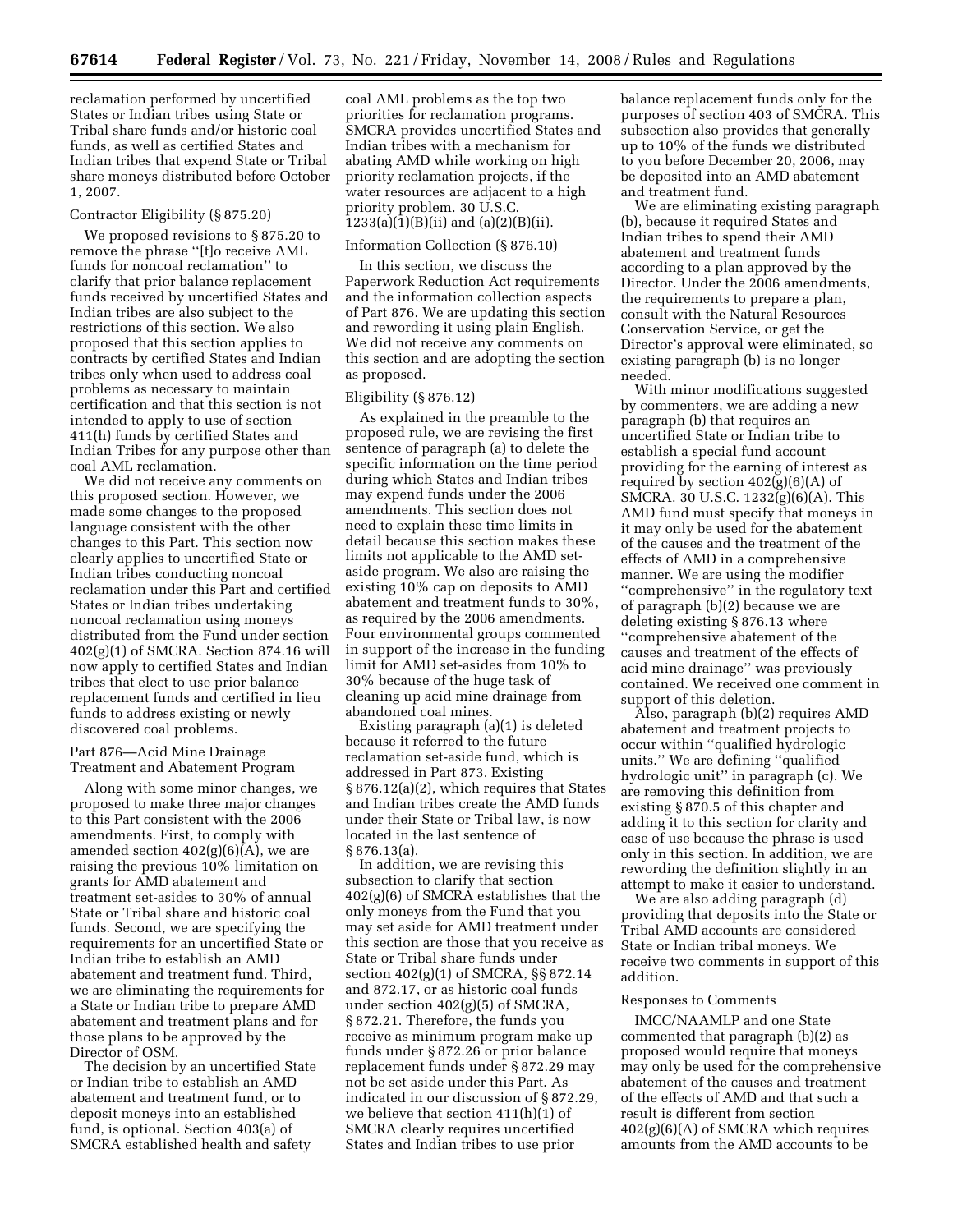''expended by the State for the abatement of the causes and the treatment of the effects of acid mine drainage in a comprehensive manner \* \* \*.'' The comment suggests that we revise the regulation language to better match the statutory language. We agree with this comment and are changing the regulation accordingly.

Three environmental groups also noted that OSM did not propose to define the terms ''hydrologic unit'' and ''comprehensive manner'' in section 402(g)(6) of SMCRA. They noted that by not proposing uniform national definitions, we have effectively left the interpretation of these terms to the discretion of each State or Indian tribe. The commenters believed this deference is appropriate but urged us to eliminate any doubt on the subject by stating explicitly that our regulations leave the definition of ''hydrologic unit'' and ''comprehensive manner'' to the discretion of each State or Indian tribe authorized to administer an approved AML program. We agree that States and Indian tribes are in the best position to designate qualified hydrologic units within their borders. While § 876.12(c) provides the overall basic structure for a hydrologic unit, States and Indian tribes have considerable flexibility in determining the location, shape, size, and components of such units. With regard to providing a definition of ''comprehensive manner'' we believe that it is best left to reclamation program officials to establish appropriate restoration goals and treatment thresholds for each hydrologic unit to ensure that funds are expended by the State for the abatement of the causes and the treatment of the effects of acid mine drainage in a comprehensive manner. Past guidance from us to State and Tribe reclamation programs emphasized that expenditures must address the eligible sites in a hydrologic unit as a whole rather than site-by-site. We have concluded that, at this time, we do not need to revise the regulations to incorporate a definition of ''comprehensive manner.''

IMCC/NAAMLP commented that the word separating the two conditions for defining a hydrologic unit in paragraphs  $(c)(1)$  and  $(c)(2)$  should be "or" instead of ''and''. They realized that our definition is consistent with the statutory language, but they note that actual practice over the past 25 years has been that hydrologic units must meet one or the other of these criteria, but not both. They commented that if the term is defined as we proposed, the scope of this important provision will be severely limited in a way that would render the purposes and intent of the

program ineffective despite the increase in the funding limit to 30%.

We agree with this commenter and others who have identified acid mine drainage as a major problem associated with many AML sites, and that there is a significant need to treat and abate it. However, the statutory requirement is clear. Section  $402(g)(6)(B)(ii)$  says a qualified hydrologic unit must contain ''land and water that are (I) eligible pursuant to section 404 and include any of the priorities described in section 403(a); and (II) the subject of the expenditures by the State from the forfeiture of bonds required under section 509 or from other States sources to abate and treat acid mine drainage.'' Our proposed regulation incorporates this language and we are adopting it as proposed.

IMCC/NAAMLP and one State responded under this section to our request for comments on whether AMD abatement and treatment should be included in the types of Priority 3 reclamation projects subject to the ''adjacent to'' and ''in conjunction with'' provisions of § 874.13.

IMCC/NAAMLP asserted that all AMD abatement and treatment projects are considered at a minimum to be Priority 3 projects. As a result, the ''adjacent to'' and ''in conjunction with'' provisions of § 874.13 are applicable. The State commenter urged that maximum flexibility be given to the States in determining whether AMD abatement and treatment can be accomplished under the adjacent to or in conjunction with provisions. We agree and are not making any revisions here that would restrict AMD as a problem type that can be accomplished under the ''adjacent to'' or ''in conjunction with'' provisions.

### Plan Content (§ 876.13)

We are removing this section because the 2006 amendments eliminated the previous requirement for States and Indian tribes to prepare AMD abatement and treatment plans. We did not receive any comments on the proposed deletion of this section and are adopting it as proposed.

# Plan Approval (§ 876.14)

We are also removing this section because the 2006 amendments eliminated the previous requirement for the Secretary to approve AMD abatement and treatment plans that were prepared by the States and Indian tribes. We did not receive any comments on the proposed deletion of this section and are adopting it as proposed.

Part 879—Acquisition, Management, and Disposition of Lands and Water

# Scope (§ 879.1)

Our proposed rule did not include any changes to this section, but we received comments from IMCC/ NAAMLP and one State that this Part should not apply to certified States and Indian tribes for anything other than land acquisition for coal reclamation work to maintain certification. We agree with the commenters, and we are now revising § 879.1 to clarify the scope of this Part. However, after reviewing the comments, we have decided that this Part should not apply to certified States and Indian tribes because certified States and Indian tribes have such wide discretion over the projects and activities they choose to complete with the funds they receive under Title IV. In addition, we are also deleting the phrase ''and establishes requirements for the redeposit of proceeds from the use or sale of land.'' to reflect our revisions to § 879.15, and we are rewording this section in plain English.

## Definitions (§ 879.5)

We are adding a new section to Part 879 to include the definition of the term ''Reclamation plan or State reclamation plan.'' We did not receive any comments on this section and are adopting it as proposed.

### Information Collection (§ 879.10)

We are removing § 879.10 because the information collection requirements contained in Part 879 have been approved by OMB under the grants provisions for Part 886 and assigned clearance number 1029–0059. We did not receive any comments on this section and are adopting it as proposed.

### Land Eligible for Acquisition (§ 879.11)

In addition to minor plain English revisions, we proposed to modify this section to incorporate the appropriate references to prior balance replacement funds received by uncertified programs under section 411(h)(1) of SMCRA and § 872.29 and remove references that restrict land acquisition to moneys that States and Indian tribes receive from the Fund because the prior balance replacement funds for uncertified States are derived from the Treasury. We are adopting these changes as proposed because we believe that uncertified States and Indian tribes can use prior balance replacement funds to acquire land as part of their obligation under section  $411(h)(1)(D)(ii)$  to use the moneys for the purposes described in section 403 of SMCRA.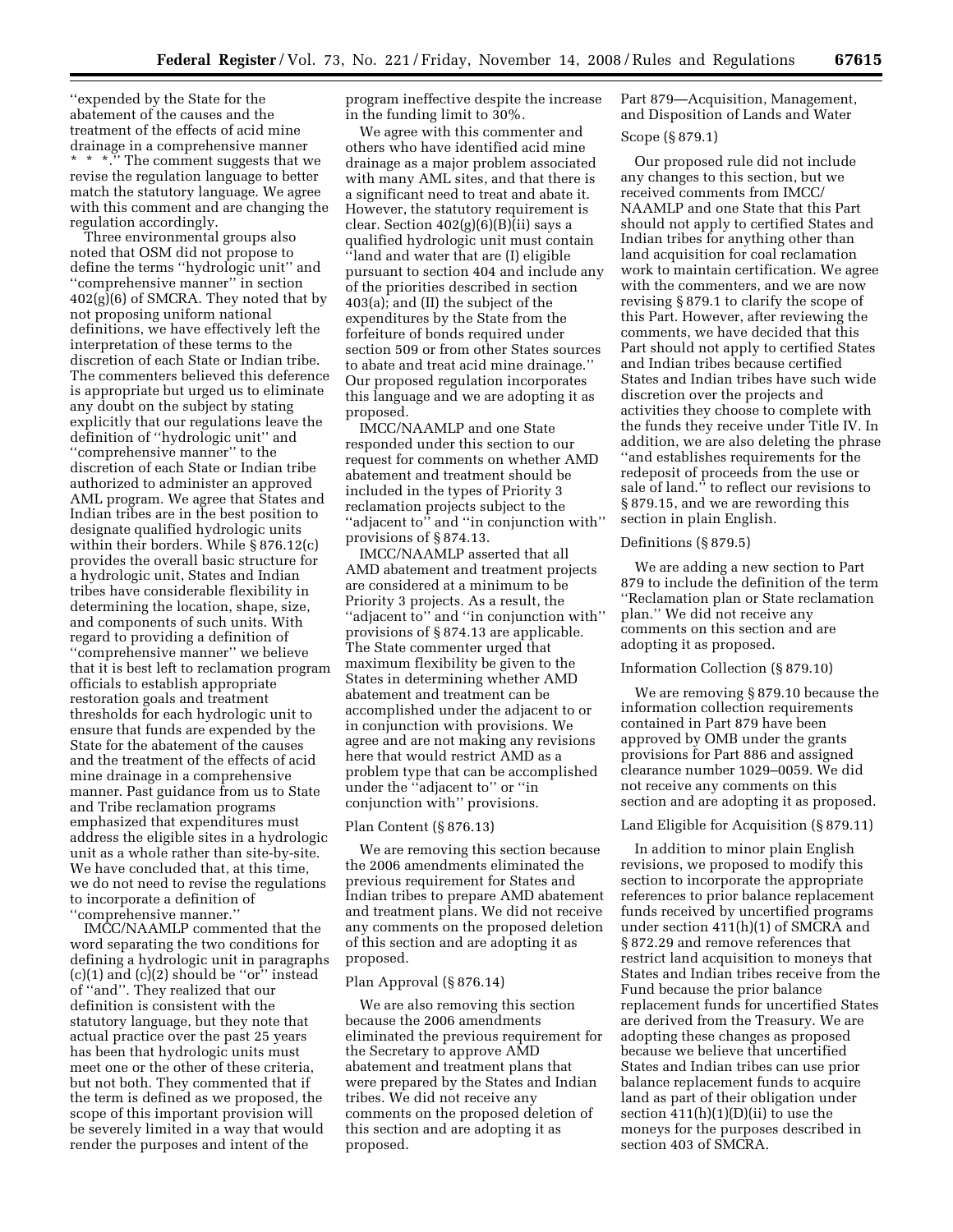We also proposed to move the definition of ''permanent facility'' from § 870.5 to § 879.11(a)(2) and modify it. For the reasons stated in the preamble to the proposed rule, we are adopting this regulation as proposed.

### Responses to Comments

We received comments from IMCC/ NAAMLP and one State that this section should not apply to certified States and Indian tribes acquiring lands that are not necessary for coal reclamation work. We agree with these comments, and, as explained in the preamble to § 879.1, we made changes to that section to make this Part not applicable to certified States and Indian tribes.

### Disposition of Reclaimed Land (§ 879.15)

For the reasons stated in the preamble to the proposed rule, we proposed to revise the language in existing § 879.15 to remove the provision (h) and replace it with language that would implement the requirements of §§ 885.19 and 886.20, which relate to the disposition of unused funds, particularly those that have been deobligated. After review of the comments received on this section, we are adopting it with the modifications described below.

## Responses to Comments

We received comments from IMCC/ NAAMLP and one State that moneys gained from the sale of property acquired for any reason should be placed in the State's or Indian tribe's own reclamation fund account rather than returned to the Federal government because paying the funds to the Federal government then awarding them back to the State is unnecessary bureaucratic paper shuffling. We consider funds received from disposal of acquired land to be one of many possible sources of unused funds in grants, so we are adopting the proposed revisions that require any proceeds received by uncertified States and Indian tribes under this section to be treated as unused funds under § 886.20. However, we deleted the sentence in the proposed rule text that required all moneys received from disposal of acquired land to be returned to us because appropriate handling of unused grant funds may vary depending on the particular circumstances. We address the general question of whether States and Indian tribes must return unexpended grant funds in our discussion of comments to § 886.20. We also deleted the reference in the proposed rule to § 885.19, about unused funds in grants to certified States and Indian tribes, because this

Part no longer applies to certified States and Indian tribes.

# Part 880—Mine Fire Control

Definitions (§ 880.5)

We are adding a new section to Part 880 to include the definition of the term ''Reclamation plan or State reclamation plan.'' We did not receive any comments on this section and are adopting it as proposed.

### Part 882—Reclamation on Private Land

# Information Collection (§ 882.10)

In this section, we discuss the Paperwork Reduction Act requirements and the information collection aspects of Part 882. We are updating this section and rewording it using plain English. We did not receive any comments on this section and are adopting the section as proposed.

### Liens (§ 882.13)

Consistent with the 2006 amendments' revision of section 408(a) of SMCRA, in paragraph (a)(1) we are removing the authority for liens to be placed against property for the sole reason that the owners purchased the property after May 2, 1977. 30 U.S.C. 1238(a). We are also replacing the word "shall" with "must" in accordance with plain English. We received one comment from an environmental group in support of our changes and are adopting the section as proposed.

## Part 884—State Reclamation Plans

As further explained in the preamble to the proposed rule, the only proposed changes to this Part were the addition of a definitions section and revisions to §§ 884.11 and 884.17. Consistent with section 405(h) of SMCRA, our proposed revisions to this Part 884 clarified that the requirement to maintain an approved reclamation plan continues to apply to all States and Indian tribes, regardless of certification status under section 411(a) of SMCRA. However, we specifically requested comments on how we should implement these provisions as they relate to prior balance replacement funds and certified in lieu funds. After review of the comments, we have not made any further changes to this Part. Instead, we have modified the first sentence of the definition of eligible lands and water in § 700.5 to make it clear that certification qualifies a State or Indian tribe for a State or Tribal reclamation plan. That change, along with the proposed changes that we are adopting here, will clarify how this Part relates to certified State and Indian tribal reclamation programs.

# Responses to Comments

IMCC/NAAMLP and one State commented that we should require certified States or Indian tribes to have an approved reclamation plan including a commitment to address newly discovered coal issues beginning with the next grant period. They explained that the next grant request should include the information concerning the newly discovered coal issue and the approximate time to obtain clearances, design and actual mitigation of the coal issue and if available a cost estimate. These commenters also maintained that all other projects directed by the legislature of a certified State or the governing body of a certified Indian tribe, including noncoal projects, would be part of the simplified grant process and do not need to be part of the reclamation plan, which should simply state that the State or Indian tribe will undertake projects as directed by the State or Tribal legislative body. Finally, the commenters proposed that very little information should be required to be in the reclamation plans for certified States and Indian tribes on noncoal reclamation projects other than that projects will be undertaken as selected and that the specific projects would be included as part of the simplified grant process.

As we discussed in our responses to comments under Part 875, we are modifying our approach to reclamation plan requirements for certified programs. We initially proposed that in addition to the necessary commitments to address existing and newly discovered coal problems, States and Indian tribes planning to conduct noncoal reclamation programs under the umbrella of Part 875 would need to maintain, and revise as necessary, their reclamation plan. We now conclude that while certified programs still need to maintain a reclamation plan that contains the appropriate assurances for addressing coal problems in order to receive Title IV moneys, they cannot operate a noncoal reclamation program under Part 875 unless they are expending State or Tribal share funds received before October 1, 2007. However, as discussed in the preamble to Part 874, we are requiring that States and Indian tribes that expend moneys, regardless of the source, to maintain certification under section 411(a) of SMCRA do so as required by the applicable provisions of sections 401 to 410 of SMCRA and Parts 874 and 875 of this chapter. As a consequence of our revised position on the applicability of Part 875, we are not requiring any information for the reclamation plan on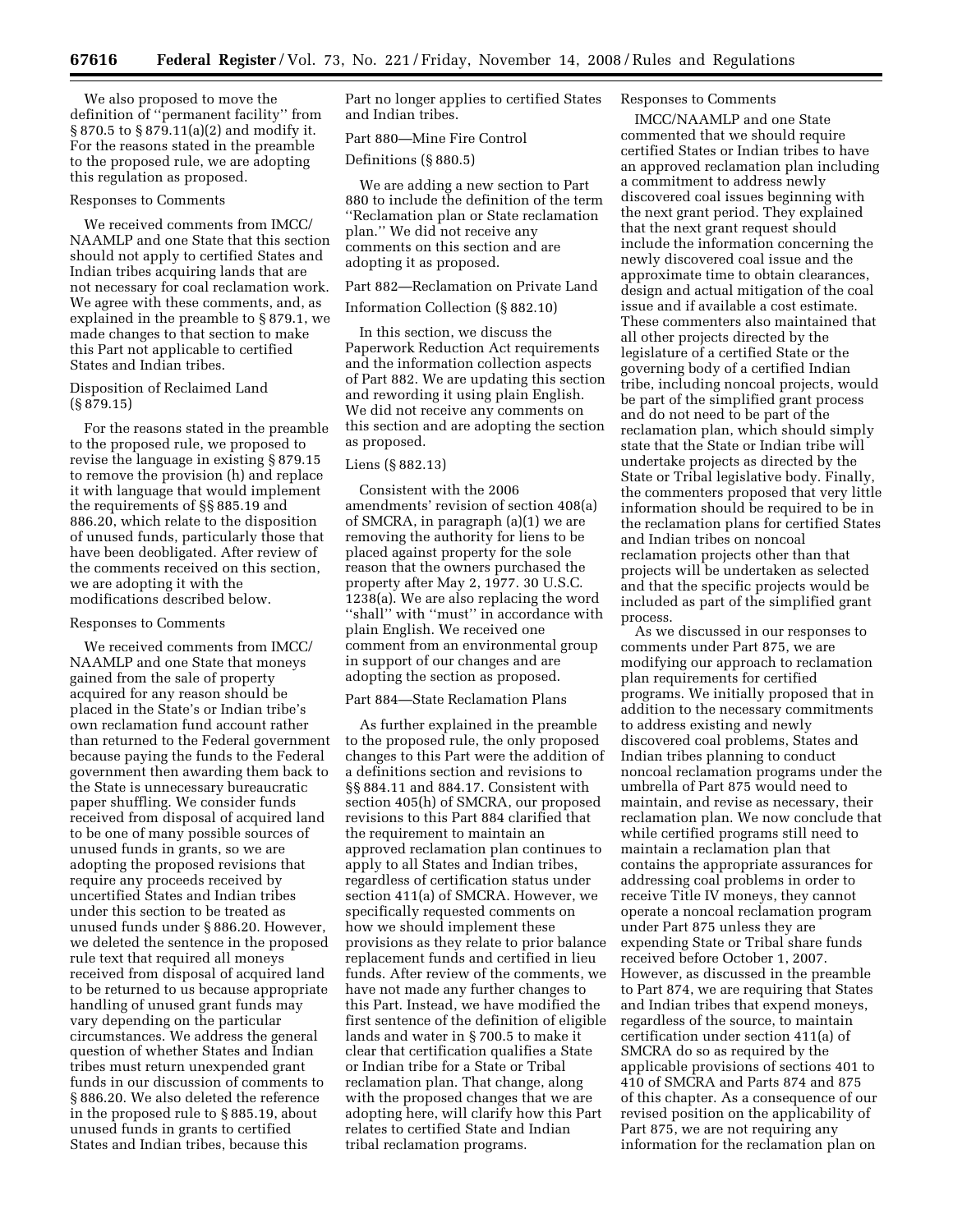activities other than maintenance of certification and a statement that the program will undertake projects in accordance with the State or Tribal legislative body.

One State commenter suggested that the reclamation plans of minimum program States should primarily reflect funding sources and what may or may not be reclaimed with these funding sources. After consideration of this comment, we have decided not to make any changes to this Part to implement this suggestion. Upon completion of rulemaking, we intend to develop notifications to be sent to the States and Indian tribes concerning reclamation plan modification, and we expect that each State and Indian tribe will review their existing reclamation plan and propose modifications. To the extent that a State or Indian tribe wishes to inform the public about the allowable uses of specific funding sources, they may incorporate the information into their modified reclamation plan.

### Definitions (§ 884.5)

We are adding a new section to Part 884 to include the definition of the term ''Reclamation plan or State reclamation plan.'' We did not receive any comments on this section and are adopting it as proposed.

## State Eligibility (§ 884.11)

Existing § 884.11 requires a State with eligible lands and water to submit a reclamation plan, which we cannot approve unless the State has an approved regulatory program that is consistent with other requirements of SMCRA and its implementing regulations except as discussed below. As proposed, we are finalizing several revisions to this section. First, we proposed to update the citation to the definition of ''eligible lands and water'' because we are moving that definition from § 870.5 to § 700.5. In addition, we proposed to add the appropriate reference to Indian tribes because section 405(k) of SMCRA authorizes the Navajo, Hopi, and Crow Indian tribes to have an approved reclamation plan without having an approved regulatory program. 30 U.S.C. 1235(k); *see also* 30 CFR Part 756. More substantively, for the reasons set forth in the preamble to the proposed rule, we proposed to use this section to clarify how Tennessee and Missouri are affected by the requirement to have and maintain a reclamation plan in light of the statutory direction under section 402(g)(8) of SMCRA.

## Responses to Comments

We received three comments from environmental groups regarding this section. One commenter supported the statutory mandate that Tennessee and Missouri receive minimum program make up funding under section  $402(g)(8)(A)$  in spite of the section 405(c) requirement to have an approved State regulatory program under section 503 of SMCRA. Another commenter supported the requirement that an approved reclamation plan continues to apply to all States and Indian tribes, regardless of certification status under section 411(a) of SMCRA.

We received no adverse comments on this section and adopt it as proposed. But we would like to clarify that Tennessee and Missouri are not exempt from the certification process. As with any State, they may not certify until they have completed all known coal problems, but once they have done so, we expect them to proceed with certification in accordance with § 875.13.

## Content of Proposed State Reclamation Plan (§ 884.13)

We did not propose any changes to this section in our proposed rule. However, we received two comments on this section. First, IMCC/NAAMLP and one State commented that section 403 of SMCRA, with the exception of paragraph (c), does not apply to certified States and Tribes. Thus, they contend that this section should be revised to clarify that certified States and Indian tribes are subject to different policies and procedures with regard to their State reclamation plans. We agree with the commenter and are revising the final rule to reflect that States and Indian tribes are eligible to submit a reclamation plan if they have been certified under section 411(a) of SMCRA and Part 875 of this chapter. Second, we received a comment from one State that State plans should be updated to reflect any additional requirements that the State may have to meet under the final approved rules. We agree with the comment but believe the requirement is sufficiently imposed under the existing rules.

State Reclamation Plan Amendments (§ 884.15)

We did not propose any changes to this section in our proposed rule. However, we received a comment on this section. This State commenter suggested that we include the specific changes that States and Indian tribes are required to make to their reclamation plans when we notify them under

§ 884.15(b). The State or Indian tribe would then make those specific changes with any other changes that it believes are necessary. We agree with the comment to the extent that we are required by § 884.15 to notify each State and Indian tribe of any changes to SMCRA and AML regulations. But because each reclamation plan is tailored to specific program and regional conditions, we believe rather than for us to dictate amendments to the reclamation plans, it will be more constructive for us to work cooperatively with each State or Indian tribe to identify and revise plan amendments as necessary to comply with SMCRA and these regulations.

Other Uses by Certified States and Indian Tribes (§ 884.17)

For the reasons explained in the preamble to the proposed rule, we only proposed to update the grant application reference from § 886.15 to § 885.13 and to change the heading and wording of this section to reflect the greater discretion that certified States and Indian tribes now have to use Title IV moneys.

### Responses to Comments

IMCC/NAAMLP and one State opposed our proposed retention of § 884.17(a), with provisions for a reclamation plan which includes construction of public facilities as a result of coal development. The commenters stated that imposing such requirements are in direct conflict with SMCRA which allows prior balance replacement funds to be used at the discretion of the State legislature or Tribal governing body and certified in lieu funds to be used for any purpose. They suggest that existing subparagraphs (a) and (b) should be deleted and replaced by the language proposed for the new subparagraph (b).

We agree that § 884.17(a) no longer applies to certified States and Indian tribes using prior balance replacement funds or certified in lieu funds. However, we are retaining paragraph (a) to accommodate the unexpended 402(g)(1) funds still being managed by certified States and Indian tribes. We are also retaining our proposed paragraph (b) that ''Grant applications for uses other than coal reclamation by certified States and Indian tribes may be submitted in accordance with § 885.15 of this chapter.''

Part 885—Grants to Certified States and Indian Tribes

As explained further in the preamble to the proposed rule, we are adding this new Part to provide different rules for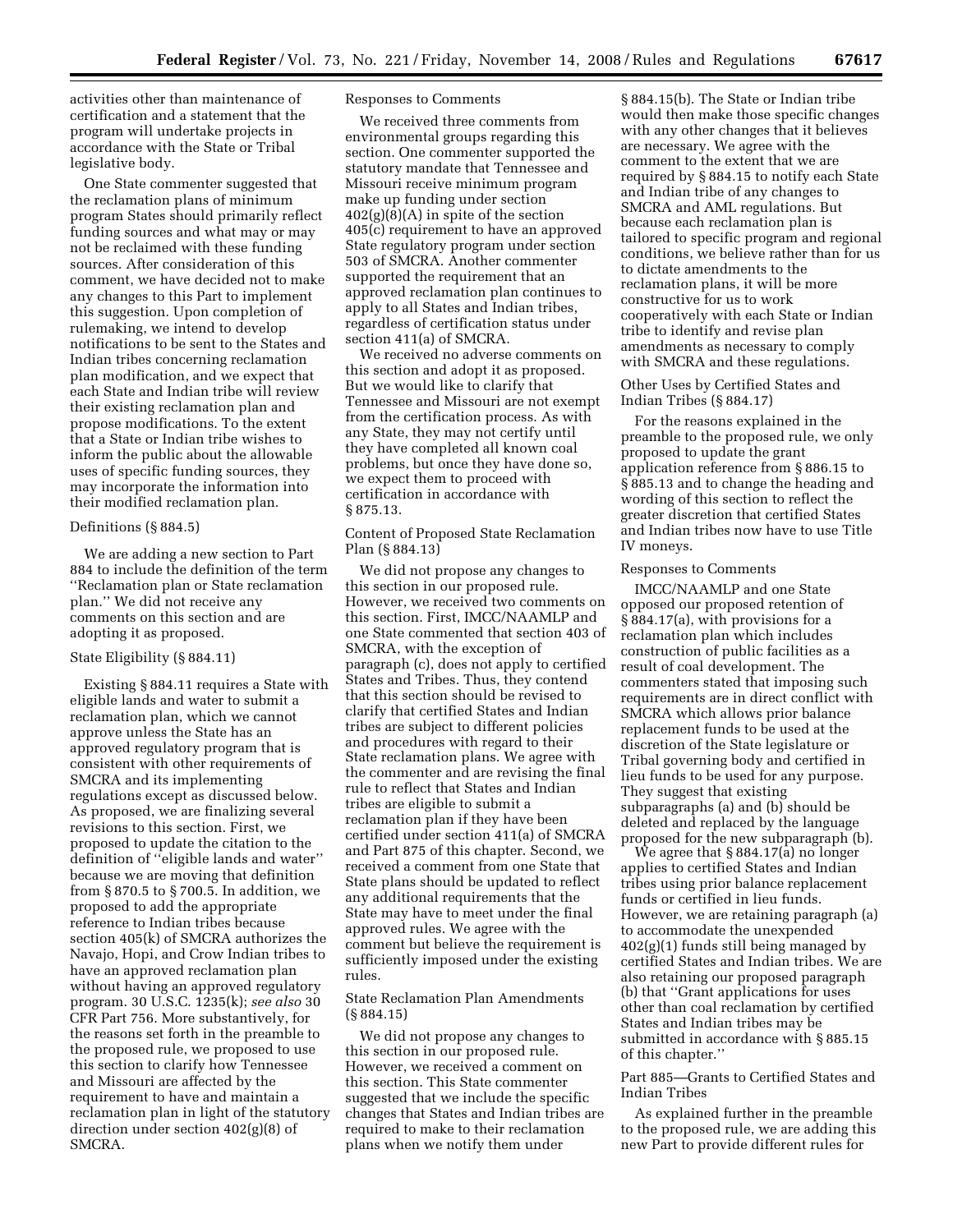Title IV grants to certified States and Indian tribes.

### What does this Part do? (§ 885.1)

This section specifies that this Part provides procedures for grants to certified States and Indian tribes only. We did not receive any comments on this section and are adopting it as proposed.

### Definitions (§ 885.5)

We are adding this section to include definitions of the terms ''award,'' ''distribute,'' and ''reclamation plan or State reclamation plan.'' We did not receive any comments on this section. For the reasons explained in the preamble to the proposed rule, we are adopting it as proposed.

### Information Collection (§ 885.10)

The information collection section refers to all Title IV grants because we currently have an information collection clearance from OMB for existing Part 886, which covers all Title IV grants to all eligible certified and uncertified States and Indian tribes. We are changing Part 886 by limiting it to grants to uncertified States and Indian tribes and adding new Part 885 for grants to certified States and Indian tribes. Though the information collection burden for grants will be split between the two Parts, the total burden will remain the same. We expect to notify OMB of the change and to reflect both Parts in future clearance actions. We received no comments on this section and are adopting it as proposed.

Who is eligible for a grant? (§ 885.11)

In this section, we are stipulating that only certified States or Indian tribes with an approved reclamation plan are eligible for grants under this Part. We did not receive any comments on this section. For the reasons explained in the preamble to the proposed rule, we are adopting it as proposed.

## What can I use grant funds for? (§ 885.12)

In this section, we are describing how you, a certified State or Indian tribe, may use funds awarded in Title IV grants. We did not receive any comments on this section. For the reasons explained in the preamble to the proposed rule, we are adopting it as proposed.

What are the maximum grant amounts? (§ 885.13)

Paragraph (a) allows you to apply for a grant of any or all available funds at any time. Paragraph (b) provides how we determine the amount of Title IV

funds available to the certified State or Indian tribe. Paragraph (c) provides that current FY funds are not available for award until after we complete the annual distribution. Paragraph (d) requires us to give you current information on the amounts and types of funds that are available for award. We did not receive any comments on this section. For the reasons explained in the preamble to the proposed rule, we are adopting it as proposed.

## How long is my grant? (§ 885.14)

In this section, we proposed that the performance period of a certified State's or Indian tribe's grant will be the period of time you request in your grant application. This proposed section did not establish any requirements for how long a grant should be or how many grants may be open at any time.

### Responses to Comments

We received comments from IMCC/ NAAMLP and one State agreeing that the performance period of the grant should be at the discretion of the individual States and Indian tribes. The commenters stated that we should not be concerned about the administrative burdens of managing grants which are open for very long periods, and that the length of the grants should be left to the discretion of the States and Indian tribes. IMCC/NAAMLP noted that we should be more concerned about the administrative burden of the myriad confusing codes used in the process of managing our grants. Because we received no adverse comments, we are adopting this section as proposed. Although it is beyond the scope of this rulemaking, we intend to do what we can to simplify our accounting system's codes if an opportunity arises.

## How do I apply for a grant? (§ 885.15)

In this section, we proposed to provide application procedures for certified States and Indian tribes to receive Title IV grant awards. Paragraph (a) mandates that you must use the application forms and procedures that we specify. As explained in the preamble to the proposed rule, we are not specifying in these rules exactly what information we will require because the information we need is likely to evolve over time based upon changing laws and OMB requirements for Federal grants. Proposed paragraph (b) requires us to award your grant agreement as soon as practicable, but no later than 30 days after we receive your complete application. Paragraph (c) requires that if your application is not complete, we must notify you as soon as practicable of the additional information

we need to process the award. Paragraph (d) requires you to agree to perform the grant in accordance with SMCRA, all applicable Federal laws, including nondiscrimination statutes, and applicable Federal regulations, including those issued by OMB and Treasury.

### Responses to Comments

We received a comment from IMCC/ NAAMLP and one State in response to our request for suggestions on further streamlining grant procedures. The commenters stated that the process is streamlined but noted that if we want to really streamline the process, we should change it from a grant to a direct payment. This suggestion is addressed in our discussion of comments on § 872.30. After consideration of this comment and for the same reasons stated in § 872.30, we are adopting this section as proposed.

# After OSM approves my grant, what responsibilities do I have? (§ 885.16)

In this section, we proposed to describe the formal grant agreement and your operations under it. Proposed paragraph (a) required us to send you a written grant agreement when we award you a grant. Proposed paragraph (b) provided that you could subgrant functions and funds to other organizations, but that you will still be responsible for administration of the grant, including funds and reporting. Proposed paragraph (c) provided that funds become obligated when we approve the grant agreement and that you accept the grant by starting work or drawing down funds under it. In paragraph (d), we proposed to make you responsible for ensuring that all applicable laws, clearances, permits, or requirements are met before you expend funds. Proposed paragraph (e) provided that when you reclaim coal projects under our regulations in Part 874, we are jointly responsible with you for compliance with NEPA and any other laws, clearances, permits or requirements. Proposed paragraph (f) required that public facilities constructed with grant funds should use fuel other than petroleum or natural gas to the extent technologically and economically feasible. Finally, proposed paragraph (g) required that you not commit or spend more funds than we have awarded and provided that our award of a grant does not obligate us to award continuation grants or grant amendments providing more funds to cover cost overruns. This provision does not affect our annual mandatory distributions to you under section 411(h) of SMCRA.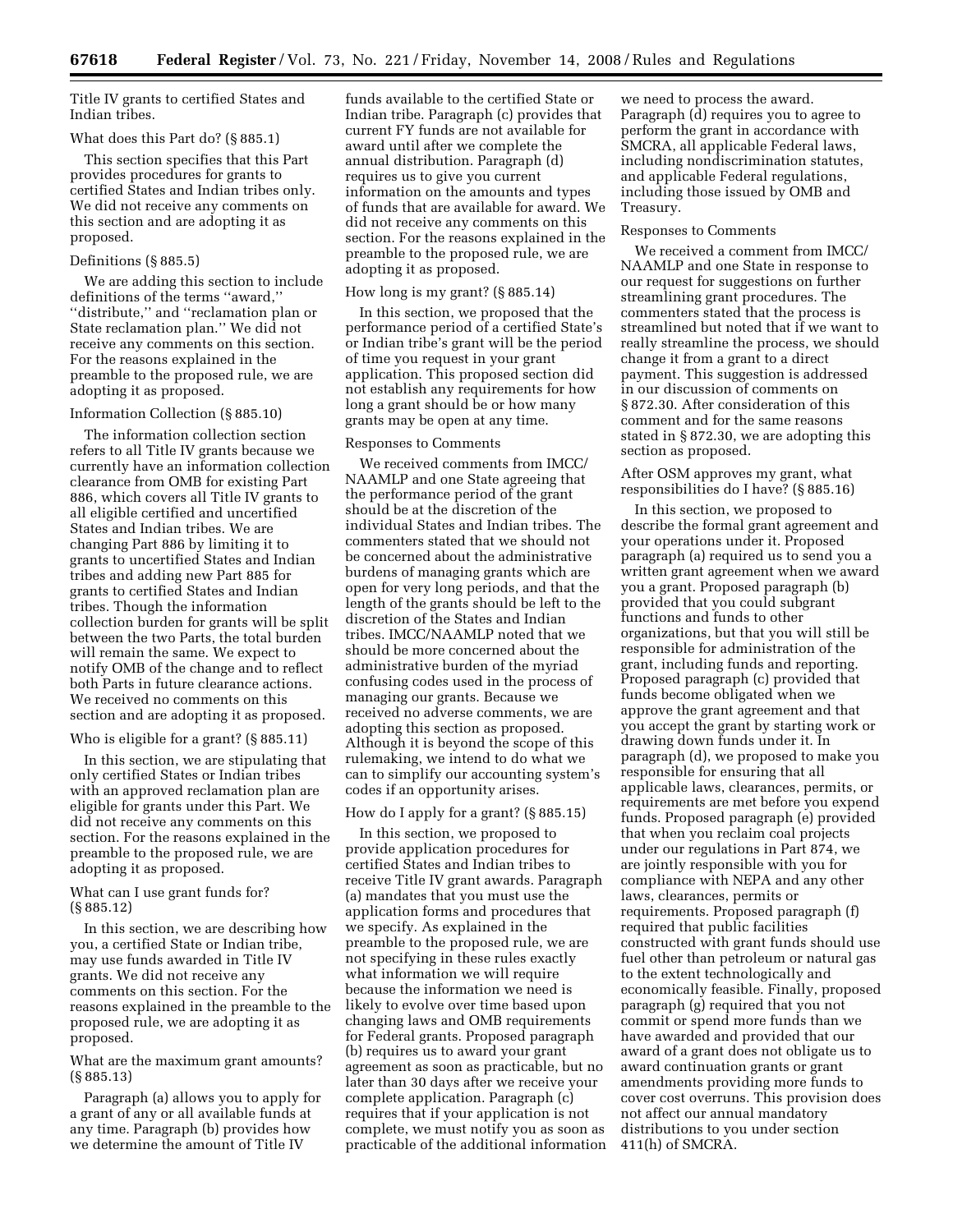### Responses to Comments

We received comments from IMCC/ NAAMLP and one State requesting clarification of the requirement in paragraph (d) that certified States or Indian tribes must ensure compliance with any applicable laws, clearances, permits or requirements for projects other than coal reclamation. The commenters state that NEPA must have a Federal nexus, and because we maintain in the preamble that we will make no Federal decision authorizing individual project expenditures, there will be no Federal involvement. They therefore assume that NEPA will not apply to projects certified States and Indian tribes do and suggest that we clarify this in the regulations.

We disagree with the commenters' assumption that NEPA compliance will not be required and we made no changes to the regulation. As we discussed in the responses to comments for § 872.31, we will not make a Federal decision authorizing individual projects other than coal reclamation, but it is possible that you will have to comply with NEPA for other Federal or State or Indian tribal requirements. We believe the regulation language appropriately assigns to the States and Indian tribes the responsibility to determine which requirements apply to individual projects other than coal reclamation they do under Part 874 and to ensure that those requirements are met before they begin projects.

How can my grant be amended? (§ 885.17)

In this section, we describe the procedures to amend an existing grant. We did not receive any comments on this section. For the reasons explained in the preamble to the proposed rule, we are adopting it as proposed.

## What audit, accounting, and administrative requirements must I meet? (§ 885.18)

In this section, we explain that you and we must follow standard procedures from OMB for grants management actions. We did not receive any comments on this section. For the reasons explained in the preamble to the proposed rule, we are adopting it as proposed.

What happens to unused funds from my grant? (§ 885.19)

In this section, we describe how we handle any funds awarded in grants but not expended. We did not receive any comments on this section. For the reasons explained in the preamble to the proposed rule, we are adopting it as proposed.

What must I report? (§ 885.20)

This section describes the information you must report to us about your grant. We did not receive any comments on this section. For the reasons explained in the preamble to the proposed rule, we are adopting it as proposed.

What happens if I do not comply with applicable Federal law or the terms of my grant? (§ 885.21)

In this section, we explain that if you fail to comply with your grant award or a Federal law or regulation, we will take appropriate action. We did not receive any comments on this section. For the reasons explained in the preamble to the proposed rule, we are adopting it as proposed.

When and how can my grant be terminated for convenience? (§ 885.22)

This section allows either you or us to terminate the grant for convenience if that should become appropriate. We did not receive any comments on this section. For the reasons explained in the preamble to the proposed rule, we are adopting it as proposed.

Part 886—Reclamation Grants to Uncertified States and Indian Tribes

In this Part, we are describing the procedures that you, the uncertified State or Indian tribe, and we, OSM, use in applying, awarding, managing, and closing grants authorized by SMCRA, as revised by the 2006 amendments. Existing Part 886 covered all reclamation grants, but because we are adding a new Part 885 for grants to certified States and Indian tribes, we are now limiting this Part to grants to uncertified States and Indian tribes only. Throughout this Part, we are also changing section titles to a question format in order to make it easier to use.

### What does this Part do? (§ 886.1)

In this section, we are adding ''uncertified'' to limit this Part to grants to uncertified States and Indian tribes and update the reference to ''OSM's Final Guidelines for Reclamation Programs and Projects'' from the 1980 version in the existing regulations to the current version published in 2001. 66 FR 31250. We did not receive any comments on this section. For the reasons explained in the preamble to the proposed rule, we are adopting it as proposed.

### Authority (§ 886.3)

We proposed to delete this section because it is unnecessary and duplicative. We did not receive any comments on this proposed deletion, and, for the reasons explained in the

preamble to the proposed rule, we are adopting it as proposed.

## Definitions (§ 886.5)

We are adding a new section to Part 886 defining the terms ''award,'' "distribute," and "reclamation plan or State reclamation plan.'' We did not receive any comments on this section. For the reasons explained in the preamble to the proposed rule, we are adopting it as proposed.

### Information Collection (§ 886.10)

We are revising this paragraph using plain English and using the current format approved by OMB. It describes OMB's approval of information collections under Part 886, our use of that information, and the estimated reporting burden associated with those collections. In the future, these information collections will apply to fewer States and Indian tribes because of the new Part 885. We expect to notify OMB of the change and to reflect both Parts in future clearance actions. We received no comments on this section and are adopting it as proposed.

### Who is eligible for a grant? (§ 886.11)

We are adding language to this paragraph to specify that this Part applies to grants to uncertified States and Indian tribes only. We did not receive any comments on this section. For the reasons explained in the preamble to the proposed rule, we are adopting it as proposed.

### What can I use grant funds for? (§ 886.12)

We proposed to reword paragraph (a) using plain English and move the existing provision about OMB cost principles from this paragraph to paragraph (e). In paragraph (b), we proposed to reword the provision about our reclamation grants and move the existing provision about fuels to be used in public facilities to § 886.16(f). We proposed to add a new paragraph (c) to this section requiring you to use each type of funds according to the provisions in Part 872 of this chapter. This proposed paragraph listed each type of funds that may be awarded in an AML grant to an uncertified State or Tribe and referenced the section number which governs its use. We also proposed to move existing paragraph (c) to paragraph (d), reword it using plain English, and correct a spelling error. Finally, we proposed to add paragraph (e) requiring you to use grant funds only for costs that are allowable according to OMB cost principles in Circular A–87. We did not receive any comments on this section. For the reasons explained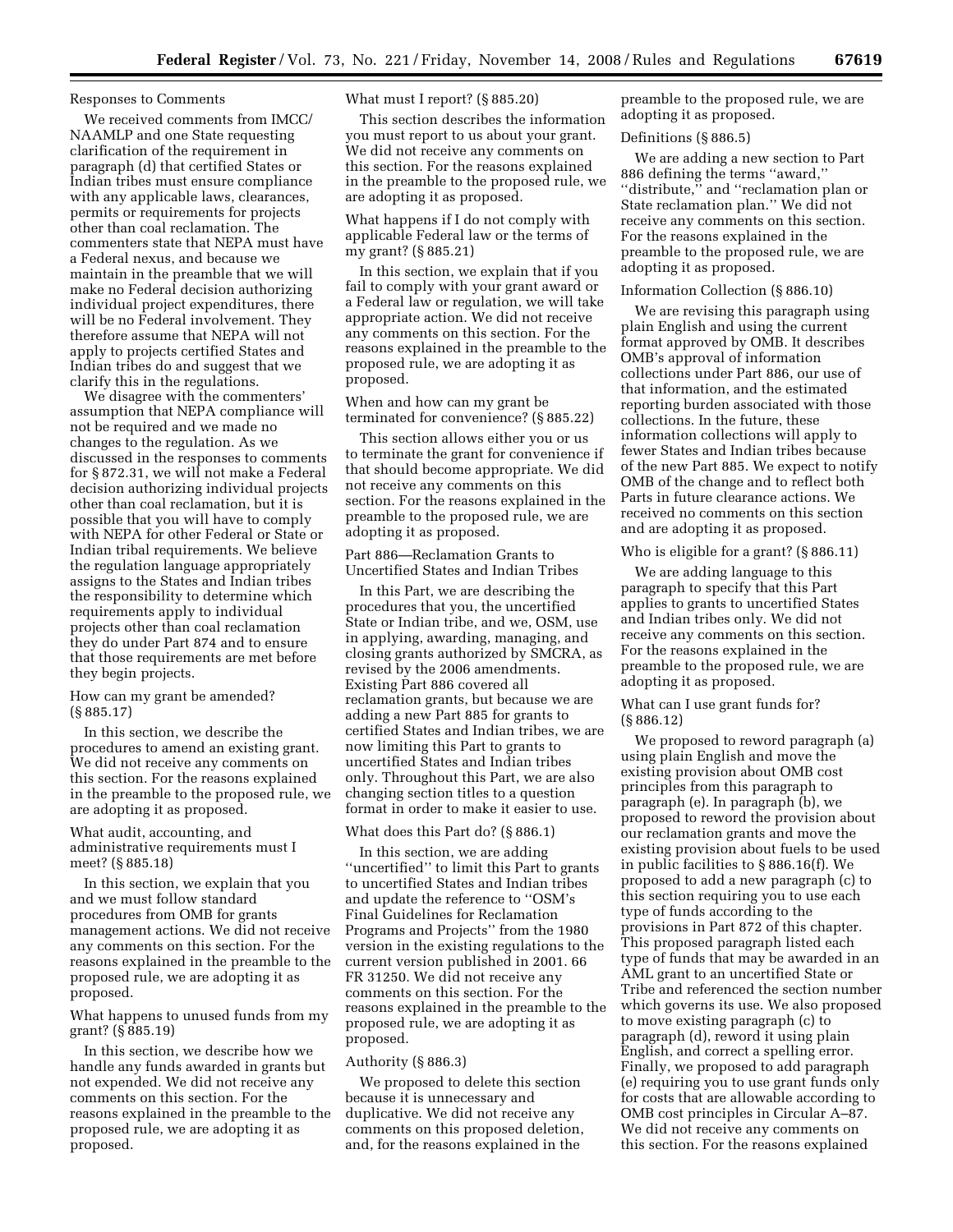in the preamble to the proposed rule, we are adopting it as proposed.

What are the maximum grant amounts? (§ 886.13)

As proposed, this new section established and clarified our current grant procedures. Proposed paragraph (a) allowed you to apply for a grant of any or all funds distributed to you at any time. Proposed paragraph (b) set forth a calculation for determining the amount of funds available to your State or Tribe. Proposed paragraph (c) provided that current FY funds are not available for award until after we complete the annual distribution, which occurs after we receive fee collections for coal produced in the final quarter of the previous fiscal year. Moreover, proposed paragraph (d) required us to give you current information on the amounts and types of funds that are available for award.

### Responses to Comments

We received comments from IMCC/ NAAMLP and one State suggesting that we change the wording of § 886.13(a) that you may apply at any time for a grant of any or all of the program funds ''that are distributed to you'' to funds ''to which you are entitled'' because this wording is more accurate and reflects a more appropriate perspective. We agree with the commenters that ''distributed'' is not the most accurate word as funds may also become available through deobligation or carry-over. However, we disagree that ''entitled'' is a more appropriate word because the amount we can award in a grant is limited to the funds actually available for obligation. We changed the wording to funds ''which are available to you'' because that is consistent with the parallel language in § 885.13 for grants to certified States and Indian tribes.

IMCC/NAAMLP also commented that the list of all available funds in the preamble for § 886.13(b) should include minimum program make up funds and carryover funds from previous years. The regulatory text as proposed includes these types of funds, so the preamble should have explained the calculation as:

• The current annual AML distribution, including State share, Tribal share, historic coal funds, minimum program make up funds, and prior balance replacement funds;

• Plus any funds distributed in previous years that were not awarded in a grant (''carryover'');

• Plus any funds distributed in previous years that were awarded but were subsequently deobligated from a grant (''recoveries''); but

• Minus any funds already awarded to you this fiscal year.

One state commented that the information we give States and Indian tribes on funds currently available for award should be provided to the States and Indian tribes between October 1 and December 15 of each year, and on an asneeded basis. For the immediate future, we intend to provide an annual report to all States and Indian tribes on current funds available as part of the annual distribution process. Furthermore, we intend to provide additional information to each State and Indian tribe upon request throughout the year. However, we decided not to add this requirement to the regulations because we expect that future system changes will allow us to give you direct access to this information rather than relying on requests and scheduled reports.

# How long will my grant be? (§ 886.14)

We proposed deleting existing § 886.14, recodifying existing § 886.13 as § 886.14, and revising it to reflect the simplified grant process that we use for AML grants. Paragraph 886.14(a) is the existing § 886.13(b) which we are rewording using plain English. Paragraph (b) establishes three years as the normal grant period. Paragraph (c) allows us to extend the grant period, typically for a year, if requested. Paragraph (d), which establishes one year as the normal period for administrative accounts, is the existing § 886.13(a) and is reworded using plain English.

We also proposed to add § 886.14(e), which would have allowed us to lengthen the time period for new or amended AML grants that contain State or Tribal share funds distributed during FY 2008, 2009, and 2010 for up to five years at your request. This paragraph incorporated the new provision in section  $402(g)(1)(D)$  of SMCRA that requires that State share and Tribal share funds that are not expended within 3 years after the date of any grant award (except for grants during FY 2008, 2009, and 2010 to the extent not expended within 5 years), will be transferred to historic coal funds. 30 U.S.C. 1232(g)(1)(D). After consideration of the comments received on this section, we are modifying proposed paragraph (e), as described below, but are otherwise adopting this section as proposed.

### Responses to Comments

We received comments from one State about the provision in paragraph (c) that we normally limit extensions of the grant performance period to one extension for up to one additional year,

which was expanded in the preamble to the proposed rule with the explanation that we may allow more or longer extensions in special or unusual circumstances. The State notes that it currently has at least one construction contract longer than three years and expects to have many contracts lasting five years or longer as program funding increases. The commenter suggests we allow grant extensions on the basis of the needs of the projects so that States and Indian tribes can run their programs efficiently. We agree that we must consider the needs of the projects when we review a grant extension request. However, we also have a responsibility to encourage States and Indian tribes to use program funds efficiently and to minimize unobligated fund balances. We did not change the regulation because we believe the word ''normally'' allows us to consider project needs, as evidenced by the fact that the State currently has a longer project. Thus, we still are able to allow more or longer grant extensions in special circumstances.

We received comments from IMCC/ NAAMLP and two States about paragraph (e) of our proposed rule. We proposed that, although grants are normally awarded for three years, we may award or extend grants containing State or Tribal share funds distributed in FY 2008, 2009, or 2010 for up to five years at your request. IMCC/NAAMLP and one State noted that section 402(g)(1)(D) of SMCRA states that States and Indian tribes shall have up to five years to expend State and Tribal share funds awarded in FY 2008 through 2010. These commenters suggested that we award grants with these funds for a five year period, which may be decreased to three years at your request. However, another State commented that they supported the proposed language because in many cases States and Indian tribes will be able to expend the funds within that period and the additional years would add more administrative burden. To reflect that State opinions differ on the most efficient length of these grants, we revised the rule to give individual States the flexibility to choose whether we award these grants for three or five years.

IMCC/NAAMLP also commented that section 411 of SMCRA does not establish any timelines on grant performance periods for uncertified States' or Indian tribes' use of prior balance replacement funds. The commenter concluded that ''an annual distribution payment in the full amount due under section 411 should be available as an option for grants to each State/Tribe, which in turn could be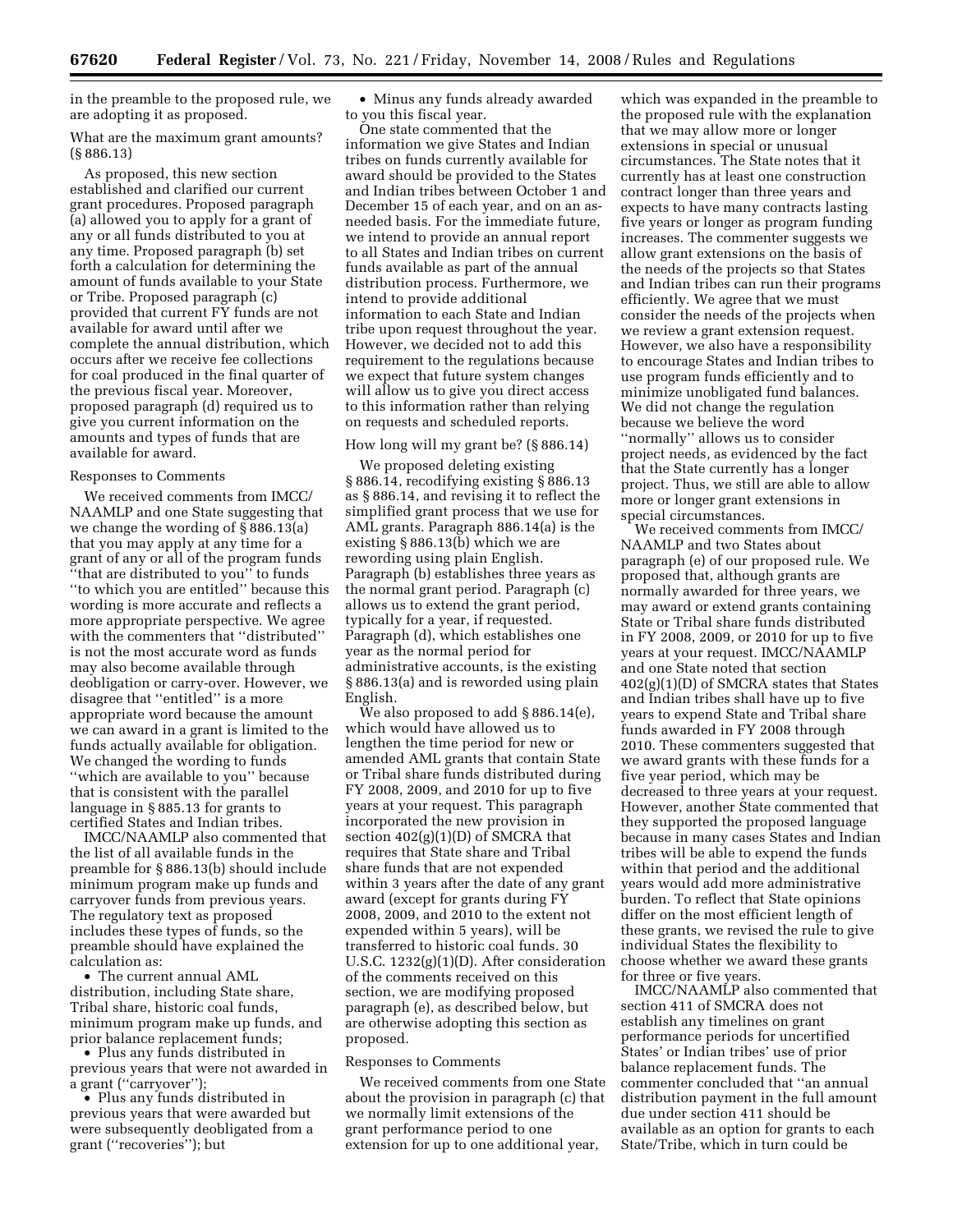deposited into a separate State/Tribal account and considered State/Tribal funds and used without restriction for any section 403 priority (including AMD treatment).'' We agree that section 411 does not establish any time limits but disagree with the commenter's conclusion for the reasons explained in the preamble to § 872.30.

## How do I apply for a grant? (§ 886.15)

In paragraph (a), we are removing the existing provision that a preapplication is not required under certain conditions. We do not require a preapplication for AML grants. In paragraph (b), we are removing the requirement that we must prepare and sign the grant agreement because this provision was duplicated in § 886.16, which is a more appropriate location. We are rewording this entire section using plain English. We did not receive any comments on this section. For the reasons explained in the preamble to the proposed rule, we are adopting it as proposed.

After OSM approves my grant, what responsibilities do I have? (§ 886.16)

This section reflects the electronic processing of our grant awards and has been reworded in plain English. Paragraph (a) requires us to send you a written grant agreement. Paragraph (b) allows you to subgrant functions and funds, but you retain responsibility for them. Paragraph (c) explains how you accept an award. Paragraph (d) concerns our Authorization to Proceed and NEPA review process. Paragraph (f) relates to fuel used at public facilities, and paragraph (g) states that we are not obligated to provide any more funds to you in new or revised grants. We did not receive any comments on any of these paragraphs. For the reasons explained in the preamble to the proposed rule, we are adopting these provisions as proposed.

We are revising paragraph (e) to conform to section 403(c) of SMCRA, which now requires that OSM, acting for the Secretary, must approve proposed amendments to the AML inventory that are made by States and Indian tribes. 30 U.S.C. 1233(c). In this paragraph, we define ''amendment'' to mean any new coal problem under section 403(a) or section 403(b) of SMCRA that is added to the system after December 20, 2006. In addition, we define the term ''amendment'' to include instances where you, the State or Indian tribe, elevate a Priority 3 coal problem contained in the AML inventory to either Priority 1 or Priority 2 status. We are making these changes to be consistent with section 403(c) of SMCRA, and also section 402(g)(2),

which requires us to ensure strict compliance by uncertified States and Indian tribes with the priorities described in section 403(a) of SMCRA. Problems are normally approved and entered in the AML inventory when identified, before you begin development, design and construction activities, but our approval may occur during the ATP process if the problem has not previously been approved. Nonemergency problems must be approved and entered in the AML inventory before we approve the ATP.

We do not intend for this provision to require our approval for a 30% AMD set-aside, or noncoal work conducted by uncertified States under section 409 of SMCRA, or for salaries or administrative costs of the AML program. With the exception of those instances where Priority 3 AML inventory problems are being elevated to a Priority 1 or Priority 2, we also do not intend for this provision to require our approval for subsequent revisions to coal problems once they have been included in the AML inventory. This provision does not change existing procedures where States and Indian tribes routinely update the AML inventory at the time projects are funded or completed.

Under § 886.16(e)(1), we provide that our approval of an emergency project under section 410 of SMCRA, which is our ATP for an emergency project, also constitutes our approval to place the coal problems being addressed by the emergency into the AML inventory. We are establishing this process for emergency projects because our declaration of an emergency confirms that the problem is a danger to the public health, safety, or general welfare under section 410(a)(1) of SMCRA.

In paragraph (e)(2), we are adding an approval requirement consistent with that in section 403(c) so that you cannot use funds for project development, design, or construction of new coal reclamation projects before we have approved the problems for inclusion in the AML inventory. We do not intend this requirement to limit your ability to use funds to assess a problem and to determine its eligibility and feasibility for reclamation. This paragraph applies only to coal reclamation problems added to the AML inventory after December 20, 2006. We believe this requirement helps fulfill our responsibility under section 402(g)(2) to ensure strict compliance by uncertified States and Indian tribes with the priorities described in section 403(a) of SMCRA. 30 U.S.C. 1232(g)(2). Requiring AML coal problems to be in the AML inventory prior to the development of designs promotes coordination between

us and uncertified States and Indian tribes early in the planning process. This early coordination will help eliminate the potential for agency conflict after property owners have been promised reclamation and substantial design funding has been spent. Finally, requiring AML coal problems to be in the AML inventory before the development of designs will spread out our review workload and potentially expedite later project ATP reviews because field staff will already be familiar with the proposed project area.

### Responses to Comments

We received multiple comments about paragraph (e) and its subparagraphs relating to the AML inventory. IMCC/NAAMLP and one State commented that the term ''coal problem'' in paragraph (e) should be clarified. They asked if this phrase was synonymous with an AML feature or with additional units. They suggested it would be helpful to add to the preamble examples of the types of changes which would and would not constitute amendments and require our approval. We agree with the commenters that it could be helpful to discuss these questions here, but we note that we make decisions on individual problem sites case by case. Generally, we consider a coal problem to be anything on lands eligible under section 404 of SMCRA and that meets the priority requirements of section 403(a), and we consider the addition of another AML feature or units to the AML inventory to be a new coal problem requiring our approval. The examples provided by the commenters of adding a new portal or other problem type in the same location as an existing dangerous highwall, or increasing the length of an existing dangerous highwall to include a previously undocumented segment as a Priority 3 highwall, would likely constitute amendments. However, the commenters' other example of increasing the length of an existing dangerous highwall to include a previously undocumented segment likely would not constitute an amendment.

One State noted that requiring AML inventory entry and approval for new problems would prohibit or slow the reclamation of problems identified during the actual reclamation construction. We do not intend this provision to require that you enter these newly discovered problems into the AML inventory if they are found during reclamation. After reclamation begins, any newly discovered coal problems on the site would not be entered into the AML inventory until after reclamation is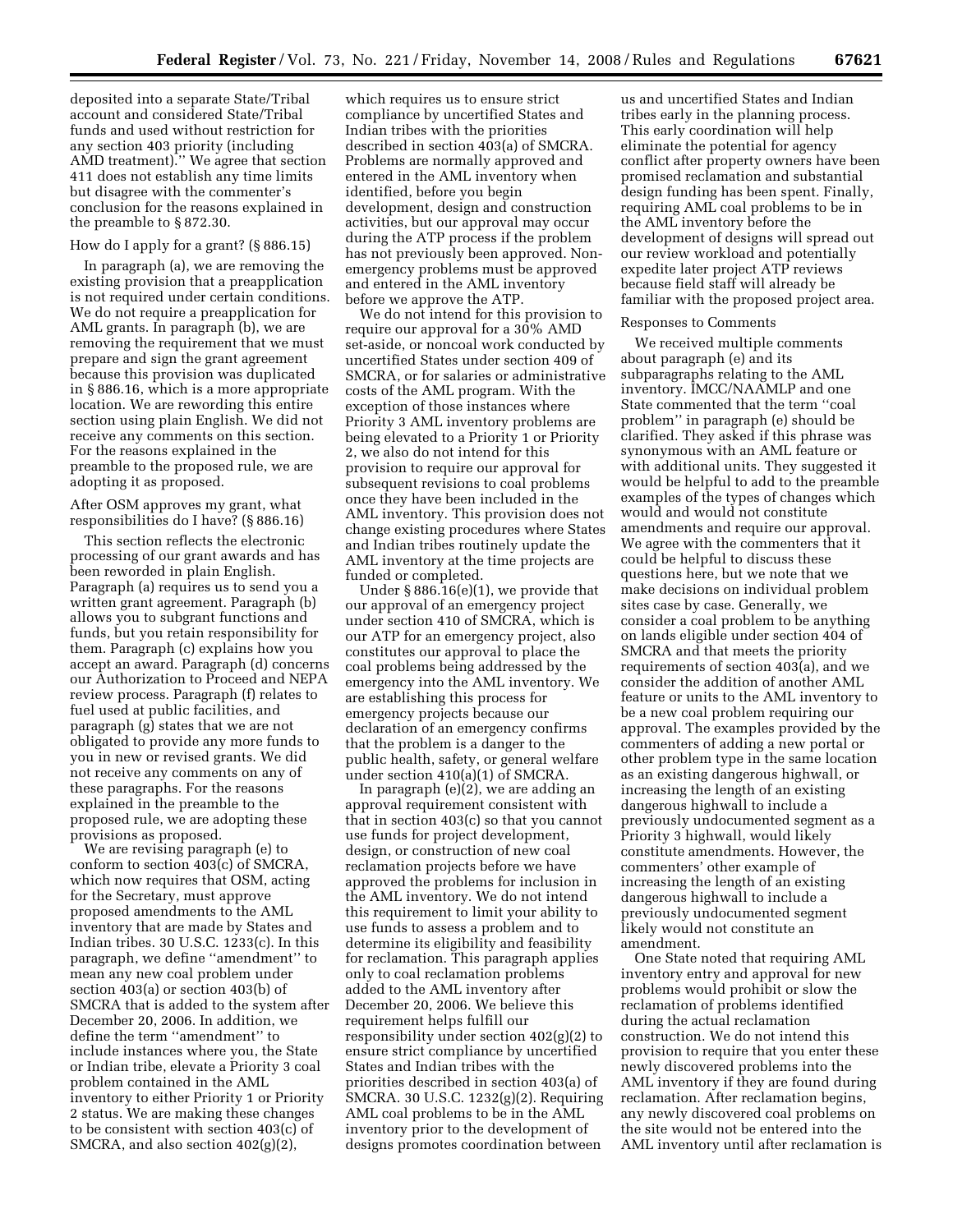completed when you report the problems which have been reclaimed.

IMCC/NAAMLP and one State commented that this definition of amendment is inconsistent with the definition we provided in Change Notice AML 1–2, which defined ''amendment'' as a new Problem Area, and that this change significantly increases the administrative burden. We agree that the directive, issued shortly after enactment of the 2006 amendments, contained a narrower definition, but we now believe that our definition in this rule is more appropriate because it better enables us to fulfill our responsibility under section  $402(g)(2)$  to ensure strict compliance by uncertified States and Indian tribes with the priorities described in section 403(a) of SMCRA.

IMCC/NAAMLP and one State suggested three changes to reduce the number of required inventory approval actions, and the administrative burden that would come with the regulation as proposed:

• Make our new definition effective on the effective date of this rule rather than December 20, 2006, so States don't have to go back and re-process all the inventory changes between these two dates.

• Add a dollar threshold provision, so States don't have to request approval for changes made simply for nominal additional costs.

• Do not consider the addition of Priority 3 problems to be an amendment to the AML inventory.

We appreciate these comments and are sensitive to the additional administrative burdens this statutory requirement may impose on uncertified States and Indian tribes, but we do not agree with the recommendations and have not changed the regulation. Generally, after reviewing our process for our approval, we do not believe this section will be unduly burdensome. Therefore, the measures suggested by the commenters are not necessary. In addition, delaying the effective date is not an option because the 2006 amendments became effective on December 20, 2006, and using this date recognizes that, as required by the law, our regulation must apply to the entire period since enactment of the 2006 amendments. We are not adopting the suggestion for a dollar threshold at this time because we believe that we need more experience with this process to be able to determine if we should accept this proposal. Such a threshold could be the subject of future rulemaking. Finally, we believe that if you plan to expend funds on a problem, even if it

is Priority 3, it must be in the AML inventory.

IMCC/NAAMLP and one State commented that AML inventory requirements should not apply to water supply projects under section 403(b) of SMCRA or to Priority 3 problems because section 403(c) of SMCRA only requires the AML inventory to include eligible lands and waters which meet the priorities in  $403(a)(1)$  and  $(a)(2)$ . We agree that SMCRA limits the AML inventory to Priority 1 and 2 coal problems. However, we have for many years required you to enter all types of projects into the AML inventory, including water supply and priority 3 problems, before you expend AML funds on them. This information needs to be in the AML inventory so that we can track and report on projects funded and completed with AML funds. We therefore disagree with this comment and did not change the regulation.

IMCC/NAAMLP and three States also suggested that we delete the provisions in paragraphs (e) and (e)(2) that require problems to be entered into the AML inventory before you can spend AML funds on project development and design. The commenters asserted that this requirement is overly burdensome and could waste time if a project turns out not to be feasible. One State commented that some project development and design work is necessary to assess a problem and identify its eligibility and feasibility for reclamation. Another State notes that there are many instances when programs can receive substantial savings by doing design work prior to or in conjunction with a problem being entered into the AML inventory. These commenters conclude that our historic requirement that projects be entered into the AML inventory prior to NEPA processing and project construction has proven to be efficient and effective and there is no need to change it.

After consideration of these comments, we have concluded that significant amounts of AML funds should not be spent on a project until we have approved its entry into the AML inventory. Thus, we are adopting the regulation as proposed. However, we recognize that programs must expend funds to assess a coal problem, to determine whether it is eligible and feasible for reclamation, and to collect the information needed to enter the problem into the AML inventory. We do not believe that we need to add specific language to the regulations for you to use AML funds for project assessment.

How can my grant be amended? (§ 886.17)

We are moving the requirement that grant amendment procedures must follow the Grants Common Rule from the last sentence of existing paragraph (a) to paragraph (c). In paragraph (b), we are deleting the second sentence, with specific conditions which require an advance amendment, because we believe it is unnecessary. We are renumbering existing paragraph (c) to (d). We are also rewording this section using plain English. We did not receive any comments on this section. For the reasons explained in the preamble to the proposed rule, we are adopting it as proposed.

What audit and administrative requirements must I meet? (§ 886.18)

We are moving and dividing existing § 886.18 into §§ 886.20, 886.23, 886.24, 886.25, and 886.26. New § 886.18 is a combination of two short existing sections, §§ 886.19 and 886.20. Paragraph (a) contains the audit requirement from existing § 886.19, which we are updating by deleting the reference to the General Accounting Office and adding one to OMB Circular A–133. Paragraph (b) comes from the existing § 886.20 on administrative procedures. We are deleting the existing requirement that you use our property inventory form because the form is now optional. In addition, this section now refers to the Grants Common Rule, which provides sufficient information on property management requirements. We will address specific requirements and forms in our directives. We are also rewording this section using plain English. We did not receive any comments on this section. For the reasons explained in the preamble to the proposed rule, we are adopting it as proposed.

How must I account for grant funds? (§ 886.19)

As explained above, we are moving existing § 886.19 to § 886.18(a). We are moving the content of existing § 886.22, ''Financial management,'' to this section and rewording it using plain English. We did not receive any comments on this section. For the reasons explained in the preamble to the proposed rule, we are adopting it as proposed.

What happens to unused funds from my grant? (§ 886.20)

As proposed, we are moving existing § 886.20 to § 886.18(b) and adding a new section here to clarify how we treat unused grant funds. However, portions of this section are based on existing § 886.18(a)(2) and on the fourth and fifth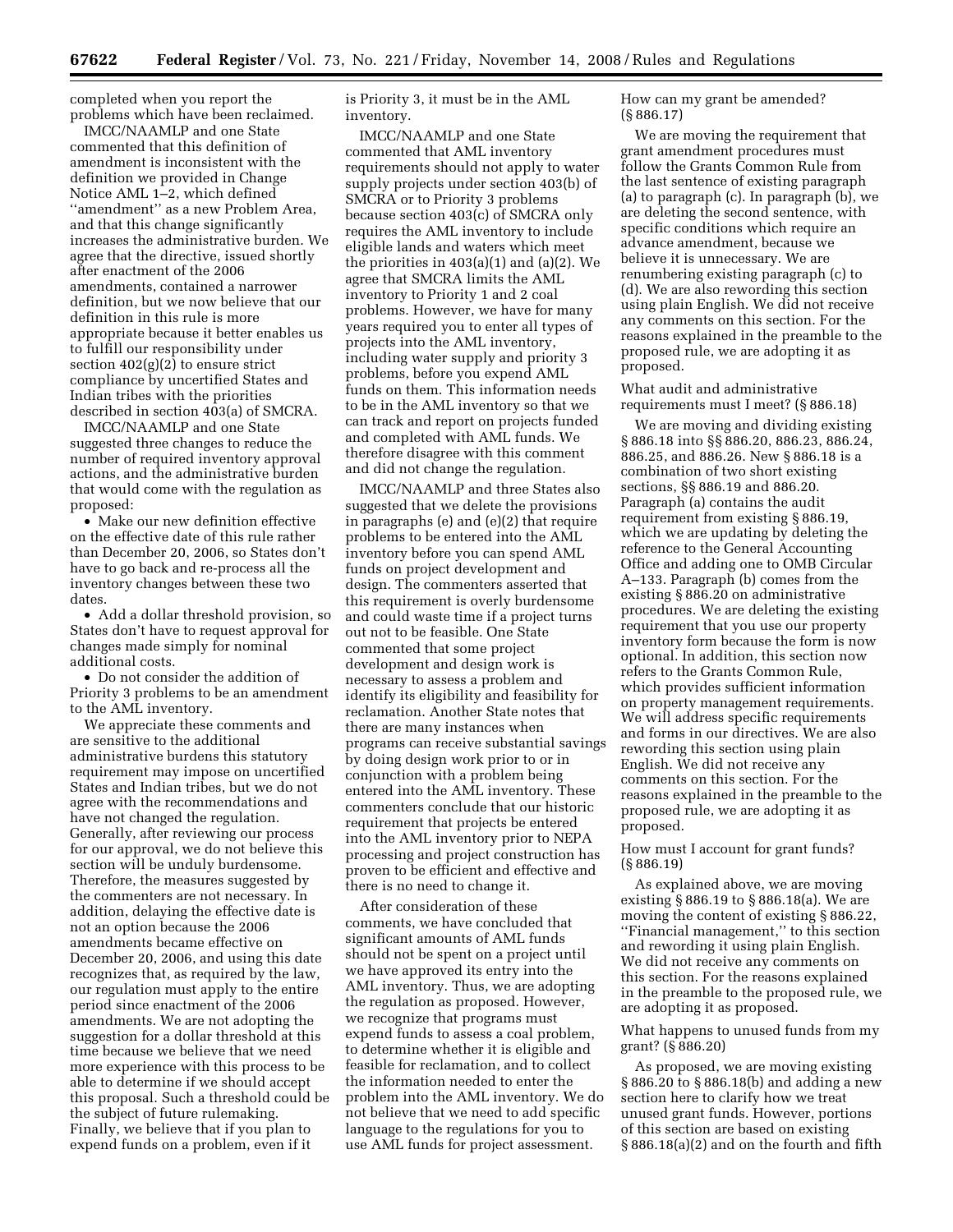sentences of existing §§ 872.11(b)(1) and (b)(2). Grant funds may be left unexpended at the end of a grant due to changes occurring during the grant period such as increases or decreases in project scope or reclamation costs. Changes may also occur after the end of a grant period that reduce the total funds expended under the grant, such as the receipt of funds from the sale of property. We also consider unawarded funds, moneys which have been distributed to a State or Indian tribe but not awarded in a grant, as unused funds.

In paragraph (a), we explain that we deobligate all unexpended funds from a completed grant agreement in order to close it out and describe how we treat unexpended funds. Paragraph (a)(1) is based on existing § 886.18(a)(2), which allows us to reduce your grant if you fail to obligate funds within three years of the grant award. We are modifying this provision to address section 402(g)(1)(D) of SMCRA, as revised in the 2006 amendments, which mandates that State and Tribal share funds that are not spent within 3 years, or 5 years for funds distributed in FY 2008, 2009, or 2010, must be made available for expenditure as historic coal funds. 30 U.S.C. 1232(g)(1)(D). Our paragraph (a)(1) requires us to transfer any State share funds or Tribal share funds that uncertified States and Indian tribes do not expend within 3 years, or 5 years for FY 2008, 2009, or 2010 funds, from that State or Indian tribe to historic coal funds. We distribute transferred funds to uncertified States and Indian tribes at the next annual distribution using the prescribed historic coal formula described in § 872.22. In paragraph (a)(2), we explain that we hold any unused Federal expense funds, such as State emergency program funds, for distribution to any State or Indian tribe that needs them for the specific activity for which Congress appropriated the funds. Finally, in paragraph (3) we specify that unused funds of all other types are made available for inclusion in a grant to the State or Indian tribe for which we originally distributed the funds.

Paragraph (b) provides that we will transfer any State or Tribal share funds that have not been awarded in a grant within three years of the date we distributed them to you, or five years for funds distributed in FY 2008, 2009, or 2010, to historic coal funds in the same way that we transfer unused funds under paragraph (a)(1). We are adding this paragraph because we believe that funds that have not been requested and approved for award within 3 or 5 years of the distribution date are unneeded and should be transferred to other States and Indian tribes that can use them more efficiently. After consideration of the comments, we are adopting this section as proposed.

# Responses to Comments

IMCC/NAAMLP commented that § 886.20(a) should say we ''may'' deobligate any unexpended funds after your grant is completed, rather than ''will.'' They say that deobligating the funds is a discretionary function rather than a statutory requirement. Moreover, they asserted that Treasury payments should not be subject to deobligation, and we should ensure that funds do not revert to Treasury. They concluded that if we work together with the States and Indian tribes to monitor the situation closely, provide maximum flexibility in designing payment protocols, and allow appropriate grant periods and applicable requirements, there should be no need for payments to revert to Treasury.

We respond that if Treasury funds are deobligated, they will not revert to Treasury because section 402(i)(4) of SMCRA specifies that Treasury funds remain available until expended. Similarly, moneys from the Fund, except for State and Tribal share and Federal expenses as provided in paragraphs (a)(1) and (a)(2), remain available to you. Paragraph (a)(3), as proposed, requires us to reaward any deobligated historic coal, minimum program make up or prior balance replacement funds to the same State or Indian tribe in another grant on request. So you will not lose access to these funds. We enthusiastically endorse the position that we work closely with you to ensure the most efficient use of grant funds and avoid deobligations.

We received a comment from IMCC/ NAAMLP and one State on § 879.15 which we discuss here because it relates to this section and to the procedures that we must use for Federal funds. The commenters asserted that paying unused funds back to the Federal government then awarding them back to the State is unnecessary bureaucratic paper shuffling. We recognize that those controls impose additional processing costs. Our financial systems, however, are designed with internal controls to ensure that the systems function properly and to protect Federal funds against waste, fraud and abuse. If your grant's performance period has ended and you have unexpended funds, it is not an allowable cost to obligate more funds under the expired grant. In order for you to use the funds we must reaward them into a grant with a current performance period, and we cannot reaward the funds until we have

deobligated them from the expired grant. We will work with you to minimize the needed paperwork and simplify the processing, possibly through offsetting cash drawdown actions.

One State supported our proposal in paragraph (a)(1) to transfer any State share or Tribal share funds which you do not expend within 3 years, or 5 years for FY 2008, 2009, or 2010 funds, to historic coal funds because they need more funding for high priority coal reclamation. The State also supported our proposal in paragraph (a)(2) that we hold and redistribute unused Federal expense funds because almost every year some State needs additional AML emergency funding and redistributing unused funds allows us to meet those needs. We appreciate these comments, and the final regulation includes these provisions as proposed.

### What must I report? (§ 886.21)

We are deleting existing § 886.21 because that topic is addressed in § 886.12. We transferred existing § 886.23 in an effort to group related topics in a more logical manner. The existing paragraph (a) in § 886.23 required you to submit to us every year the reporting forms that we specified. We are replacing this paragraph with a requirement that each year you report to us the program performance and financial information that we specify. We are not establishing a uniform method for you to submit this information because allowing you to use various forms, formats, and methods to submit your annual reports will make it less of a burden on you.

The existing paragraph (b) combines two different reporting requirements by requiring you to submit an OSM–76 inventory form upon project completion and any other closeout reports we specify. We are clarifying this requirement by separating the AML inventory and grant closeout requirements. Paragraph (b) describes the reports you must provide us upon completion of each grant. These are final performance and financial reports, as well as property and any other reports that we specify. Paragraph (c) requires you to update the AML inventory upon completing each reclamation project. We are removing this item from the grant closeout requirements to emphasize that you must update the AML inventory as you complete each project rather than waiting until the grant is completed. After reviewing the comment, we decided to adopt this provision as proposed.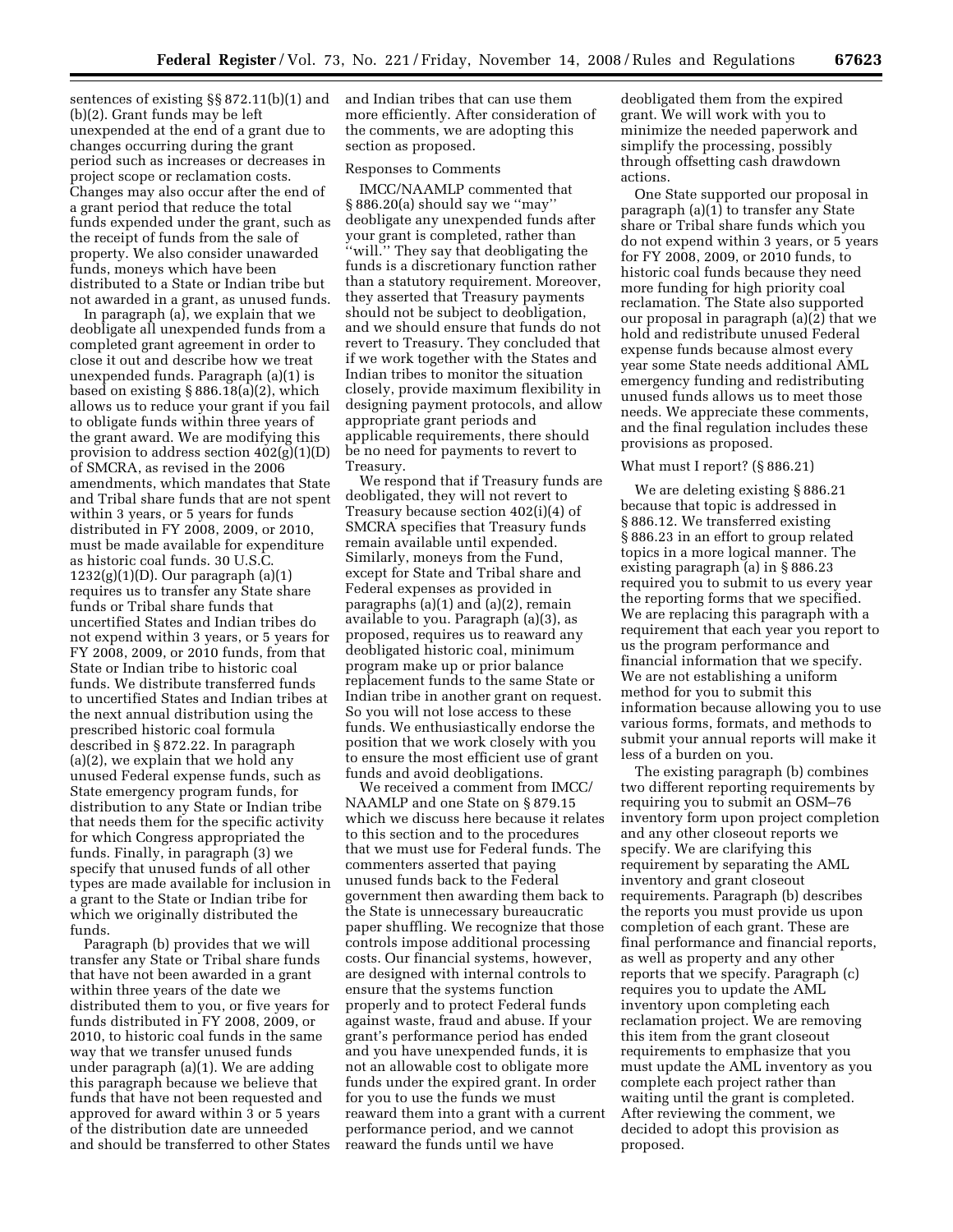### Responses to Comments

We received a comment from one State which disagrees with our conclusion in the preamble for paragraph (a) of this section that allowing a variety of forms and formats for reporting program and financial information will make it less of a burden for you. They believe there needs to be consistency in reporting because program and financial information sent to OSM from 26 States and Indian tribes using different forms, formats, or methods is not useful. We did not change the language of this section because we believe the requirement to report the ''performance and financial information that we specify,'' would allow us to standardize reporting forms if we were to decide that was appropriate. At this time, we believe our current position, originally based on recommendations from grantee staff, provides usable data which we standardize into our annual oversight reports, but we will continue to seek input from you on the most efficient ways to meet our information needs.

The State also expressed support of our proposal in paragraph (c) that you must update the AML inventory as each project is completed rather than waiting until the grant is completed. We agree with this commenter and did not change this provision in the final regulation.

# What records must I maintain? (§ 886.22)

As proposed, this section covers all records related to your grant, including programmatic and accounting information. We did not receive any comments on this section. For the reasons explained in the preamble to the proposed rule, we are adopting it as proposed.

What actions can OSM take if I do not comply with the terms of my grant? (§ 886.23)

As proposed, this section described circumstances when your grant could be subject to remedial actions or termination. We did not receive any comments on this section. For the reasons explained in the preamble to the proposed rule, we are adopting it as proposed.

What procedures will OSM follow to reduce, suspend, or terminate my grant? (§ 886.24)

As proposed, this section described the procedures we would use to reduce, suspend, or terminate your grant. We did not receive any comments on this section. For the reasons explained in the preamble to the proposed rule, we are adopting it as proposed.

How can I appeal a decision to reduce, suspend, or terminate my grant? (§ 886.25)

As proposed, this section provided your administrative appeal rights if your grant is reduced, suspended, or terminated. We did not receive any comments on this section. For the reasons explained in the preamble to the proposed rule, we are adopting it as proposed.

When and how can my grant be terminated for convenience? (§ 886.26)

As proposed, this section describes the much simpler procedures for terminating a grant for convenience. We did not receive any comments on this section. For the reasons explained in the preamble to the proposed rule, we are adopting it as proposed.

What special procedures apply to Indian lands not subject to an approved tribal reclamation program? (§ 886.27)

As proposed this section describes special procedures applying to Indian lands not subject to an approved Tribal reclamation program. We did not receive any comments on this section. For the reasons explained in the preamble to the proposed rule, we are adopting it as proposed.

Part 887—Subsidence Insurance Program Grants

We proposed to make changes to this Part to add references to Indian tribes to clarify that they may choose to establish a subsidence insurance program under the same rules as States. We received no comments on our proposed changes to this part, and are adopting them as proposed.

### **IV. Procedural Determinations**

# *Executive Order 12866—Regulatory Planning and Review*

This rule is considered an ''economically significant regulatory action'' under the criteria of section 3(f) of Executive Order 12866 and has been reviewed by the Office of Management and Budget. Based on the criteria for an ''economically significant regulatory action'' found in section 3(f), we have made a determination that:

a. The rule raises novel legal or policy issues arising from legal mandates, the President's priorities, or the principles set forth in the Executive Order.

b. The rule will not create a serious inconsistency or otherwise interfere with an action taken or planned by another agency.

c. The rule will not materially alter the budgetary impacts of entitlements, grants, user fees, or loan programs or the rights or obligations of their recipients. However, as discussed below, grants to States and Indian tribes have increased, as required by the provisions of the 2006 amendments.

d. The rule will not adversely affect in a material way the economy, productivity, competition, jobs, the environment, public health or safety, or State, local, or Tribal governments or communities. The rule will align our regulations with statutory provisions contained in the 2006 amendments pertaining to the collection of reclamation fees and the distribution of money from the Fund and Treasury in the form of mandatory grants to States and Indian tribes. The provisions of the 2006 amendments have an annual effect on the economy of \$100 million or more. Coal operators subject to the extension of the fee and the new rates received actual notice before they became effective. These new fees have already been collected for the quarters beginning October 1, 2007 and ending September 30, 2008. In addition, we have already distributed approximately \$274 million in FY 2008 mandatory grants to the States and Indian tribes.

### *Assessment of Potential Costs and Benefits*

Executive Order 12866 requires OSM to conduct an assessment of the potential costs and benefits of any regulatory action deemed significant under Executive Order 12866. OMB Circular A–4 provides guidance to Federal agencies on the development of a regulatory analysis. It requires us to identify a baseline because benefits and costs are defined in comparison with a clearly stated alternative. OMB has stated that ''this normally will be a 'no action' baseline: what the world will be like if the proposed rule is not adopted.'' OMB Circular A–4, Regulatory Analysis (Sept. 17, 2003). As previously stated, the new fee rates have gone into effect and are being paid and the grant distributions mandated by the 2006 amendments have been made for FY 2008. These statutory changes are already in effect. For comparison purposes, OSM will use as the ''no action baseline'' the fee rates paid by operators and grant distribution requirements for States and Indian tribes that would have been in effect if the 2006 amendments had not been signed into law. We will refer to this as the ''old law'' or the ''no action alternative.'' The second alternative we will analyze consists of the requirements pertaining to fee collections and grant distributions to States and Indian tribes established by the 2006 amendments. We will refer to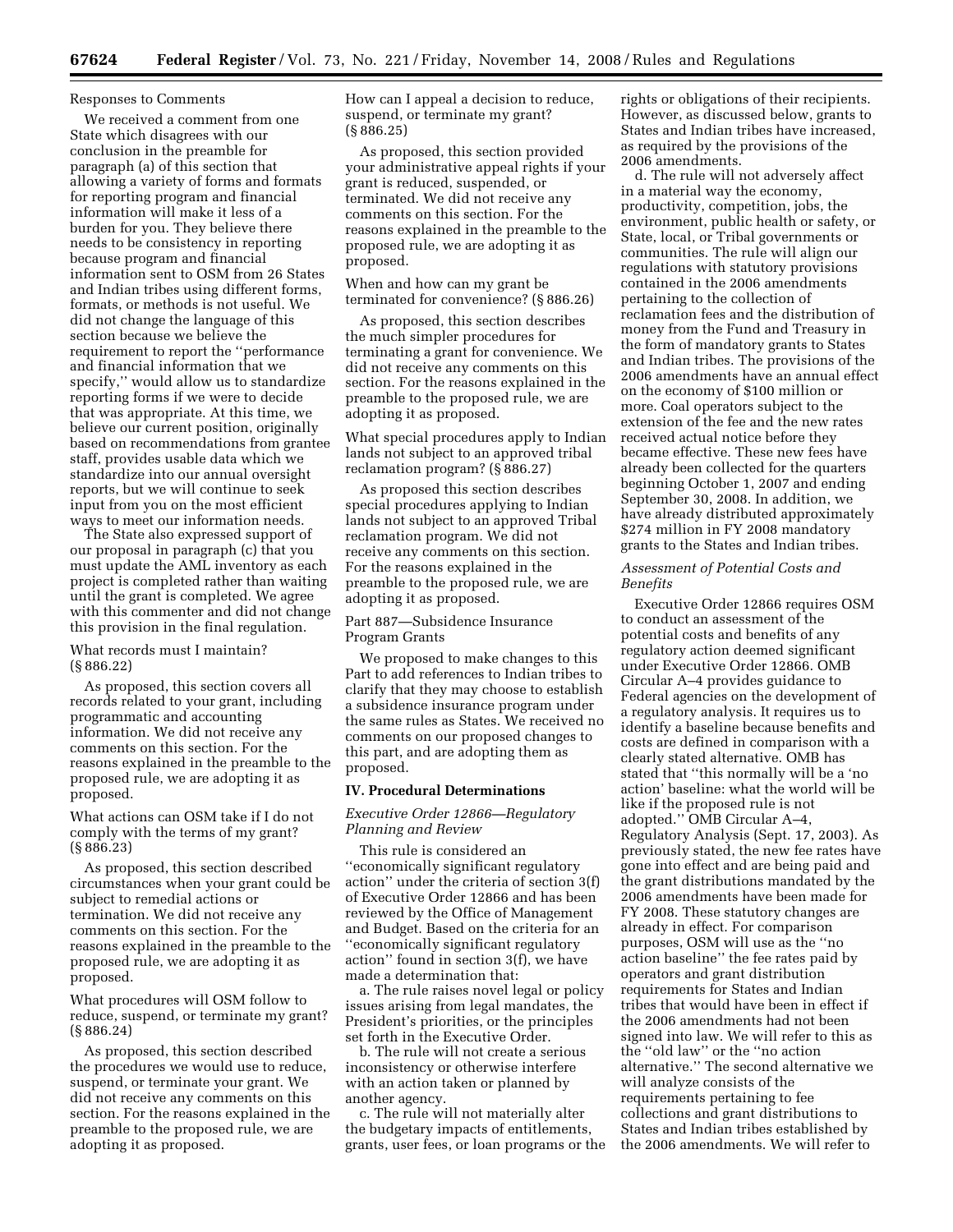this as the 2006 amendments alternative.

The basic difference between the two alternatives is the cost to the coal operators and the Treasury and the resulting benefits quantified in terms of the acres of environmental problems that can be reclaimed. Under the old law, the fee rates that would have been in effect on October 1, 2007, would have been the rates established using the formula specified in our existing regulations at 30 CFR 870.13(b). Those fee rates would be paid for approximately 13–14 years. They would be established before the start of each fiscal year and would be based on estimates of coal production and the amount of the interest transferred to the CBF for that year. The fees for each year would have been structured to replace the amount of money transferred to the CBF at the beginning of the year (generally the amount of interest that the Fund earns that year, subject to a \$70 million cap, with corrections for adjustments to previous transfers and differences between estimated and actual coal production in prior years). The purpose of the fee was to reimburse the Fund for the interest transferred to

the CBF. Under the old law alternative, the money in the Fund would have been exhausted in approximately 13–14 years—after which time, no more money would have been available for reclamation projects and no interest would have been transferred to the CBF.

Under the old law, grants would have been made based on the amount of money appropriated each year by Congress. Uncertified States and Indian tribes would be required to use the money for AML reclamation projects. Certified States and Indian tribes would be required to use the money for noncoal reclamation as specified in existing § 875.15. Under existing § 875.15, certified States and Indian tribes could use any money that they received for reclamation projects involving the restoration of lands and water adversely affected by past mineral mining, projects involving the protection, repair, replacement, construction, or enhancement of utilities (such as those relating to water supply, roads, and other such facilities serving the public adversely affected by mineral mining and processing practices), and the construction of public facilities in communities

impacted by coal or other mineral mining and processing practices.

As explained in the preamble, the 2006 amendments both extended the reclamation fee for 14 years and provided for a two-step reduction in the amount of the fee rate from the rate originally established in 1977. The statutory fee rates were reduced by 10 percent from the levels established in 1977, for the period from October 1, 2007, through September 30, 2012. The fee rates will again be reduced by another 10 percent from the levels established in 1977 for the period from October 1, 2012, through September 30, 2021. The fee rates under 2006 amendments are specified in the rule at § 870.13. The fee rates for 2007–2012 range from 31.5 cents per ton down to 9 cents per ton.

While the rates established by the 2006 amendments are lower than the 1977 rates, they are higher than the rates that would have been established under existing § 870.13(b), which would have gone into effect had the 2006 amendments not been enacted into law. Fee rates under existing § 870.13(b) for years 2007–2012 were estimated to range as follow:

| Fiscal year | Fees for non-<br>lignite coal<br>produced by<br>surface<br>methods<br>(cents per<br>short ton) | Fees for non-<br>lignite coal<br>produced by<br>underground<br>methods<br>(cents per<br>short ton) | Fees for lignite<br>coal<br>(cents per<br>short ton) |
|-------------|------------------------------------------------------------------------------------------------|----------------------------------------------------------------------------------------------------|------------------------------------------------------|
| 2007        | 8.5                                                                                            | 3.7                                                                                                | 2.4                                                  |
| 2008        | 8.5                                                                                            | 3.6                                                                                                | 2.4                                                  |
| 2009        | 7.8                                                                                            | 3.4                                                                                                | 2.2                                                  |
| 2010        | 7.3                                                                                            | 3.1                                                                                                | 2.1                                                  |
| 2011        | 2.6                                                                                            | 1. I                                                                                               | 0.7                                                  |
| 2012        | 2.0                                                                                            | 0.9                                                                                                | 0.6                                                  |

In addition to the fee rate extension, the 2006 amendments also require that:

1. Once fully phased in, the majority of the distributions to States and Indian tribes of moneys annually collected from the reclamation fee are made outside of the appropriations process. 30 U.S.C. 1231(d).

2. All States and Indian tribes with approved reclamation programs are paid amounts equal to their portion of the unappropriated prior balance of State and Tribal share funds as of September 30, 2007. 30 U.S.C. 1240a(h)(1)(A). These payments are mandatory distributions from Treasury funds and are made in seven equal annual installments that began in FY 2008. 30 U.S.C. 1232(i)(2) and 1240a(h)(1)(C). Uncertified States and Indian tribes must use these prior balance replacement funds for the purposes of

section 403 of SMCRA. 30 U.S.C. 1240a(h)(1)(D)(ii). Certified States and Indian tribes must use these payments for purposes established by their State legislature or Tribal council, ''with priority given for addressing the impacts of mineral development.'' 30 U.S.C.  $1240a(h)(1)(D)(i).$ 

3. Subject to certain limitations, to the extent premium payments and other revenue sources do not meet the financial needs of the UMWA health care plans, all unappropriated past interest earnings and all future interest earned by the Fund must be transferred to these plans, together with any remaining unappropriated balance in the RAMP allocation, which the 2006 amendments repealed. 30 U.S.C. 1232(h). In addition, the three UMWA health care plans are eligible to receive Treasury transfers to cover any

remaining deficit, subject to certain limitations. 30 U.S.C. 1232(i).

In general, under the old law and the 2006 amendments, the type of coal reclamation problems that would be remediated, mainly by the uncertified States and Indian tribes, would be the most serious AML problems (Priority 1 and Priority 2 also referred to as ''high priority'' problems). High priority AML problems include:

- Clogged Streams;
- Clogged Stream Lands;
- Dangerous Piles or Embankments;
- Dangerous Highwalls;
- Dangerous Impoundments;
- Dangerous Slides;
- Hazardous or Explosive Gases;
- Hazardous Equipment or Facilities;
- Hazardous Recreational Water Bodies;
	- Industrial or Residential Waste;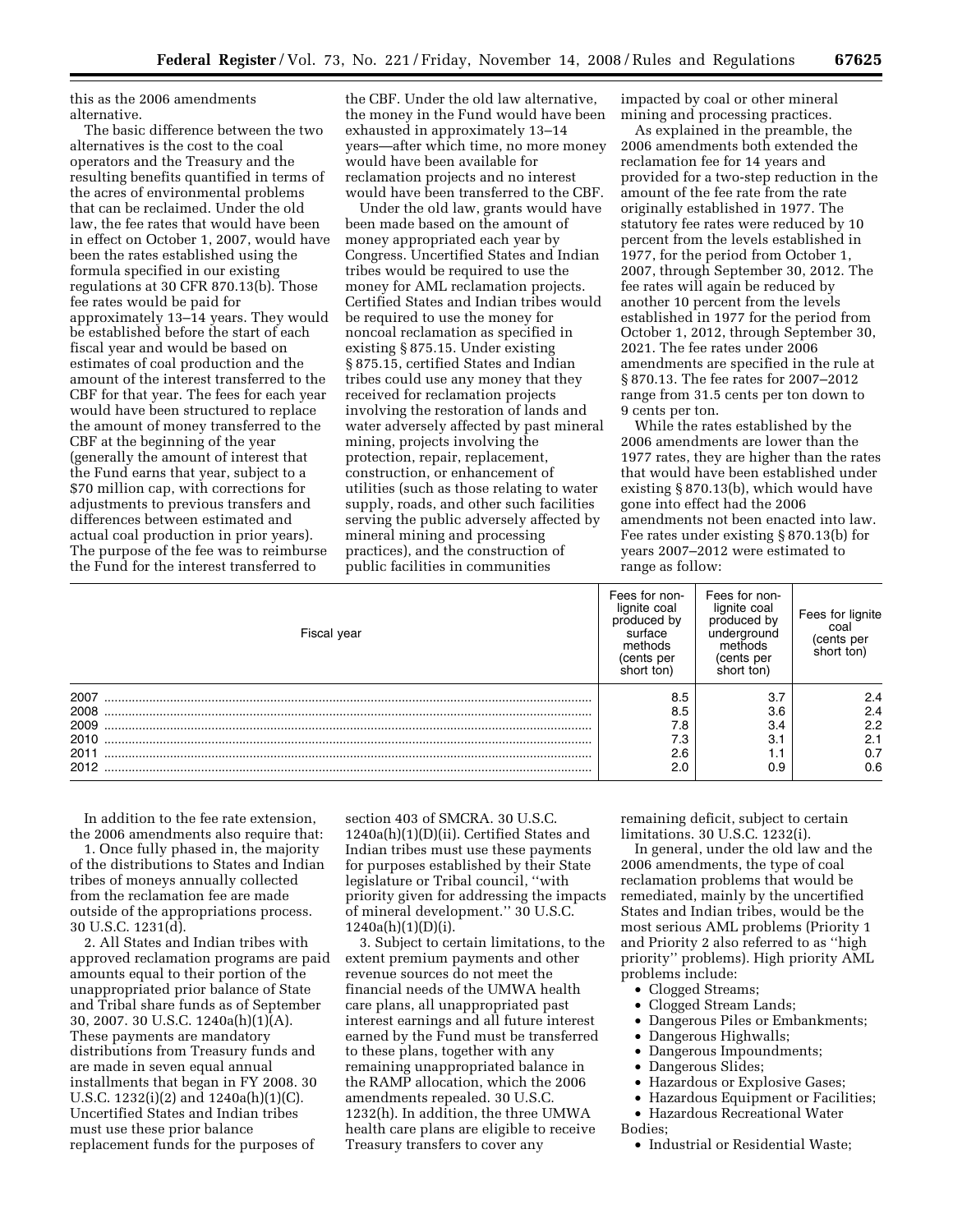• Portals;

• Polluted Water: Agricultural/ Industrial;

• Polluted Water: Human

Consumption;

- Subsidence-Prone Areas;
- Surface Burning;
- Underground Mine Fires; and
- Vertical Openings.

Under the old law, certified States and Indian tribes were required to use grant money for noncoal reclamation. Under the 2006 amendments, certified States and Indian tribes must use prior balance replacement funds for purposes established by the State legislature or Tribal council, with priority given for addressing the impacts of mineral development. Exactly what these purposes will be is undetermined at this time.

In the rule, certified States and Indian tribes are allowed to use certified in lieu funds for any purpose they deem appropriate. We assume that States and Indian tribes use the money for the public good but the wide discretion given to the States and Indian tribes makes any meaningful discussion of the effects too speculative.

# *Summary of Costs and Benefits*

The following two tables summarize the costs and benefits under the no action alternative and the 2006 amendments alternative.

Table 1 indicates the estimated costs associated with each alternative. Under the no action alternative, the cost to operators is approximately \$612 million. This sum consists of the fees

that operators would pay under our current regulations at § 870.13(b). Under the 2006 amendments alternative, the estimated cost is approximately \$6.9 billion. This sum consists of: (1) The fees operators pay under the rates established by the 2006 amendments; (2) money from the general fund of the Treasury that we are required to transfer to certified and uncertified States and Indian tribes for their share of the prior unappropriated balance; and (3) Treasury funds that are transferred to certified States and Tribes as in lieu funds equal to 50% of fees collected on coal produced in their State or on Tribal lands. This sum does not include money that we pay to the UMWA under the 2006 amendments because those payments are not addressed in this rule.

TABLE 1—ESTIMATED COSTS ASSOCIATED WITH THE ALTERNATIVES FROM OCTOBER 1, 2007–SEPTEMBER 30, 2021

|                                                 | А                                                                                                                                                                                                                                                                                                               | в                                                                                                                               | С                                                                                                                              | D                                |
|-------------------------------------------------|-----------------------------------------------------------------------------------------------------------------------------------------------------------------------------------------------------------------------------------------------------------------------------------------------------------------|---------------------------------------------------------------------------------------------------------------------------------|--------------------------------------------------------------------------------------------------------------------------------|----------------------------------|
| Alternatives                                    | Estimated costs to opera-<br>tors for fees paid under<br>the old law from October<br>1, 2007 thru September<br>30.2021<br>(the 1977 fee rates at<br>§870.13(a) terminate on<br>September 30, 2007; new<br>fee rates at $§870.13(b)$<br>sufficient to replenish inter-<br>est transferred to CBF<br>take effect) | Estimated costs to opera-<br>tors for fees paid under<br>the 2006 amendments<br>from October 1, 2007 thru<br>September 30, 2021 | Estimated costs to the<br><b>Federal Treasury</b><br>(for prior balance replace-<br>ment funds and certified in<br>lieu funds) | <b>Estimated total costs</b>     |
| (1) No action or old law<br>(2) 2006 Amendments | \$612 million                                                                                                                                                                                                                                                                                                   | \$4.1 billion                                                                                                                   | \$2.8 billion                                                                                                                  | \$612 million.<br>\$6.9 billion. |

Table 2 indicates the estimated benefits expressed in acres of land reclaimed. Column A indicates the estimated total amount of money available for reclamation under each alternative. Column B indicates acres of high priority sites that need to be reclaimed under each alternative. Column C indicates the estimated acres of high priority sites that can be reclaimed with the funds available under each alternative. In Column D, D1 indicates the estimated acres of high priority coal sites that would not be reclaimed under the no action alternative because of insufficient funds.

D2 indicates the estimated additional reclamation that could be achieved under the 2006 amendments. For uncertified States and Indian tribes, the additional reclamation would be at Priority 1 and 2 sites, Priority 3 sites, and noncoal reclamation. For certified States and Indian tribes, the reclamation could be at newly discovered Priority 1, 2, and 3 coal sites, and noncoal reclamation. However, as previously discussed, under the 2006 amendments, certified States and Indian tribes may use prior balance replacement funds for purposes established by the State legislature or Tribal council, with

priority given for addressing the impacts of mineral development; we are providing in the rule that they may use certified in lieu funds for any purpose. Therefore, the \$1.981 billion dollars that will come from Treasury funds may be used for coal and noncoal reclamation but it also may be used for other undetermined purposes. We assume that certified States and Indian tribes use the money for the public good, as they have in the past, but the wide discretion given to the States and Indian tribes make any meaningful discussion of the actual benefits speculative.

### TABLE 2—ESTIMATED BENEFITS EXPRESSED IN ACRES OF LAND RECLAIMED

|              | A                                                                                        | в                                                                                                               |                                                                                               |                                                                                                                                                          |
|--------------|------------------------------------------------------------------------------------------|-----------------------------------------------------------------------------------------------------------------|-----------------------------------------------------------------------------------------------|----------------------------------------------------------------------------------------------------------------------------------------------------------|
| Alternatives | Amount of money estimated to be<br>available for reclamation<br>(\$ rounded in millions) | P1 and P2 sites<br>Acres identified<br>with high priority<br>environmental<br>problems that<br>need reclamation | Estimated number<br>of acres of identi-<br>fied problems<br>reclaimed with<br>available funds | Estimated number of<br>acres of land<br>unreclaimed (D1) or<br>additional reclamation<br>possible after P1 and<br>P <sub>2</sub> sites completed<br>(D2) |
|              |                                                                                          | 210,379                                                                                                         | 157,937                                                                                       | $(52, 442)$ .                                                                                                                                            |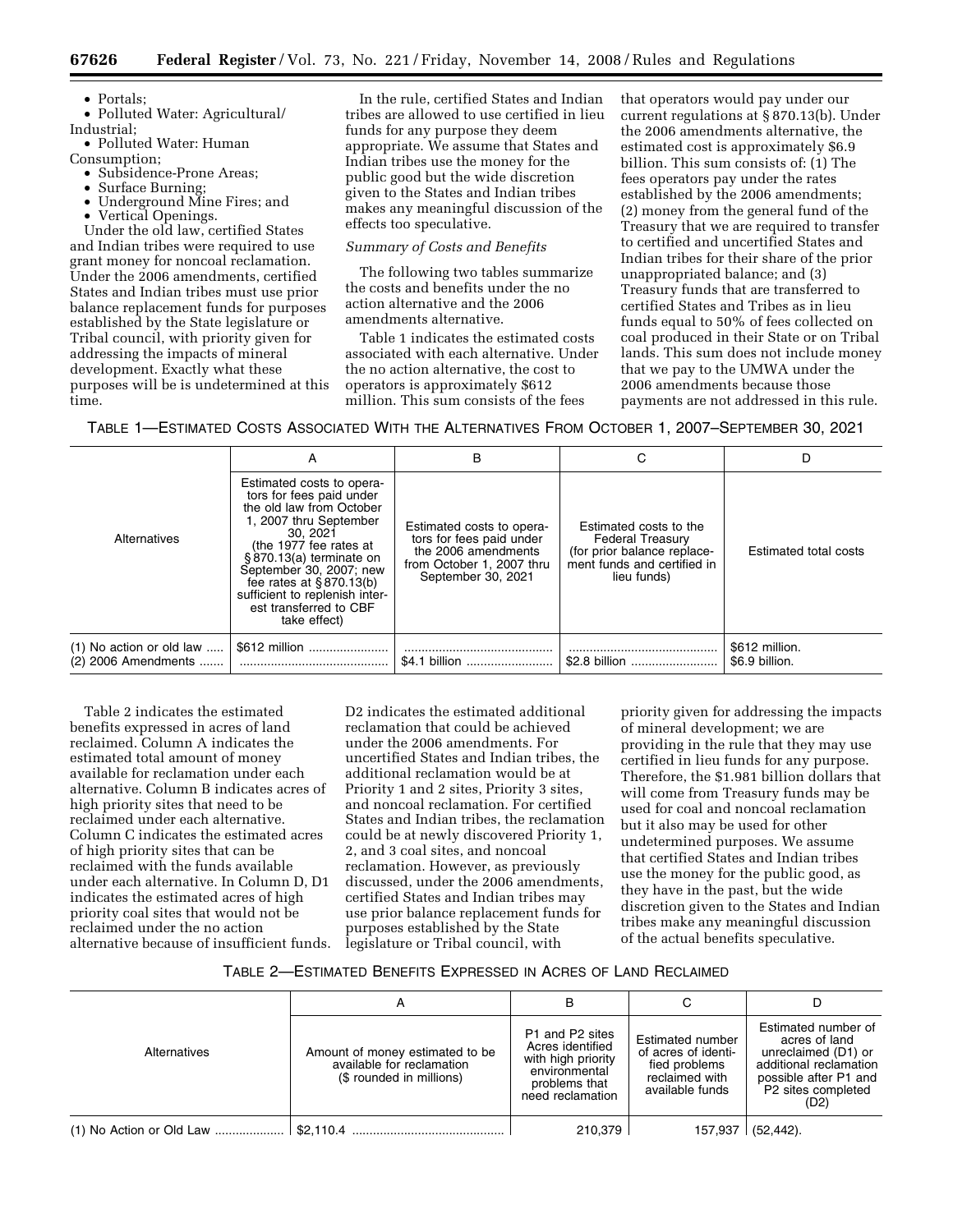|                                                                                                                                                                                | A                                                                                                                                      | B                                                                                                               | C                                                                                             | D                                                                                                                                            |
|--------------------------------------------------------------------------------------------------------------------------------------------------------------------------------|----------------------------------------------------------------------------------------------------------------------------------------|-----------------------------------------------------------------------------------------------------------------|-----------------------------------------------------------------------------------------------|----------------------------------------------------------------------------------------------------------------------------------------------|
| Alternatives                                                                                                                                                                   | Amount of money estimated to be<br>available for reclamation<br>(\$ rounded in millions)                                               | P1 and P2 sites<br>Acres identified<br>with high priority<br>environmental<br>problems that<br>need reclamation | Estimated number<br>of acres of identi-<br>fied problems<br>reclaimed with<br>available funds | Estimated number of<br>acres of land<br>unreclaimed (D1) or<br>additional reclamation<br>possible after P1 and<br>P2 sites completed<br>(D2) |
| 1977 Fee Rates (§870.13(a)) termi-<br>nate on September 30, 2007; new<br>fee rates.<br>(§870.13(b)) sufficient to replenish in-<br>terest transferred to CBF take ef-<br>fect. | (Source: collections prior to Sep-<br>tember 30, 2007 plus interest<br>earned on prior collections).                                   |                                                                                                                 |                                                                                               |                                                                                                                                              |
| (2)  2006 Amendments<br>Uncertified States and Indian tribes                                                                                                                   | (Source: prior balance replacement<br>funds, 50% State share, 30% his-<br>toric coal funds and 3% estimated<br>minimum program funds). | 210,379<br>208.131                                                                                              | 210,379<br>208,131                                                                            | 210,257<br>60,284.                                                                                                                           |
| Certified States and Indian tribes                                                                                                                                             | (Source: prior balance replacement<br>funds and certified in lieu funds).                                                              | 2,248                                                                                                           | 2,248                                                                                         | 149,973.<br>(Under 2006 amend-<br>ments, funds are not<br>committed to rec-<br>lamation).                                                    |

TABLE 2—ESTIMATED BENEFITS EXPRESSED IN ACRES OF LAND RECLAIMED—Continued

**Note:** For activity beyond FY 2023, an additional estimated amount available for reclamation of \$1.6 billion is projected to be used to reclaim an additional 106,000 acres.

As can be seen from the above tables, under the no action alternative the cost to industry would be approximately \$612 million, but there would be approximately 52,442 acres of Priority 1 and Priority 2 coal sites left unreclaimed. Under the 2006 amendments alternative, the cost to industry would be substantially greater, approximately \$4.1 billion, but that amount in combination with the \$2.8 billion in Treasury funds would be sufficient to reclaim all Priority 1 and Priority 2 sites. In addition, there would be additional funds remaining which could be used for reclamation at Priority 3 sites, for noncoal reclamation projects, construction of public facilities, and for other purposes deemed appropriate by the State or Indian tribe. It should be noted that this analysis assumes that all funds are used for high priority coal reclamation.

In addition to the quantifiable benefits expressed in acres reclaimed, unquantifiable benefits also result. These include:

• Reduction or elimination in health and safety problems, which would benefit nearby residents;

• Reduction or elimination of adverse environmental effects such as acid mine drainage and erosion and sedimentation;

• Improved habitat for fish and wildlife;

• Increased employment

opportunities for those employed by the reclamation projects;

• An increase in the number of potential land uses at these sites and a reduction or elimination of hazardous features that are often attractive but dangerous to outdoor recreationists; and

• General increase in the quality of life in nearby communities and adjacent property values.

## *Regulatory Flexibility Act*

The Regulatory Flexibility Act (RFA) (5 U.S.C. 601 *et seq.*) requires that a Federal agency, when developing proposed and final regulations, consider the impact of its regulations on small entities. If a rule is expected to have a significant economic impact on a substantial number of small entities, the agency must prepare an initial regulatory flexibility analysis. If a rule is not expected to have a significant economic impact on a substantial number of small entities the agency is not required to perform an initial regulatory flexibility analysis and may certify in the rule that the rule would not have a significant economic impact on a substantial number of small entities under the RFA.

The Small Business Administration size standards for small businesses in the coal mining industry are established by the North American Industry Classification System Codes (NAICS). NAICS classifies the ''coal mining'' industry under Code 2121; subsets of this sector include ''Bituminous Coal and Lignite Surface Mining'' code 212111; ''Bituminous Coal Underground

Mining'' code 212112; and ''Anthracite Mining'' code 212113. The size standards established for each of these categories is 500 employees or less for each business concern and associated affiliates. Data available from the U.S. Census Bureau and from the Mine Safety and Health Administration indicates that over 90 percent of those engaged in coal mining operations are considered small entities.

As previously stated, it is the 2006 amendments that require coal operators to pay reclamation fees. Those subject to the fees received individual letters informing them of the fee and the extension of time during which the fee must be paid. Over \$200 million has already been collected. The rule merely reflects the extension of our statutory authority to collect reclamation fees for an additional fourteen years. Based on these facts, the Department of the Interior certifies that the rule would not have a significant economic impact on a substantial number of small entities under the RFA.

The administrative and procedural provisions in the rule are not expected to have an adverse economic impact on the regulated industry including small entities. The increased grant funding to States and Indian tribes required by the 2006 amendments is expected to provide increased contracting opportunities for firms, including small entities, to do reclamation-related work. Further, the rule is not expected to produce adverse effects on competition,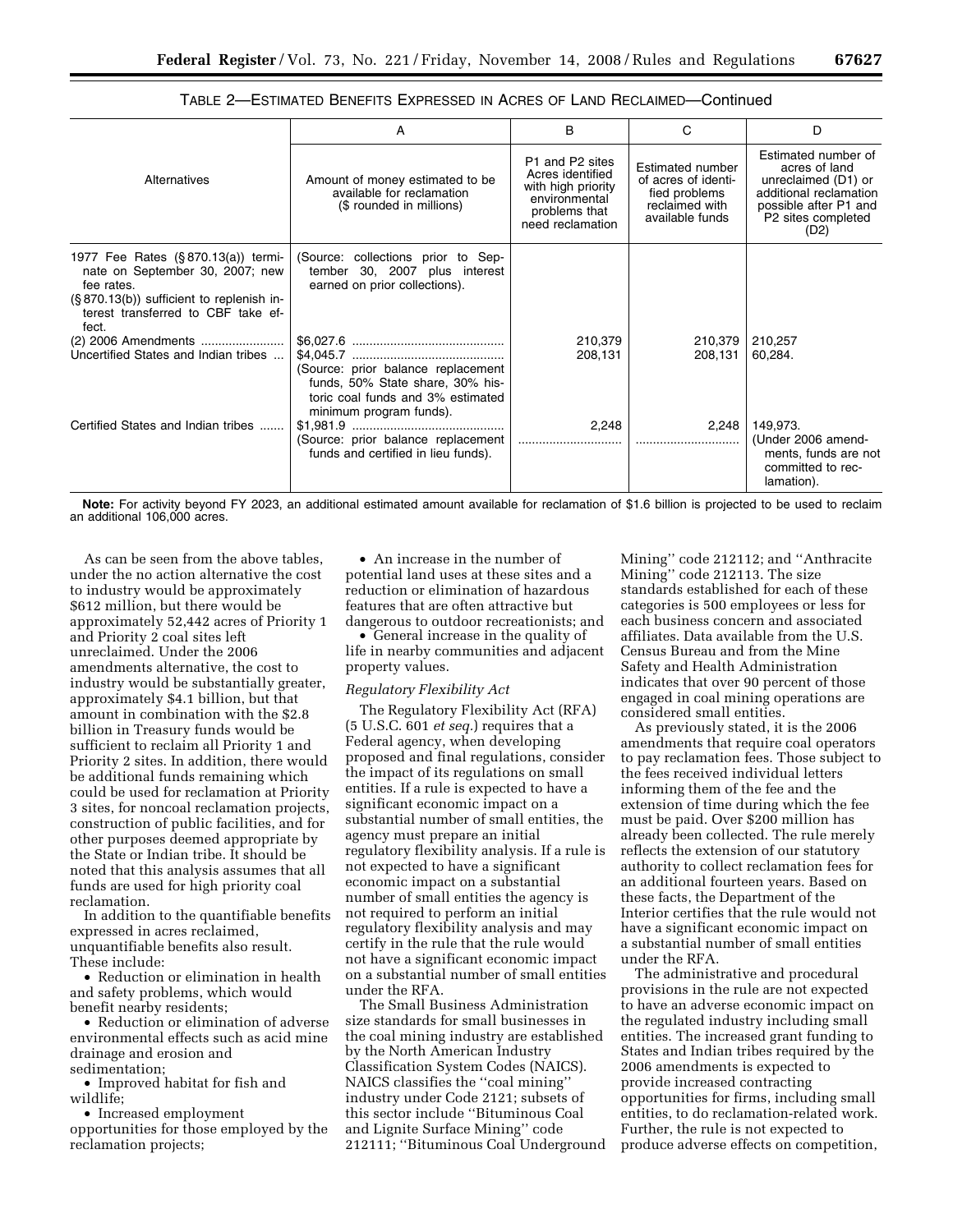employment, investment, productivity, innovation, or the ability of United States enterprises to compete with foreign-based enterprises in domestic or export markets.

## *Small Business Regulatory Enforcement Fairness Act*

The rule is considered a major rule under 5 U.S.C. 804(2), the Small Business Regulatory Enforcement Fairness Act for the following reasons.

a. As discussed above under the heading *Executive Order 12866— Regulatory Planning and Review*, the provisions of the 2006 amendments have an annual effect on the economy of \$100 million or more.

b. The rule would not cause a major increase in costs or prices for consumers, individual industries, Federal, State, or local government agencies, or geographic regions.

c. The rule would not have significant adverse effects on competition, employment, investment, productivity, innovation, or the ability of U.S.-based enterprises to compete with foreignbased enterprises for the reasons stated above.

### *Unfunded Mandates*

This rule does not impose an unfunded mandate on State, local, or Tribal governments or the private sector of more than \$100 million per year. The rule does not have a significant or unique effect on State, Tribal, or local governments or the private sector. A statement containing the information required by the Unfunded Mandates Reform Act (2 U.S.C. 1501 *et seq.*) is not required.

### *Executive Order 12630—Takings*

In accordance with Executive Order 12630, the rule does not have significant takings implications. Contrary to the view of one commenter, nothing contained in this rule is a governmental action capable of interference with constitutionally protected property rights. Thus, a takings implication assessment is not required.

## *Executive Order 12988—Civil Justice Reform*

In accordance with Executive Order 12988, the Office of the Solicitor has determined that this rule does not unduly burden the judicial system and meets the requirements of sections 3(a) and 3(b)(2) of the Order.

# *Executive Order 13132—Federalism*

We have reviewed the rule under the criteria specified in Executive Order 13132 and have determined that the rule does not have sufficient federalism

implications to warrant the preparation of a Federalism Assessment. The rule does not preempt State law, it does not impose substantial direct compliance costs on State and local governments, and it does not have substantial direct effects on the States, on the relationship between the national government and the States, or on the distribution of power and responsibilities among the various levels of government.

As required by section 6 of the executive order, we consulted with representatives of States and Indian tribes early in the process of developing the rule. In January, February, and May 2007, we met with representatives of States and Indian tribes with approved reclamation programs at meetings hosted by IMCC and NAAMLP to notify the States and Indian tribes of the 2006 amendments' changes to SMCRA and to seek their input on the amendments. IMCC and NAAMLP subsequently submitted joint written comments on specific provisions of the amendments. We considered these comments in developing the proposed rule. The consultations and concerns that were expressed are discussed above in ''II. Outreach, Guidance, and Comments.'' Based on input the Department received after issuance of the Solicitor's M-Opinion, one or more States may object to several provisions in these rules, but we believe that the 2006 amendments and other applicable statutes mandate adoption of these particular provisions. We do not have the option of adopting any other interpretation. As discussed above in ''IIIA. General Comments,'' we received comments on the proposed rule from 9 States and 1 Indian tribe as well as joint comments from IMCC/ NAAMLP. We have considered all these comments in developing this final rule.

# *Executive Order 13175—Consultation and Coordination With Indian Tribal Governments*

Executive Order 13175 requires that Federal agencies consult with potentially affected Indian Tribal governments before taking any actions (including promulgation of regulations) that may have a substantial direct effect on one or more Indian tribes, on the relationship between the Federal Government and Indian tribes, or on the distribution of power and responsibilities between the Federal Government and Indian tribes. In addition, section 5 of that order requires the agency to prepare a Tribal summary impact statement for regulations that impose compliance costs on Tribal governments or that preempt Tribal law. The summary statement must be

included in the preamble to the final rule.

We have determined that this rule will have some effect on the three Indian tribes with AML programs, with changes in annual funding and increased discretion over the use of funds, but that this effect is not substantial. The rule does not impose compliance costs on Tribal governments or preempt Tribal law. Indian Tribal representatives were invited to informal meetings in January, February, and May of 2007, in which OSM met with State and Indian Tribal reclamation programs to get input on the 2006 amendments. Indian Tribal representatives are members of NAAMLP and had the opportunity to participate in the IMCC/ NAAMLP comments on draft regulations in 2007 and on the proposed rule. One Indian tribe commented on the proposed rule, and we considered their comments in developing this final rule.

# *Executive Order 13211—Actions Concerning Regulations That Significantly Affect Energy Supply, Distribution, or Use*

This rule is not considered a significant energy action under Executive Order 13211. The revisions would not have a significant effect on the supply, distribution, or use of energy.

# *Paperwork Reduction Act*

OSM sought comments on the collection of information contained in the AML Program proposed rule for modified Part 785. No comments were received from the public regarding the collection of information. The collection of information contained in this final rule has been approved by the Office of Management and Budget under 44 U.S.C. 3501 *et seq.* and assigned control number 1029–0040. The expiration date for this collection in 30 CFR Part 785 is November 30, 2011. This collection estimates that the applicant burden is 5.3 hours, and the burden for State regulatory authorities is 3.4 hours per response. These burden estimates include time for reviewing instructions, searching existing data sources, gathering and maintaining the data needed, and completing and reviewing the collection of information. We may not conduct or sponsor and you are not required to respond to a collection of information unless it displays a currently valid OMB control number. You should direct comments regarding the burden estimate or any other aspect of this collection to the Information Collection Clearance Officer, OSM,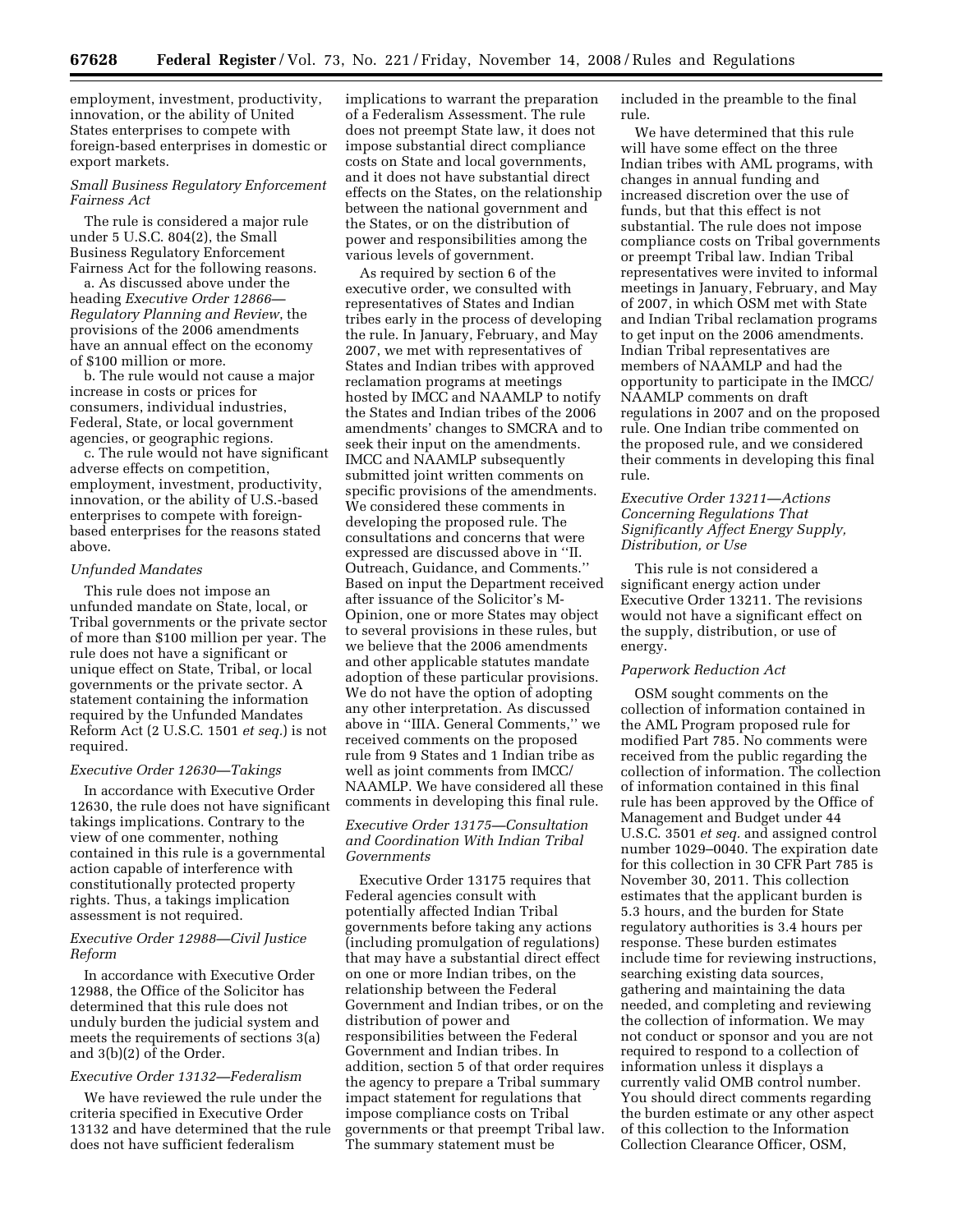Room 202 SIB, 1951 Constitution Ave., NW., Washington, DC 20240.

# *National Environmental Policy Act*

OSM has determined that these regulations are categorically excluded from the National Environmental Policy Act (NEPA), 42 U.S.C. 4332(2)(C), pursuant to Department Manual 516 DM 2.3A(2), section 1.10 of 516 DM 2, Appendix 1. In addition, we have determined that none of the ''extraordinary circumstances'' exceptions to the categorical exclusion applies.

# *Data Quality Act*

In developing this rule we did not conduct or use a study, experiment, or survey requiring peer review under the Data Quality Act (Pub. L. 106–554).

## **List of Subjects**

# *30 CFR Part 700*

Administrative practice and procedure, Reporting and recordkeeping requirements, Surface mining, Underground mining.

## *30 CFR Part 724*

Administrative practice and procedure, Reporting and recordkeeping requirements, Surface mining, Underground mining.

# *30 CFR Part 773*

Administrative practice and procedure, Reporting and recordkeeping requirements, Surface mining, Underground mining.

## *30 CFR Part 785*

Reporting and recordkeeping requirements, Surface mining, Underground mining.

## *30 CFR Part 816*

Environmental protection, Reporting and recordkeeping requirements, Surface mining.

### *30 CFR Part 817*

Environmental protection, Reporting and recordkeeping requirements, Underground mining.

## *30 CFR Part 845*

Administrative practice and procedure, Law enforcement, Penalties, Reporting and recordkeeping requirements, Surface mining, Underground mining.

## *30 CFR Part 846*

Administrative practice and procedure, Penalties, Surface mining, Underground mining.

### *30 CFR Part 870*

Abandoned Mine Reclamation Fund, Reclamation fees; Reporting and recordkeeping requirements, Surface mining, Underground mining.

### *30 CFR Part 872*

Abandoned Mine Reclamation Fund, Indian lands, Reclamation fees, Surface mining, Underground mining.

## *30 CFR Part 873*

Abandoned Mine Reclamation Fund, Indian lands, Reclamation fees, Surface mining, Underground mining.

# *30 CFR Part 874*

Abandoned Mine Reclamation Fund, Indian lands, Reclamation fees, Reporting and recordkeeping requirements, Surface mining, Underground mining.

### *30 CFR Part 875*

Abandoned Mine Reclamation Fund, Indian lands, Reclamation fees, Reporting and recordkeeping requirements, Surface mining, Underground mining.

### *30 CFR Part 876*

Abandoned Mine Reclamation Fund, Indian lands, Reclamation fees, Reporting and recordkeeping requirements, Surface mining, Underground mining.

### *30 CFR Part 879*

Abandoned Mine Reclamation Fund, Indian lands, Reclamation fees, Surface mining, Underground mining.

### *30 CFR Part 880*

Abandoned Mine Reclamation Fund, Indian lands, Reclamation fees, Reporting and recordkeeping requirements, Surface mining, Underground mining.

# *30 CFR Part 882*

Abandoned Mine Reclamation Fund, Indian lands, Reclamation fees, Reporting and recordkeeping requirements, Surface mining, Underground mining.

### *30 CFR Part 884*

Abandoned Mine Reclamation Fund, Indian lands, Reclamation fees, Reporting and recordkeeping requirements, Surface mining, Underground mining.

# *30 CFR Part 885*

Abandoned Mine Reclamation Fund, Indian lands, Reclamation fees, Reporting and recordkeeping requirements, Surface mining, Underground mining.

### *30 CFR Part 886*

Abandoned Mine Reclamation Fund, Indian lands, Reclamation fees, Reporting and recordkeeping requirements, Surface mining, Underground mining.

### *30 CFR Part 887*

Abandoned Mine Reclamation Fund, Indian lands, Reclamation fees, Reporting and recordkeeping requirements, Surface mining, Underground mining.

Dated: October 14, 2008.

## **C. Stephen Allred,**

*Assistant Secretary, Land and Minerals Management.* 

■ For the reasons given in the preamble, we are amending 30 Chapter VII as set forth below:

# **PART 700—GENERAL**

■ 1. The authority citation for part 700 continues to read as follows:

**Authority:** 30 U.S.C. 1201 *et seq.* 

■ 2. Amend § 700.5, by revising the definition for the term ''Fund'' and adding definitions for the terms ''AML,'' ''AML inventory,'' ''Eligible lands and water,'' ''Emergency,'' ''Expended,'' ''Extreme danger,'' ''Left or abandoned in either an unreclaimed or inadequately reclaimed condition,'' ''Project,'' ''Reclamation activity,'' and ''Reclamation program'' in alphabetical order to read as follows:

### **§ 700.5 Definitions.**

\* \* \* \* \* *AML* means abandoned mine land(s). *AML inventory* means OSM's listing of abandoned mine land problems eligible to be reclaimed using moneys from the Abandoned Mine Reclamation Fund or the Treasury as appropriate.

\* \* \* \* \* *Eligible lands and water* means lands and water eligible for expenditures under title IV of SMCRA and this chapter. Eligible lands and water for reclamation or drainage abatement expenditures under the Abandoned Mine Land program contained in this chapter are those which were mined for coal or which were affected by such mining, wastebanks, coal processing, or other coal mining processes and left or abandoned in either an unreclaimed or inadequately reclaimed condition prior to August 3, 1977, and for which there is no continuing reclamation responsibility. However, lands and water damaged by coal mining operations after that date and on or before November 5, 1990, may also be eligible for reclamation if they meet the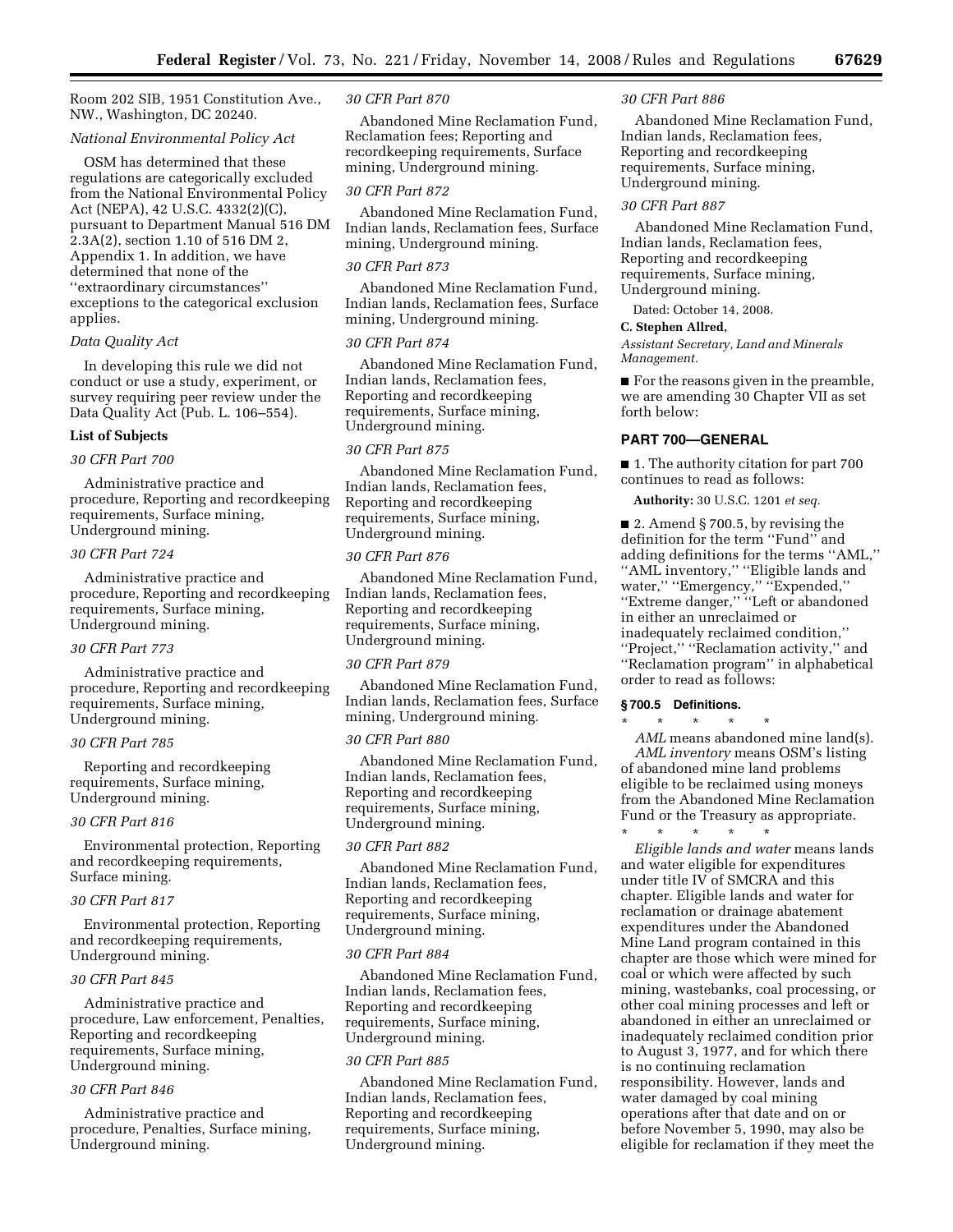requirements specified in § 874.12(d) and (e) of this chapter. Following certification of the completion of all known coal problems, eligible lands and water for noncoal reclamation purposes are those sites that meet the eligibility requirements specified in § 875.14 of this chapter. For additional eligibility requirements for water projects, see § 874.14 of this chapter, and for lands affected by remining operations, see section 404 of SMCRA.

*Emergency* means a sudden danger or impairment that presents a high probability of substantial physical harm to the health, safety, or general welfare of people before the danger can be abated under normal program operation procedures.

\* \* \* \* \*

*Expended* means that moneys have been obligated, encumbered, or committed by contract by the State, Tribe, or us for work to be accomplished or services to be rendered.

*Extreme danger* means a condition that could reasonably be expected to cause substantial physical harm to persons, property, or the environment and to which persons or improvements on real property are currently exposed.

\* \* \* \* \* *Fund* means the Abandoned Mine Reclamation Fund established on the books of the U.S. Treasury for the purpose of accumulating revenues designated for reclamation of abandoned mine lands and other activities authorized by section 401 of SMCRA.

\* \* \* \* \* *Left or abandoned in either an unreclaimed or inadequately reclaimed condition* means, for Abandoned Mine Land programs, lands and water:

(1) Which were mined or which were affected by such mining, wastebanks, processing or other mining processes prior to August 3, 1977, or between August 3, 1977, and November 5, 1990, as authorized pursuant to section 402(g)(4) of SMCRA, and on which all mining has ceased;

(2) Which continue, in their present condition, to degrade substantially the quality of the environment, prevent or damage the beneficial use of land or water resources, or endanger the health and safety of the public; and

(3) For which there is no continuing reclamation responsibility under State or Federal laws, except as provided in sections 402(g)(4) and 403(b)(2) of SMCRA.

\* \* \* \* \*

*Project* means a delineated area containing one or more abandoned mine land problems. A project may be a group

of related reclamation activities with a common objective within a political subdivision of a State or within a logical, geographically defined area, such as a watershed, conservation district, or county planning area. \* \* \* \* \*

*Reclamation activity* means the reclamation, abatement, control, or prevention of adverse effects of past mining by an Abandoned Mine Land program.

*Reclamation program* means a program established by a State or an Indian tribe in accordance with Title IV of SMCRA for reclamation of lands and water adversely affected by past mining, including the reclamation plan and annual applications for grants under the plan.

\* \* \* \* \*

# **PART 724—INDIVIDUAL CIVIL PENALTIES**

■ 3. The authority citation for part 724 continues to read as follows:

**Authority:** 28 U.S.C. 2461, 30 U.S.C. 1201 *et seq.,* and 31 U.S.C. 3701.

■ 4. Amend § 724.18 by revising paragraph (d) to read as follows:

# **§ 724.18 Payment of penalty.**

\* \* \* \* \* (d) *Delinquent payment.* Following the expiration of 30 days after the issuance of a final order assessing an individual civil penalty, any delinquent penalty shall be subject to interest at the rate established by the U.S. Department of the Treasury for late charges on late payments to the Federal Government. The Treasury current value of funds rate is published by the Fiscal Service in the notices section of the **Federal Register**  and on Treasury's Web site. Interest on unpaid penalties will run from the date payment first was due until the date of payment. Failure to pay overdue penalties may result in one or more of the actions specified in § 870.23(a) through (f) of this chapter. Delinquent penalties are subject to late payment penalties specified in § 870.21(c) of this chapter and processing and handling charges specified in § 870.21(d) of this chapter.

# **PART 773—REQUIREMENTS FOR PERMITS AND PERMIT PROCESSING**

■ 5. The authority citation for part 773 continues to read as follows:

**Authority:** 30 U.S.C. 1201 *et seq.,* 16 U.S.C. 470 *et seq.,* 16 U.S.C. 661 *et seq.,* 16 U.S.C. 703 *et seq.,* 16 U.S.C. 668a *et seq.*, 16 U.S.C. 469 *et seq.,* and 16 U.S.C. 1531 *et seq.*   $\blacksquare$  6. Amend § 773.13 by revising paragraph (a)(2) to read as follows:

## **§ 773.13 Unanticipated events or conditions at remining sites.**

(a) \* \* \*

(2) Resulted from an unanticipated event or condition at a surface coal mining and reclamation operation on lands that are eligible for remining under a permit that was held by the person applying for the new permit. \* \* \* \* \*

# **PART 785—REQUIREMENTS FOR PERMITS FOR SPECIAL CATEGORIES OF MINING**

■ 7. The authority citation for part 785 continues to read as follows:

**Authority:** 30 U.S.C. 1201 *et seq.*  ■ 8. Revise § 785.10 to read as follows:

### **§ 785.10 Information collection.**

In accordance with 44 U.S.C. 3501 *et seq.,* the Office of Management and Budget (OMB) has approved the information collection requirements of Part 785 and assigned it control number 1029–0040. The information is being collected to meet the requirements of sections 507, 508, 510, 515, 701 and 711 of Public Law 95–87, which requires applicants for special types of mining activities to provide descriptions, maps, plans and data of the proposed activity. This information will be used by the regulatory authority in determining if the applicant can meet the applicable performance standards for the special type of mining activity. Persons must respond to obtain a benefit. A Federal agency may not conduct or sponsor, and you are not required to respond to, a collection of information unless it displays a currently valid OMB control number.

### **§ 785.25 [Amended]**

 $\blacksquare$  9. In § 785.25, remove paragraph (c).

# **PART 816—PERMANENT PROGRAM PERFORMANCE STANDARDS SURFACE MINING ACTIVITIES**

■ 10. The authority citation for part 816 continues to read as follows:

**Authority:** 30 U.S.C. 1201 *et seq.*  ■ 11. In § 816.116, revise paragraphs  $(c)(2)(ii)$  and  $(c)(3)(ii)$  to read as follows:

# **§ 816.116 Revegetation: Standards for success.**

- \* \* \* \* \*
- (c) \* \* \*  $(2) * * * *$
- (ii) Two full years for lands eligible for remining included in a permit for which a finding has been made under § 773.15(m) of this chapter. To the extent that the success standards are established by paragraph (b)(5) of this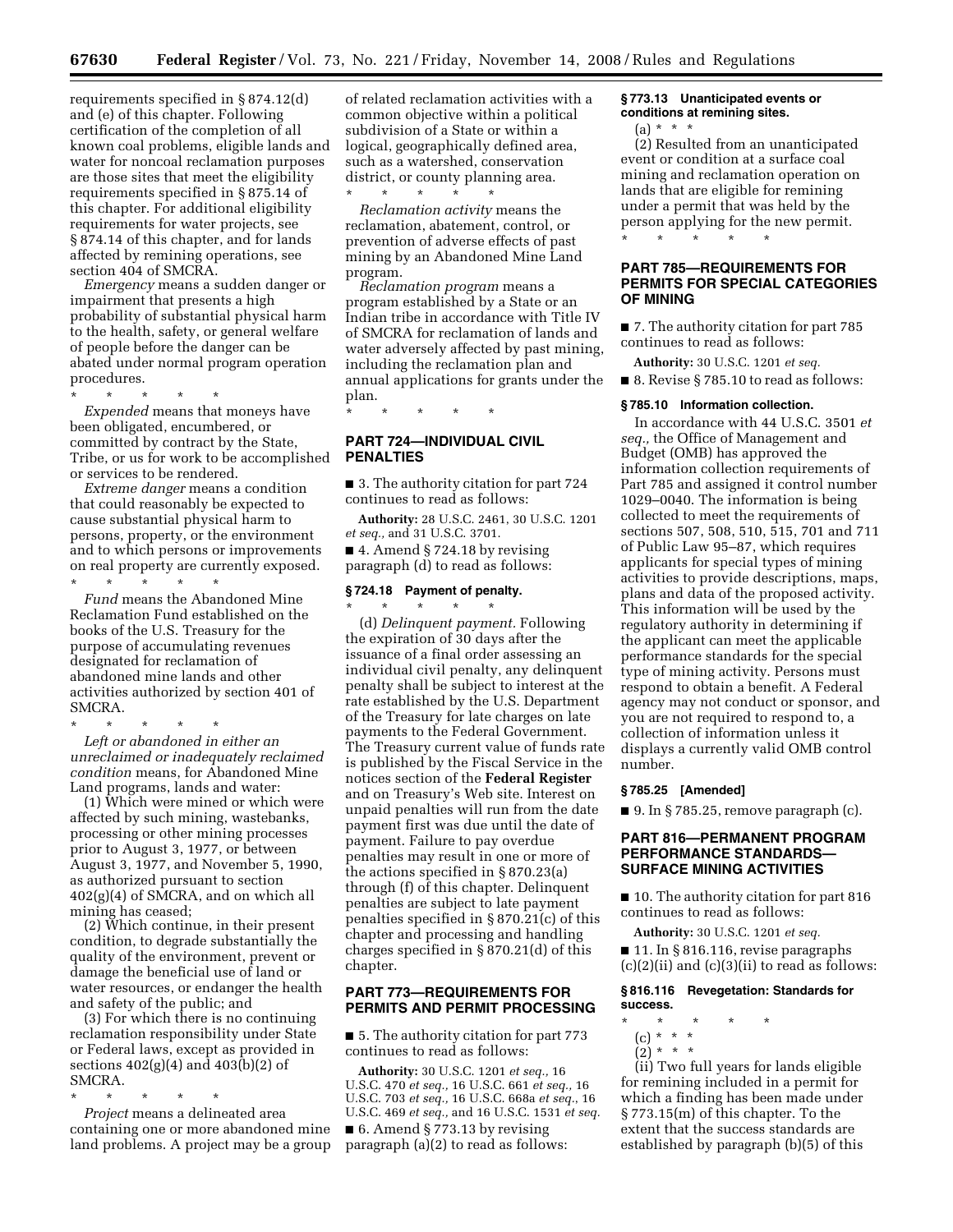section, the lands must equal or exceed the standards during the growing season of the last year of the responsibility period.

 $(3) * * * *$ 

(ii) Five full years for lands eligible for remining included in a permit for which a finding has been made under § 773.15(m) of this chapter. To the extent that the success standards are established by paragraph (b)(5) of this section, the lands must equal or exceed the standards during the growing seasons of the last two consecutive years of the responsibility period.

\* \* \* \* \*

# **PART 817—PERMANENT PROGRAM PERFORMANCE STANDARDS— UNDERGROUND MINING ACTIVITIES**

■ 12. The authority citation for part 817 continues to read as follows:

**Authority:** 30 U.S.C. 1201 *et seq.* 

■ 13. In § 817.116, revise paragraphs  $(c)(2)(ii)$  and  $(c)(3)(ii)$  to read as follows:

## **§ 817.116 Revegetation: Standards for success.**

- \* \* \* \* \*
	- (c) \* \* \*
- $(2) * * * *$

(ii) Two full years for lands eligible for remining included in a permit for which a finding has been made under § 773.15(m) of this chapter. To the extent that the success standards are established by paragraph (b)(5) of this section, the lands must equal or exceed the standards during the growing season of the last year of the responsibility period.

- $(c) * * * *$
- $(3) * * * *$

(ii) Five full years for lands eligible for remining included in a permit for which a finding has been made under § 773.15(m) of this chapter. To the extent that the success standards are established by paragraph (b)(5) of this section, the lands must equal or exceed the standards during the growing seasons of the last two consecutive years of the responsibility period.

\* \* \* \* \*

# **PART 845—CIVIL PENALTIES**

■ 14. The authority citation for part 845 continues to read as follows:

**Authority:** 28 U.S.C. 2461, 30 U.S.C. 1201 *et seq.*, 31 U.S.C. 3701, Pub. L. 100–202, and Pub. L. 100–446.

 $\blacksquare$  15. In § 845.21, revise paragraph  $(b)(1)$ to read as follows:

# **§ 845.21 Use of civil penalties for reclamation.**

\* \* \* \* \* (b) \* \* \* (1) Emergency projects as defined in § 700.5 of this chapter; \* \* \* \* \*

# **PART 846—INDIVIDUAL CIVIL PENALTIES**

■ 16. The authority citation for part 846 continues to read as follows:

**Authority:** 28 U.S.C. 2461, 30 U.S.C. 1201 *et seq.*, and 31 U.S.C. 3701.

 $\blacksquare$  17. Amend § 846.18 by revising paragraph (d) to read as follows:

# **§ 846.18 Payment of penalty.**  \* \* \* \* \*

(d) *Delinquent payment.* Following the expiration of 30 days after the issuance of a final order assessing an individual civil penalty, any delinquent penalty shall be subject to interest at the rate established by the U.S. Department of the Treasury for late charges on late payments to the Federal Government. The Treasury current value of funds rate is published by the Fiscal Service in the notices section of the **Federal Register**  and on Treasury's Web site. Interest on unpaid penalties will run from the date payment first was due until the date of payment. Failure to pay overdue penalties may result in one or more of the actions specified in § 870.23(a) through (f) of this chapter. Delinquent penalties are subject to late payment penalties specified in § 870.21(c) of this chapter and processing and handling charges specified in § 870.21(d) of this chapter.

# **PART 870—ABANDONED MINE RECLAMATION FUND—FEE COLLECTION AND COAL PRODUCTION REPORTING**

■ 18. The authority citation for part 870 continues to read as follows:

**Authority:** 28 U.S.C. 1746, 30 U.S.C. 1201 *et seq.*, and Pub. L. 105–277, sections 1701– 1710.

■ 19. Revise § 870.1 to read as follows:

### **§ 870.1 Scope.**

This Part sets out our procedures to collect fees for the Fund and to report coal production.

 $\blacksquare$  20. Amend § 870.5 as follows:

■ a. Revise the introductory text as set forth below; and

■ b. Remove the following definitions: ''Abandoned Mine Reclamation Fund or Fund'', ''Agency'', ''Allocate'', ''Eligible lands and water'', ''Emergency'', ''Extreme danger'', ''Indian Abandoned Mine Reclamation Fund or Indian Fund'', ''Indian reclamation program'', ''Left or abandoned in either an unreclaimed or inadequately reclaimed condition'', ''OSM'', ''Permanent facility'', ''Project'', ''Qualified hydrologic unit'', ''Reclamation activity'', ''Reclamation plan'', ''State Abandoned Mine Reclamation Fund or State Fund'', and ''State reclamation program''.

## **§ 870.5 Definitions.**

As used in this Part—

\* \* \* \* \*

■ 21. Revise § 870.10 to read as follows:

### **§ 870.10 Information collection.**

In accordance with 44 U.S.C. 3501 *et seq.,* the Office of Management and Budget (OMB) has approved the information collection requirements of Part 870 and the OSM–1 Form and assigned control number 1029–0063. The information is used to maintain a record of coal produced nationwide each calendar quarter, the method of coal removal, the type of coal, and the basis for coal tonnage reporting. Persons must respond to meet the requirements of SMCRA. A Federal agency may not conduct or sponsor, and you are not required to respond to, a collection of information unless it displays a currently valid OMB control number.

## **§ 870.11 [Amended]**

■ 22. Amend § 870.11 by removing paragraph (b) and redesignating paragraphs (c), (d), and (e) as paragraphs (b), (c), and (d), respectively.

■ 23. In § 870.13, revise the heading of paragraph (a), revise paragraph (b) and add paragraph (c) to read as follows:

### **§ 870.13 Fee rates.**

following table:

(a) *Fees for coal produced for sale, transfer, or use through September 30, 2007.* 

\* \* \* \* \* (b) *Fees for coal produced for sale, transfer, or use from October 1, 2007, through September 30, 2012.* Fees for coal produced for sale, transfer, or use from October 1, 2007, through September 30, 2012, are shown in the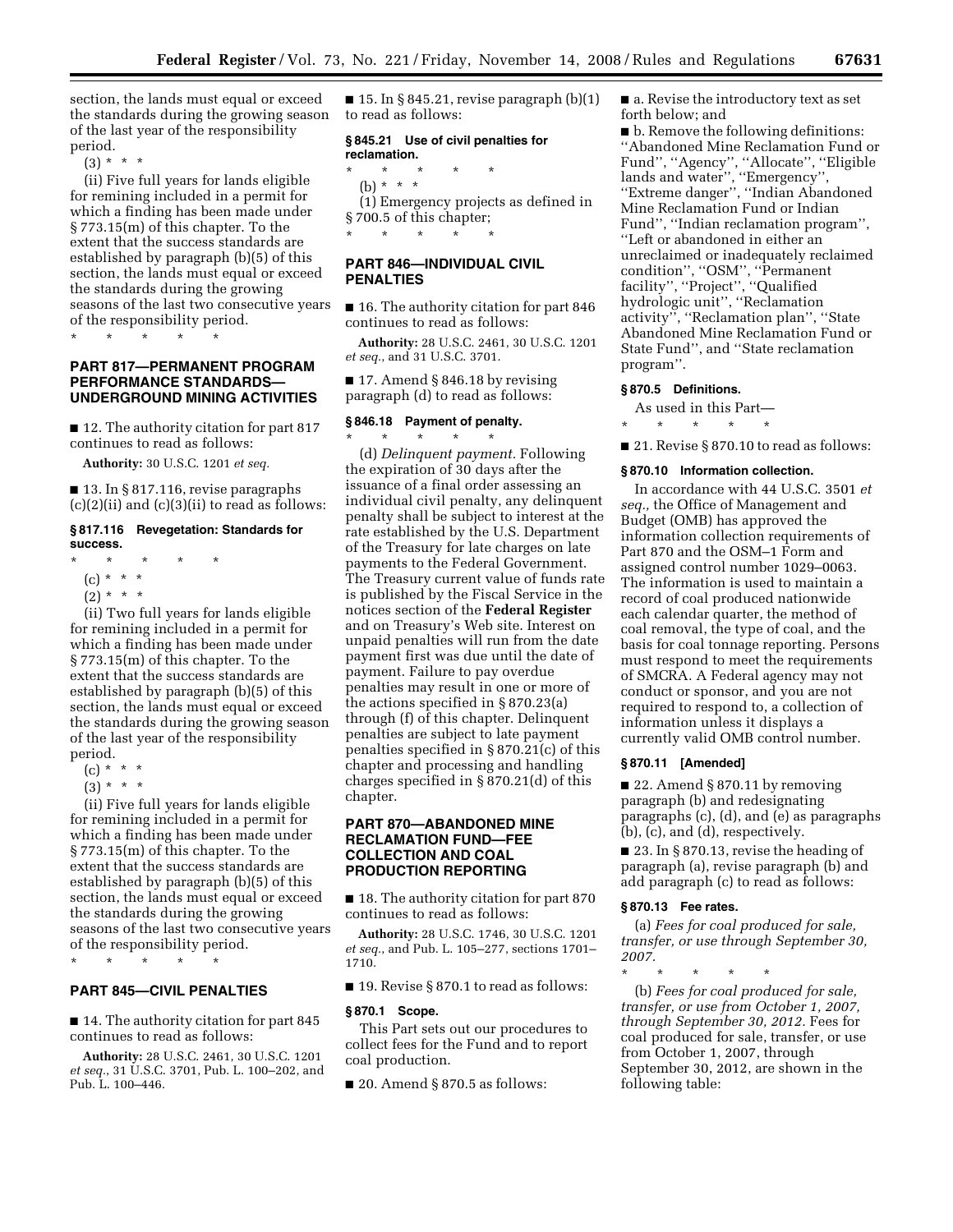| Type of fee                                  | Type of coal                                                         | Amount of fee                                                                                                                                                         |
|----------------------------------------------|----------------------------------------------------------------------|-----------------------------------------------------------------------------------------------------------------------------------------------------------------------|
| $(1)$ Surface mining fee                     | Anthracite, bituminous, and sub-<br>bituminous, including reclaimed. | (i) If value of coal is \$3.15 per ton or more, fee is 31.5 cents per ton.<br>(ii) If value of coal is less than \$3.15 per ton, fee is 10 percent of the<br>value.   |
| (2) Underground mining fee                   | Anthracite, bituminous, and sub-<br>bituminous.                      | (i) If value of coal is \$1.35 per ton or more, fee is 13.5 cents per ton.                                                                                            |
|                                              |                                                                      | (ii) If value of coal is less than \$1.35 per ton, fee is 10 percent of the<br>value.                                                                                 |
| (3) Surface and underground min-<br>ing fee. |                                                                      | (i) If value of coal is \$4.50 per ton or more, fee is 9 cents per ton.<br>(ii) If value of coal is less than \$4.50 per ton, fee is 2 percent of the<br>value.       |
| $(4)$ In situ coal mining fee                | All types other than lignite                                         | 13.5 cents per ton based on Btu's per ton in place equated to the<br>gas produced at the site as certified through analysis by an inde-<br>pendent laboratory.        |
| $(5)$ In situ coal mining fee                |                                                                      | 9 cents per ton based on the Btu's per ton of coal in place equated<br>to the gas produced at the site as certified through analysis by an<br>independent laboratory. |

(c) *Fees for coal produced for sale, transfer, or use from October 1, 2012, through September 30, 2021.* The fees for coal produced for sale, transfer, or use from October 1, 2012, through

September 30, 2021, are shown in the following table:

| Type of fee                                  | Type of coal                                                                 | Amount of fee                                                                                                                                                         |
|----------------------------------------------|------------------------------------------------------------------------------|-----------------------------------------------------------------------------------------------------------------------------------------------------------------------|
|                                              | Anthracite, bituminous, and sub-<br>bituminous, including reclaimed<br>coal. | (i) If value of coal is \$2.80 per ton or more, fee is 28 cents per ton.<br>(ii) If value of coal is less than \$2.80 per ton, fee is 10 percent of the<br>value.     |
| (2) Underground mining fee                   | Anthracite, bituminous, and sub-<br>bituminous.                              | (i) If value of coal is \$1.20 per ton or more, fee is 12 cents per ton.                                                                                              |
|                                              |                                                                              | (ii) If value of coal is less than \$1.20 per ton, fee is 10 percent of the<br>value.                                                                                 |
| (3) Surface and underground min-<br>ing fee. |                                                                              | (i) If value of coal is \$4.00 per ton or more, fee is 8 cents per ton.                                                                                               |
|                                              |                                                                              | (ii) If value of coal is less than \$4.00 per ton, fee is 2 percent of the<br>value.                                                                                  |
| $(4)$ In situ coal mining fee                | All types other than lignite                                                 | 12 cents per ton based on Btu's per ton in place equated to the gas<br>produced at the site as certified through analysis by an inde-<br>pendent laboratory.          |
| $(5)$ In situ coal mining fee                |                                                                              | 8 cents per ton based on the Btu's per ton of coal in place equated<br>to the gas produced at the site as certified through analysis by an<br>independent laboratory. |

■ 24. Revise §§ 870.14 through 870.17 to read as follows:

### **§ 870.14 Determination of percentagebased fees.**

(a) If you pay a fee based on a percentage of the value of coal, you must include documentation supporting the claimed coal value with your fee payment and production report. We may review this information and any additional documentation we may require, including examination of your books and records. We may accept the valuation you claim, or we may determine another value of the coal.

(b) If we determine that a higher fee must be paid, you must pay the additional fee together with interest computed under § 870.21.

### **§ 870.15 Reclamation fee payment.**

(a) You must pay the reclamation fee based on calendar quarter tonnage no later than 30 days after the end of each calendar quarter.

(b) Along with any fee payment due, you must submit to us a completed Coal Sales and Reclamation Fee Report (OSM–1 Form). You can file the OSM– 1 Form either in paper format or in electronic format as specified in § 870.17. On the OSM–1 Form, you must report:

(1) The tonnage of coal sold, used, or transferred;

(2) The name and address of any person or entity who is the owner of 10 percent or more of the mineral estate for a given permit; and

(3) The name and address of any person or entity who purchases 10 percent or more of the production from a given permit, during the applicable quarter.

(c) If no single mineral owner or purchaser meets the 10 percent criterion in paragraphs (b)(2) and (b)(3) of this section, then you must report the name and address of the largest single mineral owner and purchaser. If several persons have successively transferred the

mineral rights, you must include on the OSM–1 Form information on the last owner(s) in the chain before the permittee, i.e. the person or persons who have granted the permittee the right to extract the coal.

(d) At the time of reporting, you may designate the information required by paragraphs (b) and (c) of this section as confidential.

## **§ 870.16 Acceptable payment methods.**

(a) If you owe total quarterly reclamation fees of \$25,000 or more for one or more mines, you must:

(1) Use an electronic fund transfer mechanism approved by the U.S. Department of the Treasury;

(2) Forward payments by electronic transfer;

(3) Include the applicable Master Entity No.(s) (Part 1–Block 4 on the OSM–1 Form), and OSM Document No.(s) (Part 1–upper right corner of the OSM–1 Form) on the wire message; and

(4) Use our approved form or approved electronic form to report coal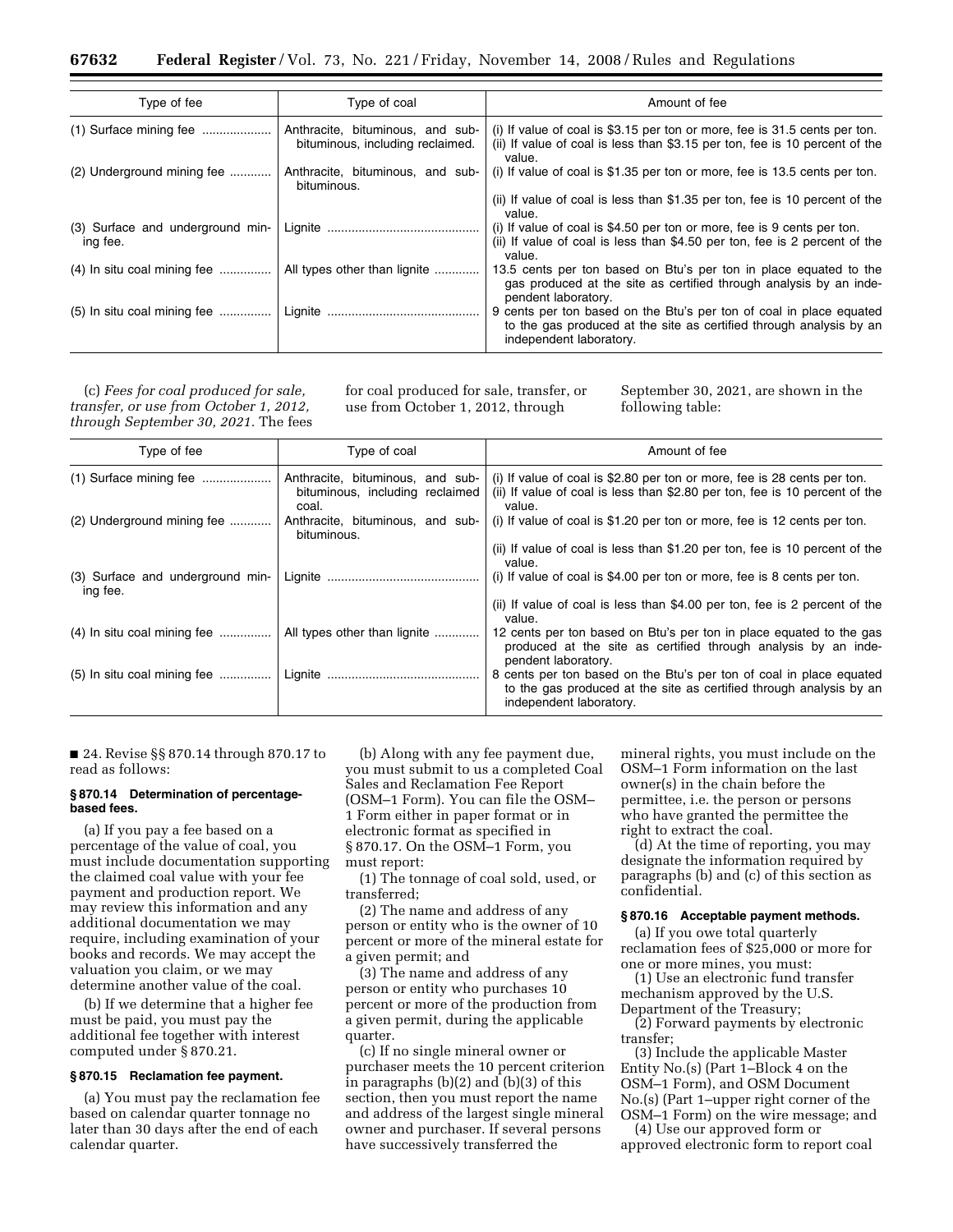tonnage sold, used, or for which ownership was transferred to the address indicated in the Instructions for Completing the OSM–1 Form.

(b) If you owe less than \$25,000 in quarterly reclamation fees for one or more mines, you may:

(1) Forward payments by electronic transfer in accordance with the procedures specified in paragraph (a) of this section; or

(2) Submit a check or money order payable to the Office of Surface Mining Reclamation and Enforcement in the same envelope with the OSM–1 Form to: Office of Surface Mining Reclamation and Enforcement, P.O. Box 360095M, Pittsburgh, Pennsylvania 15251.

(c) If you pay more than \$25,000 by a method other than an electronic fund transfer mechanism approved by the U.S. Department of the Treasury, you will be in violation of the Surface Mining Control and Reclamation Act of 1977, as amended.

## **§ 870.17 Filing the OSM–1 Form.**

(a) *Filing an OSM–1 Form electronically.* You may submit a quarterly electronic OSM–1 Form in place of a quarterly paper OSM–1 Form. Submitting the OSM–1 Form electronically is optional. If you submit your form electronically, you must use a methodology and medium approved by us and do one of the following:

(1) Maintain a properly notarized paper copy of the identical OSM–1 Form for review and approval by our Fee Compliance auditors (in order to comply with the notary requirement in SMCRA); or

(2) Submit an electronically signed and dated statement made under penalty of perjury that the information contained in the OSM–1 Form is true and correct.

(b) *Filing a paper OSM–1 Form.*  Alternatively, you may submit a quarterly paper OSM–1 Form. If you choose to submit your form on paper, you must do one of the following:

(1) Submit a properly notarized copy of the OSM–1 Form; or

(2) Submit the OSM–1 Form with a signed and dated statement made under penalty of perjury that the information contained in the form is true and correct. Under the unsworn statement option, you must sign the following statement: ''I declare under penalty of perjury that the foregoing is true and correct. Executed on [date].''

■ 25. In § 870.18, revise paragraph (b) to read as follows:

# **§ 870.18 General rules for calculating excess moisture.**

\* \* \* \* \* (b) If OSM disallows any or all of an allowance for excess moisture, you must submit an additional fee plus interest computed according to § 870.21(a) and penalties computed according to  $§ 870.21(c)$ .

\* \* \* \* \* ■ 26. Add new §§ 870.21 through 870.23 to read as follows:

### **§ 870.21 Late payments.**

(a) Fee payments postmarked later than 30 days after the calendar quarter for which the fee was owed are subject to interest. Late reclamation fee payments are subject to interest at the rate established by the U.S. Department of the Treasury for late charges on payments to the Federal Government. The Treasury current value of funds rate is published annually in the **Federal Register** and on Treasury's Web site.

(b) We will charge interest on unpaid reclamation fees from the 31st day following the end of the calendar quarter for which the fee payment is owed to the date of payment. If you are delinquent, we will bill you monthly and initiate whatever action is necessary to collect full payment of all fees and interest.

(c) When a reclamation fee debt is more than 91 days overdue, a 6 percent annual penalty on the amount owed for fees will begin and will run until the date of payment. This penalty is in addition to the interest described in paragraph (a) of this section.

(d) For all delinquent fees, interest, and penalties, you must pay a processing and handling charge that we will set based upon the following components:

(1) For debts referred to a collection agency, the amount charged to us by the collection agency;

(2) For debts we processed and handled, a standard amount we set annually based upon similar charges by collection agencies for debt collection;

(3) For debts referred to the Office of the Solicitor within the U.S. Department of the Interior, but paid before litigation, the estimated average cost to prepare the case for litigation as of the time of payment;

(4) For debts referred to the Office of the Solicitor within the U.S. Department of the Interior, and litigated, the estimated cost to prepare and litigate a debt case as of the time of payment; and

(5) If not otherwise provided for, all other administrative expenses associated with collection, including, but not limited to, billing, recording payments, and follow-up actions.

(e) We will not charge prejudgment interest on any processing and handling charges.

### **§ 870.22 Maintaining required production records.**

(a) If you engage in or conduct a surface coal mining operation, you must maintain up-to-date records that contain at least the following information:

(1) The tons of coal you produced, bought, sold, or transferred, the amount of money you received per ton, the name of person to whom you sold or transferred the coal, and the date of each sale or transfer;

(2) The tons of coal you used and your date of your consumption;

(3) The tons of coal you stockpiled or inventoried that are not classified as sold for fee computation purposes under § 870.12; and

(4) For in situ coal mining operations, the total Btu value of gas you produced, the Btu value of a ton of coal in a place certified at least semiannually by an independent laboratory, and the amount of money you received for gas sold, transferred, or used.

(b) We must have access to your records of any surface coal mining operation for review. Your records must be available to us at reasonable times.

(c) We may inspect and copy any of your books or records that are necessary to substantiate the accuracy of your OSM–1 Form and payments. If the fee is paid at the maximum rate, we will not copy information relative to price. We will protect all copied information as authorized or required by the Privacy Act (5 U.S.C. 552a) and the Freedom of Information Act (5 U.S.C. 552).

(d) You must maintain your books and records for 6 years from the end of the calendar quarter in which the fee was due or paid, whichever is later.

(e) If you do not maintain or make available your books and records as required in this section, we will estimate the fee due under this Part through use of average production figures based upon the nature and acreage of your coal mining operation.

(1) We will assess the fee at the amount we estimate plus an additional 20 percent to account for possible error in our fee liability estimate.

(2) After you receive our fee liability estimate, you may request that we revise that estimate based upon your information. However, you must demonstrate that our fee liability estimate is incorrect. You may do this by providing adequate documentation that we find to be acceptable and comparable to the information required in § 870.19(a).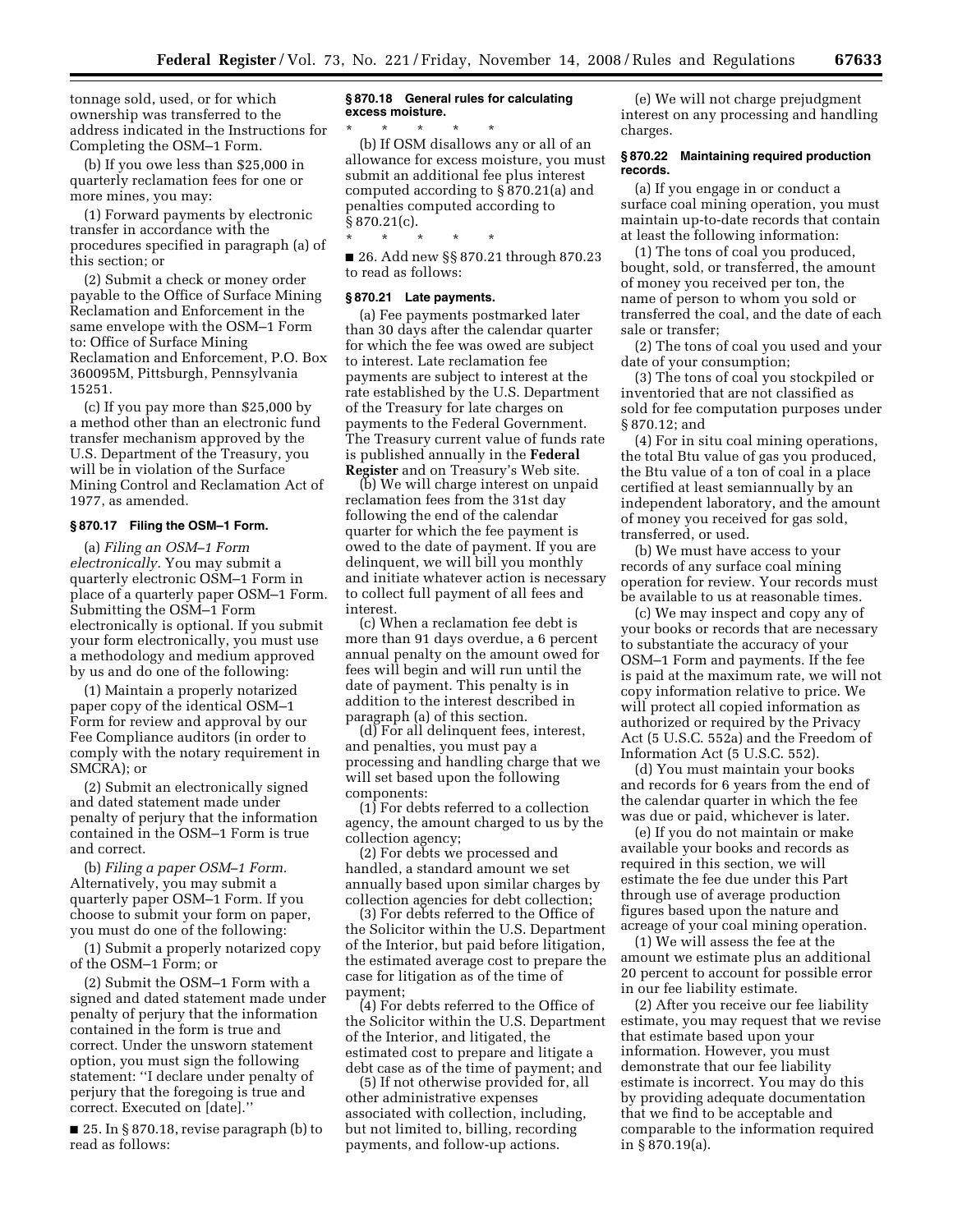If you do not maintain adequate records, provide us with access to records of a surface coal mining operation, or pay overdue reclamation fees, including interest on late payments or underpayments, we may take one or more of the following actions:

(a) Start a legal action against you; (b) Report you to the Internal Revenue Service;

(c) Report you to State agencies responsible for taxation;

(d) Report you to credit bureaus;

(e) Refer you to collection agencies; or

(f) Take some other appropriate action against you.

■ 27. Revise part 872 to read as follows:

## **PART 872—MONEYS AVAILABLE TO ELIGIBLE STATES AND INDIAN TRIBES**

Sec.

- 872.1 What does this Part do?
- 872.5 Definitions.
- 872.10 Information collection.
- 872.11 Where do moneys in the Fund come from?
- 872.12 Where do moneys distributed from the Fund and other sources go?
- 872.13 What moneys does OSM distribute each year?
- 872.14 What are State share funds?
- 872.15 How does OSM distribute and award State share funds?
- 872.16 Are there any restrictions on how States may use State share funds?
- 872.17 What are Tribal share Funds?
- 872.18 How does OSM distribute and
- award Tribal share funds?
- 872.19 Are there any restrictions on how Indian tribes may use Tribal share funds?
- 872.20 What will OSM do with unappropriated AML funds currently allocated to the Rural Abandoned Mine Program?
- 872.21 What are historic coal funds?
- 872.22 How does OSM distribute and
- award historic coal funds? 872.23 Are there any restrictions on how you may use historic coal funds?
- 872.24 What are Federal expense funds?
- 872.25 Are there any restrictions on how OSM may use Federal expense funds?
- 872.26 What are minimum program make up funds?
- 872.27 How does OSM distribute and award minimum program make up funds?
- 872.28 Are there any restrictions on how you may use minimum program make up funds?
- 872.29 What are prior balance replacement funds?
- 872.30 How does OSM distribute and award prior balance replacement funds?
- 872.31 Are there any restrictions on how you may use prior balance replacement funds?
- 872.32 What are certified in lieu funds?
- 872.33 How does OSM distribute and award certified in lieu funds?
- 872.34 Are there any restrictions on how you may use certified in lieu funds?

**§ 870.23 Consequences of noncompliance.**  872.35 When will OSM reduce the amount of prior balance replacement funds or certified in lieu funds distributed to you?

**Authority:** 30 U.S.C. 1201 *et seq.* 

### **§ 872.1 What does this Part do?**

This Part sets forth procedures and general responsibilities for managing funds received under Title IV of the Surface Mining Control and Reclamation Act of 1977, as amended.

### **§ 872.5 Definitions.**

As used in this Part—

*Allocate* means to identify moneys in our records at the time they are received by the Fund. The allocation process identifies moneys in the Fund by the type of funds collected, including the specific State or Indian tribal share.

*Award* means to approve our grant agreement authorizing you to draw down and expend program funds.

*Distribute* means to annually assign funds to a specific State or Indian tribe. After distribution, funds are available for award in a grant to that specific State or Indian tribe.

*Indian Abandoned Mine Reclamation Fund* or *Indian Fund* means a separate fund that an Indian tribe established to account for moneys we award under Parts 885 or 886 of this chapter or other moneys these regulations authorize to be deposited in the Indian Fund.

*Reclamation plan* or *State reclamation plan* means a plan that a State or Indian tribe submitted and that we approved under section 405 of SMCRA and Part 884 of this chapter.

*State Abandoned Mine Reclamation Fund* or *State Fund* means a separate fund that a State established to account for moneys we award under Parts 885 or 886 of this chapter or other moneys these regulations authorize to be deposited in the State Fund.

## **§ 872.10 Information collection.**

In accordance with 44 U.S.C. 3501 *et seq.*, the Office of Management and Budget (OMB) has approved the information collection requirements of Part 872 and assigned it control number 1029–0054. The information is used to determine whether States and Indian tribes will be granted funds for reclamation activities. States and Indian tribes must respond to obtain a benefit in accordance with SMCRA. A Federal agency may not conduct or sponsor, and you are not required to respond to, a collection of information unless it displays a currently valid OMB control number.

### **§ 872.11 Where do moneys in the Fund come from?**

Revenue to the Fund includes—

(a) Reclamation fees we collect under section 402 of SMCRA and Part 870 of this chapter;

(b) Amounts we collect from charges for use of land acquired or reclaimed with moneys from the Fund under Part 879 of this chapter;

(c) Moneys we recover through satisfaction of liens filed against privately owned lands reclaimed with moneys from the Fund under Part 882 of this chapter;

(d) Moneys we recover from the sale of lands acquired with moneys from the Fund or by donation;

(e) Moneys donated to us for the purpose of abandoned mine land reclamation; and

(f) Interest and any other income earned from investment of the Fund. We will credit interest and other income only to the Secretary's share.

## **§ 872.12 Where do moneys distributed from the Fund and other sources go?**

(a) Each State or Indian tribe with an approved reclamation plan must establish an account to be known as a State or Indian Abandoned Mine Reclamation Fund. These funds will be managed in accordance with the OMB Circular A–102.

(b) Revenue for the State and Indian Abandoned Mine Reclamation Funds will include—

(1) Amounts we granted for purposes of conducting the approved reclamation plan;

(2) Moneys collected from charges for uses of land acquired or reclaimed with moneys from the State or Indian Abandoned Mine Reclamation Fund under Part 879 of this chapter;

(3) Moneys recovered through the satisfaction of liens filed against privately owned lands;

(4) Moneys the State or Indian tribe recovered from the sale of lands acquired under Title IV of SMCRA; and

(5) Such other moneys as the State or Indian tribe decides should be deposited in the State or Indian Abandoned Mine Reclamation Fund for use in carrying out the approved reclamation program.

(c) Moneys deposited in State or Indian Abandoned Mine Reclamation Funds must be used to carry out the reclamation plan approved under Part 884 of this chapter and projects approved under § 886.27 of this chapter.

### **§ 872.13 What moneys does OSM distribute each year?**

(a) Under Title IV of SMCRA, each Federal fiscal year we must distribute to you, the States and Indian tribes with approved reclamation plans, the moneys listed in this section. We distribute all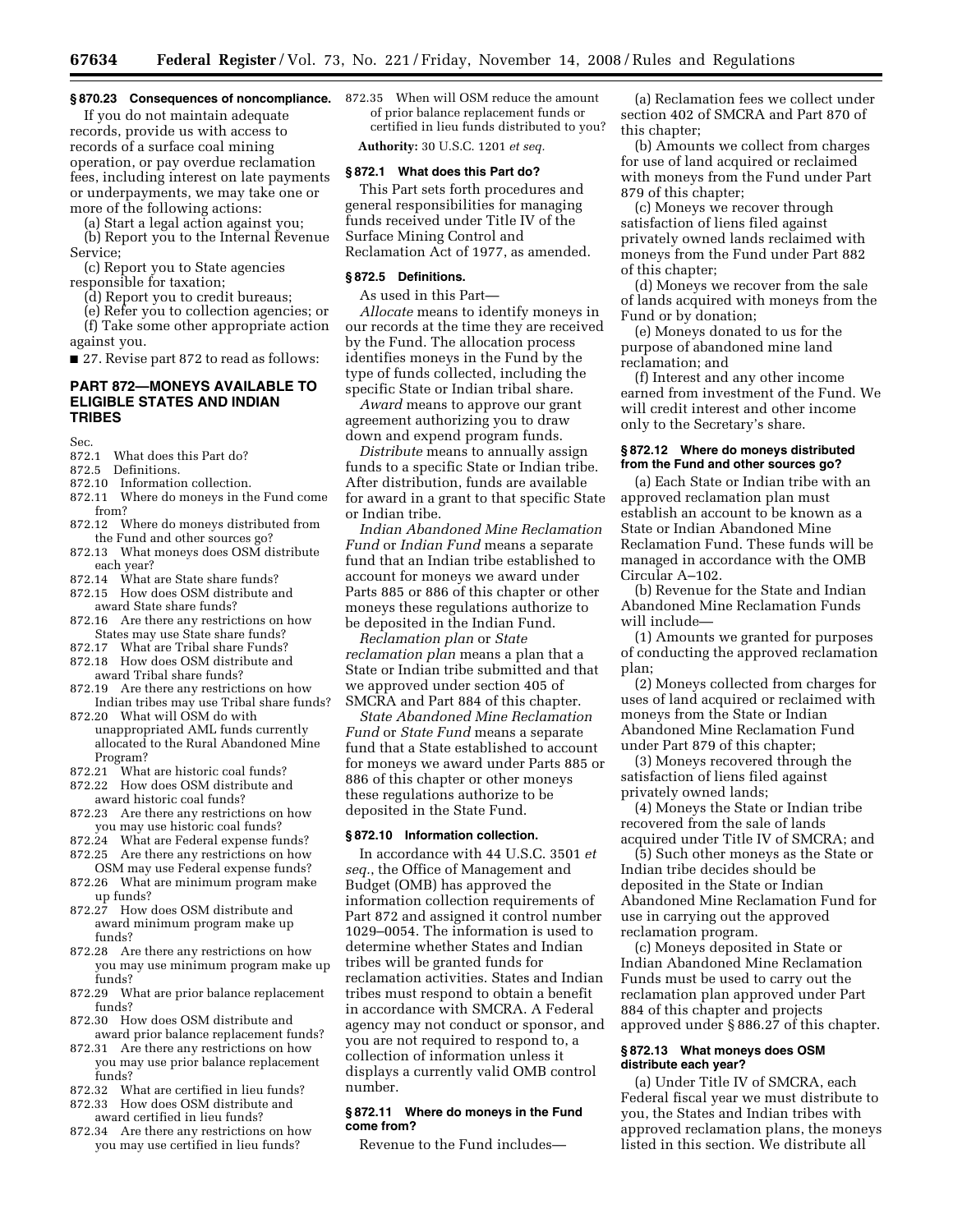Fund moneys and other moneys from the Treasury that have been designated for mandatory distribution. We provide information to you showing how we calculated your distribution. We distribute the following moneys:

(1) State share funds to uncertified States as described in § 872.14;

(2) Tribal share funds to uncertified Indian tribes as described in § 872.17;

(3) Historic coal funds to uncertified States and Indian tribes as described in § 872.21;

(4) Minimum program make up funds to eligible uncertified States and Indian tribes as described in § 872.26;

(5) Prior balance replacement funds to certified and uncertified States and Indian tribes as described in § 872.29; and

(6) Certified in lieu funds to certified States and Indian tribes as described in § 872.32.

(b) We calculate annual fee collections for coal produced in the previous Federal fiscal year on a net cash basis. This means that we use collections that are paid for the current Federal fiscal year to adjust fees that were overpaid or underpaid in prior fiscal years.

(c) We distribute any Congressionallyappropriated funds for grants to you out of the Federal expense funds when the appropriation becomes available.

(d) You may apply for any or all distributed funds at any time after the distribution using the procedures in Part 885 of this chapter for certified States and Indian tribes or Part 886 for uncertified States and Indian tribes.

### **§ 872.14 What are State share funds?**

''State share funds'' are moneys we distribute to you from your State share of the Fund each Federal fiscal year under section 402(g)(1)(A) of SMCRA. Your State share of the Fund is 50 percent of the reclamation fees we

collected from within your State (excluding fees collected on Indian lands) and allocated to you, the State, in the Fund for coal produced in the previous fiscal year.

## **§ 872.15 How does OSM distribute and award State share funds?**

(a) To be eligible to receive State share funds, you must meet the following criteria:

(1) You must have and maintain an approved reclamation plan under Part 884 of this chapter; and

(2) You cannot be certified under section 411(a) of SMCRA.

(b) If you meet the eligibility requirements in paragraph (a) of this section, we will distribute and award these State share funds to you as follows:

(1) We annually distribute State share funds to you as shown in the following table:

| For the Federal fiscal year(s) beginning $\ldots$               | The amount of State share funds we annually distribute to you will be<br>$\cdot$ $\cdot$ $\cdot$            |
|-----------------------------------------------------------------|-------------------------------------------------------------------------------------------------------------|
|                                                                 | 50 percent of your 50 percent share of reclamation fees collected on<br>prior fiscal year coal production.  |
|                                                                 | 75 percent of your 50 percent share of reclamation fees collected on<br>prior fiscal year coal production.  |
| (iii) October 1, 2011 and continuing through September 30, 2022 | 100 percent of your 50 percent share of reclamation fees collected on<br>prior fiscal year coal production. |
|                                                                 | The amount remaining in your State share of the Fund.                                                       |

(2) We award these funds to you in grants according to the provisions of Part 886 of this chapter.

## **§ 872.16 Are there any restrictions on how States may use State share funds?**

Yes. You may only use State share funds for:

(a) Coal reclamation under § 874.12 of this chapter;

(b) Water supply restoration under § 874.14 of this chapter;

(c) Noncoal reclamation under § 875.12 of this chapter that is requested under section 409(c) of SMCRA;

(d) Deposit into an acid mine drainage abatement and treatment fund under Part 876 of this chapter;

(e) Land acquisition under § 879.11 of this chapter; and

(f) Maintenance of the AML inventory under section 403(c) of SMCRA.

## **§ 872.17 What are Tribal share funds?**

''Tribal share funds'' are moneys we distribute to you from your Tribal share of the Fund each Federal fiscal year under section 402(g)(1)(B) of SMCRA. Your Tribal share of the Fund is 50 percent of the reclamation fees we collected and allocated to you, the Indian tribe(s), in the Fund for coal produced in the previous fiscal year from the Indian lands in which you have an interest.

## **§ 872.18 How will OSM distribute and award Tribal share funds?**

(a) To be eligible to receive Tribal share funds, you must meet the following criteria:

(1) You must have and maintain an approved reclamation plan under Part 884 of this chapter; and

(2) You cannot be certified under section 411(a) of SMCRA.

(b) If you meet the eligibility requirements in paragraph (a) of this section, we will distribute and award these Tribal share funds to you as follows:

(1) We annually distribute Tribal share funds to you as shown in the following table:

| For the Federal fiscal year(s) beginning $\ldots$               | The amount of Tribal share funds we annually distribute to you will be<br>$\cdot$ $\cdot$ $\cdot$           |
|-----------------------------------------------------------------|-------------------------------------------------------------------------------------------------------------|
|                                                                 | 50 percent of your 50 percent share of reclamation fees collected on<br>prior fiscal year coal production.  |
|                                                                 | 75 percent of your 50 percent share of reclamation fees collected on<br>prior fiscal year coal production.  |
| (iii) October 1, 2011 and continuing through September 30, 2022 | 100 percent of your 50 percent share of reclamation fees collected on<br>prior fiscal year coal production. |
|                                                                 | The amount remaining in your Tribal share of the Fund.                                                      |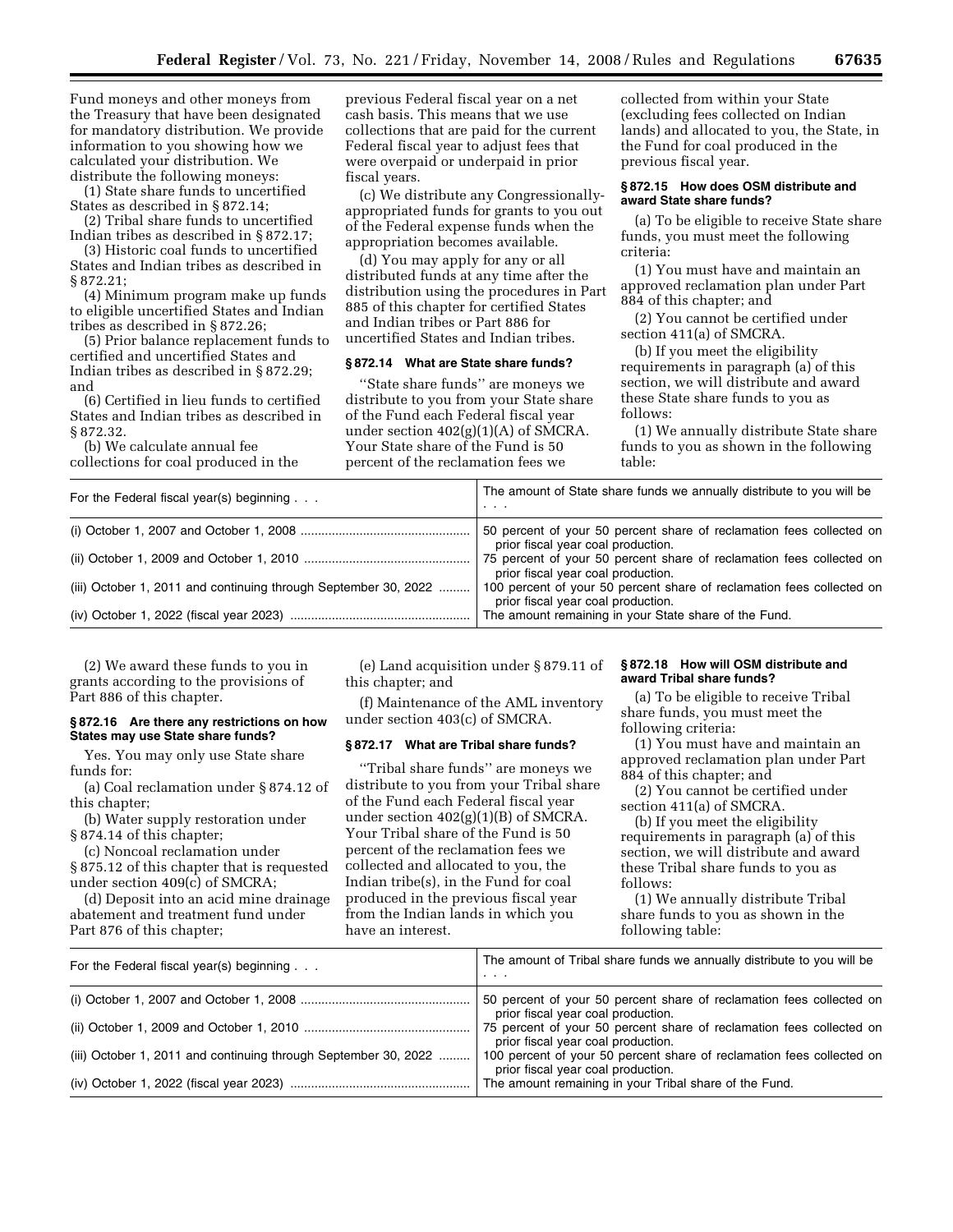(2) We award these funds to you in grants according to the provisions of Part 886 of this chapter.

# **§ 872.19 Are there any restrictions on how Indian tribes may use Tribal share funds?**

Yes. You may only use Tribal share funds for:

(a) Coal reclamation under § 874.12 of this chapter;

(b) Water supply restoration under § 874.14 of this chapter;

(c) Noncoal reclamation under § 875.12 of this chapter that is requested under section 409(c) of SMCRA;

(d) Deposit into an acid mine drainage abatement and treatment fund under Part 876 of this chapter;

(e) Land acquisition under § 879.11 of this chapter; and

(f) Maintenance of the AML inventory under section 403(c) of SMCRA.

### **§ 872.20 What will OSM do with unappropriated AML funds currently allocated to the Rural Abandoned Mine Program ?**

Under section 402(h)(4)(B) of SMCRA, we will make available any moneys that remain allocated to RAMP and that were not appropriated or moved to other allocations before December 20, 2006,

for possible transfer to the three United Mine Workers of America (UMWA) health care plans described in section 402(h)(2) of SMCRA.

## **§ 872.21 What are historic coal funds?**

(a) ''Historic coal funds'' are moneys provided under section 402(g)(5) of SMCRA based on the amount of coal produced before August 3, 1977, in your State or on Indian lands in which you have an interest. Under the Surface Mining Control and Reclamation Act Amendments of 2006, which were enacted as Division C, Title II, Subtitle A of P.L. 109–432, each year we allocate and distribute 30 percent of annual AML fee collections for coal produced in the previous fiscal year plus 60 percent of any other revenue to the Fund as historic coal funds to supplement grants to States and Indian tribes.

(b) Historic coal funds also include moneys we reallocate under sections  $401(f)(3)(A)(i)$ ,  $411(h)(1)(A)(ii)$ , and 411(h)(4) of SMCRA, including:

(1) The moneys we reallocate based on prior balance replacement funds distributed under § 872.29, which will be available to supplement grants

beginning with Federal fiscal year 2023; and

(2) The moneys we reallocate based on certified in lieu funds distributed under § 872.32, which will be available to supplement grants in Federal fiscal years 2009 through 2022.

## **§ 872.22 How does OSM distribute and award historic coal funds?**

(a) To be eligible to receive historic coal funds, you must meet the following criteria:

(1) You must have and maintain an approved reclamation plan under Part 884 of this chapter;

(2) You cannot be certified under section 411(a) of SMCRA; and

(3) You must have unfunded Priority 1 and 2 coal problems remaining under sections 403(a)(1) and (2) of SMCRA.

(b) If you meet the eligibility requirements in paragraph (a) of this section, we distribute these moneys to you using a formula based on the amount of coal historically produced before August 3, 1977, in your State or from the Indian lands concerned.

(c) We annually distribute historic coal funds to you as shown in the following table:

| For the Federal fiscal years beginning                        | The amount of historic coal funds we annually distribute to you will be<br>$\cdot$ $\cdot$ $\cdot$                                                                                                                 |
|---------------------------------------------------------------|--------------------------------------------------------------------------------------------------------------------------------------------------------------------------------------------------------------------|
|                                                               | 50 percent of the amount we calculate using the formula described in<br>paragraph (b) of this section.                                                                                                             |
|                                                               | 75 percent of the amount we calculated using the formula described in<br>paragraph (b) of this section.                                                                                                            |
| (3) October 1, 2011 and continuing through September 30, 2022 | 100 percent of the amount we calculate using the formula described in<br>paragraph (b) of this section.                                                                                                            |
| (4) October 1, 2022 (fiscal year 2023), and thereafter        | 100 percent of the amount we calculate using the formula described in<br>paragraph (b) of this section until funds are no longer available or<br>you have reclaimed your remaining Priority 1 and 2 coal problems. |

(d) In any given year, we will only distribute to you the historic coal funds that you need to reclaim your unfunded Priority 1 or 2 coal problems. Your distribution of State or Tribal share funds under § 872.14 or § 872.17 plus your distribution of historic coal funds along with unused funds from prior allocations could be more than you need to reclaim your remaining high priority problems. If that occurs, we will reduce the historic coal funds we distribute to you to the amount that you need to fully fund reclamation of all your remaining Priority 1 or 2 coal problems.

(e) We award these funds to you in grants according to the provisions of Part 886 of this chapter.

### **§ 872.23 Are there any restrictions on how you may use historic coal funds?**

Yes. You may only use historic coal funds for:

(a) Coal reclamation under § 874.12 of this chapter;

(b) Water supply restoration under § 874.14 of this chapter;

(c) Noncoal reclamation under § 875.12 of this chapter that is requested under section 409(c) of SMCRA;

(d) Deposit into an acid mine drainage abatement and treatment fund under Part 876 of this chapter;

(e) Land acquisition under § 879.11 of this chapter; and

(f) Maintenance of the AML inventory under section 403(c) of SMCRA.

# **§ 872.24 What are Federal expense funds?**

''Federal expense funds'' are moneys available in the Fund that are not allocated or distributed as State share funds (§ 872.14), Tribal share funds (§ 872.17), historic coal funds (§ 872.21), or minimum program make up funds (§ 872.26). Congress must appropriate

Federal expense funds before we may expend them.

### **§ 872.25 Are there any restrictions on how OSM may use Federal expense funds?**

(a) We may use Federal expense funds only for the purposes in sections  $402(g)(3)(A)$  through (D) and  $402(g)(4)$  of SMCRA, which include the following:

(1) The Small Operator Assistance Program under section 507(c) of SMCRA (not more than \$10 million annually);

(2) Emergency projects under State, Tribal, and Federal programs under section 410 of SMCRA;

(3) Nonemergency projects in States and on lands within the jurisdiction of Indian tribes that do not have an approved abandoned mine reclamation program under section 405 of SMCRA;

(4) The Secretary's administration of Title IV of SMCRA and this subchapter; and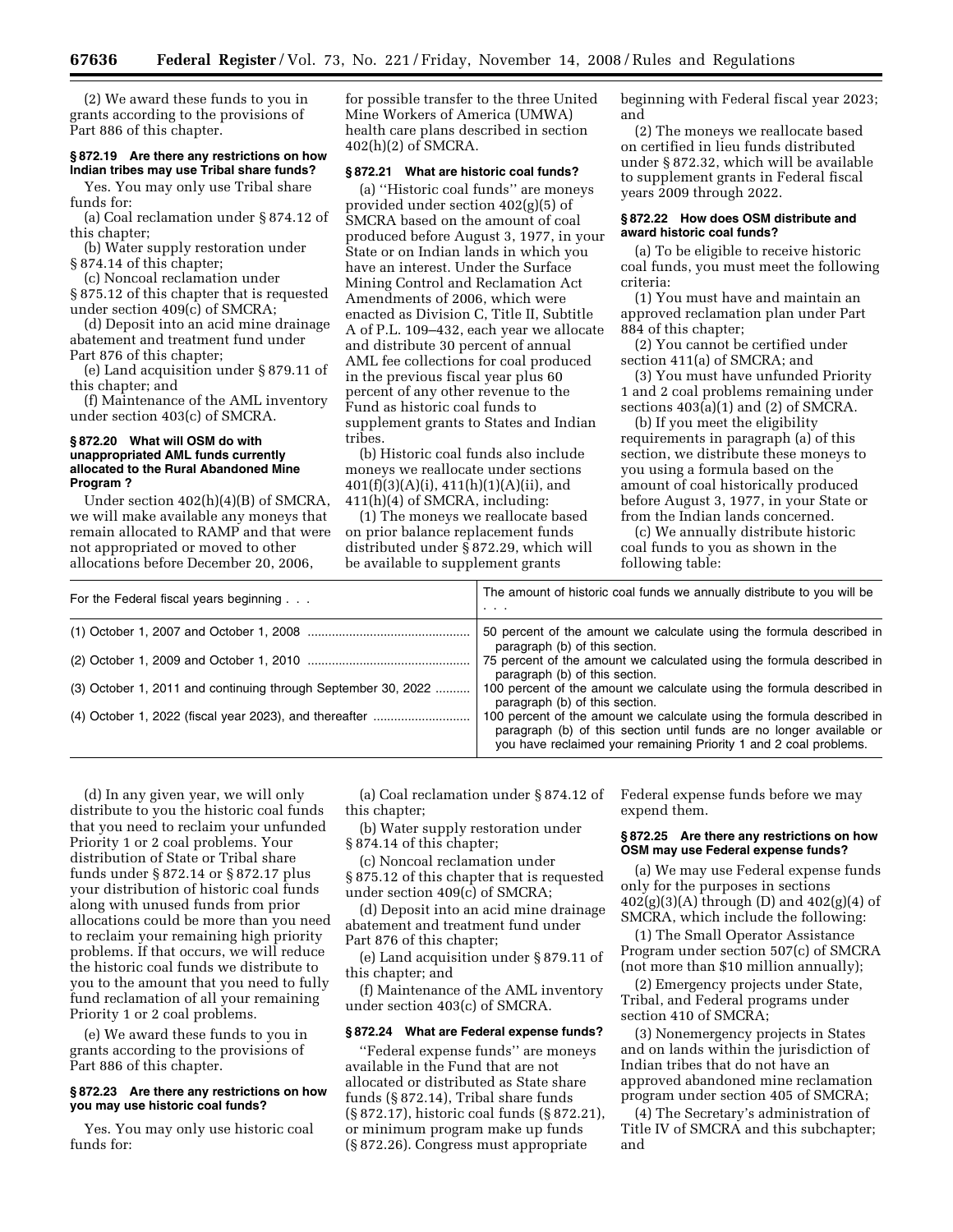(5) Projects authorized under section 402(g)(4) in States and on lands within the jurisdiction of Indian tribes that do not have an approved abandoned mine reclamation program under section 405 of SMCRA.

(b) We will not deduct moneys that we have annually allocated or distributed as Federal expense funds under sections 402(g)(3)(A) through (D) or (4) of SMCRA for any State or Indian tribe from moneys we annually allocate or distribute to a State or Indian tribe under the authority of sections 402(g)(1) or (5) of SMCRA.

(c) We expend moneys under the authority in section 402(g)(3)(C) of SMCRA only in States or on Indian lands where the State or Indian tribe does not have an abandoned mine reclamation program approved under section 405 of SMCRA.

# **§ 872.26 What are minimum program make up funds?**

(a) ''Minimum program make up funds'' are additional moneys we distribute each Federal fiscal year to eligible States and Indian tribes to make up the difference between their total distribution of other funds and \$3

million. The source of these funds is moneys in the Secretary's 20 percent share of the Fund that are authorized for mandatory distribution.

(b) To be eligible to receive funds under this section, you must meet the following criteria:

(1) You must have and maintain an approved reclamation plan under Part 884 of this chapter;

(2) You cannot have certified under section 411(a) of SMCRA;

(3) The total amount you receive annually from State share funds (§ 872.14) or Tribal share funds (§ 872.17), historic coal funds (§ 872.21), and prior balance replacement funds (§ 872.29) must be less than \$3 million; and

(4) You must need more than the total of funds you will receive from State or Tribal share, historic coal, and prior balance replacement funds to reclaim Priority 1 and 2 coal problems under sections 403(a)(1) and (2) of SMCRA in your State or on Indian lands within your jurisdiction.

(c) We will make funds available to the States of Missouri and Tennessee under this section to reclaim Priority 1 and 2 coal problems included in the

AML inventory, provided each State has a reclamation plan approved under Part 884 of this chapter.

### **§ 872.27 How does OSM distribute and award minimum program make up funds?**

(a) If you meet the eligibility requirements in § 872.26(b), we will distribute these minimum program make up funds to you as follows:

(1) We calculate your total distribution under this Part by first adding, in order, your prior balance replacement funds distribution (§ 872.29), your applicable State or Tribal share funds distribution (§ 872.14 or § 872.17), and your historic coal funds distribution (§ 872.21). If the sum of these funds is less than \$3 million, we calculate the amount of minimum program make up funds to add to your distribution under this section to increase it to that level.

(2) For each of the Federal fiscal years 2007 through 2022, we add minimum program make up funds to your combined distribution of prior balance replacement, State or Tribal share, and historic coal funds as shown in the following table:

| For each of the Federal fiscal years beginning                  | The amount of minimum program make up funds we add to your dis-<br>tribution will be                                                                                                                           |
|-----------------------------------------------------------------|----------------------------------------------------------------------------------------------------------------------------------------------------------------------------------------------------------------|
|                                                                 | 50 percent of the amount that we calculated should be added under<br>paragraph (a)(1) of this section.                                                                                                         |
|                                                                 | 75 percent of the amount that we calculated should be added under<br>paragraph $(a)(1)$ of this section.                                                                                                       |
| (iii) October 1, 2011 and continuing through September 30, 2022 | 100 percent of the amount that we calculated should be added under<br>paragraph $(a)(1)$ of this section as long as you have at least \$3 mil-<br>lion of Priority 1 and 2 coal problems remaining.            |
|                                                                 | to the extent funds are available, 100 percent of the amount that we<br>calculated should be added under paragraph (a)(1) until you have<br>less than \$3 million of Priority 1 and 2 coal problems remaining. |

(b) We award these funds to you in grants according to the provisions of Part 886 of this chapter.

### **§ 872.28 Are there any restrictions on how you may use minimum program make up funds?**

Yes. You may only use minimum program make up funds for:

(a) Priority 1 and 2 coal reclamation under sections 403(a)(1) and (2) of SMCRA;

(b) Priority 3 reclamation that is part of Priority 1 or 2 coal reclamation under sections 403(a)(1) or (2) of SMCRA and § 874.13 of this chapter;

## **§ 872.29 What are prior balance replacement funds?**

''Prior balance replacement funds'' are moneys we must distribute to you instead of the moneys we allocated to your State or Tribal share of the Fund before October 1, 2007, but did not

distribute to you because Congress did not appropriate them. They come from general funds of the United States Treasury that are otherwise unappropriated. Under section 411(h)(1) of SMCRA, we distribute prior balance replacement funds to you, the State or Indian tribe, for seven years starting in the Federal fiscal year beginning October 1, 2008.

## **§ 872.30 How does OSM distribute and award prior balance replacement funds?**

(a) We distribute prior balance replacement funds to you as follows:

(1) In an amount equal to the aggregate, unappropriated amount allocated to you before October 1, 2007, under sections  $402(g)(1)(A)$  or  $(B)$  of SMCRA;

(2) If you are, or are not, certified under section 411(a) of SMCRA; and

(3) Subject to § 872.35, in seven equal annual installments beginning with the 2008 Federal fiscal year which starts on October 1, 2007.

(b) We award these funds to you in grants according to the provisions of Part 885 of this chapter for certified States and Indian tribes or Part 886 of this chapter for uncertified States and Indian tribes.

(c) At the same time we distribute prior balance replacement funds to you under this section, we transfer the same amount to historic coal funds from moneys in your State or Tribal share of the Fund that were allocated to you before October 1, 2007. The transferred funds will be available for annual grants under § 872.21 for the Federal fiscal year beginning October 1, 2022, and annually thereafter. We will allocate, distribute, and award the transferred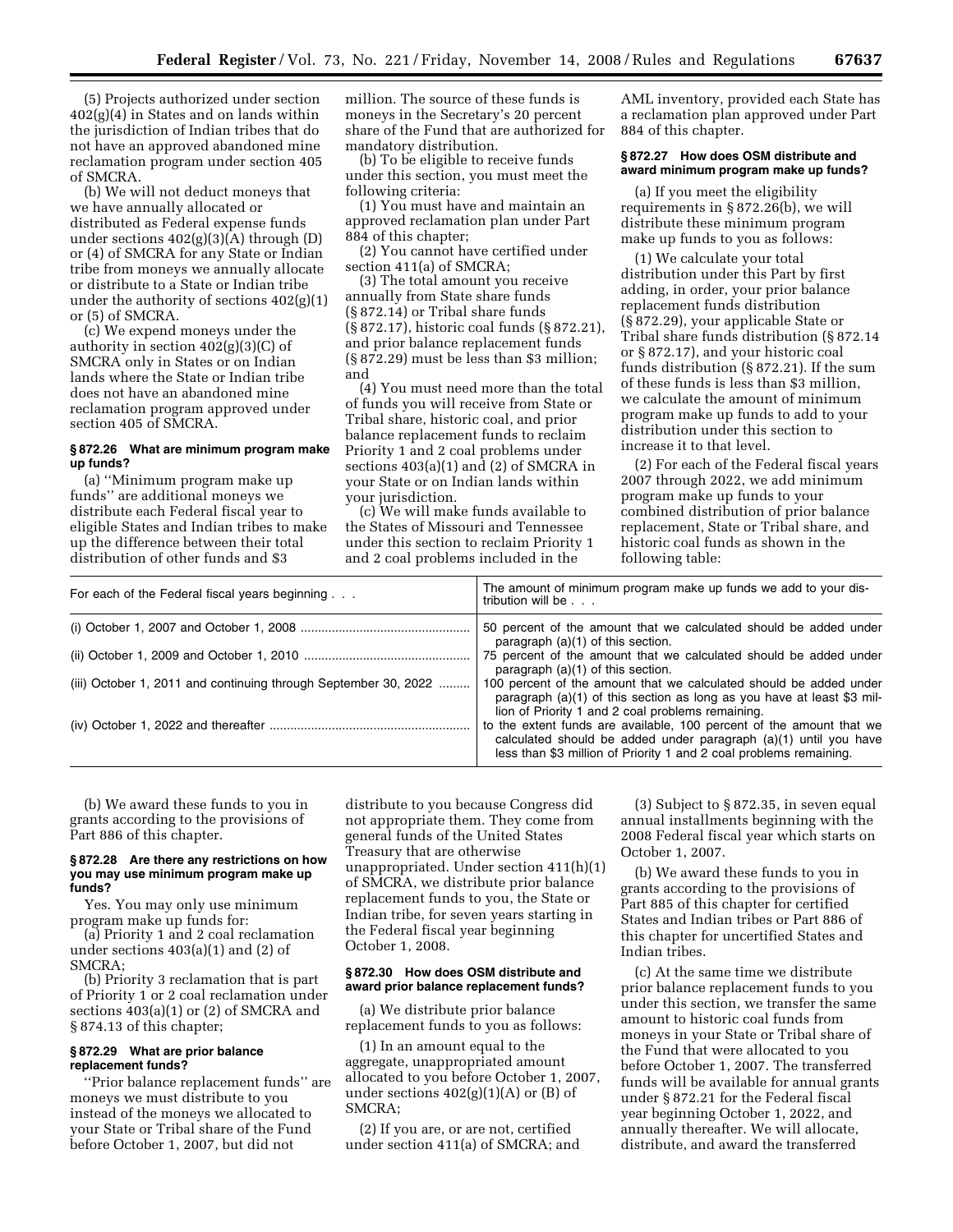funds according to the provisions of §§ 872.21, 872.22, and 872.23.

### **§ 872.31 Are there any restrictions on how you may use prior balance replacement funds?**

(a) Yes. If you are certified under section 411(a) of SMCRA, you may only use prior balance replacement funds for those purposes your State legislature or Tribal council establishes, giving priority to addressing the impacts of mineral development.

(b) Yes. If you are not certified under section 411(a) of SMCRA, you may only use prior balance replacement funds for the purposes in section 403 of SMCRA, which include:

(1) Reclamation of coal problems under § 874.12 of this chapter;

(2) Water supply restoration under § 874.14 of this chapter; and

(3) Maintenance of the AML inventory.

### **§ 872.32 What are certified in lieu funds?**

''Certified in lieu funds'' are moneys that we distribute to you, the certified State or Indian tribe, in lieu of moneys allocated to your State or Tribal share of the Fund after October 1, 2007. Certified in lieu funds come from general funds of the United States Treasury that are otherwise unappropriated. Beginning with the 2009 Federal fiscal year which starts on October 1, 2008, we distribute certified in lieu funds to you under section 411(h)(2) of SMCRA.

## **§ 872.33 How does OSM distribute and award certified in lieu funds?**

(a) You must be certified under section 411(a) of SMCRA to receive certified in lieu funds.

(b) If you meet the eligibility requirement in paragraph (a) of this section, we distribute these certified in lieu funds to you as follows:

(1) Starting in the Federal fiscal year that begins on October 1, 2008, we annually distribute funds to you based on 50 percent of reclamation fees received for coal produced during the previous Federal fiscal year in your State or on Indian lands within your jurisdiction;

(2) The funds we annually distribute to you are in lieu of moneys we otherwise would distribute to you from State share funds under § 872.14 or Tribal share funds under § 872.17 had you not been excluded from receiving those funds under section 401(f)(3)(B) of SMCRA; and

(3) Subject to § 872.35, we annually distribute certified in lieu funds to you as shown in the following table:

| In the Federal fiscal year(s) beginning on $\ldots$ | The amount of certified in lieu funds we annually distribute to you will<br>be equal to $\ldots$ |
|-----------------------------------------------------|--------------------------------------------------------------------------------------------------|
|                                                     | 25 percent of your 50 percent share of annual reclamation fee collec-<br>tions.                  |
|                                                     | 50 percent of your 50 percent share of annual reclamation fee collec-<br>tions.                  |
|                                                     | 75 percent of your 50 percent share of annual reclamation fee collec-<br>tions.                  |
|                                                     | 100 percent of your 50 percent share of annual reclamation fee collec-<br>tions.                 |

(c) We award these funds to you in grants according to the provisions of Part 885 of this chapter.

(d) At the same time we distribute certified in lieu funds to you under this section, we transfer the same amount to historic coal funds and make those funds available for annual grants under § 872.21 that same Federal fiscal year. We allocate, distribute, and award the transferred funds according to the provisions of §§ 872.21, 872.22, and 872.23.

(e) We will distribute to you the amounts we withhold under paragraph (b) of this section in two equal annual installments. We will do this in Federal fiscal years 2018 and 2019.

## **§ 872.34 Are there any restrictions on how you may use certified in lieu funds?**

There are no limitations or restrictions on the use of certified in lieu funds in the Surface Mining Control and Reclamation Act Amendments of 2006 which were enacted as Division C, Title II, Subtitle A of P.L. 109–432.

### **§ 872.35 When will OSM reduce the amount of prior balance replacement funds or certified in lieu funds distributed to you?**

(a) In any fiscal year in which the amount of Treasury funds required to be transferred under §§ 872.30 and 872.33 of this chapter and under section 402(i)(1) of SMCRA exceeds the maximum annual limit of \$490 million, we will adjust the amount of these payments to reduce them to the level of the cap. Each distribution or transfer for the FY will be reduced by the same percentage.

(b) We will not include amounts under section  $402(h)(5)(A)$  as part of this calculation.

# **PART 873—FUTURE RECLAMATION SET-ASIDE PROGRAM**

■ 28. The authority citation for part 873 is revised to read as follows:

**Authority:** 30 U.S.C. 1201 *et seq.* 

■ 29. Revise §§ 873.11 and 873.12 to read as follows:

## **§ 873.11 Applicability.**

The provisions of this part apply to funds awarded, as defined in  $\S$ 872.5 of this chapter, under section  $402(g)(6)(A)$ of SMCRA before its amendment on December 20, 2006, and their use by the States or Indian tribes for coal reclamation purposes after September 30, 1995.

### **§ 873.12 Future set-aside program criteria.**

(a) Any State or Indian tribe may receive and retain, without regard to the limitation referred to in section  $402(g)(1)(D)$  of SMCRA, up to 10 percent of the total of the funds distributed annually to such State or Indian tribe under sections 402(g)(1) and (5) of SMCRA for a future set-aside fund if such amounts were awarded before December 20, 2006. The State or Indian tribe must deposit all set-aside funds awarded into a special fund established under State or Indian tribal law. The State or Indian tribe must expend amounts awarded (together with all interest earned on such amounts) solely to achieve the priorities stated in section 403(a) of SMCRA.

(b) Moneys the State or Indian tribe deposited in the special fund account, together with any interest earned, are considered State or Indian tribal moneys.

# **PART 874—GENERAL RECLAMATION REQUIREMENTS**

■ 30. The authority citation for part 874 continues to read as follows:

**Authority:** 30 U.S.C. 1201 *et seq.* 

 $\blacksquare$  31. Add § 874.5 to read as follows: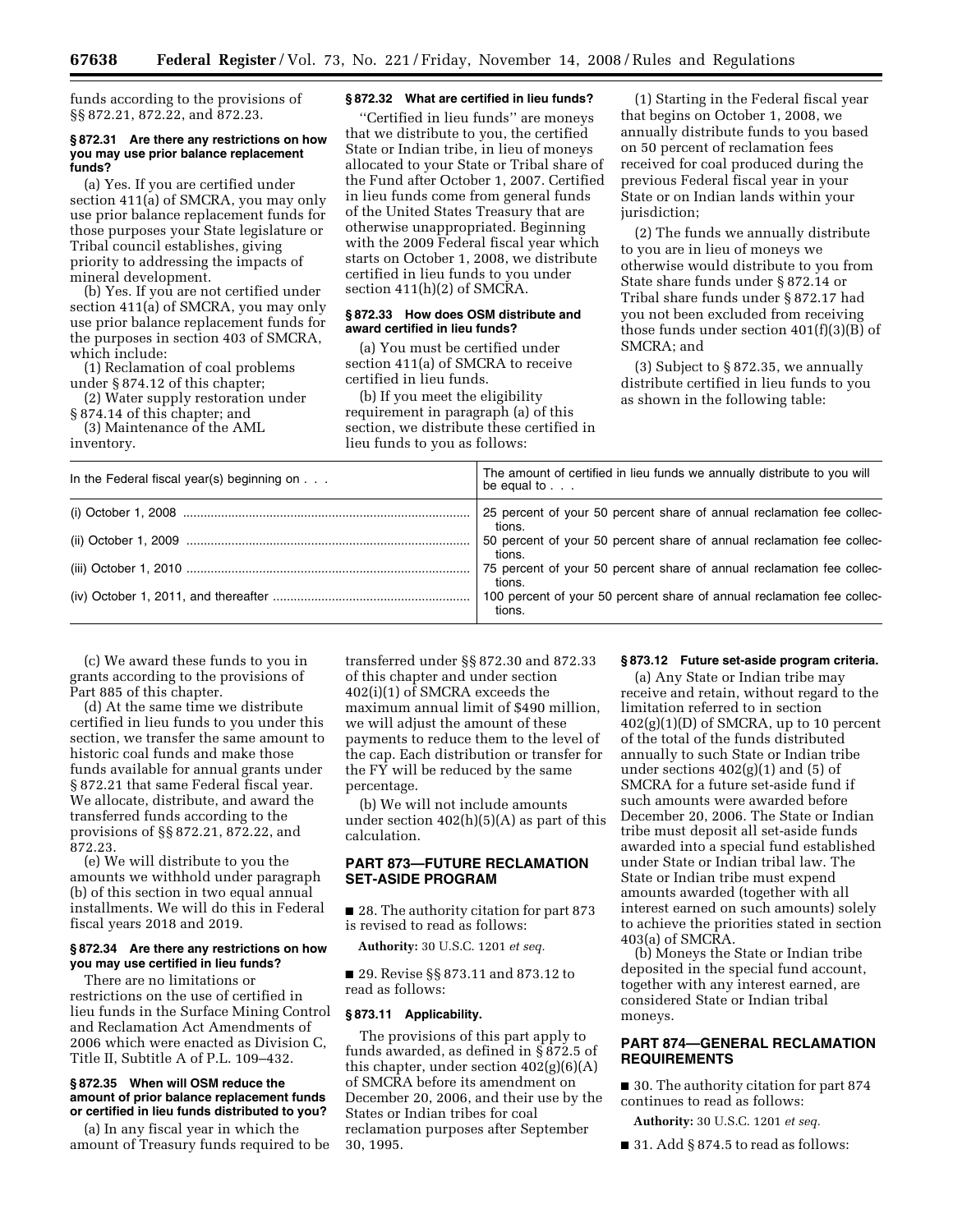### **§ 874.5 Definitions.**

As used in this Part— *Reclamation plan* or *State reclamation plan* means a plan that a State or Indian tribe submitted and that we approved under section 405 of SMCRA and Part 884 of this chapter. ■ 32. Revise §§ 874.10 and 874.11 to read as follows:

### **§ 874.10 Information collection.**

In accordance with 44 U.S.C. 3501 *et seq.*, the Office of Management and Budget (OMB) has approved the information collection requirements of Part 874 and assigned it control number 1029–0113. This information is used to ensure that appropriate reclamation projects involving the incidental extraction of coal are conducted under the authority of section 528(2) of SMCRA and that selected projects contain sufficient environmental safeguards. Persons must respond to obtain a benefit. A Federal agency may not conduct or sponsor, and you are not required to respond to, a collection of information unless it displays a currently valid OMB control number.

### **§ 874.11 Applicability.**

You must comply with the requirements in this Part for—

(a) Reclamation projects using moneys from the Fund;

(b) Reclamation projects using prior balance replacement funds provided to uncertified States and Indian tribes under § 872.29 of this chapter; or

(c) Coal reclamation projects by certified States and Indian tribes required to maintain certification under section 411(a) of SMCRA and the agreement required by §§ 875.13(a)(3) and 875.14(b) of this chapter to maintain that certification.

 $\blacksquare$  33. Amend § 874.12 by revising paragraphs (c), (e), and (f) to read as follows:

# **§ 874.12 Eligible coal lands and water.**

 $\star$   $\qquad$   $\star$   $\qquad$   $\star$ (c) There is no continuing responsibility for reclamation by the operator, permittee, or agent of the permittee under statutes of the State or Federal government, or as a result of bond forfeiture. Bond forfeiture will render lands or water ineligible only if the amount forfeited is sufficient to pay the total cost of the necessary reclamation. In cases where the forfeited bond is insufficient to pay the total cost of reclamation, additional moneys from the Fund or any prior balance replacement funds provided under § 872.29 of this chapter may be used.

\* \* \* \* \*

(e) An uncertified State or Indian tribe may expend funds made available under paragraphs 402(g)(1) and (5) of SMCRA and prior balance replacement funds under section  $411(h)(1)$  of SMCRA for the reclamation and abatement of any site eligible under paragraph (d) of this section, if the State or Indian tribe, with the concurrence of the Secretary, makes the findings required in paragraph (d) of this section and the State or Indian tribe determines that the reclamation priority of the site is the same or more urgent than the reclamation priority for the lands and water eligible under paragraphs (a), (b), or (c) of this section that qualify as a Priority 1 or 2 site under section 403(a) of SMCRA.

(f) With respect to lands eligible under paragraph (d) or (e) of this section, moneys available from sources outside the Fund or that are ultimately recovered from responsible parties must either be used to offset the cost of the reclamation or transferred to the Fund if not required for further reclamation activities at the permitted site.

■ 34. Revise § 874.13 to read as follows:

### **§ 874.13 Reclamation objectives and priorities.**

\* \* \* \* \*

(a) When you conduct reclamation projects under this Part you may follow OSM's ''Final Guidelines for Reclamation Programs and Projects'' (66 FR 31250, June 11, 2001) and the expenditures must reflect the following priorities in the order stated:

(1) *Priority 1:* The protection of public health, safety, and property from extreme danger of adverse effects of coal mining practices, including the restoration of land and water resources and the environment that:

(i) Have been degraded by the adverse effects of coal mining practices; and

(ii) Are adjacent to a site that has been or will be addressed to protect the public health, safety, and property from extreme danger of adverse effects of coal mining practices.

(2) *Priority 2:* The protection of public health and safety from adverse effects of coal mining practices, including the restoration of land and water resources and the environment that:

(i) Have been degraded by the adverse effects of coal mining practices; and

(ii) Are adjacent to a site that has been or will be addressed to protect the public health and safety from adverse effects of coal mining practices.

(3) *Priority 3:* The restoration of land and water resources and the environment previously degraded by adverse effects of coal mining practices, including measures for the conservation and development of soil, water

(excluding channelization), woodland, fish and wildlife, recreation resources, and agricultural productivity. Priority 3 land and water resources that are geographically contiguous with existing or remediated Priority 1 or 2 problems will be considered adjacent under paragraphs  $(a)(1)(ii)$  or  $(a)(2)(ii)$  of this section.

(b) This paragraph applies to State or Tribal share funds available under §§ 872.14 and 872.17 of this chapter and historic coal funds available under § 872.21 of this chapter. You may expend these funds to reclaim Priority 3 lands and waters, if either of the following conditions applies:

(1) You have completed all of the Priority 1 and Priority 2 reclamation in the jurisdiction of your State or Indian tribe; or

(2) The expenditure for Priority 3 reclamation is made in conjunction with the expenditure of funds for Priority 1 or Priority 2 reclamation projects including past, current, and future Priority 1 or Priority 2 reclamation projects. Expenditures under this paragraph must either:

(i) Facilitate the Priority 1 or Priority 2 reclamation; or

(ii) Provide reasonable savings towards the objective of reclaiming all Priority 3 land and water problems within the jurisdiction of your State or Indian tribe.

■ 35. Amend § 874.14 by revising the section heading and paragraph (a) to read as follows:

# **§ 874.14 Water supply restoration.**

(a) Any State or Indian tribe that has not certified completion of all coalrelated reclamation under section 411(a) of SMCRA may expend funds under §§ 872.16, 872.19, 872.23, and 872.31 of this chapter for water supply restoration projects. For purposes of this section, ''water supply restoration projects'' are those that protect, repair, replace, construct, or enhance facilities related to water supplies, including water distribution facilities and treatment plants that have been adversely affected by coal mining practices. For funds awarded before December 20, 2006, any uncertified State or Indian tribe may expend up to 30 percent of the funds distributed to it for water supply restoration projects.

\* \* \* \* \*

■ 36. Revise § 874.16 to read as follows:

### **§ 874.16 Contractor eligibility.**

To receive moneys from the Fund or Treasury funds provided to uncertified States and Indian tribes under § 872.29 of this chapter or to certified States or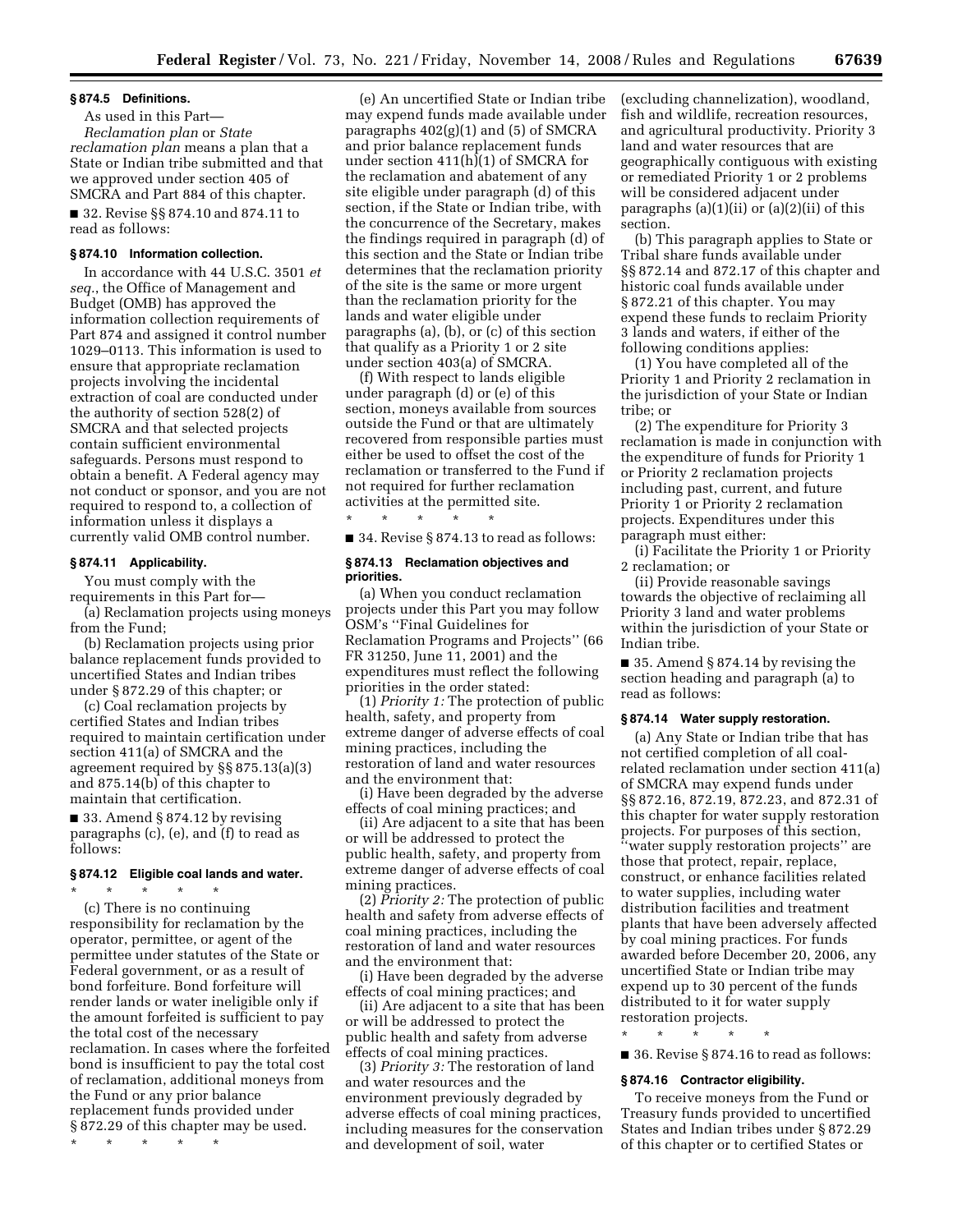Indian tribes for coal AML reclamation as required to maintain certification under section 411(a) of SMCRA, every successful bidder for an AML contract must be eligible under §§ 773.12, 773.13, and 773.14 of this chapter at the time of contract award to receive a permit or be provisionally issued a permit to conduct surface coal mining operations.

# **PART 875—CERTIFICATION AND NONCOAL RECLAMATION**

■ 37. The authority citation for part 875 continues to read as follows:

**Authority:** 30 U.S.C. 1201 *et seq.* 

■ 38. Revise the heading for Part 875 to read as set forth above:

 $\blacksquare$  39. Add § 875.5 to read as follows:

# **§ 875.5 Definitions.**

As used in this Part— *Reclamation plan* or *State reclamation plan* means a plan that a State or Indian tribe submitted and that we approved under section 405 of

SMCRA and Part 884 of this chapter. ■ 40. Revise §§ 875.10 and 875.11 to read as follows:

### **§ 875.10 Information collection.**

In accordance with 44 U.S.C. 3501 *et seq.*, the Office of Management and Budget (OMB) has approved the information collection requirements of Part 875 and assigned it control number 1029–0103. This information establishes procedures and requirements for State and Indian tribes to conduct noncoal reclamation under abandoned mine land funding. The information is needed to assure compliance with SMCRA and the Omnibus Budget Reconciliation Act of 1990. Persons must respond to obtain a benefit. A Federal agency may not conduct or sponsor, and you are not required to respond to, a collection of information unless it displays a currently valid OMB control number.

### **§ 875.11 Applicability.**

(a) If you are a State or Indian tribe that has not certified under section 411(a) of SMCRA, you must follow these noncoal reclamation requirements when you use State share funds under § 872.16, Tribal share funds under § 872.19, or historic coal funds under § 872.23 to conduct reclamation projects on lands or water affected by mining of minerals and materials other than coal.

(b) If you are a State or Indian tribe that has certified under section 411(a) of SMCRA:

(1) you must use State or Tribal share funds distributed to you under section 402(g)(1) of SMCRA before October 1, 2007 in accordance with this part; and

(2) you may use prior balance replacement funds distributed to you under section 411(h)(1) of SMCRA, certified in lieu funds distributed to you under section 411(h)(2), or both to maintain certification as required by §§ 875.13 and 875.14. The noncoal reclamation requirements of this Part do not apply to the use of prior balance replacement funds or certified in lieu funds.

■ 41. Amend § 875.12 by revising paragraph (c) to read as follows:

### **§ 875.12 Eligible lands and water before certification.**

\* \* \* \* \*

(c) There is no continuing responsibility for reclamation by the operator, permittee, or agent of the permittee under statutes of the State or Federal Government or by the State as a result of bond forfeiture. Bond forfeiture will render lands or water ineligible only if the amount forfeited is sufficient to pay the total cost of the necessary reclamation. In cases where the forfeited bond is insufficient to pay the total cost of reclamation, moneys sufficient to complete the reclamation may be sought under Part 886 of this chapter;

\* \* \* \* \*

 $\blacksquare$  42. Amend § 875.13 by revising paragraph (a) introductory text and paragraph (a)(1) and by adding paragraph (d) to read as follows:

### **§ 875.13 Certification of completion of coal sites.**

(a) The Governor of a State, or the equivalent head of an Indian tribe, may submit to the Secretary a certification of completion of coal sites. The certification must express the finding that the State or Indian tribe has achieved all existing known coal-related reclamation objectives for eligible lands and waters under section 404 of SMCRA or has instituted the necessary processes to reclaim any remaining coal related problems. In addition to the above finding, the certification of completion must contain:

(1) A description of both the rationale and the process used to arrive at the above finding for the completion of all coal-related reclamation under section 403(a)(1) through (3).

\* \* \* \* \* (d) The Director may, on his or her own initiative, make the certification referred to in paragraph (a) of this section on behalf of your State or Indian tribe if:

(1) Based upon information contained in the AML inventory, the Director determines that all coal reclamation

projects meeting the priorities described in § 874.13(a) of this chapter in the jurisdiction of your State or Indian tribe have been completed; and

(2) Before making any determination, the Director provides the public an opportunity to comment through a notice in the **Federal Register**.

■ 43. Revise § 875.14 to read as follows:

### **§ 875.14 Eligible lands and water after certification.**

(a) Following certification, eligible noncoal lands, waters, and facilities are those—

(1) Which were mined or processed for minerals or which were affected by such mining or processing, and abandoned or left in an inadequate reclamation status before August 3, 1977. However, for Federal lands, waters, and facilities under the jurisdiction of the Forest Service, the eligibility date is August 28, 1974. For Federal lands, waters and facilities under the jurisdiction of the Bureau of Land Management, the eligibility date is November 26, 1980; and

(2) For which there is no continuing reclamation responsibility under State or other Federal laws.

(b) If eligible coal problems are found or occur after certification, you must submit to us a plan that describes the approach and funds that will be used to address those problems in a timely manner. You may address any eligible coal problems with the certified in lieu funds that you have already received or will receive from § 872.32 of this chapter. You may also use the prior balance replacement funds received from § 872.29 of this chapter to address coal problems subsequent to certification. Any coal reclamation projects that you do must conform to sections 401 through 410 of SMCRA and Part 874 of this chapter.

■ 44. Revise § 875.16 to read as follows:

### **§ 875.16 Exclusion of certain noncoal reclamation sites.**

(a) You, the uncertified State or Indian tribe, may not use moneys from the Fund or from prior balance replacement funds provided under § 872.29 of this chapter for the reclamation of sites and areas designated for remedial action under the Uranium Mill Tailings Radiation Control Act of 1978 (42 U.S.C. 7901 *et seq.*) or that have been listed for remedial action under the Comprehensive Environmental Response Compensation and Liability Act of 1980 (42 U.S.C. 9601 *et seq.*).

(b) You, the certified State or Indian tribe, may not use moneys distributed from the Fund under section 402(g)(1) of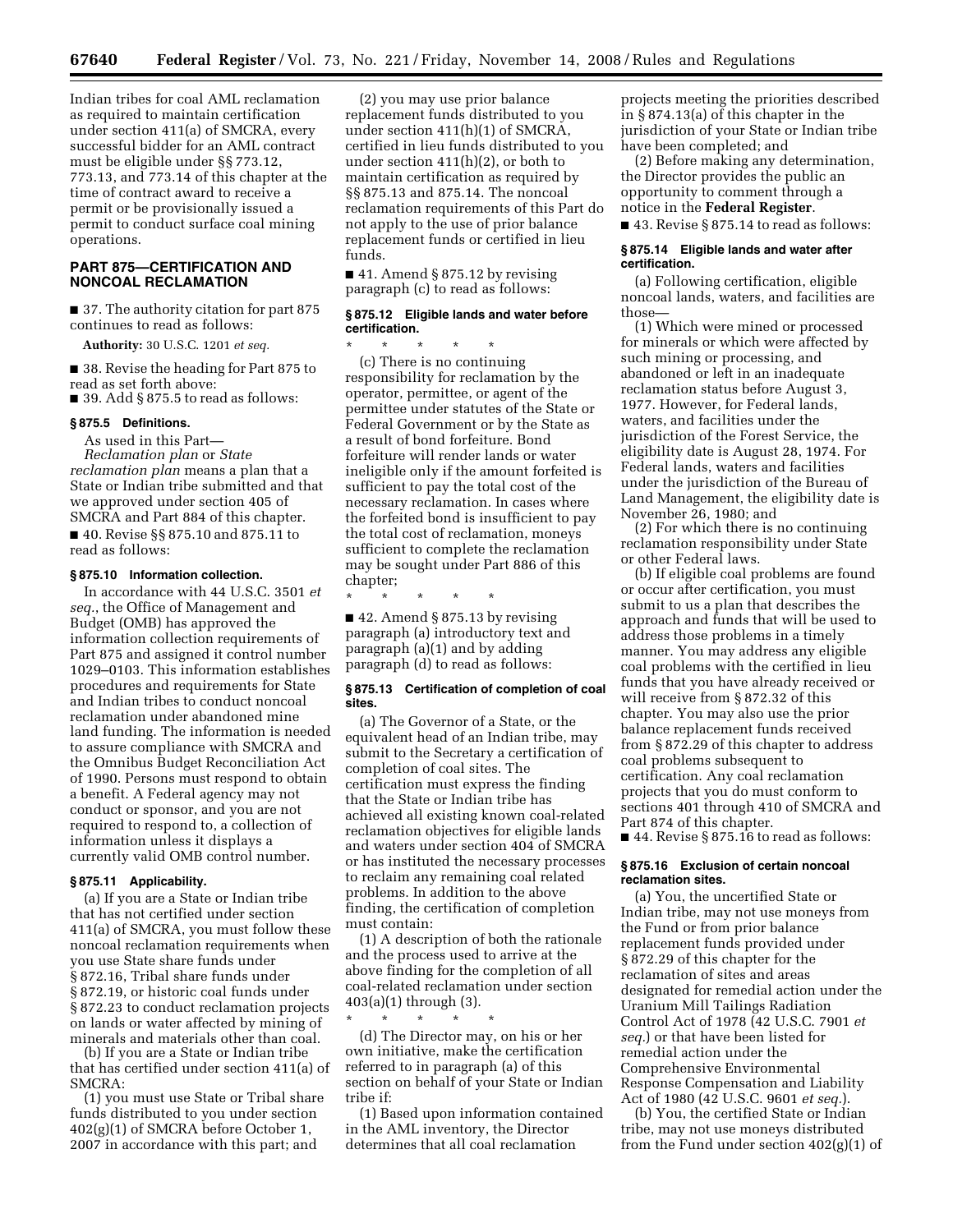SMCRA for the reclamation of sites and areas designated for remedial action under the Uranium Mill Tailings Radiation Control Act of 1978 (42 U.S.C. 7901 *et seq.*) or that have been listed for remedial action under the Comprehensive Environmental Response Compensation and Liability Act of 1980 (42 U.S.C. 9601 *et seq.*). ■ 45. Revise § 875.20 to read as follows:

# **§ 875.20 Contractor eligibility.**

Every successful bidder for any contract by an uncertified State or Indian tribe under this Part, or for a contract by a certified State or Indian tribe to undertake noncoal reclamation using moneys distributed from the Fund under section 402(g)(1) of SMCRA, must be eligible under §§ 773.12, 773.13, and 773.14 of this chapter at the time of contract award to receive a permit or be provisionally issued a permit to conduct surface coal mining operations. This section does not apply to any contract by a certified State or Indian tribe that is not for coal reclamation.

# **PART 876—ACID MINE DRAINAGE TREATMENT AND ABATEMENT PROGRAM**

■ 46. The authority citation for part 876 is revised to read as follows:

**Authority:** 30 U.S.C. 1201 *et seq.* 

■ 47. Revise § 876.10 to read as follows:

### **§ 876.10 Information collection.**

In accordance with 44 U.S.C. 3501 *et seq.,* the Office of Management and Budget (OMB) has approved the information collection requirements of Part 876 and assigned it control number 1029–0104. OSM will use the information to determine if the State's or Indian tribe's Acid Mine Drainage Abatement and Treatment Programs is in compliance with legislative mandate. States and Indian tribes are required to respond to obtain a benefit in accordance with SMCRA. A Federal agency may not conduct or sponsor, and you are not required to respond to, a collection of information unless it displays a currently valid OMB control number.

■ 48. Revise § 876.12 to read as follows:

### **§ 876.12 Eligibility.**

(a) Beginning December 20, 2006, any uncertified State or Indian tribe having an approved reclamation program may receive and retain, without regard to the limitation in section 402(g)(1)(D) of SMCRA, up to 30 percent of the total of the funds distributed annually to that State or Indian tribe under section 402(g)(1) of SMCRA (State or Tribal

share) and section 402(g)(5) of SMCRA (historic coal funds). For funds awarded before December 20, 2006, any uncertified State or Indian tribe may retain up to 10 percent of the funds distributed to it for an acid mine drainage fund. All amounts set aside under this section must be deposited into an acid mine drainage abatement and treatment fund established under State or Indian tribal law.

(b) Before depositing funds under this Part, an uncertified State or Indian tribe must:

(1) Establish a special fund account providing for the earning of interest on fund balances; and

(2) Specify that moneys in the account may only be used for the abatement of the causes and treatment of the effects of acid mine drainage in a comprehensive manner within qualified hydrologic units (as defined in paragraph (c) of this section) affected by coal mining practices.

(c) As used in paragraph (b) of this section, ''qualified hydrologic unit'' means a hydrologic unit:

(1) In which the water quality has been significantly affected by acid mine drainage from coal mining practices in a manner that adversely impacts biological resources; and

(2) That contains lands and waters that are:

(i) Eligible under section 404 of SMCRA and include any of the priorities described in section 403(a) of SMCRA; and

(ii) The subject of the expenditure from the forfeiture of a bond required under section 509 of SMCRA or from other State sources to abate and treat acid mine drainage.

(d) After the conditions specified in paragraphs (a) and (b) of this section are met, OSM may approve a grant and the State or Indian tribe may deposit moneys into the special fund account. The moneys so deposited, together with any interest earned, must be considered State or Indian tribal moneys.

### **§§ 876.13 and 876.14 [Removed]**

■ 49. Remove §§ 876.13 and 876.14.

# **PART 879—ACQUISITION, MANAGEMENT, AND DISPOSITION OF LANDS AND WATER**

■ 50. The authority citation for part 879 is revised to read as follows:

**Authority:** 30 U.S.C. 1201 *et seq.* 

■ 51. Revise § 879.1 to read as follows:

### **§ 879.1 Scope.**

This part establishes procedures for acquisition of eligible land and water

resources for emergency abatement activities and reclamation purposes by you, a State or Indian tribe with an approved reclamation program which has not certified completion of coal reclamation, or by us. It also provides for the management and disposition of lands acquired by the OSM, State, or Indian tribe.

■ 52. Add § 879.5 to read as follows:

## **§ 879.5 Definitions.**

As used in this Part— *Reclamation plan* or *State reclamation plan* means a plan that a State or Indian tribe submitted and that we approved under section 405 of SMCRA and Part 884 of this chapter.

### **§ 879.10 [Removed]**

■ 53. Remove § 879.10.

\* \* \* \* \*

■ 54. Amend § 879.11 by revising paragraph (a) introductory text, paragraph (a)(2), paragraph (b), and paragraph (c) to read as follows:

## **§ 879.11 Land eligible for acquisition.**

(a) We may acquire land adversely affected by past coal mining practices with moneys from the Fund. If approved in advance by us, you, an uncertified State or Indian tribe, may also acquire land adversely affected by past coal mining practices with moneys from the Fund or with prior balance replacement funds provided under § 872.29 of this chapter. Our approval must be in writing, and we must make a finding that the land acquisition is necessary for successful reclamation and that—

(2) Permanent facilities will be constructed on the land for the restoration, reclamation, abatement, control, or prevention of the adverse effects of past coal mining practices. For the purposes of this paragraph, ''permanent facility'' means any structure that is built, installed or established to serve a particular purpose or any manipulation or modification of the site that is designed to remain after the reclamation activity is completed, such as a relocated stream channel or diversion ditch.

(b) You, an uncertified State or Indian tribe, if approved in advance by us, may acquire coal refuse disposal sites, including the coal refuse, with moneys from the Fund and with prior balance replacement funds provided under § 872.29 of this chapter. We, OSM, also may use moneys from the Fund to acquire coal refuse disposal sites, including the coal refuse.

(1) Before the approval of the acquisition, the reclamation program seeking to acquire the site will make a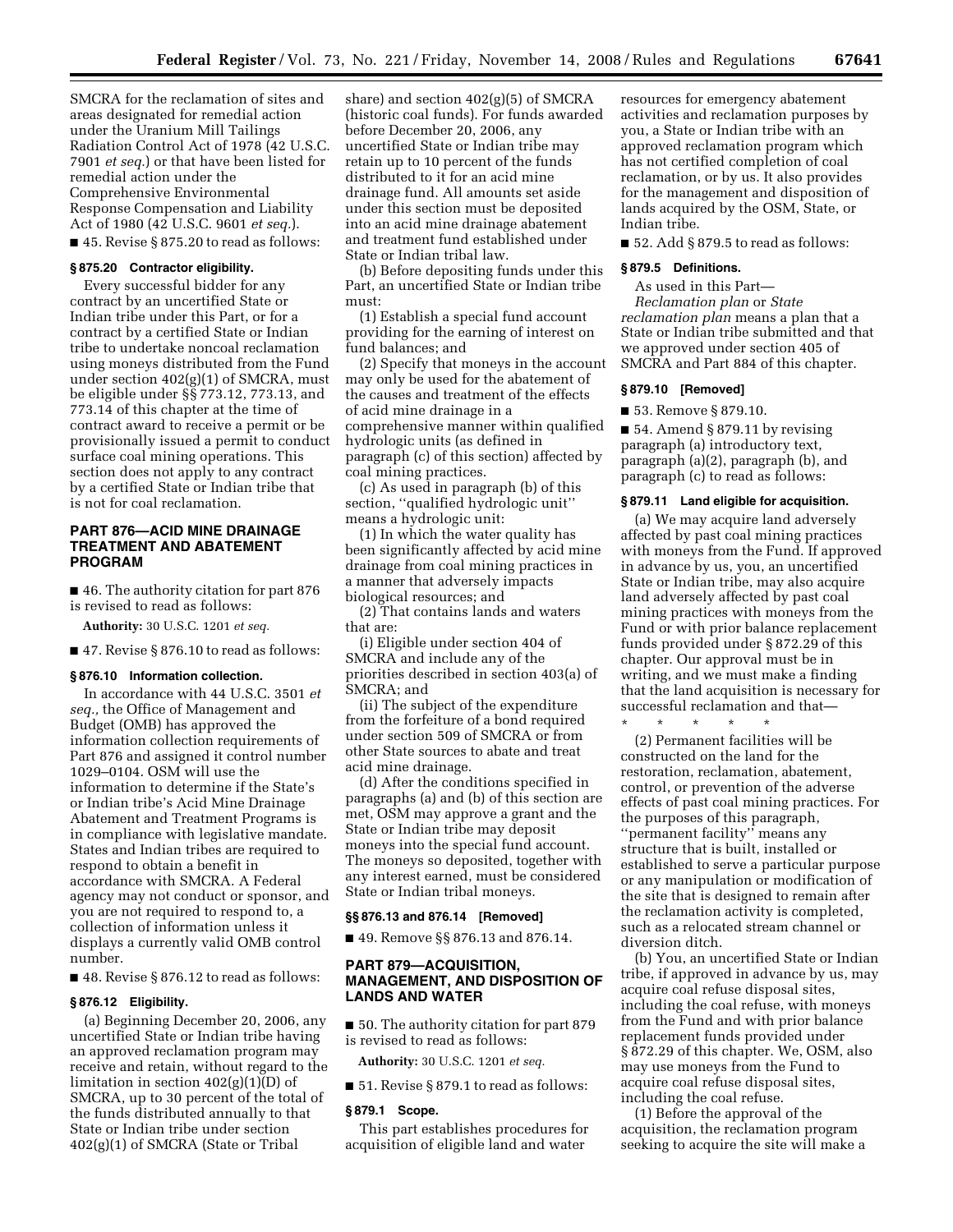finding in writing that the acquisition is necessary for successful reclamation and will serve the purposes of their reclamation program.

(2) Where an emergency situation exists and a written finding as set out in § 877.14 of this chapter has been made, we may acquire lands where public ownership is necessary and will prevent recurrence of the adverse effects of past coal mining practices.

(c) Land adversely affected by past coal mining practices may be acquired by us if the acquisition is an integral and necessary element of an economically feasible plan or project to construct or rehabilitate housing which meets the specific requirements in section 407(h) of SMCRA.

\* \* \* \* \*

 $\blacksquare$  55. Amend § 879.15 by revising paragraph (h) to read as follows:

\* \* \* \* \*

# **§ 879.15 Disposition of reclaimed land.**

(h) We will handle all moneys received under this paragraph as unused funds in accordance with § 886.20 of this chapter.

## **PART 880—MINE FIRE CONTROL**

■ 56. The authority citation for part 880 is revised to read as follows:

**Authority:** 30 U.S.C. 1201 *et seq.* 

 $\blacksquare$  57. Amend § 880.5, by adding paragraph (h) to read as follows.

### **§ 880.5 Definitions.**

\* \* \* \* \*

(h) *Reclamation plan* or *State reclamation plan* means a plan that a State or Indian tribe submitted and that we approved under section 405 of SMCRA and Part 884 of this chapter.

# **PART 882—RECLAMATION ON PRIVATE LAND**

■ 58. The authority citation for part 882 is revised to read as follows:

**Authority:** 30 U.S.C. 1201 *et seq.* 

■ 59. Revise § 882.10 to read as follows:

### **§ 882.10 Information collection.**

In accordance with 44 U.S.C. 3501 *et seq.*, the Office of Management and Budget (OMB) has approved the information collection requirements of Part 882 and assigned it control number 1029–0057. This information is being collected to meet the mandate of section 408 of SMCRA, which allows the State or Indian tribe to file liens on private property that has been reclaimed under certain conditions. This information will be used by the regulatory authority to ensure that the State or Indian tribe

has sufficient programmatic capability to file liens to recover costs for reclaiming private lands. States and Indian tribes are required to respond to obtain a benefit in accordance with SMCRA. A Federal agency may not conduct or sponsor, and you are not required to respond to, a collection of information unless it displays a currently valid OMB control number.

 $\blacksquare$  60. Amend § 882.13 by revising paragraph (a)(1) to read as follows:

## **§ 882.13 Liens.**

\* \* \* \* \* (a) \* \* \*

(1) A lien must not be placed against the property of a surface owner who did not consent to, participate in or exercise control over the mining operation which necessitated the reclamation work. \* \* \* \* \*

# **PART 884—STATE RECLAMATION PLANS**

■ 61. The authority citation for part 884 is revised to read as follows:

**Authority:** 30 U.S.C. 1201 *et seq.* 

 $\blacksquare$  62. Add § 884.5 to read as follows:

### **§ 884.5 Definitions.**

As used in this Part— *Reclamation plan* or *State reclamation plan* means a plan that a State or Indian tribe submitted and that we approved under section 405 of SMCRA and Part 884 of this chapter.

■ 63. Revise § 884.11 to read as follows:

### **§ 884.11 State eligibility.**

You, a State or Indian tribe, are eligible to submit a reclamation plan if you have eligible lands or water as defined in § 700.5 of this chapter within your jurisdiction. We may approve your proposed reclamation plan if you have an approved State regulatory program under section 503 of SMCRA, and you meet the other requirements of this chapter and SMCRA. The States of Tennessee and Missouri are exempt from the requirement for an approved State regulatory program by section 402(g)(8)(B) of SMCRA. The Navajo, Hopi, and Crow Indian tribes are exempt from the requirement for an approved regulatory program by section 405(k) of SMCRA.

■ 64. In § 884.13, revise the introductory text and paragraph (a) to read as follows:

### **§ 884.13 Content of proposed State reclamation plan.**

You must submit each proposed State reclamation plan to the Director in writing. A proposed plan for a certified State or Indian tribe must include the

designation described in paragraph (a) below and a commitment to address eligible coal problems found or occurring after certification as required in §§ 875.13(a)(3) and 875.14(b) of this chapter. A proposed plan for an uncertified State or Indian tribe must include the following information.

(a) A designation by the Governor of the State or the governing authority of the Indian tribe of the agency authorized to administer the State or Tribal reclamation program and to receive and administer grants under Part 885 or Part 886 of this chapter. \* \* \* \* \*

■ 65. Amend § 884.17 by revising the section heading and paragraph (b) to read as follows:

### **§ 884.17 Other uses by certified States and Indian tribes.**

\* \* \* \* \* (b) Grant applications for uses other than coal reclamation by certified States and Indian tribes may be submitted in accordance with § 885.15 of this chapter.

■ 66. Add part 885 as follows:

# **PART 885—GRANTS FOR CERTIFIED STATES AND INDIAN TRIBES**

- 885.1 What does this Part do?
- Definitions.

Sec.

- 885.10 Information collection.
- 885.11 Who is eligible for a grant?
- 885.12 What can I use grant funds for?
- 885.13 What are the maximum grant
- amounts?
- 885.14 How long is my grant?
- 885.15 How do I apply for a grant?
- 885.16 After OSM approves my grant, what responsibilities do I have?
- 885.17 How can my grant be amended?
- 885.18 What audit, accounting, and administrative requirements must I meet?
- 885.19 What happens to unused funds from my grant?
- 885.20 What must I report?
- 885.21 What happens if I do not comply with applicable Federal law or the terms of my grant?
- 885.22 When and how can my grant be terminated for convenience?
- **Authority:** 30 U.S.C. 1201 *et seq.*

### **§ 885.1 What does this Part do?**

This Part sets forth procedures for grants to you, a State or Indian tribe that has certified under § 875.13 of this chapter that all known coal reclamation problems in your State or on Indian lands within your jurisdiction have been addressed. OSM's ''Final Guidelines for Reclamation Programs and Projects'' (66 FR 31250, June 11, 2001) may be used if applicable.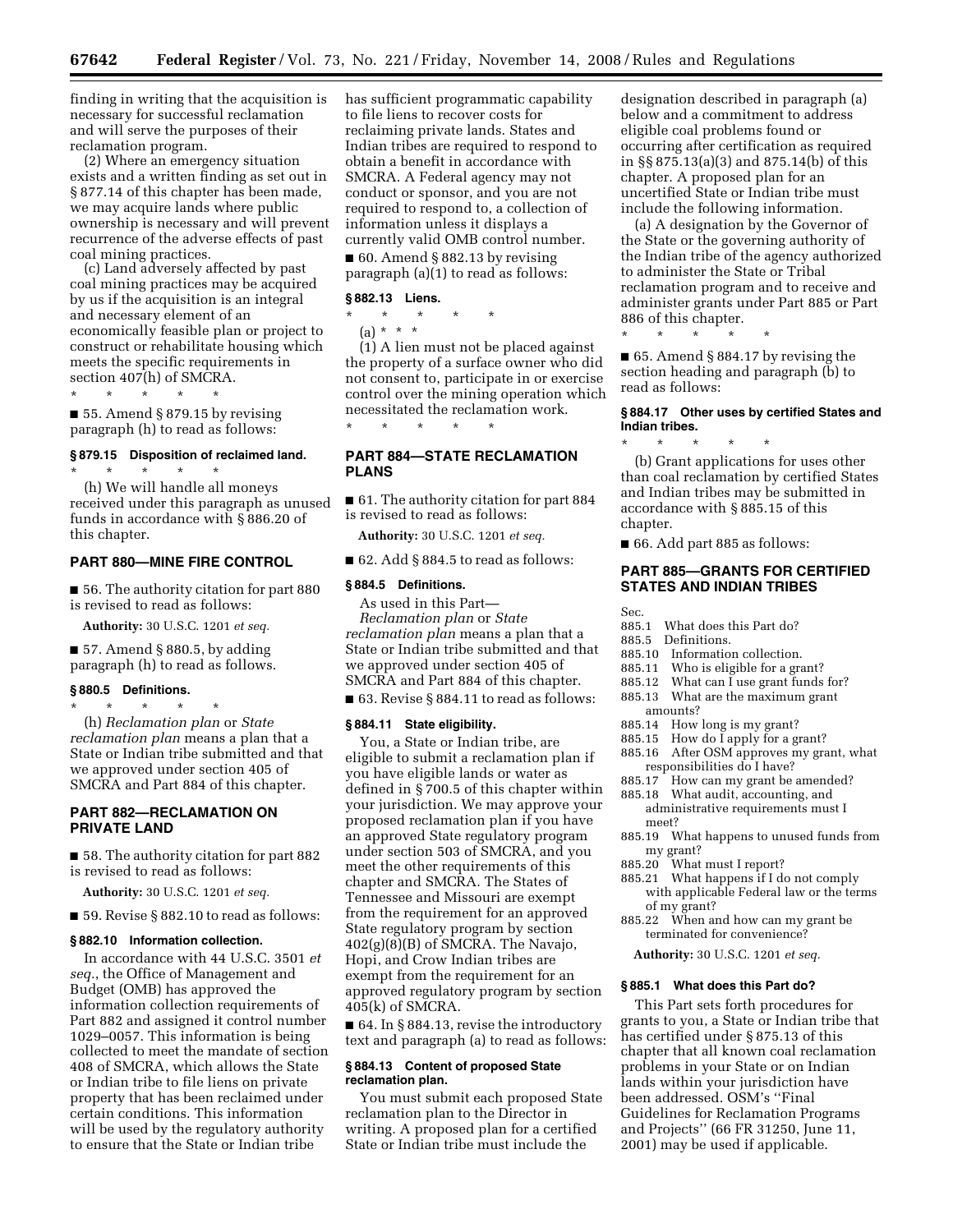### **§ 885.5 Definitions.**

As used in this Part—

*Award* means to approve our grant agreement authorizing you to draw down and expend program funds.

*Distribute* means to annually assign funds to a specific State or Indian tribe. After distribution, funds are available for award in a grant to that specific State or Indian tribe.

*Reclamation plan* or *State reclamation plan* means a plan that a State or Indian tribe submitted and that we approved under section 405 of SMCRA and Part 884 of this chapter.

### **§ 885.10 Information collection.**

In accordance with 44 U.S.C. 3501 *et seq.*, the Office of Management and Budget (OMB) has approved the information collection requirements for all Title IV grants and assigned clearance number 1029–0059. This information is being collected to obtain an estimate from you, the certified State or Indian tribe, of the funds you believe necessary to implement your program and to provide OSM with a means to measure performance results under the Government Performance and Results Act through your obligations of funds. Certified States and Indian tribes are required to respond to obtain a benefit in accordance with SMCRA. A Federal agency may not conduct or sponsor, and you are not required to respond to, a collection of information unless it displays a currently valid OMB control number.

### **§ 885.11 Who is eligible for a grant?**

You are eligible for grants under this Part if:

(a) You are a State or Indian tribe with a reclamation plan approved under Part 884 of this chapter; and

(b) You have certified under § 875.13 of this chapter that all known coal problems in your State or on Indian lands in your jurisdiction have been addressed.

### **§ 885.12 What can I use grant funds for?**

(a) For all awards under this Part, you must use moneys for activities authorized in SMCRA and included in your approved reclamation plan or described in the grant application. In addition, you may use moneys granted under this Part to administer your approved reclamation program.

(b) You may use grant funds as established for each type of funds you receive. You may use prior balance replacement funds as provided under § 872.31 of this chapter. You may use certified in lieu funds as provided under § 872.34 of this chapter. You may use any moneys which may be available to

you from the Fund for noncoal reclamation as authorized under section 411 of SMCRA and Part 875 of this chapter.

(c) You may use grant funds for any allowable cost as determined by the OMB cost principles in Circular A–87.

### **§ 885.13 What are the maximum grant amounts?**

(a) You may apply at any time for a grant of any or all of the Title IV funds that are available to you.

(b) We will not award an amount greater than the total funds distributed to your State or Indian tribe in the current annual fund distribution less any previous awards of current year funds, plus any funds distributed to you in previous years but not awarded, plus any unexpended funds recovered from previous grants and made available to you under § 885.19 of this chapter.

(c) Funds for the current fiscal year are available for award after the annual fund distribution described in § 872.13 of this chapter.

(d) Whenever you request it, we will give you information on the amounts and types of funds that are currently available to you.

### **§ 885.14 How long is my grant?**

The performance period for your grant will be the time period you request in your grant application.

### **§ 885.15 How do I apply for a grant?**

(a) You must use application forms and procedures specified by OSM.

(b) We award your grant as soon as practicable but no more than 30 days after we receive your complete application.

(c) If your application is not complete, we inform you as soon as practicable of the additional information we need to receive from you before we can process the award.

(d) You must agree to expend the funds of the grant in accordance with SMCRA, applicable Federal laws and regulations, and applicable OMB and Treasury Circulars.

## **§ 885.16 After OSM approves my grant, what responsibilities do I have?**

(a) When we award your grant, we send you a written grant agreement stating the terms of the grant.

(b) After you are awarded a grant, you may assign functions and funds to other Federal, State, or local organizations. However, we will hold you responsible for the overall administration of that grant, including the proper use of funds and reporting.

(c) The grant award constitutes an obligation of Federal funds. You accept the grant and its conditions once you

initiate work under the agreement or draw down awarded funds.

(d) Although we have approved the grant agreement, you must ensure that any applicable laws, clearances, permits, or requirements are met before you expend funds for projects other than coal reclamation under Part 874.

(e) If you conduct a coal reclamation project under Part 874 of this chapter, you must not expend any funds until we have ensured that all necessary actions have been taken by you and us to ensure compliance with the National Environmental Policy Act of 1969 (NEPA) (42 U.S.C. 4321 *et seq.*) and any other applicable laws, clearances, permits or requirements.

(f) To the extent technologically and economically feasible, you must use fuel other than petroleum or natural gas for all public facilities that are planned, constructed, or modified in whole or in part with Title IV grant funds.

(g) You must not expend more funds than we have awarded. Our award of any grant does not commit or obligate the United States to award any continuation grant or to enter into any grant revision, including grant increases to cover cost overruns.

## **§ 885.17 How can my grant be amended?**

(a) A grant amendment is a change of terms or conditions of the grant agreement. An amendment may be initiated by you or by us.

(b) You must promptly notify us in writing, or we must promptly notify you in writing, of events or proposed changes that may require a grant amendment.

(c) All requirements and procedures for grant amendments follow 43 CFR Part 12.

(d) We must award your amended grant agreement within 20 days of receiving your request.

### **§ 885.18 What audit, accounting, and administrative requirements must I meet?**

(a) You must comply with the audit requirements of the OMB Circular A– 133.

(b) You must follow procedures governing grant accounting, payment, records, property, and management contained in 43 CFR Part 12.

### **§ 885.19 What happens to unused funds from my grant?**

All program grant funds are available until expended. If there are any unexpended funds after your grant is completed, we deobligate the funds when we close your grant. We make these unused funds available for reaward to the same certified State or Indian tribe to which they were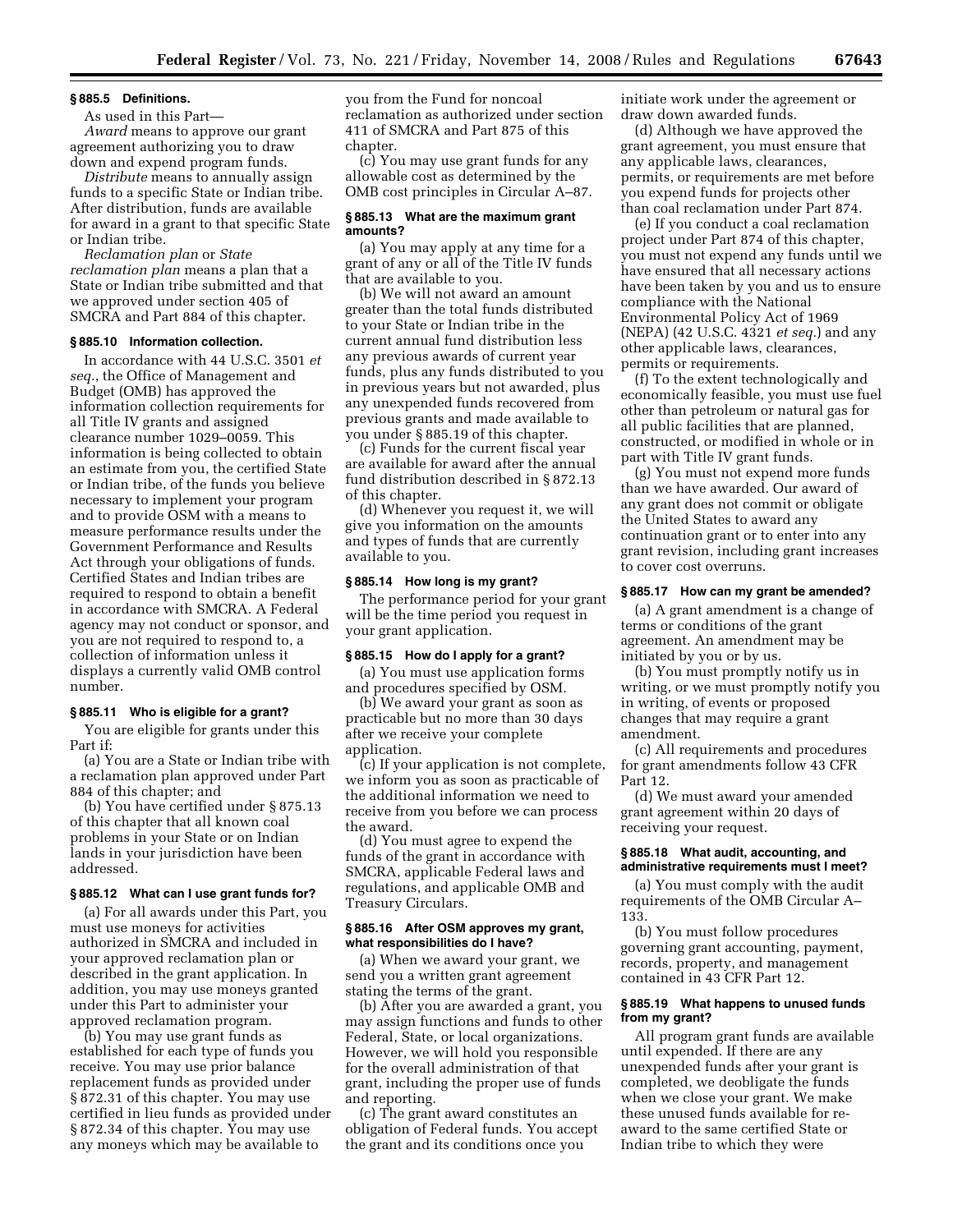originally distributed. You may apply for unused funds whenever you choose to request them either in a new grant award or as an amendment to an existing open grant.

## **§ 885.20 What must I report?**

(a) For each grant, you must annually report to us the performance and financial information that we request.

(b) Upon completion of each grant, you must report to us final performance and financial information that we request.

(c) You must use the AML inventory to maintain a current list of AML problems and to report annual reclamation accomplishments with grant funds.

(1) If you conduct reclamation projects, you must update the AML inventory for each reclamation project you complete as you complete it.

(2) We must approve any amendments to the AML inventory after December 20, 2006. We define ''amendment'' as any coal problems added to the AML inventory in a new or existing problem area.

### **§ 885.21 What happens if I do not comply with applicable Federal law or the terms of my grant?**

If you or your subgrantee materially fails to comply with an award, a reclamation plan, or a Federal statute or regulation, including statutes relating to nondiscrimination, we may take appropriate remedial actions. Enforcement actions and procedures must follow 43 CFR Part 12.

### **§ 885.22 When and how can my grant be terminated for convenience?**

Either you or we may terminate the grant for convenience following the procedures in 43 CFR Part 12. ■ 67. Revise part 886 to read as follows:

**PART 886—RECLAMATION GRANTS FOR UNCERTIFIED STATES AND INDIAN TRIBES** 

Sec.

- 886.1 What does this Part do?
- 886.5 Definitions.
- 886.10 Information collection.<br>886.11 Who is eligible for a gra
- 886.11 Who is eligible for a grant?<br>886.12 What can Luse grant funds
- 886.12 What can I use grant funds for?<br>886.13 What are the maximum grant
- What are the maximum grant amounts?
- 886.14 How long will my grant be?
- 886.15 How do I apply for a grant?<br>886.16 After OSM approves my gra
- After OSM approves my grant, what responsibilities do I have?<br>886.17 How can my grant be
- 886.17 How can my grant be amended?<br>886.18 What audit and administrative
- What audit and administrative
- requirements must I meet?
- 886.19 How must I account for grant funds? 886.20 What happens to unused funds from my grant?
- 886.21 What must I report?

886.22 What records must I maintain?

886.23 What actions can OSM take if I do not comply with the terms of my grant?

- 886.24 What procedures will OSM follow to reduce, suspend, or terminate my grant?
- 886.25 How can I appeal a decision to
- reduce, suspend, or terminate my grant? 886.26 When and how can my grant be
- terminated for convenience? 886.27 What special procedures apply to
- Indian lands not subject to an approved Tribal reclamation program?

**Authority:** 30 U.S.C. 1201 *et seq.* 

### **§ 886.1 What does this Part do?**

This Part sets forth procedures for grants to you, an uncertified State or Indian tribe, to reclaim eligible lands and water and conduct other activities necessary to carry out your approved reclamation plan. OSM's ''Final Guidelines for Reclamation Programs and Projects'' (66 FR 31250, June 11, 2001) may be used as applicable.

### **§ 886.5 Definitions.**

As used in this Part—

*Award* means to approve our grant agreement authorizing you to draw down and expend program funds.

*Distribute* means to annually assign funds to a specific State or Indian tribe. After distribution, funds are available for award in a grant to that specific State or Indian tribe.

*Reclamation plan* or *State reclamation plan* means a plan that a State or Indian tribe submitted and that we approved under section 405 of SMCRA and Part 884 of this chapter.

### **§ 886.10 Information collection.**

In accordance with 44 U.S.C. 3501 *et seq*., the Office of Management and Budget (OMB) has approved the information collection requirements of Part 886, and Forms OSM–47, OSM–49, and OSM–51, and assigned clearance number 1029–0059. This information is being collected to obtain an estimate from you the uncertified State or Indian tribe of the funds you believe necessary to implement your reclamation program and to provide OSM with a means to measure performance results under the Government Performance and Results Act through State and Tribal obligations of funds. Uncertified States and Indian tribes are required to respond to obtain a benefit in accordance with SMCRA. A Federal agency may not conduct or sponsor, and you are not required to respond to, a collection of information unless it displays a currently valid OMB control number.

# **§ 886.11 Who is eligible for a grant?**

You are eligible for grants under this Part if:

(a) You are a State or Indian tribe with a reclamation plan approved under Part 884 of this chapter; and

(b) You have not certified that all known coal problems in your State or on Indian lands in your jurisdiction have been addressed.

### **§ 886.12 What can I use grant funds for?**

(a) You must use moneys granted under this Part to administer your approved reclamation program and to carry out the specific reclamation and other activities authorized in SMCRA as included in your reclamation plan or your grant application.

(b) We award grants for reclamation of eligible lands and water in accordance with sections 404 and 409 of SMCRA and §§ 874.12 and 875.12 of this chapter, and in accordance with the priorities stated in section 403 of SMCRA and § 874.13 of this chapter.

(c) You may use grant funds as established in this chapter for each type of funds you receive in your AML grant. You may use State share funds as provided in § 872.16 of this chapter; Tribal share funds as in § 872.19 of this chapter; historic coal funds as in § 872.23 of this chapter; minimum program make up funds as in § 872.28 of this chapter; prior balance replacement funds as in § 872.31 of this chapter; and Federal expense funds as in § 872.25 of this chapter and in the appropriation.

(d) You may use grant funds for acquisition of land or interests in land, and any mineral or water rights associated with the land, for up to 90 percent of the costs.

(e) You may use grant funds only for costs which are allowable as determined by OMB cost principles in Circular A– 87.

### **§ 886.13 What are the maximum grant amounts?**

(a) You may apply at any time for a grant of any or all of the program funds that are available to you.

(b) We will not award an amount greater than the total funds distributed to your State or Indian tribe in the current annual fund distribution, less any previous awards of current year funds, plus any funds distributed to you in previous years but not awarded, plus any unexpended funds recovered from previous grants and made available to you under § 886.20 of this chapter.

(c) Funds for the current fiscal year are available for award after the annual fund distribution described in § 872.13 of this chapter.

(d) Whenever you request it, we will give you information on the amounts and types of funds that are currently available to you.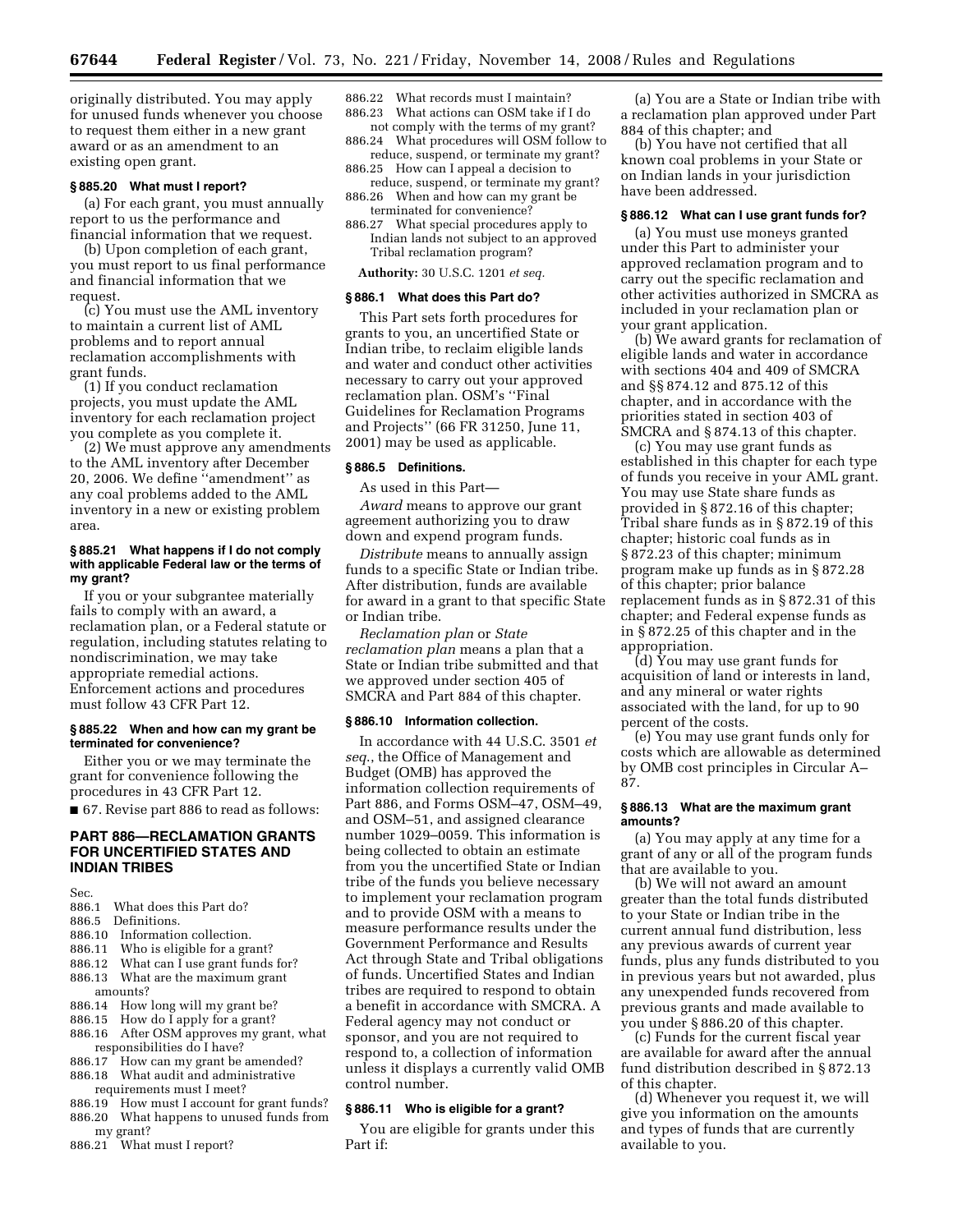## **§ 886.14 How long will my grant be?**

(a) We approve a grant period on the basis of the information contained in the grant application showing that projects to be funded will fulfill the objectives of SMCRA and the approved reclamation plan.

(b) The grant period is normally for 3 years.

(c) We may extend the grant period at your request. We normally approve one extension for up to one additional year.

(d) The grant period for funding your administrative costs does not normally exceed the first year of the grant.

(e) We award grants containing State or Tribal share funds distributed to you in Fiscal Years 2008, 2009, or 2010 for a budget period of five or three years at your request.

## **§ 886.15 How do I apply for a grant?**

(a) You must use application forms and procedures specified by OSM.

(b) We approve or disapprove your grant application within 60 days of receipt.

(c) If we do not approve your application, we inform you in writing of the reasons for disapproval. We may propose modifications if appropriate. You may resubmit the application or appropriate revised portions of the application. We process the revised application as an original application.

(d) You must agree to carry out activities funded by the grant in accordance with SMCRA, applicable Federal laws and regulations, and applicable OMB and Treasury Circulars.

(e) We do not require complete copies of plans and specifications for projects either before the grant is approved or at the start of the project. However, after the start of the project, we may review your plans and specifications at your office, the project site, or any other appropriate site.

### **§ 886.16 After OSM approves my grant, what responsibilities do I have?**

(a) When we award your grant, we send you a written grant agreement stating the terms of the grant.

(b) After you are awarded a grant, you may assign functions and funds to other Federal, State, or local agencies. However, we will hold you responsible for the overall administration of that grant, including the proper use of funds and reporting.

(c) The grant award constitutes an obligation of Federal funds. You accept the grant and its conditions once you initiate work under the agreement or draw down awarded funds.

(d) Although we have approved the grant agreement, you must not expend any construction funds until you receive

a written authorization to proceed with reclamation on the individual project. Our Authorization to Proceed ensures that both you and we have taken all actions necessary to ensure compliance with the National Environmental Policy Act of 1969 (NEPA) (42 U.S.C. 4321 *et seq.*) and any other applicable laws, clearances, permits, or requirements.

(e) You must enter coal problems in the AML inventory before you expend funds on design or construction activities for a site. We must approve any amendments to the AML inventory made after December 20, 2006. For purposes of this section, we define ''amendment'' as any coal problem added to the AML inventory in a new or existing problem area and any Priority 3 coal problem in the AML inventory that is elevated to either Priority 1 or Priority 2 status.

(1) For emergency projects conducted under section 410 of SMCRA, our finding that an emergency condition exists constitutes our approval for the abandoned mine lands problem to be entered into the AML inventory.

(2) We must approve amendments to the AML inventory for non-emergency coal problems before you, the State or Indian tribe, begin project development or design or use funds for construction activities. In projects where development and design is minimal, this approval may occur during the Authorization to Proceed process.

(f) To the extent technologically and economically feasible, you must use fuel other than petroleum or natural gas for all public facilities that are planned, constructed, or modified in whole or in part with abandoned mine land grant funds.

(g) You must not expend more funds than we have awarded. Our award of any grant does not commit or obligate the United States to award any continuation grant or to enter into any grant revision, including grant increases to cover cost overruns.

### **§ 886.17 How can my grant be amended?**

(a) A grant amendment is a change of the terms or conditions of the grant agreement. An amendment may be initiated by you or by us.

(b) You must promptly notify us in writing, or we must promptly notify you in writing, of events or proposed changes that may require a grant amendment.

(c) All procedures for grant amendments follow 43 CFR Part 12.

(d) We must approve or disapprove the amendment within 30 days of receiving your request.

### **§ 886.18 What audit and administrative requirements must I meet?**

(a) You must comply with the audit requirements of the OMB Circular A– 133.

(b) You must follow administrative procedures governing grant payments, property, and related requirements contained in 43 CFR Part 12.

### **§ 886.19 How must I account for grant funds?**

You must do all of the following in accordance with the requirements of 43 CFR Part 12:

(a) Accurately and timely account for grant funds;

(b) Adequately safeguard all funds, property, and other assets and assure that they are used solely for authorized purposes;

(c) Provide a comparison of actual amounts spent with budgeted amounts for each grant;

(d) Request any cash advances as closely as possible to the actual time of the disbursement; and

(e) Design a systematic method to assure timely and appropriate resolution of audit findings and recommendations.

## **§ 886.20 What happens to unused funds from my grant?**

(a) If there are any unexpended funds after your grant is completed, we deobligate the funds when we close your grant. We treat unused funds as follows:

(1) We transfer any State share funds under § 872.14 of this chapter or Tribal share funds under § 872.17 that were not expended within three years of the date they were awarded in a grant, except five years for funds awarded in Fiscal Years 2008, 2009, and 2010, to historic coal funds, § 872.21 of this chapter. We distribute any funds transferred to historic coal in the next annual distribution in the same way as historic coal funds from fee collections during that fiscal year.

(2) We hold any unused Federal expense funds under § 872.24 of this chapter for distribution to any State or Indian tribe as needed for the activity for which the funds were appropriated.

(3) We make unused funds of all other types available for re-award to the same State or Indian tribe to which they were originally distributed. This includes historic coal funds under § 872.21 of this chapter, minimum program make up funds under § 872.26 of this chapter, and prior balance replacement funds under § 872.29 of this chapter.

(b) If you have any State share funds or Tribal share funds that were distributed to you in an annual distribution under § 872.15 or § 872.18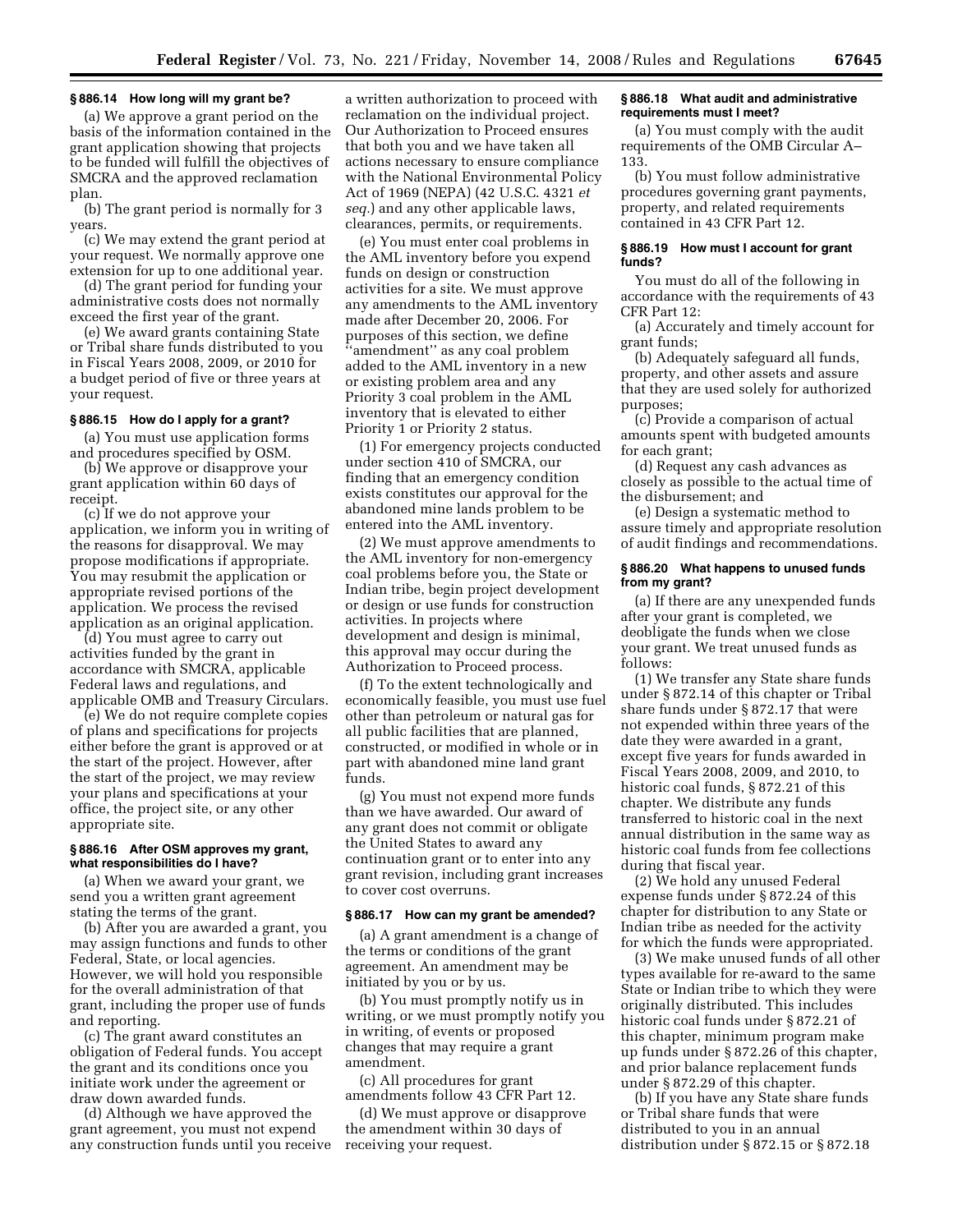of this chapter but that were not awarded to you in grant within 3 years of the date they were distributed, or 5 years for funds distributed in Fiscal Years 2008, 2009, and 2010, we transfer the unawarded funds to the historic coal fund under § 872.21 of this chapter and distribute them in the next annual distribution.

### **§ 886.21 What must I report?**

(a) For each grant, you must annually report to us the performance and financial information that we specify.

(b) Upon completion of each grant, you must submit to us final performance, financial, and property reports, and any other information that we specify.

(c) When you complete each reclamation project, you must update the AML inventory.

## **§ 886.22 What records must I maintain?**

You must maintain complete records in accordance with 43 CFR Part 12. Your records must support the information you reported to us. This includes, but is not limited to, books, documents, maps, and other evidence. Accounting records must document procedures and practices sufficient to verify:

(a) The amount and use of all Title IV funds received; and

(b) The total direct and indirect costs of the reclamation program for which you received the grant.

## **§ 886.23 What actions can OSM take if I do not comply with the terms of my grant?**

(a) If you, or your subgrantee, fail to comply with the terms of your grant, we may take one or more of the following remedial actions, as appropriate in the circumstances:

(1) Temporarily withhold cash payments pending your correction of the deficiency;

(2) Disallow (that is, deny both use of Federal funds and matching credit for non-Federal funds) all or part of the cost of the activity or action not in compliance;

(3) Wholly or partly reduce, suspend or terminate the current award for your program;

(4) Withhold further grant awards for the program; or

(5) Take other remedies that may be legally available.

(b) If we terminate your State regulatory administration and enforcement grant, provided under Part 735 of this chapter, for failure to implement, enforce, or maintain an approved State regulatory program or any part thereof, we will terminate the grant awarded under this Part. This

paragraph does not apply to the States of Missouri or Tennessee under section  $402(g)(8)(B)$  of SMCRA, or to the Navajo, Hopi and Crow Indian tribes under section 405(k) of SMCRA.

(c) If you fail to enforce the financial interest provisions of Part 705 of this chapter, we will terminate the grant.

(d) If you fail to submit reports required by this Part or Part 705 of this chapter, we take appropriate remedial actions. We may terminate the grant.

(e) If you fail to submit a reclamation plan amendment as required by § 884.15 of this chapter, we may reduce, suspend, or terminate all existing AML grants in whole or in part or may refuse to process all future grant applications.

(f) If you are not in compliance with all Federal statutes relating to nondiscrimination, including but not limited to the following, we will terminate the grant:

(1) Title VI of the Civil Rights Act of 1964, Public Law 88–352, 78 Stat. 252 (42 U.S.C. 2000d *et seq.*). ''Nondiscrimination in Federally Assisted Programs,'' which provides that no person in the United States shall on the grounds of race, color, or national origin be excluded from participation in, be denied the benefits of, or be subjected to discrimination under any program or activity receiving Federal financial assistance, and the implementing regulations in 43 CFR Part 17.

(2) Executive Order 11246, as amended by Executive Order 11375, ''Equal Employment Opportunity,'' requiring that employees or applicants for employment not be discriminated against because of race, creed, color, sex, or national origin, and the implementing regulations in 40 CFR Part 60.

(3) Section 504 of the Rehabilitation Act of 1973, Public Law 93–112, 87 Stat. 355 (29 U.S.C. 794), as amended by Executive Order 11914, ''Nondiscrimination with Respect to the Handicapped in Federally Assisted Programs.

## **§ 886.24 What procedures will OSM follow to reduce, suspend, or terminate my grant?**

We will use the following procedures to reduce, suspend, or terminate your grant:

(a) We must give you at least 30 days written notice of intent to reduce, suspend, or terminate a grant. An OSM official authorized to approve your grant must sign our notice of intent. We must send this notice by certified mail, return receipt requested. Our notice must include the reasons for the proposed action and the proposed effective date of the action.

(b) We must give you opportunity for consultation and remedial action before we reduce or terminate a grant.

(c) We must notify you in writing of the termination, suspension, or reduction of the grant. The notice must be signed by the authorized approving official and sent by certified mail, return receipt requested.

(d) Upon termination, you must refund to us that remaining portion of the grant money not encumbered. However, you may retain any portion of the grant that is required to meet contractual commitments made before the effective date of termination.

(e) You must not make any new commitments of grant funds after receiving notification of our intent to terminate the grant without our approval.

(f) We may allow termination costs as determined by applicable Federal cost principles listed in OMB Circular A–87.

### **§ 886.25 How can I appeal a decision to reduce, suspend, or terminate my grant?**

(a) Within 30 days of our decision to reduce, suspend, or terminate a grant, you may appeal the decision to the Director.

(1) You must include in your appeal a statement of the decision being appealed and the facts that you believe justify a reversal or modification of the decision.

(2) The Director must decide the appeal within 30 days of receipt.

(b) Within 30 days of a decision by the Director to reduce, suspend, or terminate a grant, you may appeal the decision to the Department of the Interior's Office of Hearings and Appeals. You must include in the appeal a statement of the decision being appealed and the facts that you believe justify a reversal or modification of the decision.

### **§ 886.26 When and how can my grant be terminated for convenience?**

Either you or we may terminate or reduce a grant if both parties agree that continuing the program would not produce benefits worth the additional costs. We will handle a termination for convenience as an amendment to the grant to be approved by the OSM official authorized to approve your grant.

### **§ 886.27 What special procedures apply to Indian lands not subject to an approved Tribal reclamation program?**

(a) This section applies to Indian lands not subject to an approved Tribal reclamation program. The Director is authorized to mitigate emergency situations or extreme danger situations arising from past mining practices and begin reclamation of other areas